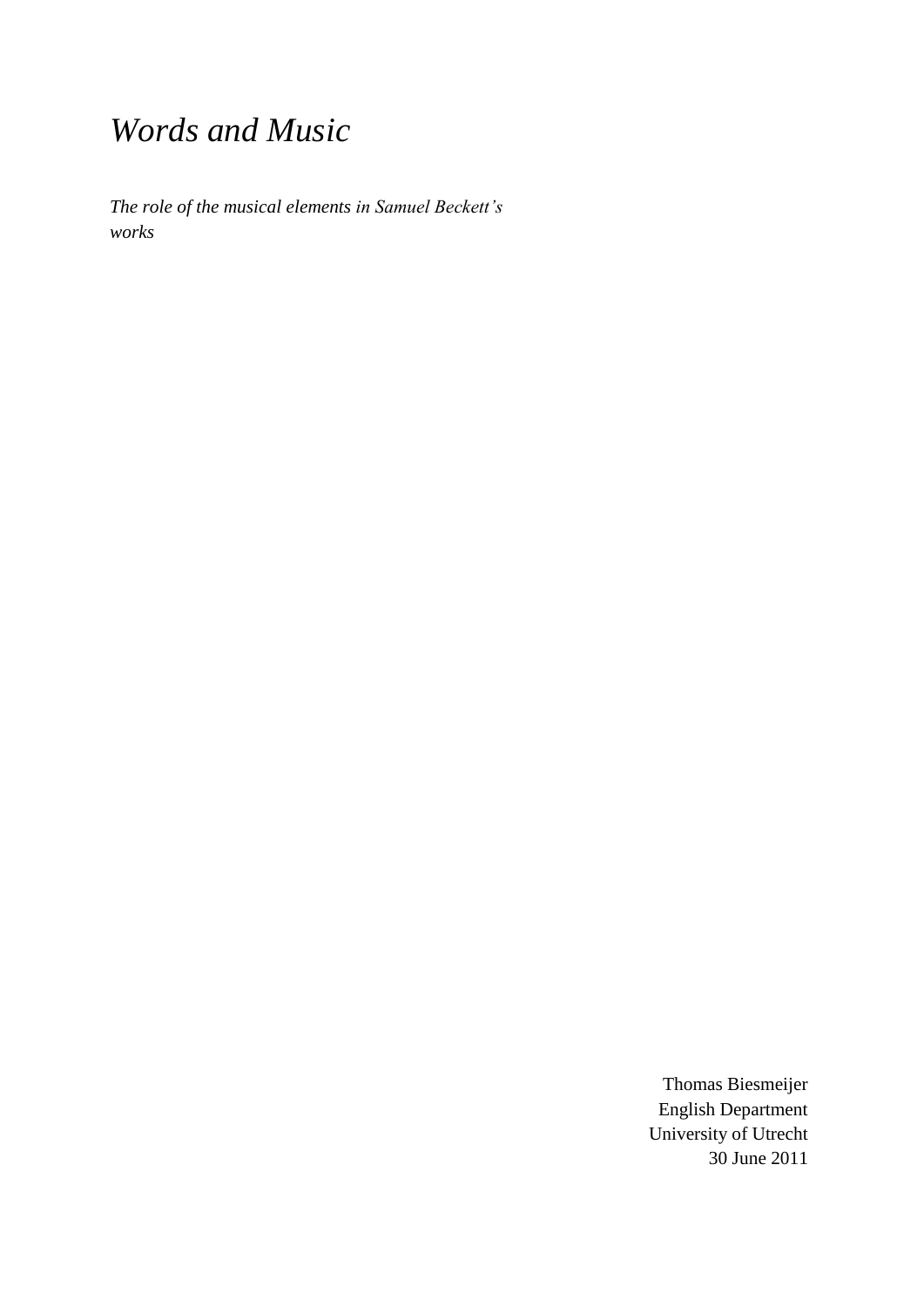## *Words and Music*

*The role of the musical elements in Samuel Beckett's works*



Name: Thomas Biesmeijer Student no.: 3114007 Date: 30 June 2011 Supervisor: Prof. Dr. David Pascoe Sec. reader: Dr. Onno Kosters

Universiteit Utrecht Faculteit Letteren Westerse Literatuur en Cultuur MA Thesis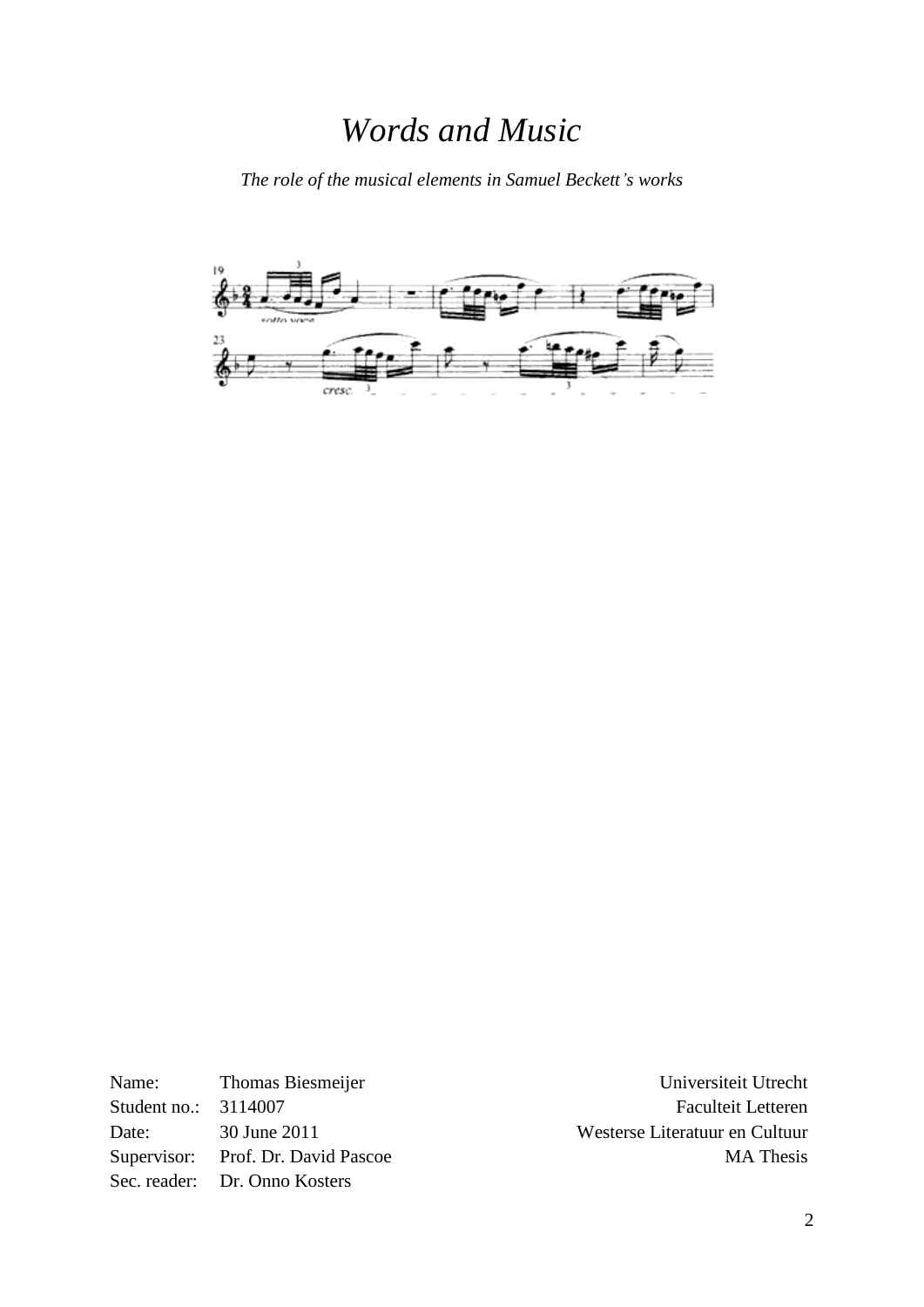## Contents

The image on the title page is an extract from Beethoven's "Piano Trio", no. 5, second movement, bars 19-25, for violin.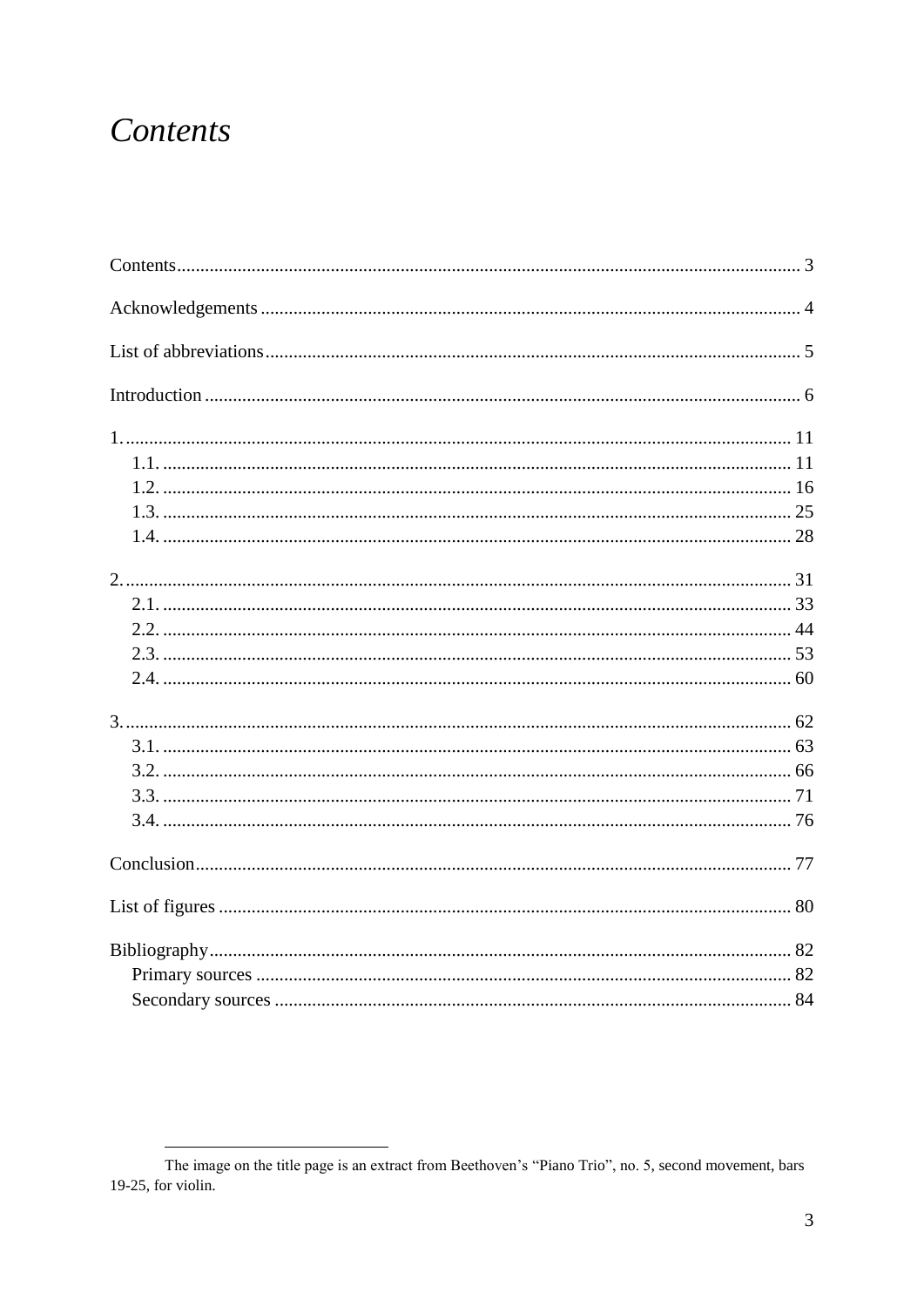## *Acknowledgements*

In the months that I spent working on this MA thesis, I am happy to have had the support of a number of people, whom I would like to thank in this short note. I am indebted to my supervisor, Prof. Dr. David Pascoe, who, in his enthusiasm for and his familiarity with the works of Samuel Beckett has helped and inspired me in all steps of the process of research and writing. I would also like to give thanks to Dr. Onno Kosters, the second reader of this paper, and Dr. Paul Franssen, who provided me with valuable information on certain literary terms and pointed out to me the texts by Sidney and Dowland.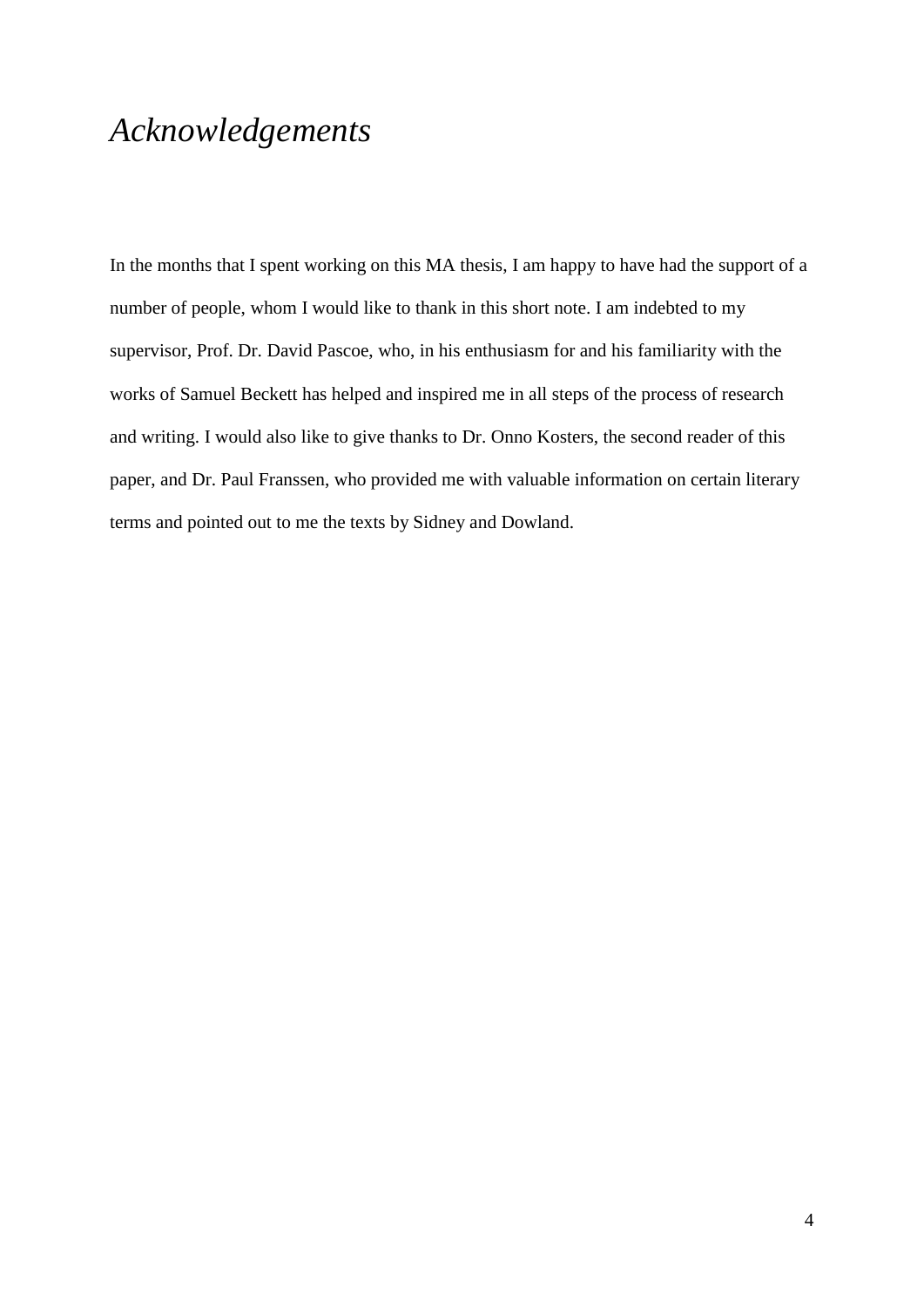# *List of abbreviations*

*Works by Samuel Beckett*

| $\mathcal{C}$ | Cascando               |
|---------------|------------------------|
| GT            | Ghost Trio             |
| M             | Molloy                 |
| MD            | <i>Malone Dies</i>     |
| NT            | Nacht und Träume       |
| U             | The Unnamable          |
| <i>WM</i>     | <i>Words and Music</i> |

### *Other sources*

*Portrait* James Joyce, *A Portrait of the Artist as a Young Man*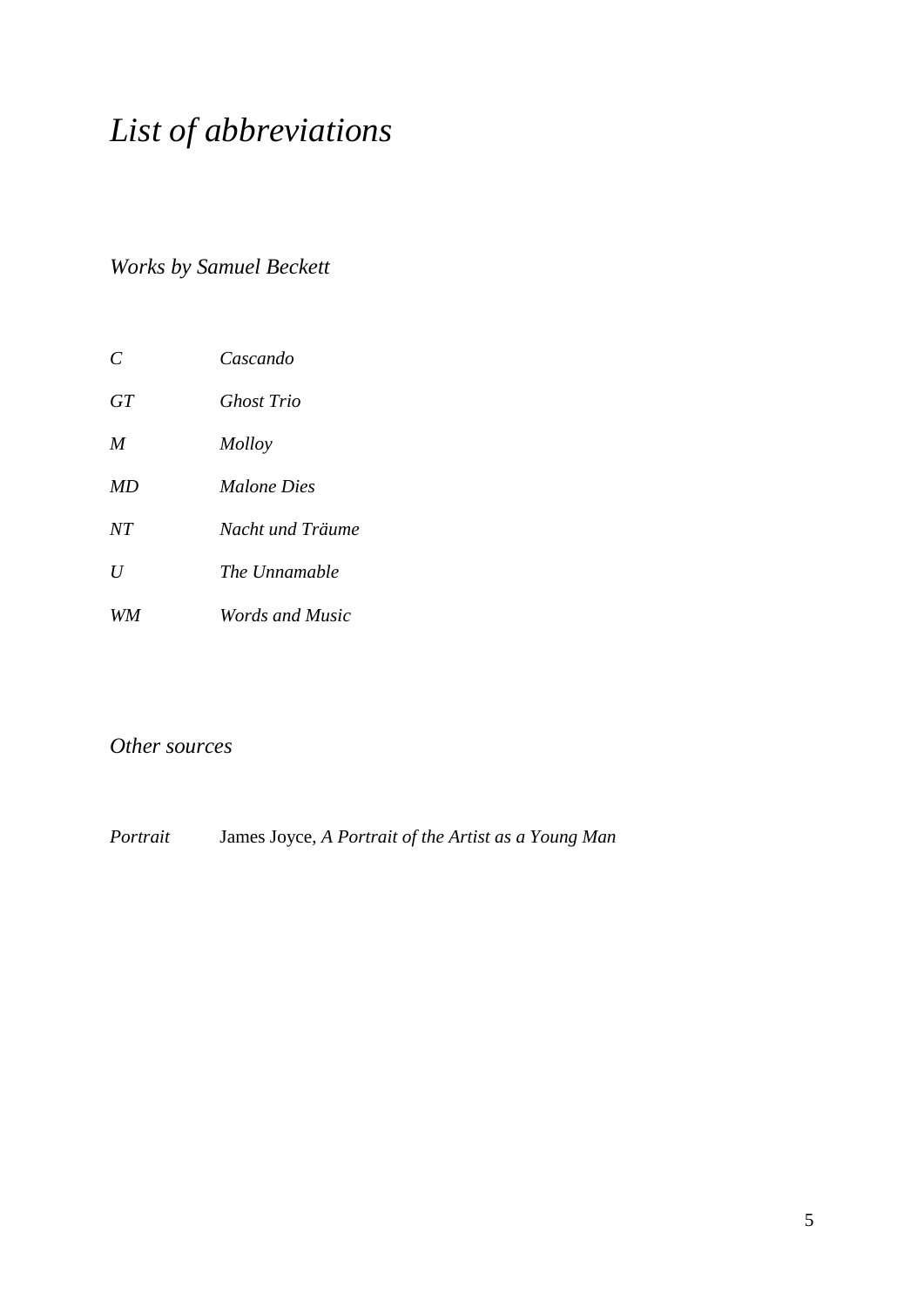### *Introduction*

To speak of the concepts of music and sound in the context of Samuel Beckett's oeuvre is to participate in a critical debate in which arguably every facet of the subject matter has been given thorough attention. This is perhaps not surprising: from the 1930"s onwards, when Beckett referred to "the more musical Galileo Sr." in "Whoroscope" (7) in 1930 and to "serenade, nocturne, and albada" in *Murphy* (47) in 1938, up to his death in 1989, he has provided his readers and his critics a vast body of works in which the many aspects of music and sound play an integral part. "In Beckett", Franz Michael Maier relates, "something musical can be found not just here and there, but always and everywhere" (cited in Huettenrauch 169). Miron Grindea notes that "Samuel Beckett"s lifelong passion for music remains one of the most fascinating aspects of his creative work" (183). His collaborations with composers such as his cousin John Beckett and Marcel Mihalovici, have not gone unnoticed by critics such as Mary Bryden, who, arguing that "a book could – indeed should – be written on the significance of music in the work of Beckett" (Introduction 1), endeavoured to accomplish this very task in 1998. Adam Piette, in turn, explored thoroughly the sound– and rhyme patterns in Beckett"s works – alongside those of Proust, Mallarmé and Joyce – and Maier, both in *Becketts Melodien* (2006) and in "The Idea of Melodic Connection in Samuel Beckett" (2008), is but one of many critics to assess the function of the melodic form in Beckett. The prolific history of Beckett criticism has thus generated an array of works discussing the role of music and sound in the author"s oeuvre. This broad field of study has generated moments of conflict between certain critics. For example, the reliability of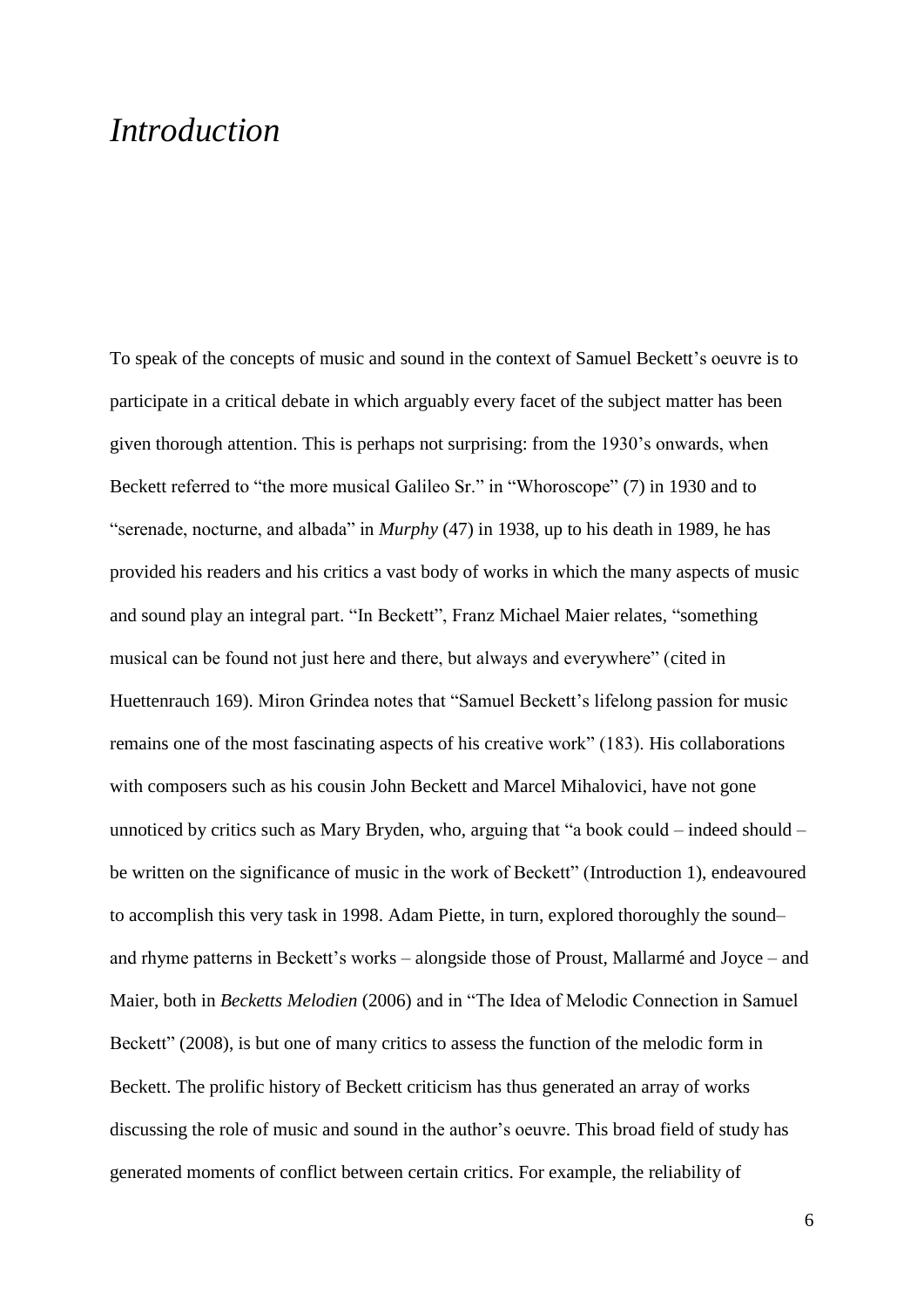Bryden"s *Samuel Beckett and Music* (2001) as a source for literary studies, is contended by Eric Griffiths, who criticises the contributors to Bryden"s book, most of whom have a background in music rather than literature: "that's composers for you – they can't stop hearing their own setting of words rather than the words themselves" (4). In turn, Griffiths gives up valuable space in his article in order to express his critique on Bryden, space that he could have used to work out his own views on the relationship between Beckett and music more thoroughly. The present thesis paper serves as a critical introduction to this particular field of Beckett studies. Rather than simply recapitulating the words of earlier critics, the present study seeks to place the plethora of – sometimes conflicting – views of these critics in a broader context, while taking as the starting point the of texts written by Beckett. The aim is to establish a clear understanding of the role of the auditory aspects of Beckett"s prose, plays and poetry.

Most of the works discussed in this paper stem from Beckett's post-war period; this has not been a deliberate choice but may perhaps have been a logical development. It has been said that after World War II, Beckett forced himself "to develop literary techniques" that allowed him to create a language that reflected, "more powerfully than any other artist . . . on the immediate post-war period (Cloonan 1017). Along with this focus on "the moral and social desolation" that the war had brought about (ibid.), thus came the literary techniques by which Beckett shifted, especially "in his later, more experimental period", from "modernist" Joycean monologue, to distinctively post-modern methods of procedure" (Butler 80). *Watt*, written while Beckett was "hiding out in Southern France from the Nazis because of his Resistance activities" (Cloonan 1015), though published eight years after the World War II armistice (1953), might be indicative of the gradual transition that occurs in Beckett"s work, from the novelistic style of *Murphy* (1938) to the exhaustive, consciousness-based writing of the "Beckett Trilogy", *Molloy* (1955), *Malone Dies* (1956), and *The Unnamable* (1958),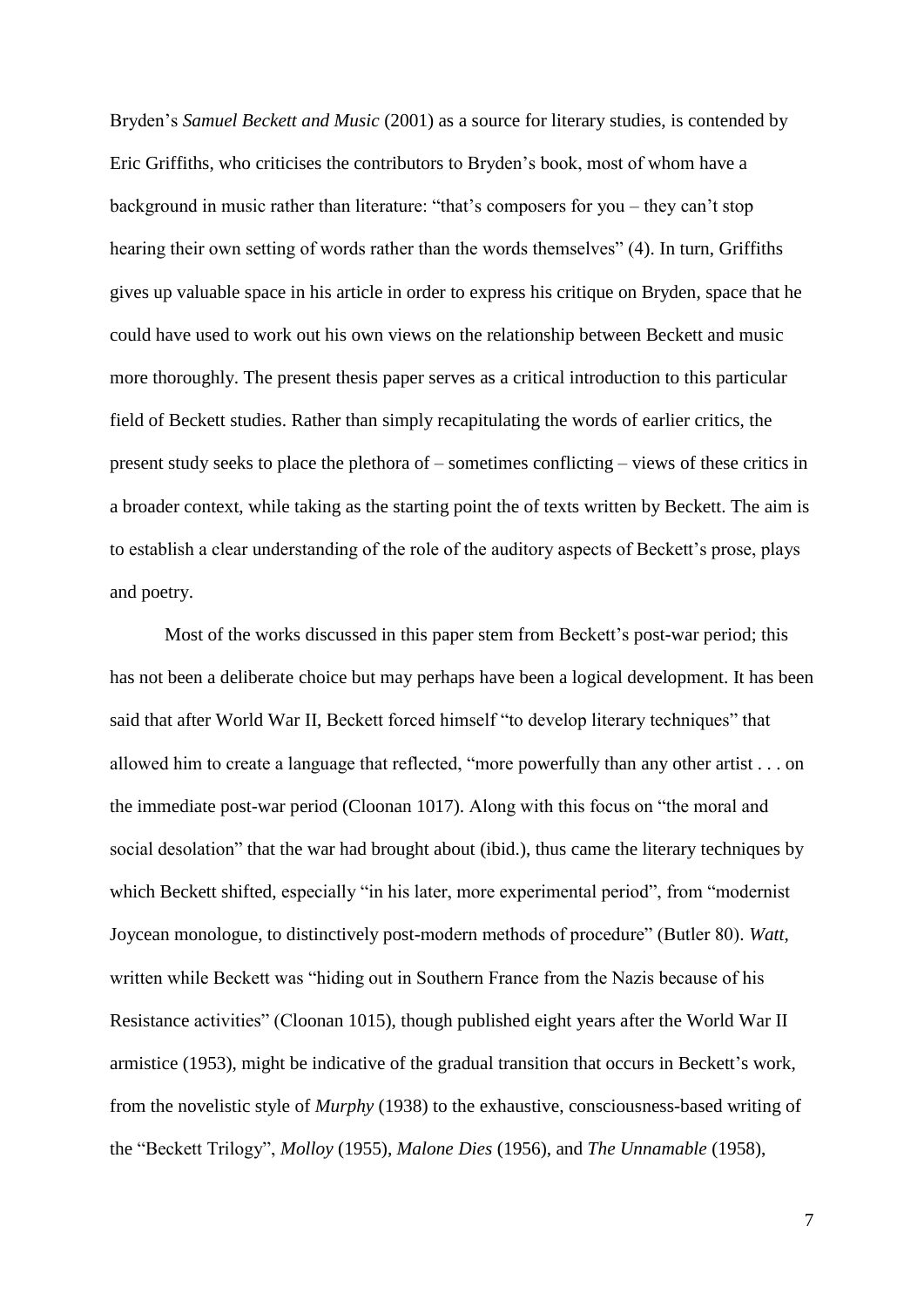which Beckett wrote while in Paris after the war.<sup>2</sup> The post-war era appears to be the era in which Beckett began to deviate from using "mere words" – which he "was less and less able to tolerate" as he grew older (Deleuze  $21$ ) – to adopt a style of writing that encompassed more than simply those means used in traditional prose writing. The famous statement that Beckett made in 1949 suggests the same: "[t]here is nothing to express, nothing with which to express, nothing from which to express, together with the obligation to express" (cited in Butler 79-80 and Cloonan 1014). Christopher Butler, on a final note, writes with regard to the French avant-garde author and film producer Alain Robbe-Grillet:

[any] reliance upon past habits of reading and writing . . . is once more to be renounced, in favour of free invention and that phenomenological investigation of the artist"s own processes . . . (14)

The same might have been written with reference to Beckett, to whom, after the war, the use of facets of art such as images, sound, music, silence, composition and choreography appear to become equally important to the use of language and words in his writing.

The key focus of this study will be on three facets of the auditory in Beckett's work, namely the notion of sound, the role of music, and the role of musical composition in the texts. This division is partially based on an observation made by Beckett"s contemporary, the avant-garde composer John Cage, who argued that "[c]omposing"s one thing, performing"s another, listening's a third" (cited in Bryden, Silence 21). Drawing on this division, Bryden makes this conception the starting point of her essay "Beckett and the Sound of Silence" (1998):

COMPOSER COMPOSES . . . PERFORMER PERFORMS . . . LISTENER LISTENS (21)

 $\overline{a}$ 

<sup>&</sup>lt;sup>2</sup> Gontarski argues that Beckett's oeuvre might include another trilogy, namely the sequence of 1980's novels *Company* (1980), *Ill Seen Ill Said* (1981), and *Worstward Ho* (1983) (xi). In the present paper, however, any reference to "the Trilogy" concerns the three collected novels written in the 1950"s.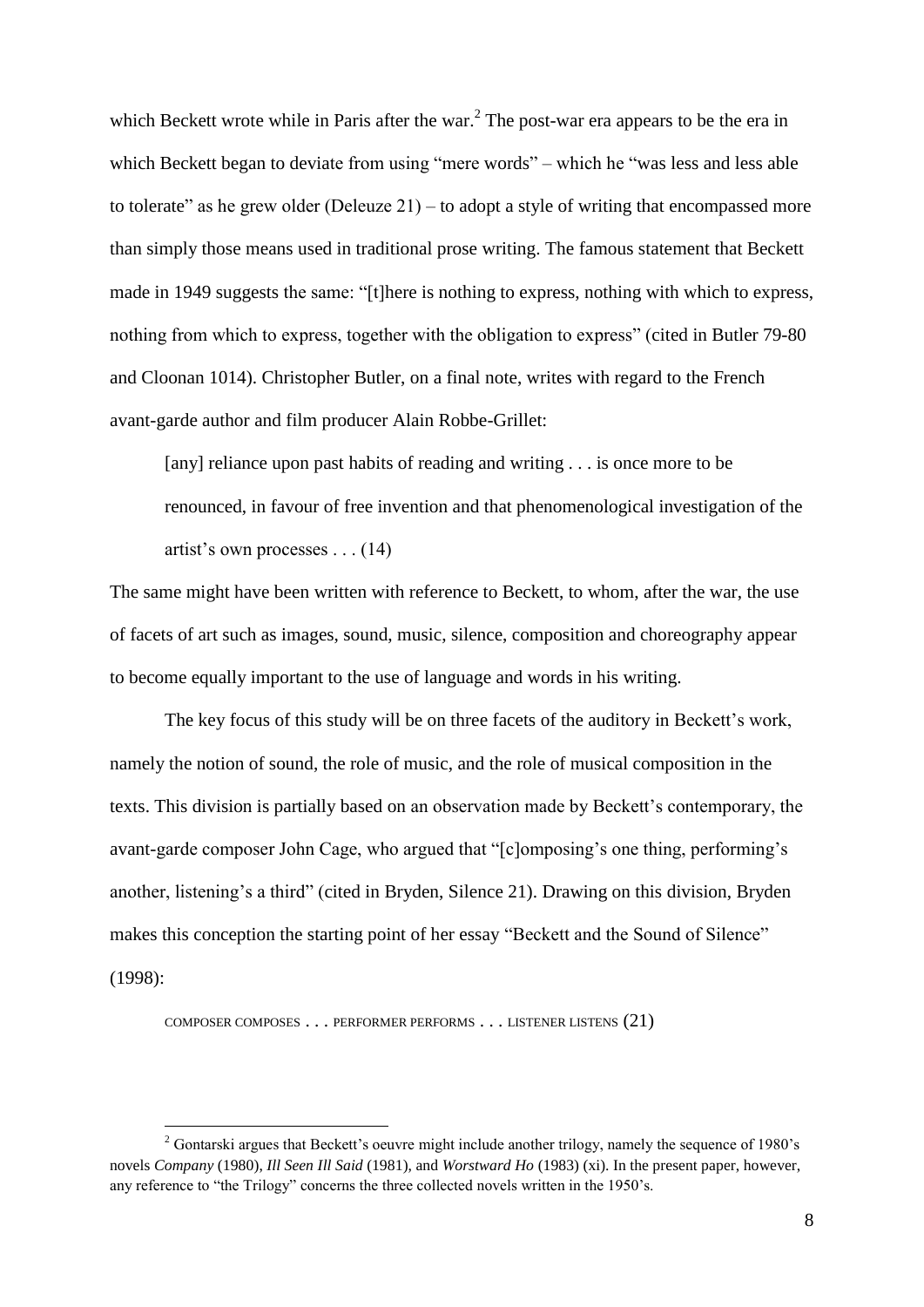When Cage asks: "[w]hat can they have to do with one other?" (cited in Bryden, 21.), Bryden answers:

Within this cooperative field, the composer, his or her work completed, listens to listeners listening to a performer who is reconstituting the sound to which the composer first imaginatively listened. (21)

These three separate concepts may be united in Beckett"s work. His narrators have often been compared with musical composers – for example, Molloy in Harry White"s article on serial composition (1998), and Watt in Maier"s essay referred to above. His characters often appear as listeners who are often extremely susceptible to sound-induced compulsions, as will be shown in the present paper. The influence of musical composition and performance, on Beckett's work, finally, has been discussed thoroughly by his critics, who have linked his work to a scope of musicians ranging from the Romantic composers Schubert and Debussy to the avant-garde composers Cage and Schoenberg.

The amalgamation of listener, performer and composer, and the resulting trinity of sound-music-composition that go with Beckett's ubiquitous style of writing play an important role in the author"s comprehensive body of works. This role will be assessed in the present paper. In chapter one, the importance of sound in Beckett"s works is determined by assessing the use of rhyme- and sound-patterns in various texts, the role of sound and silence in the Trilogy, and the influence of sound on the structure of two of Beckett"s more abstract prose pieces. Chapter two is a dissertation of the role of performed music and song in Beckett"s texts. The perceptions of various critics on this topic are posited in order to establish a clear view on how certain composers, musical compositions and musicological practices influenced Beckett's work, and this influence is traced in *Watt* (1953) and the radio plays *Words and Music* (1961) and *Cascando* (1963). The third chapter examines the degree to which the method of construction of a number of Beckett"s works appears to resemble the creation of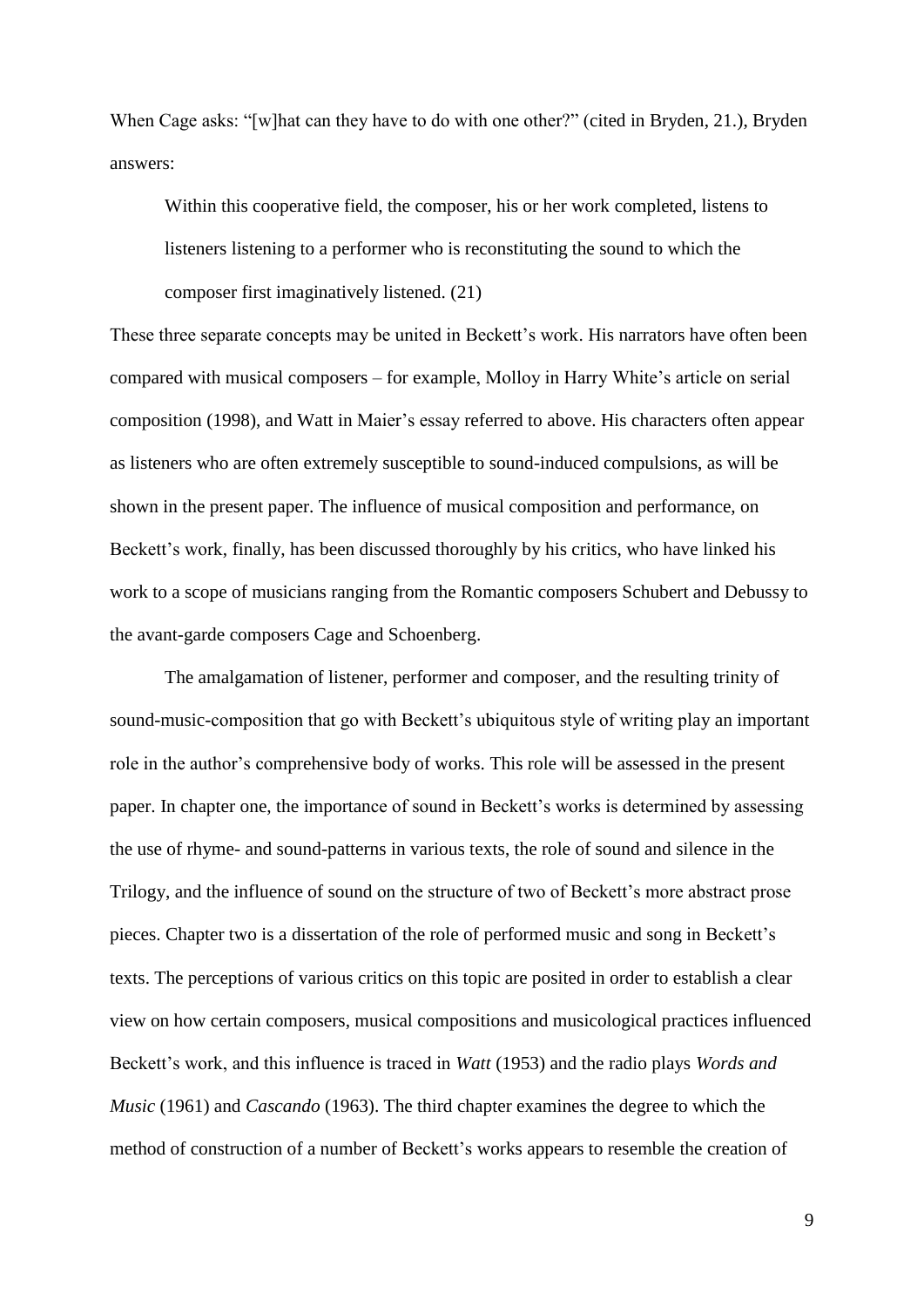musical compositions. The three major aspects of music – sound, performed music and musical composition – affect Beckett's prose, plays and poetry to such an extent that the author"s eclectic methods of artistic expression challenge and stretch the boundaries of fiction writing.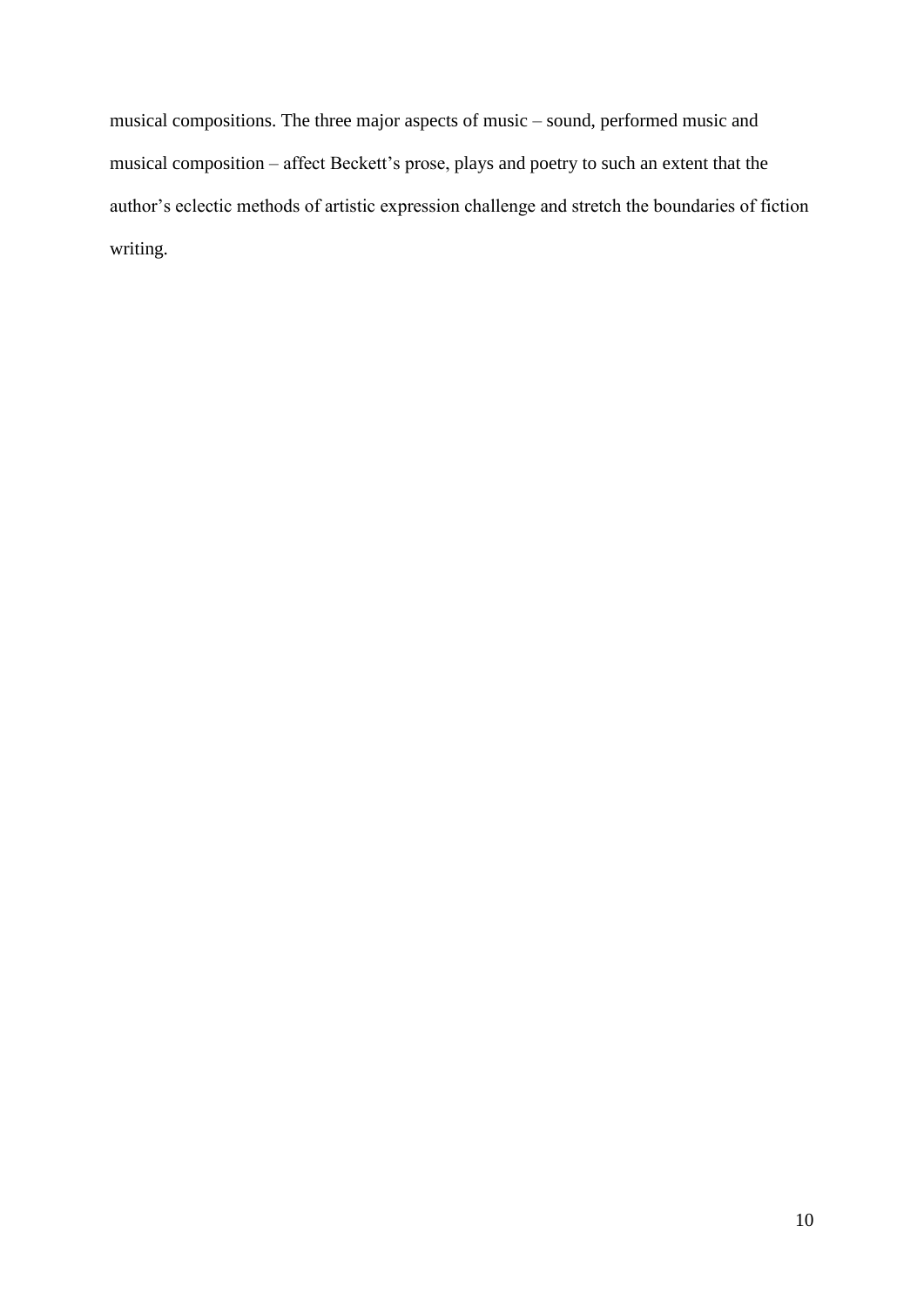In order to be able to go deeper into the role of music in Beckett"s oeuvre, it must first be determined to what extent and on what level the primary building-blocks of music, i.e., sounds, influence his works. Rhyme patterns appear to concentrate around passages where the speakers remember crucial moments in their lives. In the Trilogy, the intricate use of sound appears to be analogous to the desire of the speakers to define who they are as individuals; moreover, the peculiar relationship between sound and silence seems to create a state of existence in which these characters have to speak. Certain specific sounds reverberate in the prose pieces *Ping* (1966) and *neither* (1976). The different roles that are attributed to sound in Beckett's prose works allow for these sounds to expand their influence to such an extent that they make the narrators as well as the reader reflect on their own presuppositions about the nature of sound, the character as an individual and the nature of writing.

### *1.1.*

There appears to be a direct connection between rhyme and memory in Samuel Beckett"s work. Adam Piette has written extensively on the notion of rhyme in Beckett's texts, which, Piette claims, are concerned with hearing "down at the micro-level of "every mute micromillisyllable"" (198). It is exactly at this level, the level of phonemes, that Piette traces the use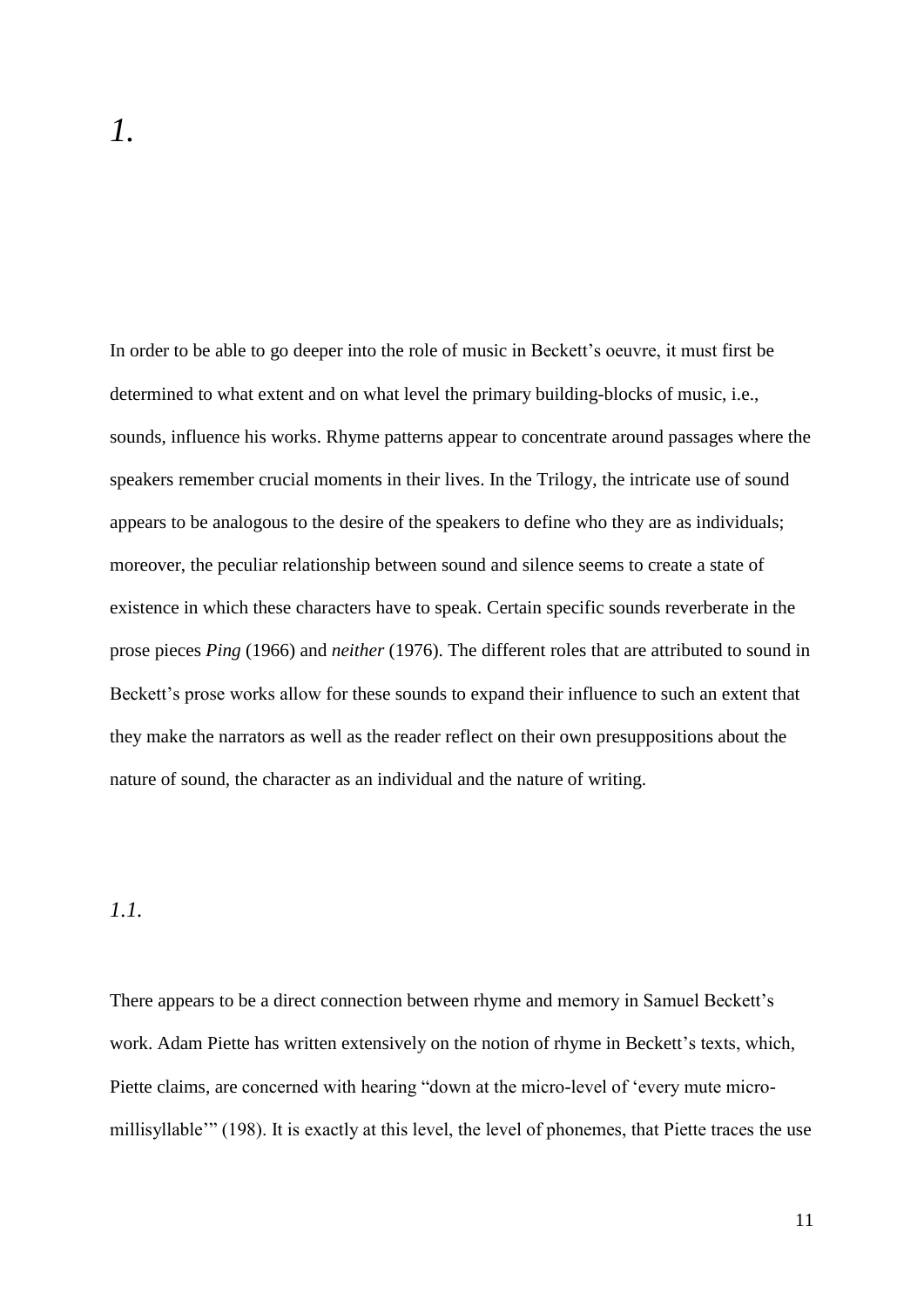of rhyme in Beckett"s English as well as French work. For example, he assesses *Fizzle 6*, "Old Earth", a short prose piece that "splits naturally into three parts" (Piette 211), as follows:

A tiny key-word covers all three [sections], the word "gaze" . . . It is rhymed in all three sections: in the first with 'lies' and 'eyes' and 'refuse'; in the second with 'rise', " guzzle guzzle", and 'days', in the third with 'skies', 'agonies', and 'skies' again ... the 'z'-string around 'gaze' accentuates the delicate 'z'-endings of English plurals  $\dots$ a small whirr of zeds trembles through the whole fizzle. (ibid.)

Piette is right to recognise that Beckett's work maintains rhyme patterns, "the 'coloration and accentuation of single words and phrases"" (ibid., 200) throughout. A short list of passages from several of Beckett"s works may illustrate how rhyme is used in the manner that Piette observes. *Murphy* uses alliteration – "That long hank of Apollonian asthenia,' groaned Neary, 'that schizoidal spasmophile'" (33) – and "bilingual" rhyme in the name "Celia", in which both English and French words may be traced: "*Celia, s'il y a, Celia, s'il y a* . . ." (72). In *Molloy*, the eponymous speaker wonders:

But did I at least eat, from time to time? perforce, perforce, roots, berries, sometimes a little mulberry, a mushroom from time to time, trembling, knowing nothing about mushrooms. (79)

Various examples of assonance may be traced here such as the /u:/-sounds of "roots" – "mushroom" – "mushrooms", which may be part of a sequence of eye-rhymes around the letter "o": "from" – "perforce" – "roots" – "sometimes" – "mushroom" – "knowing" – "nothing". Moreover, whole words are repeated, thus giving strength to the sense of poetic language in this passage. Next, when the Unnamable makes reference to Malone, he says:

So after a long period of immaculate silence a feeble cry was heard, by me. I do not know if Malone heard it too, I was surprised, the word is not too strong. After so long a silence a little cry, stifled outright. (290)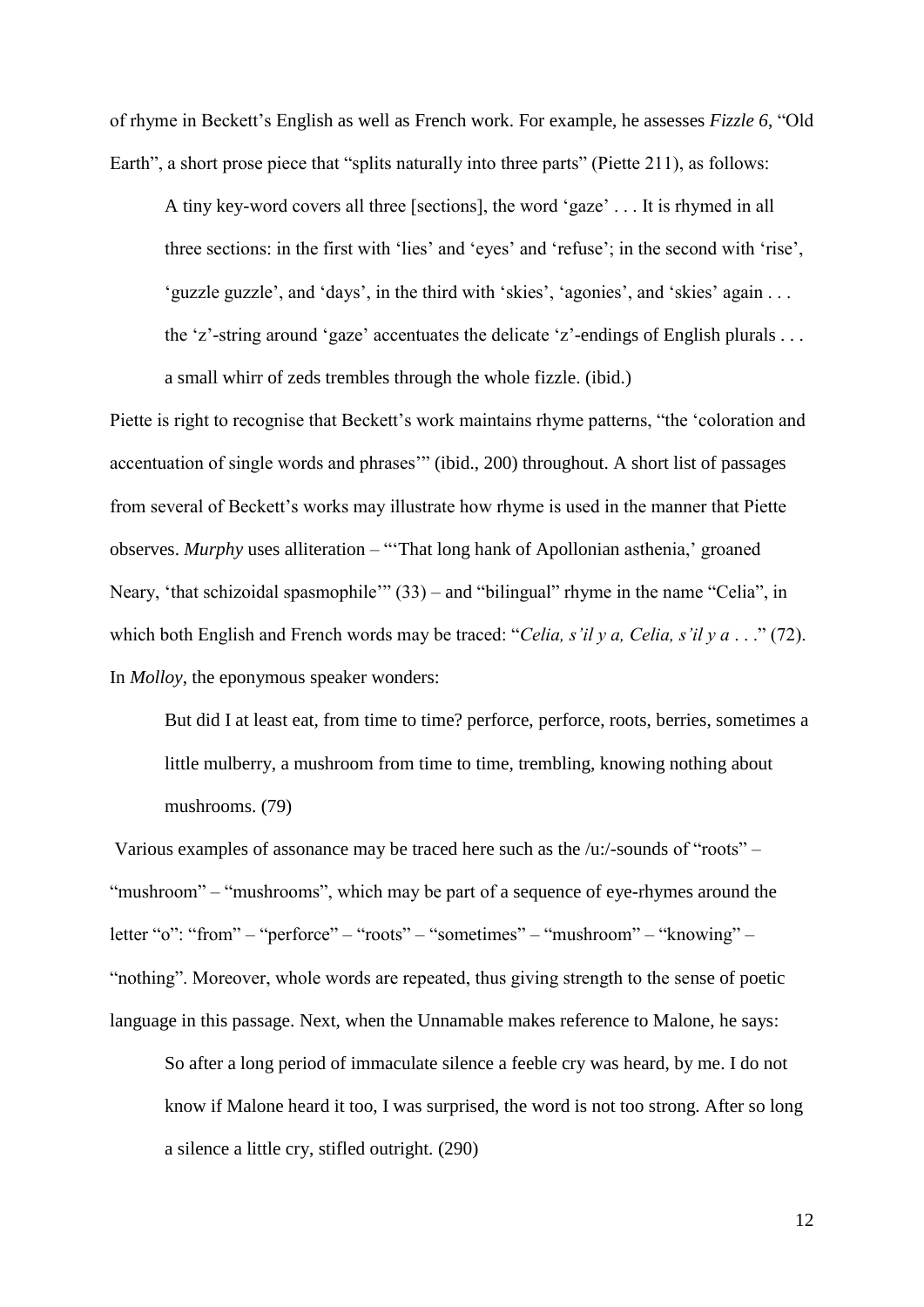Both /s/- and /ai/- rhymes may be observed here, in the sequence, "so" – "silence" – "surprised" – "strong" – "stifled" and the sequence, "silence" – "cry" – "by" – "I" – "surprised" – "stifled" – "outright", respectively. Finally, rhyme may be traced in the plays as well, such as *Endgame*, where Hamm says: "[s]easonable weather, for once in a way . . . Well what ill wind blows you my way?" (117). Hamm uses /w/-rhyme, which may be joined with the rounded "o<sup>w</sup>" in "once". Piette observes that these instances of rhyme occur at crucial moments, when speakers attempt to remember certain specific details of their past:

Beckett uses rhymes to locate stress-points in the formality of the voices' selfconceptions where those memories refuse to buckle beneath the weight of the reasonridden imagination and its forgetfulness. (Piette 200)

In other words, rhyme patterns are centred on memories. This may be recognised in all of the examples given above: "Old Earth" is "a brief tale of a self . . . who dreams of death within the earth and yet remembers his pasts" (Piette 211). Molloy and the Unnamable both ponder upon old habits. Hamm is telling a story about a past Christmas Eve. The exception to the rule might be the passage from *Murphy*, where the alliteration mainly gives strength to Neary"s swearing. However, seeing as immediately afterwards, Neary evokes a memory of his – "Last time I saw him  $\ldots$  " (33) – Piette's argument still holds.

Piette's work is primarily involved with rhyme patterns on a minute scale – that of the phonemes of which words consist. Sometimes, he extends his view to the repetition and transposition of words across phrases, such as in: ". . . *derrière mes yeux fermés, se fermer d'autres yeux*" (*Malone Meurt*, cited in Piette 206), or: "tattering and fluttered where in tatters already by sudden flurries as suddenly stilled . . ." (*Fizzles* 226-7). This scope may be further extended to include repetition and resonance across paragraphs, and even across different works. Sound-repetition on a cross-paragraph level includes Malone"s complaint, spread across *Malone Dies*: "What tedium" (181, 210), "Mortal tedium" (211). In *What Where*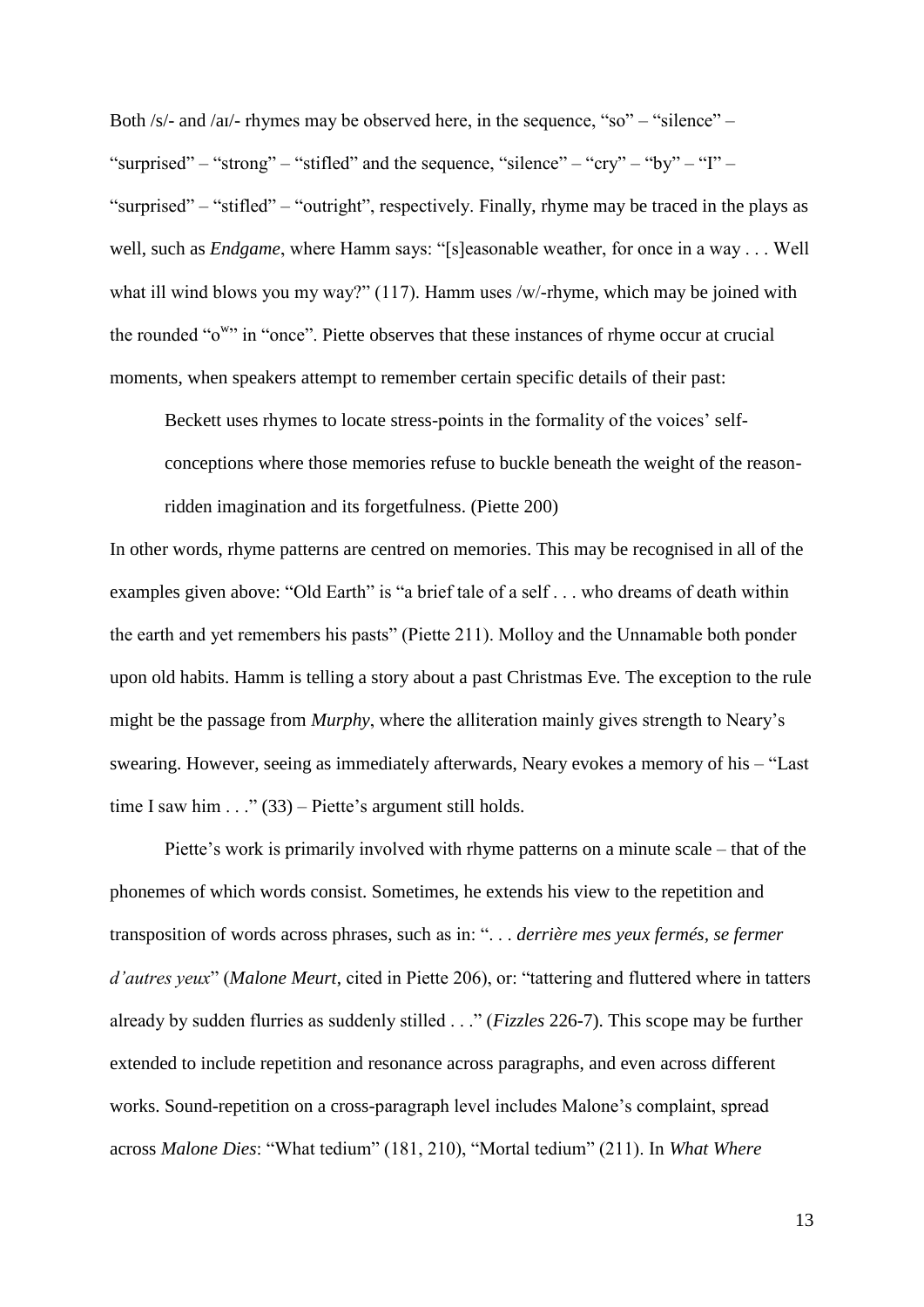(1983), whole passages are repeated and echoed multiple times throughout the play: "Not good. / I switch off . . . I start again." (471) In *Play* (1963), examples of sound-repetition across the text are M"s hiccups and the numerous instances where the words of one speaker resound in the other two's:

M: We were not long together when she smelled the rat ...

- w2: ... I smell you off him, she screamed, he stinks of bitch ...
- w1: Then I began to smell off him again. Yes. (309-11)

On a cross-textual level, several repetitions may be distinguished. One example of this is the narrator's journey through the mud in *How It Is* (1964) – "I say them as I hear them murmur them in the mud" (411) – which echoes Estragon"s complaint in *Waiting for Godot* (1953): "All my lousy life I"ve crawled around in the mud!" (57). Most of these cross-textual repetitions are based around sound. Beckett famously makes use of characters with names that resemble the basic sounds of drums. *Murphy* mentions "Bim", "Bom", "Bum" and "Tom"; three characters in *What Where* are called "Bim", "Bam", "Bom"; *How It Is* has "Bom", "Bem", and "Pim", and "Bim" and "Bom" appear in *More Pricks than Kicks*. Next, the "clearly audible, rhythmic thread" of May"s feet in *Footfalls* (1975) is referred to in *neither* – "unheard footfalls only sound"  $(258)$  – as well as in the poem "Roundelay"  $(1976)$ , where the only sounds heard are those of footsteps:

steps sole sound long sole sound until unbidden stay then no sound (ll. 1-6)

May"s footfalls further echo in *Ill Seen Ill Said* (1982): "*Footfalls* anticipates the key ritual that five years later will possess the old woman of *Ill Seen Ill Said*: the "long pacing to and fro in the gloom"" (Graham 47). Piette, too, notices this: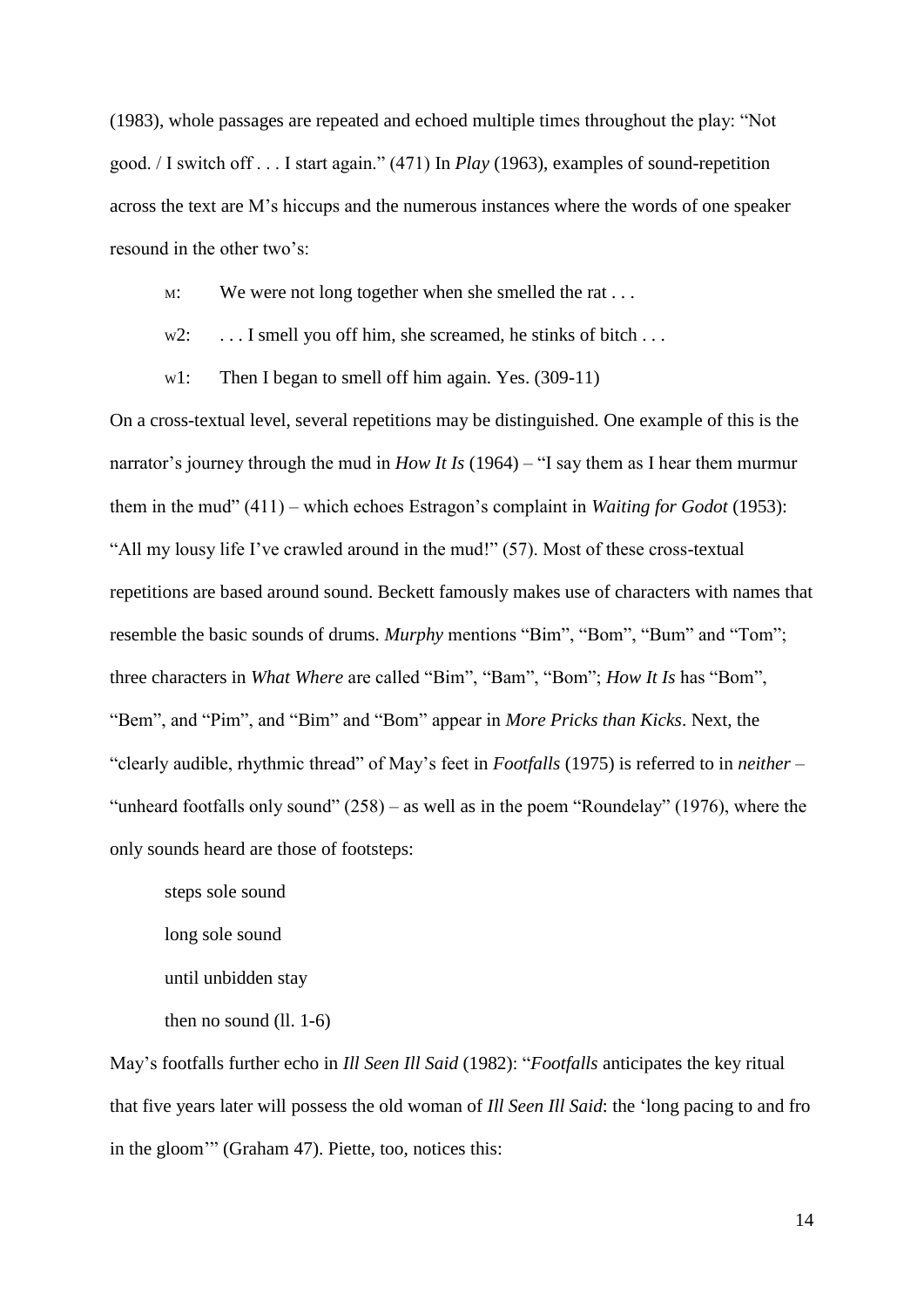Beckett's *Ill Seen Ill Said* narrator finds his style tuned into the dying woman's heartbeat. The sound-effects mime the reunification of past selves with the present self, changing memory into presence, uniting body, heart, and past experience, with the prose rhymes actually heard, like May"s footfalls on the stage (250)

The macroscopic repetitions across Beckett's texts are comparable to the microscopic rhyme patterns within phrases and words, in that they invoke memories (although at issue might be exactly whose memory is invoked in these cross-textual references – the speaker's or the reader"s?). As a result, fragments of past experiences as well as remnants of earlier texts are evoked through repetition on all levels.

In a sense, the use of rhyme and sound-repetition in Beckett's work is analogous to the need to create harmony (or dissonance) between words. Harmony is what makes a text sing, what makes it lyrical. Hodgart and Worthington argue that "[i]n a song, the words are always incomplete in themselves: they need the music to give them their full aesthetic meaning . . ." (3). They write this in reference the "Sirens" chapter of James Joyce"s *Ulysses* (1922); however, they could have said the same with regard to the passages in Beckett's work where memory plays a role. Piette writes:

Beckett's music, the 'coloration and accentuation of single words and phrases' . . . is a difficult music of memories struggling for tiny life within a formal system of echoes, traces of a remembering voice. (198)

Later on, he concludes:

The sound repetitions . . . are neither essentialist signs of ideal feeling, nor are they purely musical features signifying authorial structural control . . . They are short-term, ephemeral features in the prose that may be used to mime memory"s brief and fleeting inhabiting of the present-tense narrative voice. (246)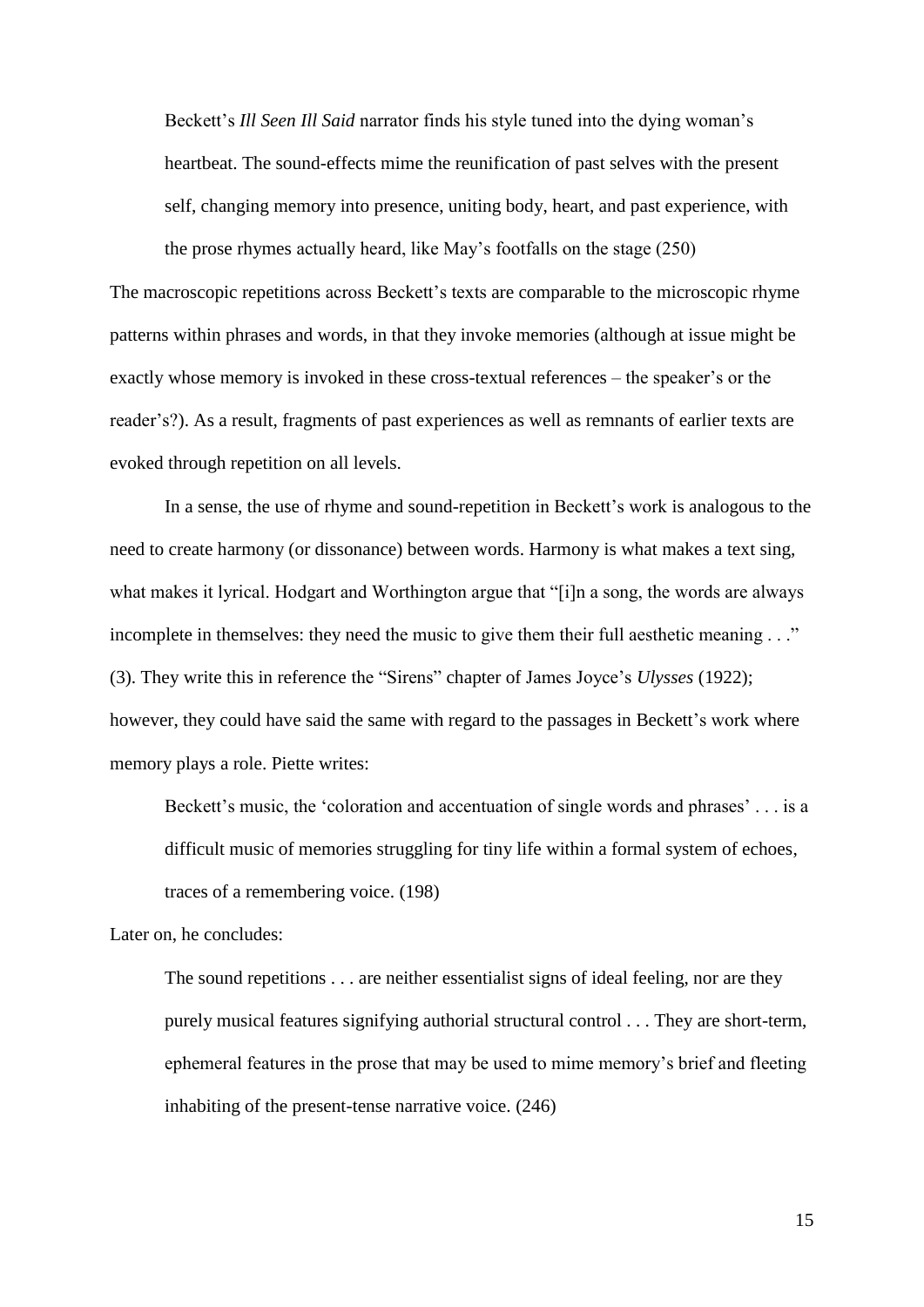Rhyme might become a literary device which the self-conscious narrators utilise in order to remember, similar to the way in which certain folk tunes or melodies may suddenly activate dormant memories of the past. Readers may recognise, in the Unnamable, Molloy, or Hamm, themselves being suddenly reminded of something after hearing a sound or smelling a certain scent. In the end, Beckett's characters appear to be undergoing a "tip-of-the-tongue" experience, i.e., the feeling of knowing everything about a certain word except for the word itself. Beckett puts this phenomenon into words in his last piece of writing: "what is the word" (*Poems* 115), a short poem in which every word is repeated and every sound is rhymed, in order to simply find out "what is the word". All that remains, however, is "a musical structure retaining only the recollection of aphasia" (Cohn 388). Perhaps, in Beckett, what remains when words die is music. Piette, on a final note, writes that

[t]he key-word accentuation of sound-repetitions, in miming the currents of memory in the human voice, does not prove that fiction reflects life; rather it demonstrates that fiction . . . attempts to remember it (252).

The colourations and harmonies, the sound- and rhyme patterns that are spread throughout Beckett's body of work are the relics of memory; in this light, many of Beckett's characters, from the Unnamable to Hamm, might cling so heavily to these relics in order to remember anything.

### *1.2.*

"Pre-eminent among the sounds in Beckett"s writing is that of the voice", Bryden writes (Silence 28). The Beckettian speaker is a character whose thoughts form the body of the texts in the Trilogy. The developments which these characters go through, as well as the actions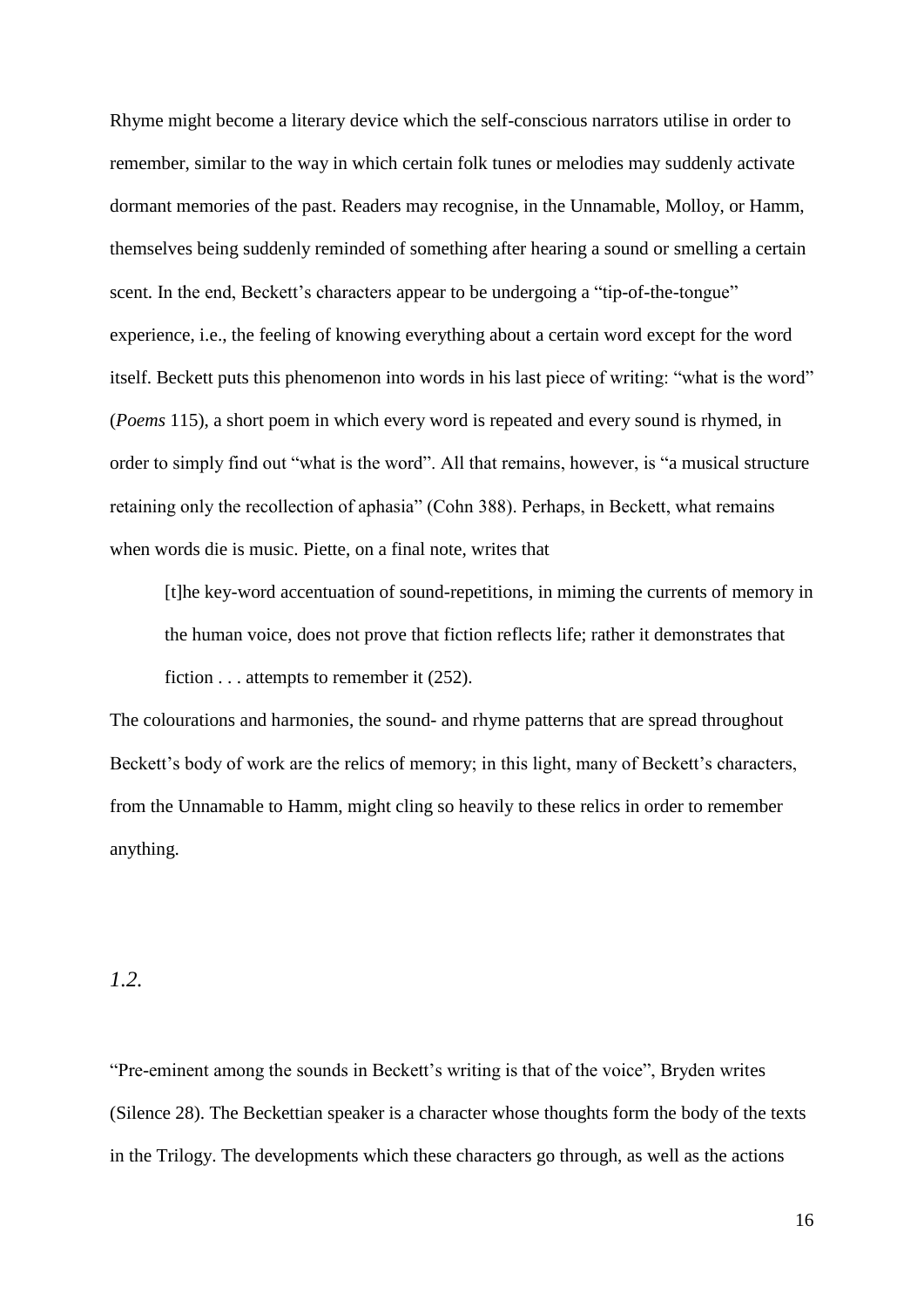that they take, may be strongly influenced by sound. Unlike the earlier novels *Murphy* and *Watt*, which both resemble the traditional novel when their form is assessed, the three consecutive novels that Beckett wrote in the post-war period all feature these Beckettian speakers. *Molloy* follows Molloy and Jaques Moran, *Malone Dies* consists solely of the account of the dying Malone, and *The Unnamable* is carried completely by a character who might appear to be nothing *but* a speaker. As a result, a large portion of the text in all three novels takes the form of lengthy paragraphs that sometimes stretch several pages. The Unnamable is definitely the most aware of his situation: "I speak, speak, because I must" (*U*  300). The other characters, nonetheless, also reflect on their own use of language: "[w]hat I assert, deny, question, in the present, I still can", says Moran, "[b]ut mostly I shall use the various tenses of the past. For mostly I do not know, it is perhaps no longer so, it is too soon to know, I simply do not know, perhaps shall never know" (*M* 100). "Projected to without, they refer to within", argues Bryden (Silence 28). The obligation to speak is inherent to the monologue form that the three novels adopt, but Beckett takes this notion and turns it into a matter of obsessive compulsion, especially in *The Unnamable*. Rather than speaking in order to tell a story, the speaker speaks, he produces sound, because the novel calls for a monologue. ". . . I must not try to think, simply utter" (293). The Unnamable at one point replaces words with screams:

. . . my screams will stop, from time to time, I"ll stop screaming, to listen and hear if anyone is answering, to look and see if anyone is coming, then go, close my eyes and go, screaming, to scream elsewhere. (377)

Being able to produce sound is so important to the Unnamable, that it appears to influence him physically: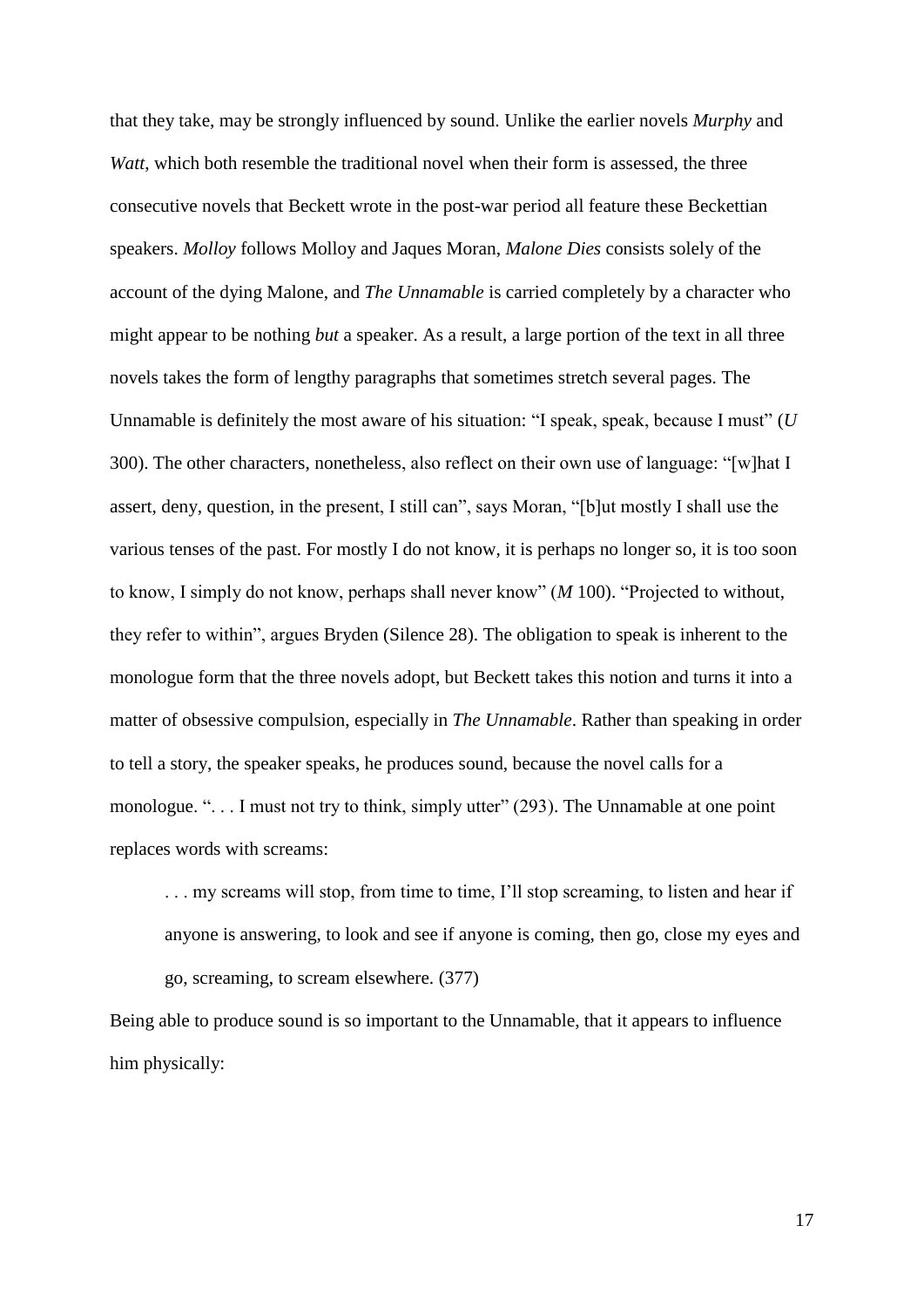Yes, my mouth, but there it is, I won"t open it, I have no mouth, and what about it, I"ll grow one, a little hole at first, then wider and wider, deeper and deeper, the air will gush into me, and out a second later, howling. (377)

Later on, the screams and howls are replaced with other sounds:

I go along, improvised, as I groan along, I"ll laugh, that"s how it will end, in a chuckle, chuck chuck, ow, ha, pa, I´ll practise, nyum, hoo, plop, psss, nothing but emotion, bing bang, that's blows, ugh, pooh, what else, oooh, aaah, that's love, enough, it's tiring ... (401)

To a certain extent, the production of sound may become equally important to the construction of a coherent story, although the latter is definitely present in all three novels. The importance of sound is stressed when the characters show not only to be speakers, but to be adept listeners as well. Molloy, Moran, Malone and the Unnamable all appear to be extremely receptive of exterior sounds. Molloy:

. . . it was a night of listening, a night given to the faint soughing and sighing stirring at night in little pleasure gardens, the shy sabbath of leaves and petals and the air that eddies there as it does not in other places . . . (*M* 44)

Molloy"s keen ear allows him not only to perceive the subtle sounds outside at night; in the same style observed by Piette, he manages to blend into this passage the /ʃ/-sounds that the "leaves and petals and the air" are likely to have made as well. Next, Moran says:

I surrendered myself to the beauty of the scene . . . I listened attentively to the sounds, faint and clear, borne to me on the air. For an instance I fancied I heard the silence ... (139)

in the dark, on stormy nights, I could tell from one another, in the outcry without, the leaves, the boughs, the groaning trunks, even the grasses and the house that sheltered

During childhood, Malone was able to discern sounds with great accuracy: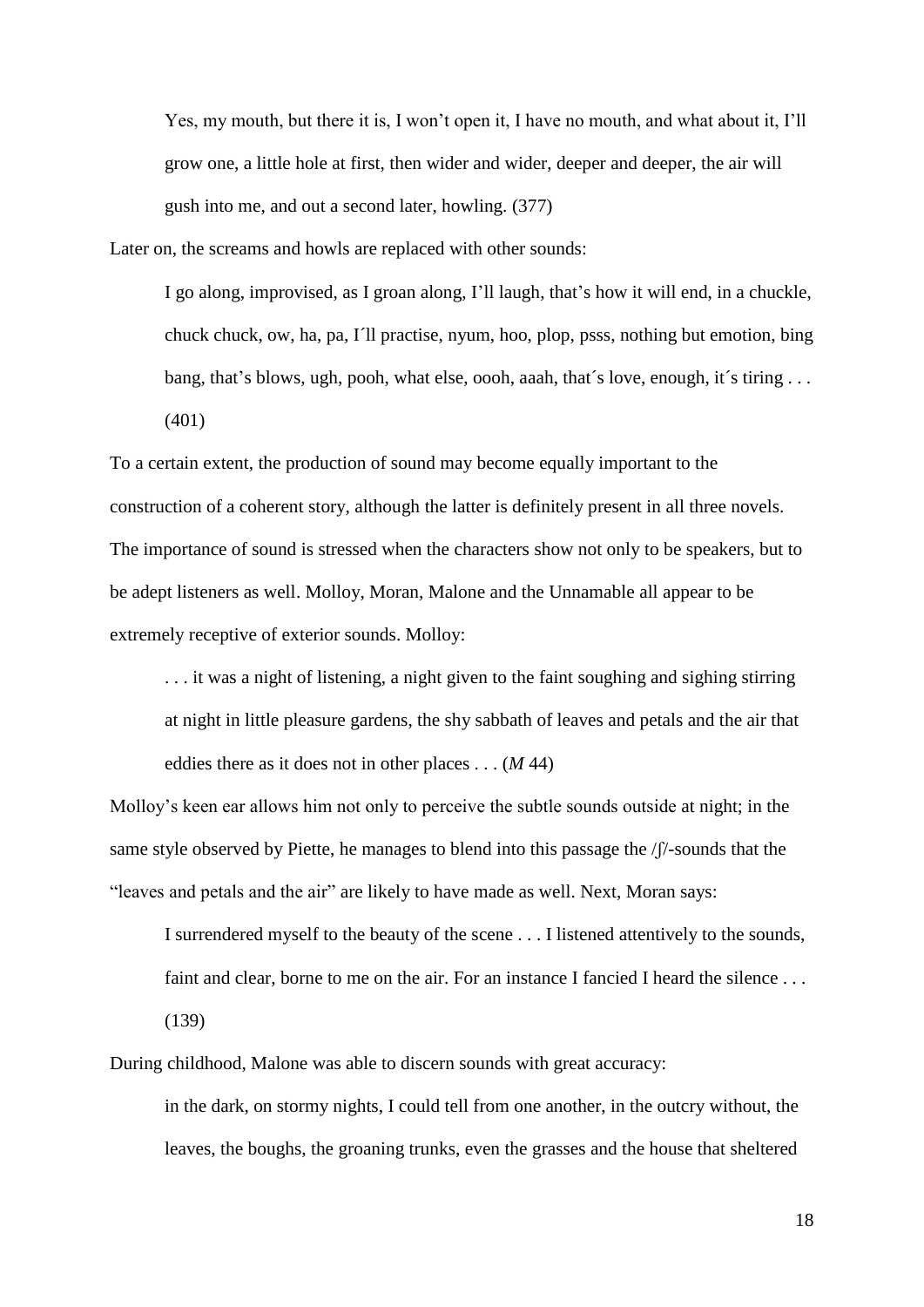me. Each tree had its own cry, just as no two whispered alike, when the air was still . . There was nothing, not even the sand on the paths, that did not utter its cry. The still nights too, still as the grave as the saying is, were nights of storm for me, clamorous with countless pantings. These I amused myself with identifying, as I lay there. (*MD*  200)

The Unnamable, finally, presumably has the worst hearing of all the listeners in the Trilogy, although he still seems to be duly receptive of certain aural input:

[If Malone] made a noise, as he goes, I would hear him all the time, on my right hand, behind my back, on my left hand, before seeing him again. But he makes none, for I am not deaf, of that I am convinced, that is to say half-convinced. (*U* 289) The notion that the speakers of the Trilogy all stress that they have an almost overly sensitive hearing, is one way in which the importance of sound in the novels is emphasised.

There may be a striking correlation between the Trilogy and *Not I* (1972), concerning the treatment of sound. This play features Mouth – which appears to be nothing but a disembodied mouth – on a pitch-black stage. Mouth appears to be trapped in a state of existence in which it produces a relentless flux of utterances. In a sense, this play"s set-up is reminiscent of Molly Bloom"s stream-of-consciousness soliloquy in *Ulysses*, notwithstanding the difference between Molly"s extensive run-on sentences, devoid of any punctuation, and Mouth's monologue, which consists of nothing but short phrases, or parts of phrases, or even parts of words, interrupted by an excessive amount of punctuation:

... but so dulled ... feeling ... feeling so dulled ... she did not know ... what position she was in . . . imagine! . . . what position she was in! . . whether standing . . . or sitting . . . but the brain– . . . what? . . kneeling? . . yes . . . (*Not I* 377)

The pauses in between these phrases do not slow down the tempo of the speaker's discourse. In stage productions, the actress uses them as minute breathing pauses. As opposed to the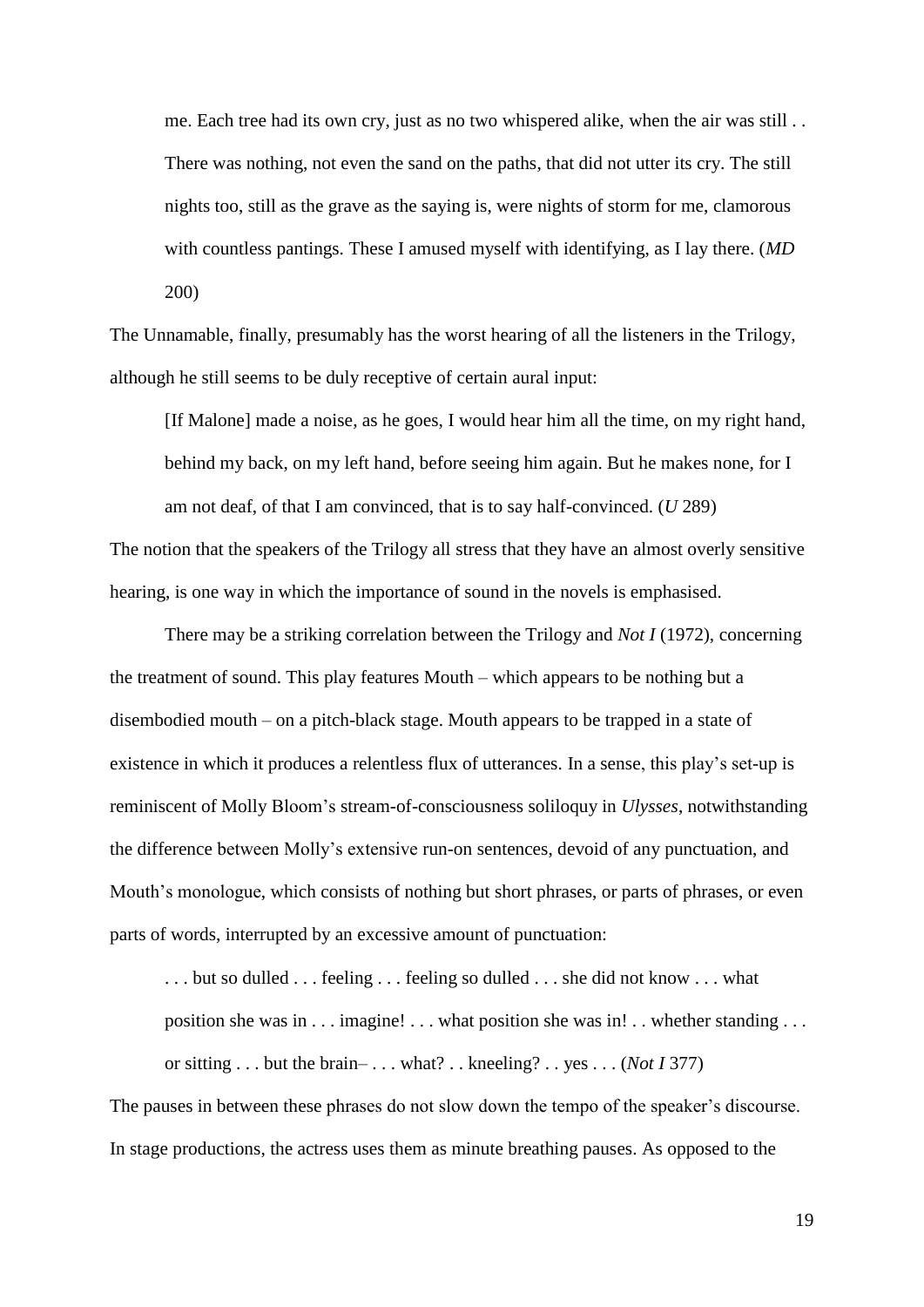many slow-paced plays such as *Footfalls*, *Eh Joe* and *Come and Go*, the speech pattern comes across as hushed and, in a sense, nervous. The stage directions at the beginning of the play read:

*As house lights down* MOUTH*'s voice unintelligible behind curtain. House lights out. Voice continues unintelligible behind curtain, 10 seconds. With rise of curtain adlibbing from text as required leading when curtain fully up and attention sufficient into*  . . . (376)

after which the play sets of, maintaining throughout the style of discourse as shown above. The stage directions at the end of the play read: "*Curtain fully down. House dark. Voice continues behind curtain, unintelligible, 10 seconds, ceases as house lights up*" (383). Both of these stage directions reinforce the notion that Mouth is in a perpetual state of having-tospeak. On several levels this situation might mirror the Unnamable's; when he reflects on his own condition, he relates that

... I have no voice and must speak, that is all I know, it's round that I must revolve, of that I must speak, with this voice that is not mine, but can only be mine, since there is no one but me, or if there are others, to whom it might belong, they have never come near me, I won"t delay just now to make this clear . . . So it is I who speak, all alone, since I can"t do otherwise. (*U* 301)

Most aspects of this passage, from the use of run-on sentences, to the interrupted passages and the alleged obligation to continue talking, may be traced in *Not I*. The Unnamable expresses his uncertainty as to whether the voice with which he speaks is, in fact, his own – "it is not mine, I have none . . . but it can only be mine" (301). Mouth's perception of whose voice it is using and hearing is equally distorted:

. . . no idea what she"s saying . . . imagine! . . no idea what she"s saying! . . and can"t stop . . . no stopping it . . . she who but a moment before . . . but a moment! . . could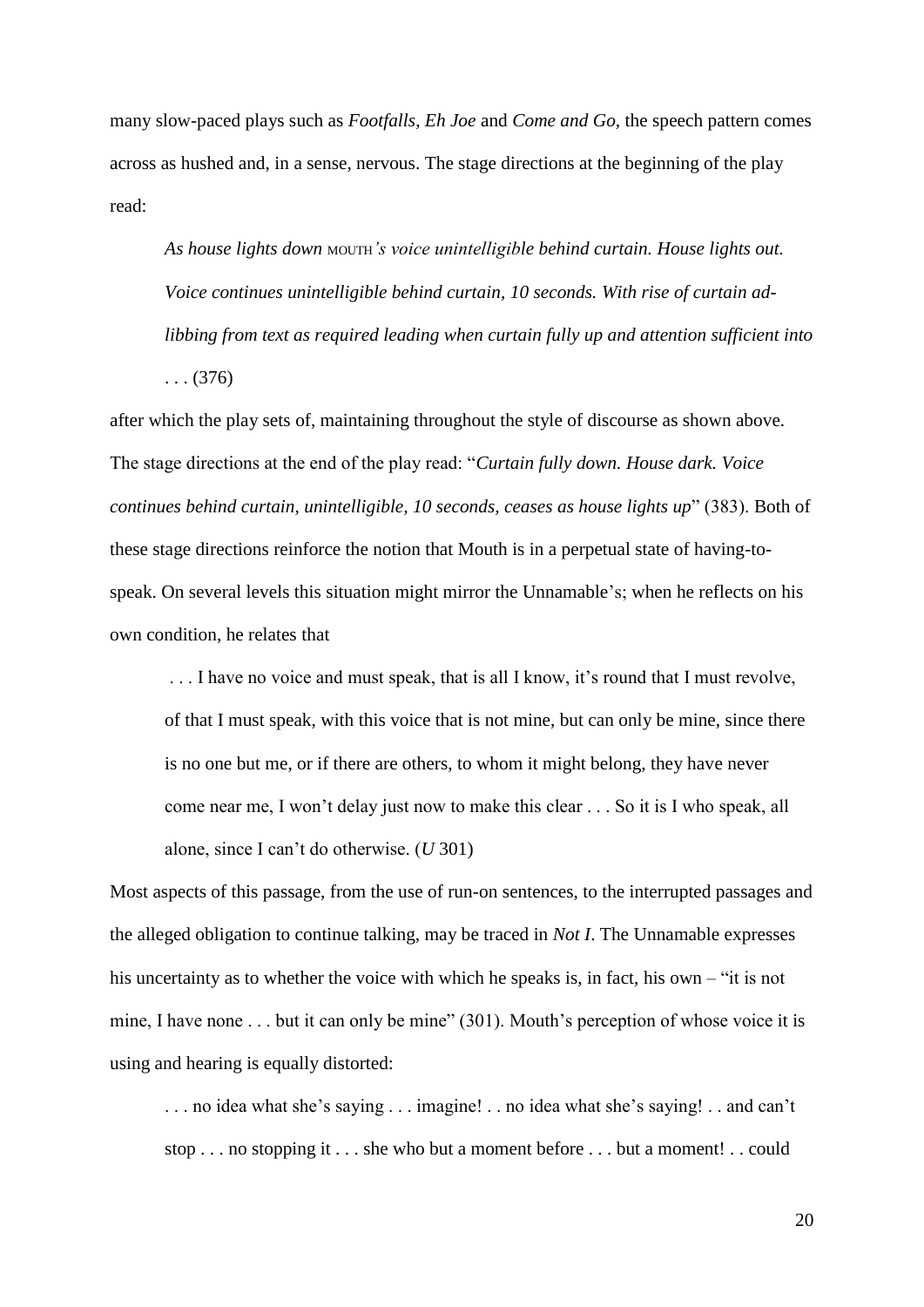not make a sound . . . no sound of any kind . . . now can"t stop . . . imagine! . . can"t stop the stream . . . and the whole brain begging . . . something begging in the brain . . begging the mouth to stop  $\dots$  pause a moment  $[\dots]$  and no response  $\dots$  as if it hadn"t heard . . . (*Not I* 380)

The similarities between *Not I* and the Trilogy come into view most predominantly when Mouth complains about its peculiar state of existence: "... what? .. the buzzing? .. yes ... all the time the buzzing  $\dots$  dull roar  $\dots$  in the skull  $\dots$  (381). In these words reverberate those which Malone utters a short while before he dies:

Do I hear anything at the present instant? Let me see, No, the answer is no. Neither the wind, nor the sea, nor the paper, nor the air I exhale with such labour. But this innumerable babble, like a multitude whispering? I don"t understand. (*MD* 267)

Malone, too, is puzzled by the indescribable ringing in his head. Earlier, he already refers to the noise in his head, after recollecting how excellent his hearing used to be when he was younger:

. . . the noises of the world, so various in themselves and which I used to be so clever at distinguishing from one another, had been dinning at me for so long, always the same old noises, as gradually to have merged into a single noise, so that all I heard was one vast continuous buzzing. The volume of sound perceived remained no doubt the same, I had simply lost the faculty of decomposing it. (201)

In a similar sense, the Unnamable relates: "I suppose that I went silent, that I can go silent. And now this noise again" (*U* 302). Later:

The noise. How long did I remain a pure ear? Up to the moment when it could go on no longer . . . These millions of different sounds, always the same, recurring without pause, are all one requires to sprout a head, a bud to start with, finally huge, its function first to silence, then to extinguish . . . (347-8)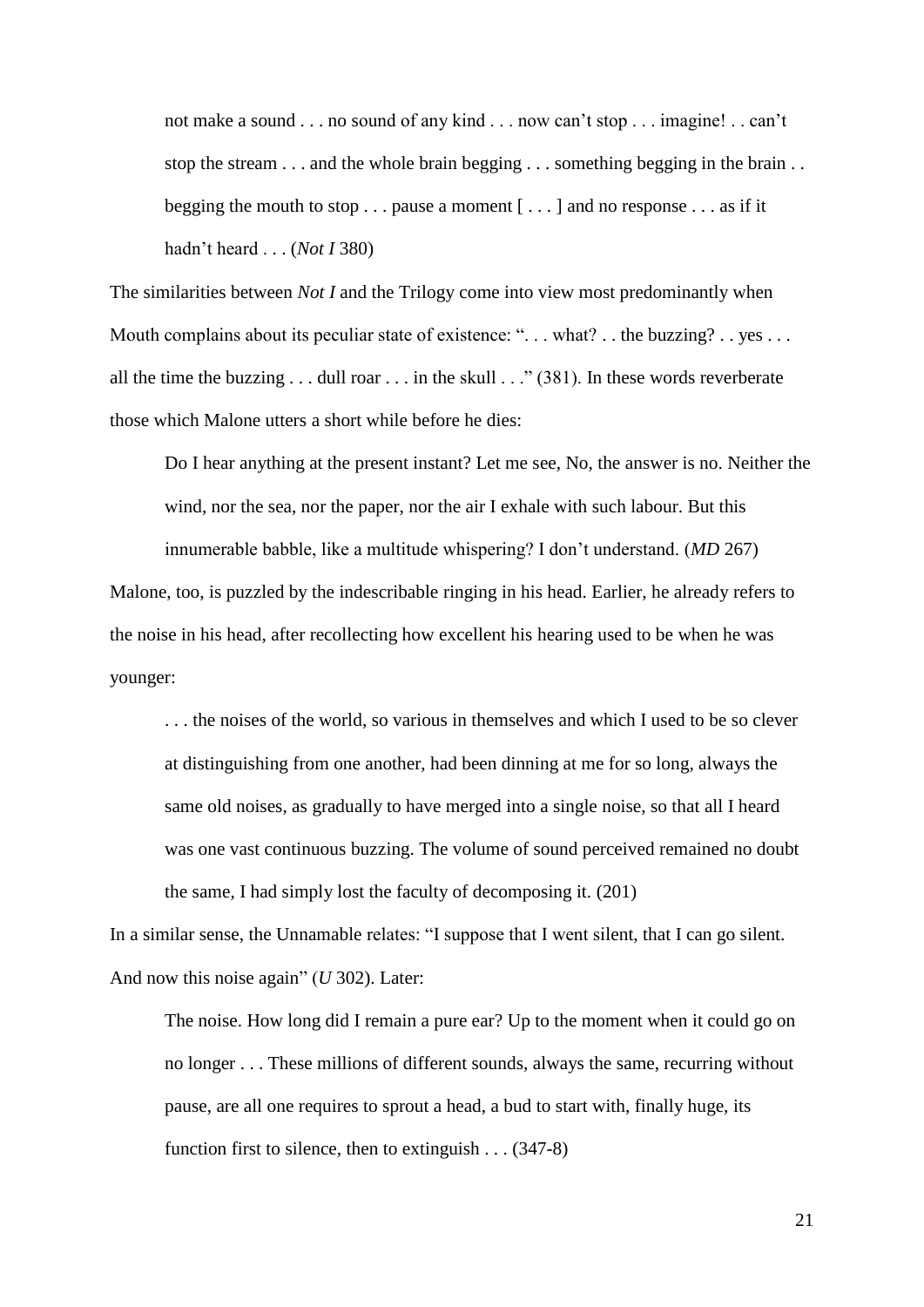Moran appears to hear the buzzing as well, although he does not name with in such words (or he does not know how to): "[w]hat I heard, in my soul I suppose, where the acoustics are so bad . . ." (*M* 107). Bryden, discussing Winnie"s singing – a "*musical-box tune*" (*Happy Days* 168) – refers to "the Beckettian organism", a being "whose inner ear is all too often a straining, buckling receiver for a stream of sound-scars" (Bryden, Silence 29). The passages from *Molloy, Malone Dies* and *The Unnamable* cited above might suggest that the characters from those novels, as well as Mouth, are burdened with such "receivers". Sound is omnipresent in the minds of these Beckettian organisms – "one listens . . . without reason, as one has always listened, because one day listening began, because it cannot stop" (*U* 363).

At this point, it may be worthwhile to assess how and when the buzzing manifests itself. The Unnamable, Molloy, and Moran, ironically, all seem to agree that they hear the buzzing when the environment is fully silent: "I"m inside, I"m in something, I"m shut up, the silence outside, side, outside, inside, there is nothing but here, and the silence outside, nothing but this voice and the silence all round" (*U* 403); "All was silent. I have an extremely sensitive ear . . . I could just hear that adorable murmur of tiny feet, of quivering feathers and feeble, smothered clucking that hen-houses make at night . . ." (*M* 122). One anecdote written by John Cage may be particularly significant in this context. "Try as we may to make a silence, we cannot", he says (cited in Bryden, Silence 26). He writes about his experiences in an anechoic chamber . . . a room without echoes. I entered one at Harvard University several years ago and heard two sounds, one high and one low. When I described them to the engineer in charge, he informed me that the high one was my nervous system in operation, the low one my blood circulation. (ibid.)

Cage's experience resounds in *Molloy*, when the novel's eponymous speaker says that "[t]he least unusual noise is . . . more noticeable because of the silence of the night" (*M* 73). An alternative explanation for the buzzing may be that Malone, Mouth, Molloy, Moran and the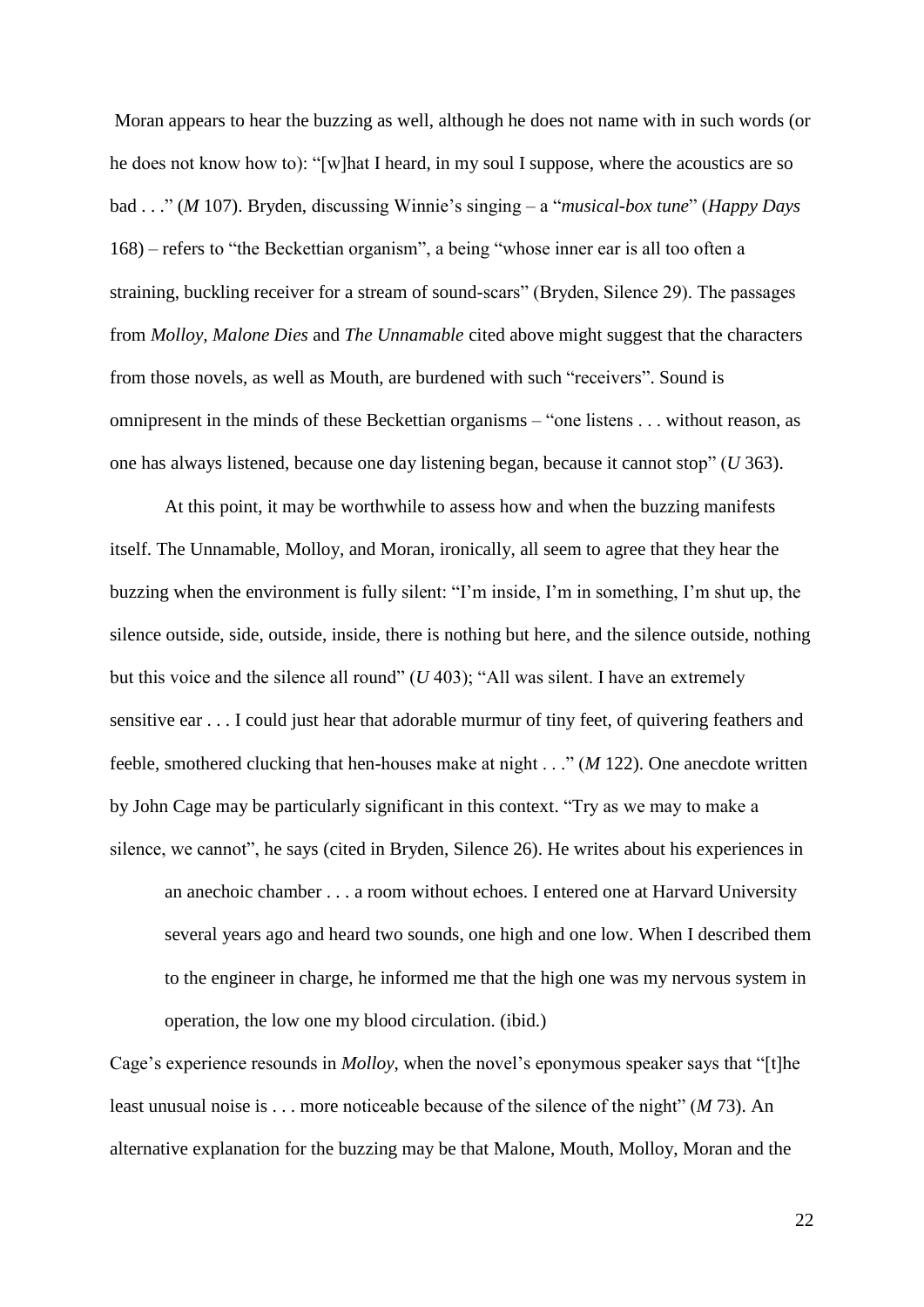Unnamable all suffer from tinnitus symptoms, which explains the strain that the inescapable sounds put on them. Next, the buzzing may also be on of the driving forces behind the speakers' urge to produce sound simply for the sake of producing sound: "the words I uttered myself, and which must nearly always have gone with an effort of the intelligence, were often to me as the buzzing of an insect", says Molloy (45). In a sense, the silence outside, through which the buzzing inside is always audible, has become unbearable for these speakers. "When I stop, as just now, the noises begin again, strangely loud, those whose turn it is", says Malone (*MD* 200). The Unnamable says: "... nothing but fear ... of sound then, if you like, we'll have that, one must have something, it's a pity, but there it is, fear of sound, fear of sounds". Sound, then, is manifested as a dominant power that both traps the speaker and forces him to speak. Gontarski describes the narrators of the three novels as "Beckett's omnidolent creatures", quoting the speaker of *First Love*, who says: ""as long as I kept walking I didn't hear [the cries] because of the footsteps" (ix). In the context of Mouth's condition, and that of the narrators in the Trilogy, this might be translated into: "as long as I keep speaking I will not hear the buzzing". The result of this reaction to the inner tinnitus symptoms is not only that sound – the production and the suffering of  $it$  – shapes the narrative form of the novel, it may also have as a consequence that these characters are forced to reflect themselves on all levels, and as such establish who they are as individuals. The reader learns about the personalities of Molloy – "[t]he words engraved myself for ever on my memory" (*M*  45) – and Moran – "[i]f there is one thing gets on my nerves it is music" (100). Malone – and the reader with him – tries to make sense of the life that lies behind him: "I call myself an octogenarian, but I cannot prove it. Perhaps I am only a quinquagenarian" (*MD* 179). The Unnamable, finally, attempts to determine who he is, and if he really is anyone, and while doing so he shapes the words that in a sense make him into what he is: "[i]s there a single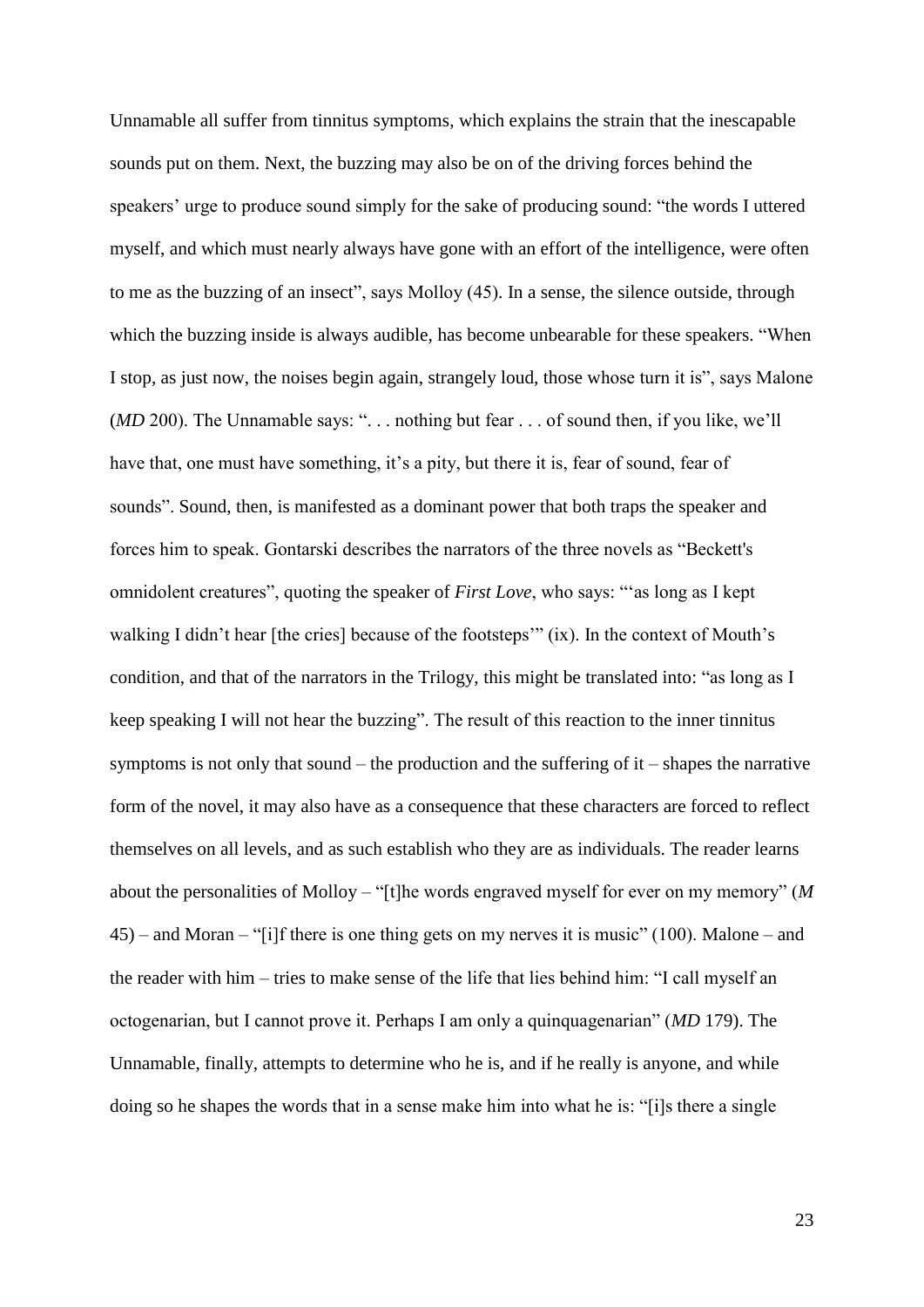word of mine in all I say? No, I have no voice, in this matter I have none . . . I'm like worm, without voice or reason, I'm Worm, no . . ." (340-1).

Silence, in turn, becomes a device that gives strength to sound, as it is the condition in which the buzzing is the loudest. Ultimately, to be fully silent, i.e., to cease speaking, is to die, which may become evident in *Malone Dies*. The final two pages set themselves apart from the rest of the text in that they show Malone"s extensive paragraphs deteriorating into ever shortening sentences, until nothing remains:

never there he will never

never anything

there

any more (281)

The Unnamable also seems to suspect that in order to make the buzzing stop the only option is to stop existing. Using a certain elevated language, he narrates:

the spark is present, ready to burst into flame, all it needs is preaching on, to become a living torch screams included. Then they may go silent, without having to fear an embarrassing silence, when steps are heard on graves as the saying is, genuine hell. (354)

The downside of this, according to the Unnamable, is that it is not possible to stop producing speech. Just like Mouth in *Not I*, there will always be people – if they are still people – like the Unnamable, who have to speak, and whose speech is perhaps part of the buzzing that others may hear in this perpetual state of existence:

. . . when it stops for a good few moments, a good few moments . . . what then, murmurs, then it must be murmurs, and listening, someone listening, no need of an ear, no need of a mouth, the voice listens, as when it speaks, listens to its silence, that makes a murmur, that makes a voice . . . (401-2)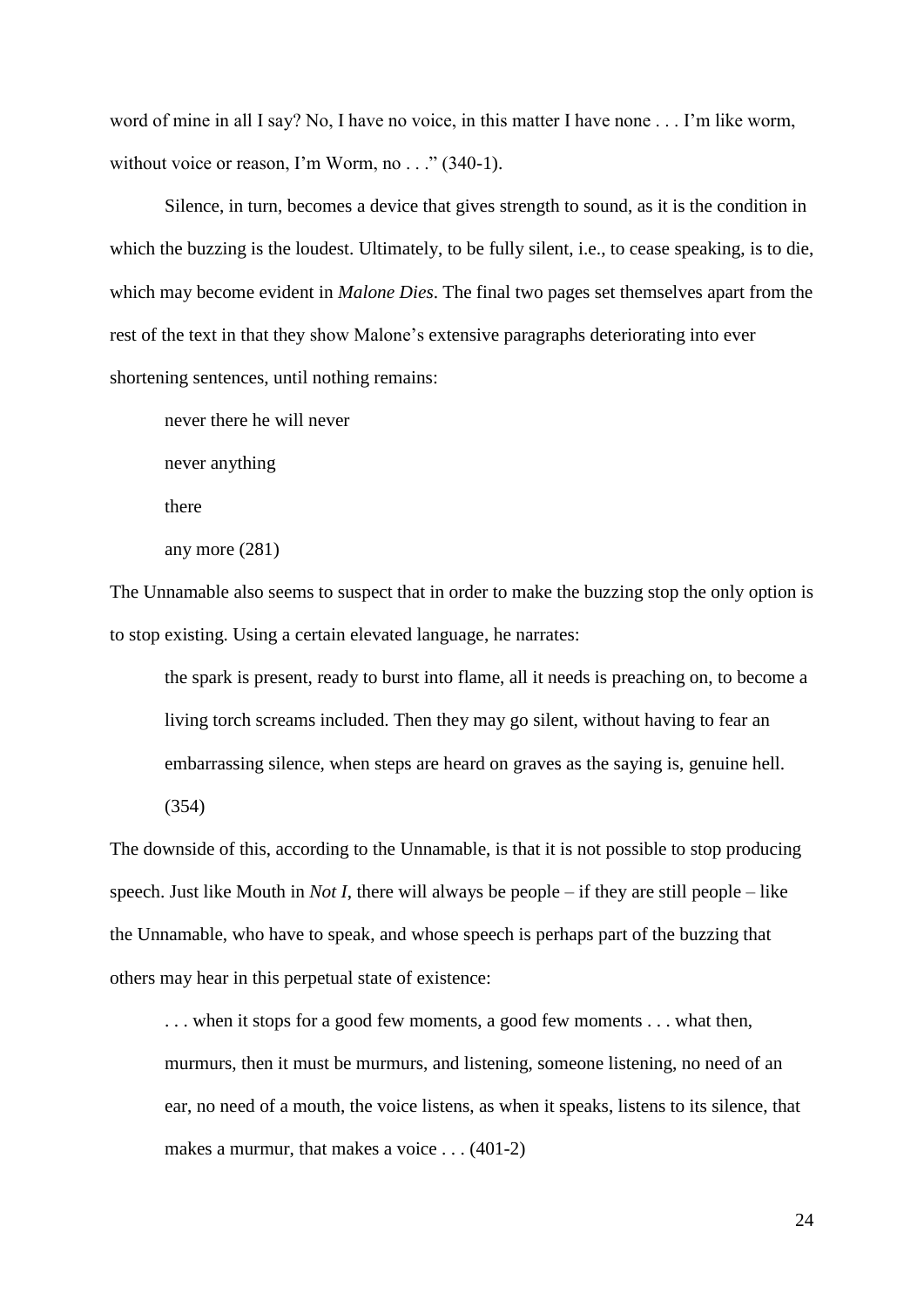Cage appears to share this impression with the Unnamable. "Until I die there will be sounds", he writes. "And they will continue following my death. One need not fear about the future of music" (cited in Bryden, Silence 26). The Trilogy, on a final note, shows to what extent sound and silence are intermingled in Beckett's work; the condition of the Beckettian listener, who becomes a speaker in order to block out the buzzing in their minds, may suggest that the influence of sound and silence on all aspects of his prose, plays and poetry should not be taken lightly.

### *1.3.*

Sound might form the basis of the abstract prose pieces *Ping* and *neither*. The former is a oneparagraph text "about a lone still figure in a white box" (Cohn 298). In the short text, a "ping" is heard at least twenty times (ibid., 299). Apart from these "pings", the words "white" and "perhaps" are repeated frequently throughout the text: "White ceiling shining white one square yard never seen ping perhaps way out there one second ping silence" (194). *neither* is a short text, eleven lines long, each arguably representing a swinging movement, like Murphy"s "sitting naked in his rocking-chair" (*Murphy* 1): "TO AND FRO" (*neither* l. 1); "neared gently close . . . gently part" (ll. 3-4); "back and forth" (l. 5). Catherine Laws describes the text as "short and abstract, lacking concrete references, narrative, or drama, and evoking nothing more substantial than oscillatory motions" (2008, 230-1). In *Ping*, the same oscillating movement is noted by Ruby Cohn – "[p]hrases are musicalized by rhyme, assonance, and alliteration" (299) – and by Elizabeth Segré, who "has analyzed the parallel threads of polysemy, oscillatory rhythms . . . and phonetic patterning" (ibid., 300). Several explanations for this oscillating movement may exist. David Pascoe argues that Beckett's style "follows the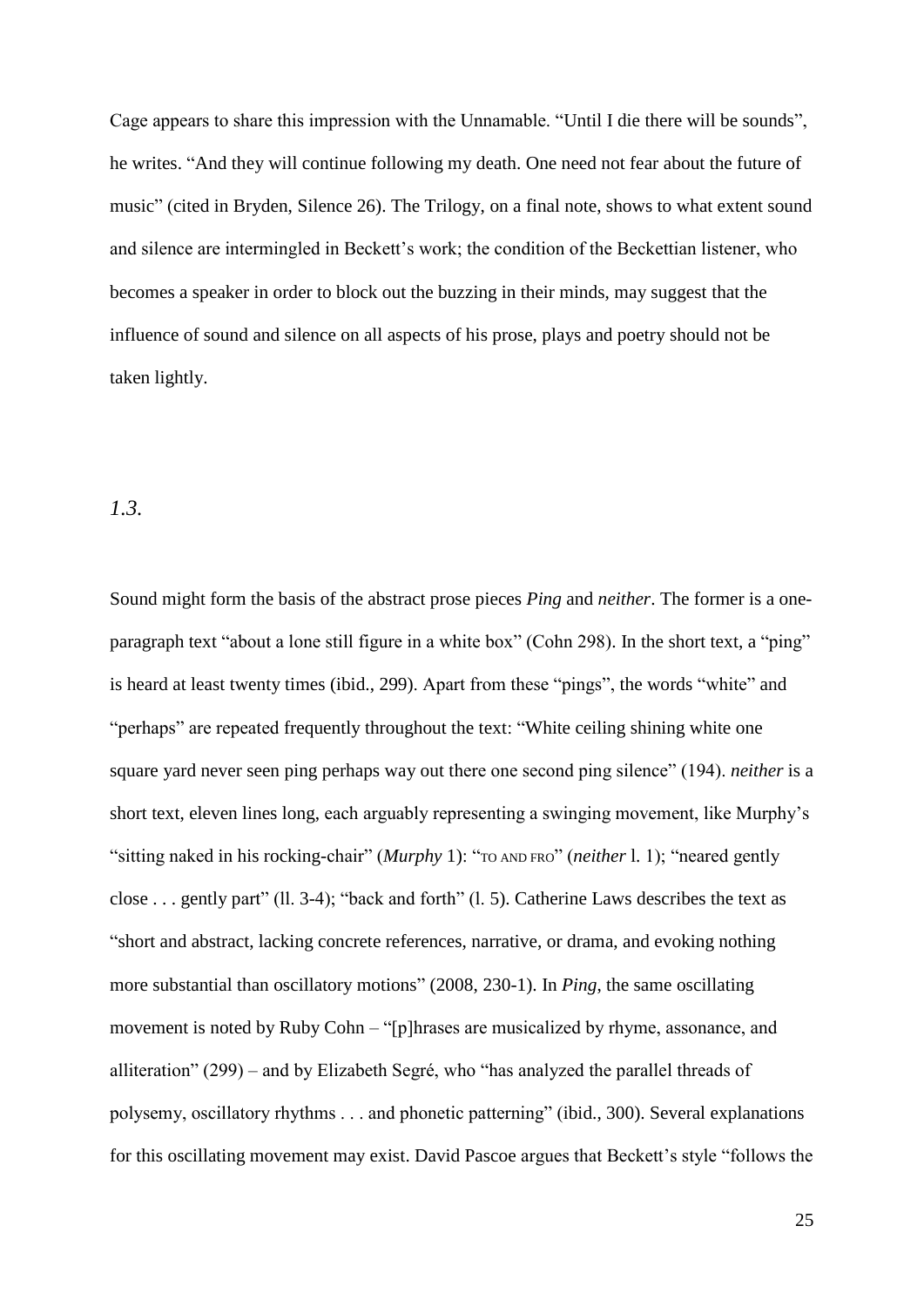memory of a machine moving in its element . . . banally feeding back positively and negatively" (21). He describes Beckett's writing as "a formally defined system where the range of possibilities for communication is circumscribed by binary-encoded signs . . ." (23). He traces this digital system in *Not I* – "... on and off ..." (*Not I* 378, cited in Pascoe 22). This binary, on-and-off coding may easily be traced in *Ping* as well as *neither*. Cohn recognises the swaying between opposites in the French original, *Bing*: "the repetitions of 'inachevé' change to 'achevé''' (300). In Beckett's own English translation, these words return as "only just" and "over", respectively, denoting a similar opposition. Other examples include: "black and white" (*Ping* 195) and "no meaning . . . a meaning . . . perhaps a meaning" (194-5). Similarly, in *neither*, the swaying movement is one between opposites such as: "inner . . . outershadow" (l. 1), "self . . . unself" (l. 2), etcetera. As opposed to what happens in binary code, however, both *Ping* and *neither* do make the reader aware of "a dislocated *betweenness*: ghostly movement back and forth" (Laws 2008, 231). Rather than merely switching between two opposites, the movements in *neither* and *Ping* travel in between the opposite points in a smooth pattern. In *Ping*, perhaps, the movement reaches an outermost point at each "ping", reverts and travels to the next "ping". Each time that "white" or "perhaps" is mentioned may denote a particular point in between the outermost. When this motion is repeated, an action mirrored by the repetitive rhythms in *Ping* – "Light heat" (193); "Light heat" (194); "Light heat" (195); "planes meeting . . . planes shining . . . planes no traces" (194-5) – the shape the movements make over time turns out to be a sinusoidal wave: the smooth shape of which sound exists. Indeed, the wavelength may lie at the heart of both *Ping* and *neither*. Already in 1938, Beckett refers to the notion of tone frequency when he has Murphy mention "the proper A of international concert pitch" (*Murphy* 45-6). *Ping*"s onomatopoeic title obviously mirrors this; it is sound throughout. When the vibrations stop, "at last halt for good / then no sound" (ll. 8-9); "ping silence ping over" (*Ping* 196). At issue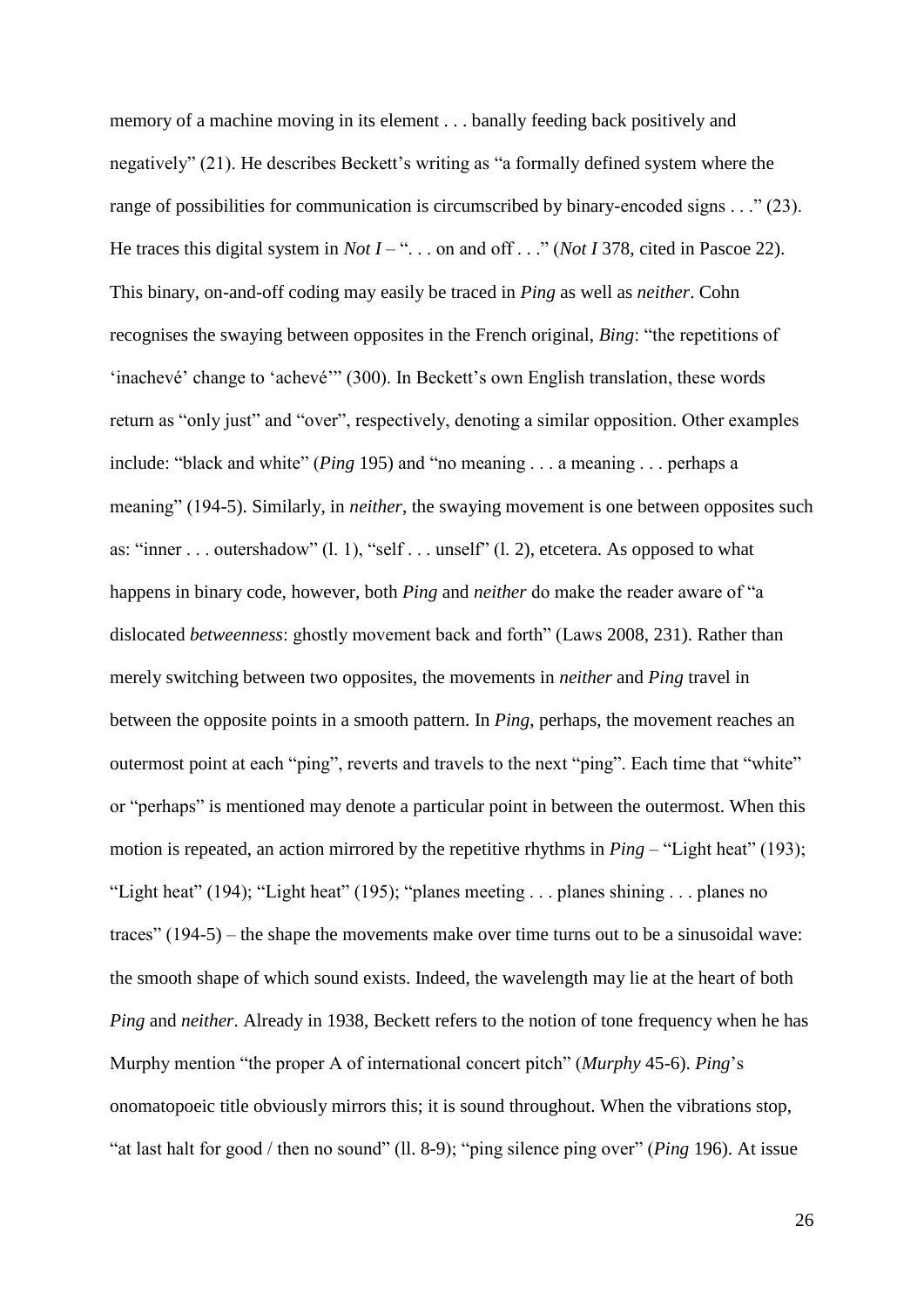remains what both prose pieces actually say, for the sound-shape appears to determine primarily the form of both text. *neither* mentions the oscillation "from impenetrable self to impenetrable unself" (l. 2). A large part of *Ping* appears to be devoted to describing the human body, presumably that of the speaker: "Head haught eyes light blue almost white silence within" (*Ping* 193); "White feet toes joined like sewn heels together . . ." (194). Laws argues that the oscillation between opposites in *neither* is also an oscillation between remembering and forgetting. "Above all", she writes, "this exploration of memory is an exploration of the self" (2008, 241). The reference to "footfalls" (*neither* l. 7) might reinforce this perception; the eponymous play may also be regarded as a journey into the self, starting with May"s asking: "[w]hat age am I now?" (*Footfalls* 400), and ending with the Voice saying: "revolving it all . . . in your poor mind" (403). Laws: "Beckett's breakdown of language and narrative effects the increasing musicality of his texts" (2008, 243). As Beckett's texts deviate more and more from the traditional novel form, however, his speakers retain the need to reflect on themselves. Ruby Cohn:

[*Ping*] is recognizably a Beckett text in that the grammatical ellipsis mirrors the narrative ellipsis . . . the little body is barely human, the prose is barely

comprehensible. Yet the foreign eye implores the text for continuity. (300) In other words, the foreign onlooker – represented by the "eyes" mentioned in the beginning of the text – endeavours to find the human aspect of it all, however faint. When Catherine Laws assesses John Feldman's adaption of Beckett's *neither* into a libretto, her words could easily describe the original text:

his use of apparently contradictory compositional processes, both systematic and intuitive, becomes part of the process of mapping a tentative journey toward the possibility of individuation. (2008, 242)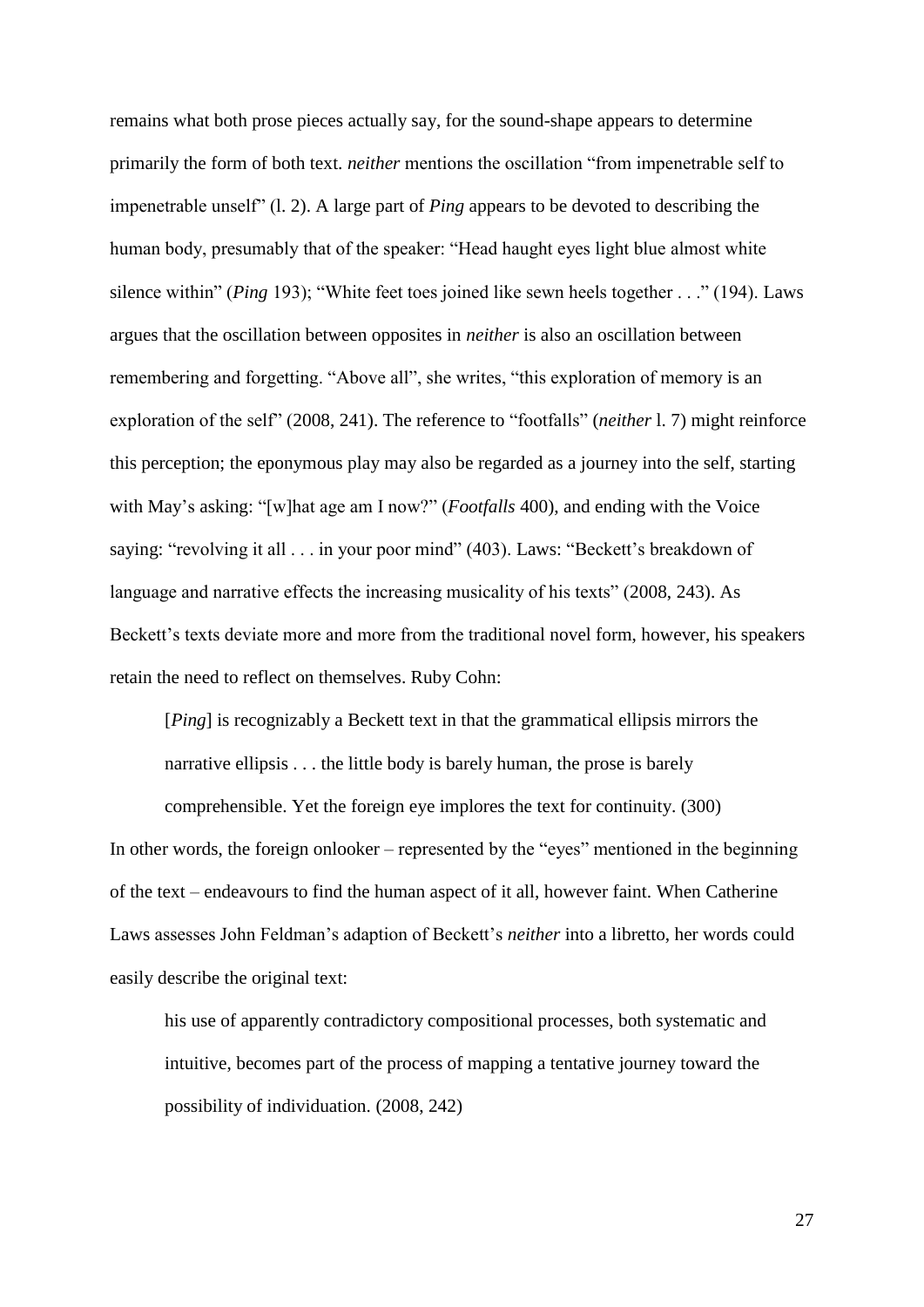The self-consciousness of the protagonists in the Trilogy might be traced in *neither* and *Ping*, even though the latter texts lack a narrator as clearly defined as the 1950's novels. Beckett's rhythmical prose pieces *neither* and *Ping* show how once again in Beckett"s work, the notions of sound and self-exploration may interact with each other.

#### *1.4.*

Sound lies at the basis of all music, and it likewise takes up a strong position in Beckett's work. In many forms, sound oscillates through his writing. David Hayman refers to the author as "Beckett the craftsman, the musician using "phonetic" means to liberate meaning and emotion" (185). Adam Piette goes to great lengths to stress the importance of sound- and rhyme patterns on this "phonetic" level and observes how they centre on crucial moments in Beckett's work; not only on such an atomic level, however, but on the broadest scope as well do Beckett"s speak evoke memories and past emotions. The Trilogy, consisting of *Molloy*, *Malone Dies*, and *The Unnamable*, shows how Beckett"s speakers are strongly influenced by the sounds and silence exterior and interior to them, and how this affects the narrative form of the novels. In the more abstract prose pieces *Ping* and *neither*, sound presents itself as the leading principle by which the texts are shaped. This influential role of sound may be traced in the broader field of creative arts, which all underwent certain radical changes in order to fill up the void left by the war, to make up for the feelings of "alienation, emptiness, and inevitable despair" that no doubt existed in the "postatomic" period (Perloff, Witt-Watt 116). With regard to music, Christopher Butler argues that "... for many composers in the 1950's, every element of musical structure, rhythm, dynamics, theme, or series, was open to radical reappraisal" (11). The relation between sound and music, which has been scrutinised equally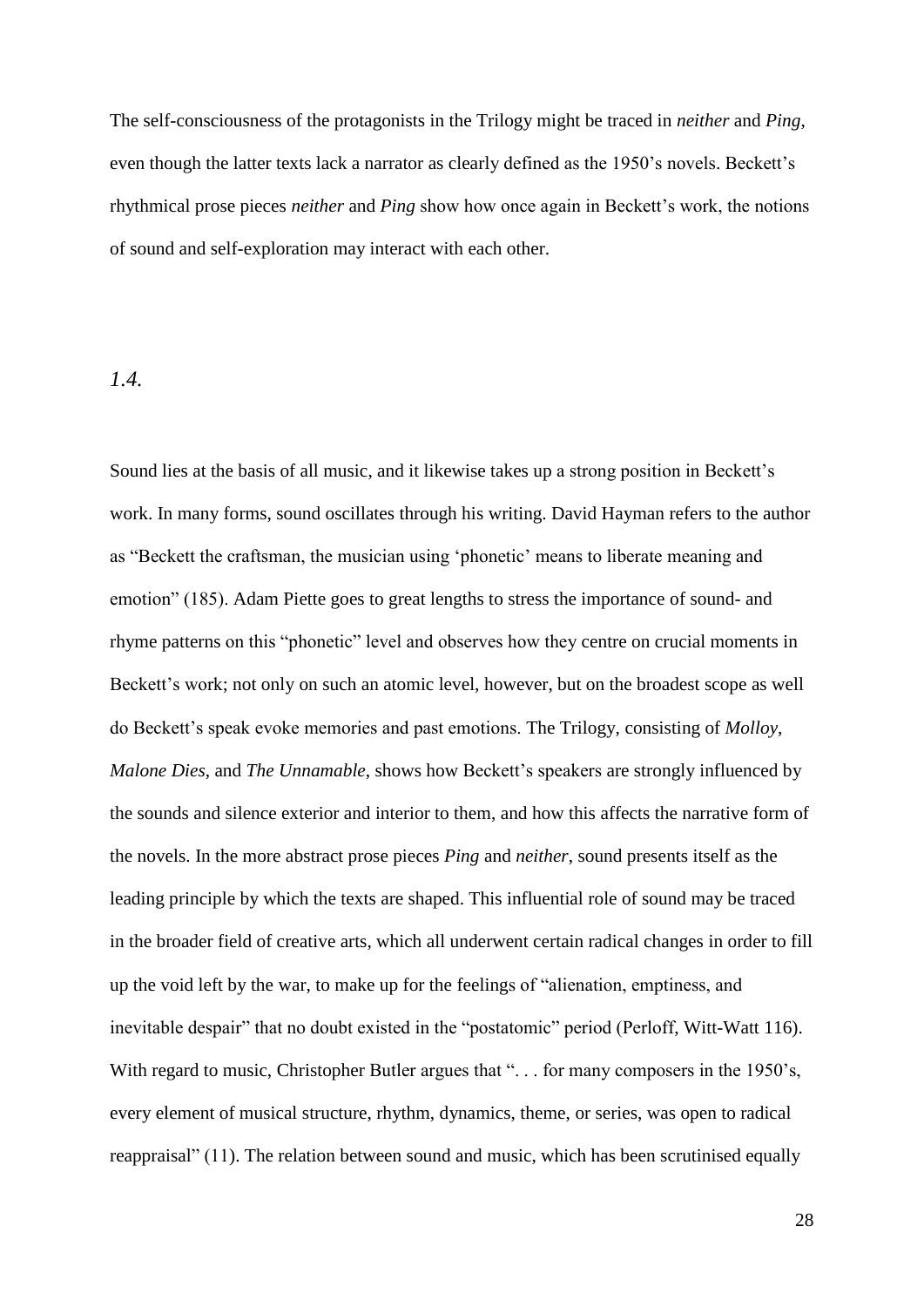heavily in the latter part of the twentieth century, is one that easily fits in this list and most likely arises from the same period. Cage, in an interview with Miroslav Sebestik, explains his views on the nature of sound. He refers to the conventional idea

that for something to just be a sound is to be useless, whereas I love sounds just as they are. I have no need for them to be anything more than what they are. I don"t want them to be psychological; I don't want a sound to pretend that it's a bucket, or that it's a president, or that it's in love with another sound. I just want it to be a sound. (Écoute, 2004)

The importance of sound grew as postmodern composers tried to break out of the restraints of "tonal relations" (Butler 27) in music. In the 1970"s, Jean-Paul Sartre expressed his concern about this shift "from sound to noise", as he called it:

Music is viewed today as *the art of noise*, *sound* being a noise like any other, which arises now and then but could be replaced by noises, whereas my generation thinks of music as *the art of sounds*, which is not the same. (cited in Bryden, Silence 24-5) In other words, post-war perspectives on music had shifted from a traditional view, based on harmony and logical successions of notes, to a broader standpoint in which predictability and

the relation between certain tones were no longer favoured over possibility. The implications that these developments had with regard to the music that was being composed, and the notion that Beckett was aware of this new sound-based perspective of musical composition will be discussed in chapter three of the present paper.

Next, the avant-garde movement in creative art has shown silence to have become as important to music as sound, a notion most famously worked out in Cage"s *4'33"* (1952), a musical piece for any instrument, notorious for having the performer(s) stay silent for exactly four minutes and 33 seconds, the music being "simply the accidental noises in the room in which the piece is 'performed'" (Butler 68). "The sound experience which I prefer to all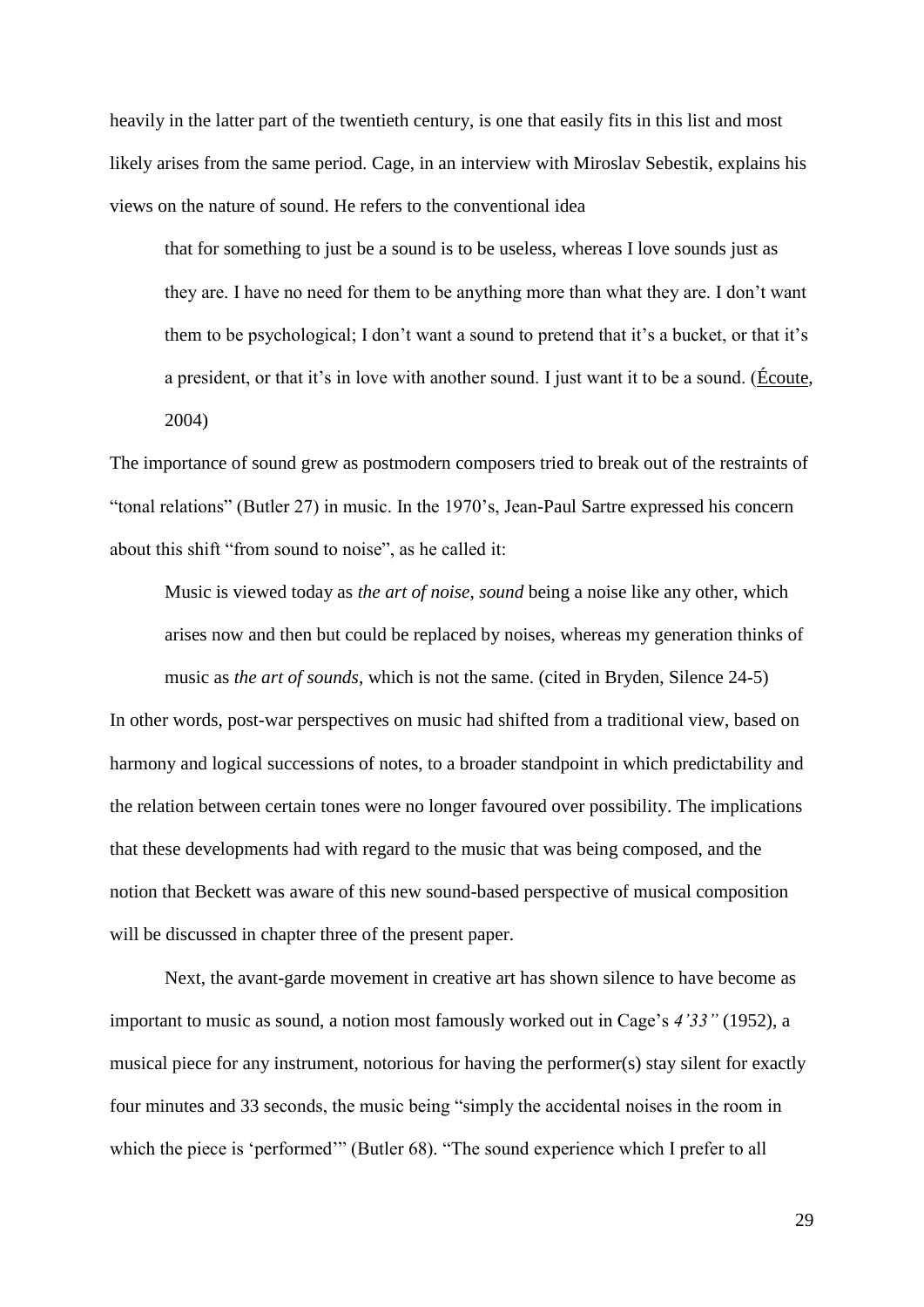others is the experience of silence", explains Cage (Écoute). Readers may recognise the same interest in silence in Beckett. Bryden, after acknowledging the degree to which Beckett's work is involved with sound, argues that "there is a peculiarly rich role allocated to silence in Beckett's writing" as well (Silence 24). This has become apparent in the discussion of the Trilogy in the present paper; silence, or that which remains when the speaker stops talking, is also the sphere that allows for the speaker to be burdened by that "multitude of whispering" (*MD* 267). That moment in which the speaker may "hear them whispering, some perhaps whispering" (*U* 363) forces them to produce sound, for having to speak might being forced to stay silent. The Unnamable prefers "the innocent and necessary sound of dumb things constrained to endure" over "the terror-stricken babble of the condemned to silence" (348). "[T]o hell with silence", the Unnamable cries out (319). To hell with people"s presuppositions about silence. "Silence . . . is part of a continuum of sound" in Beckett (Bryden, Silence 27). To hell with the traditional perception of sound; readers may now recognise "the notion of sound not only as continuum, but also as part of the texture of Beckettian music" (ibid., 29). It has been one of the objectives of this chapter to establish sound as one of the determining factors in Beckett's work. What may have become clear is that Beckett takes the concept of sound and subjects it to certain changes, so that the reader is left to reassess the role of sound in fiction writing. The following chapters may show how sound, and its counterpart silence, continue to influence, through music, every aspect of Beckett's post-war work.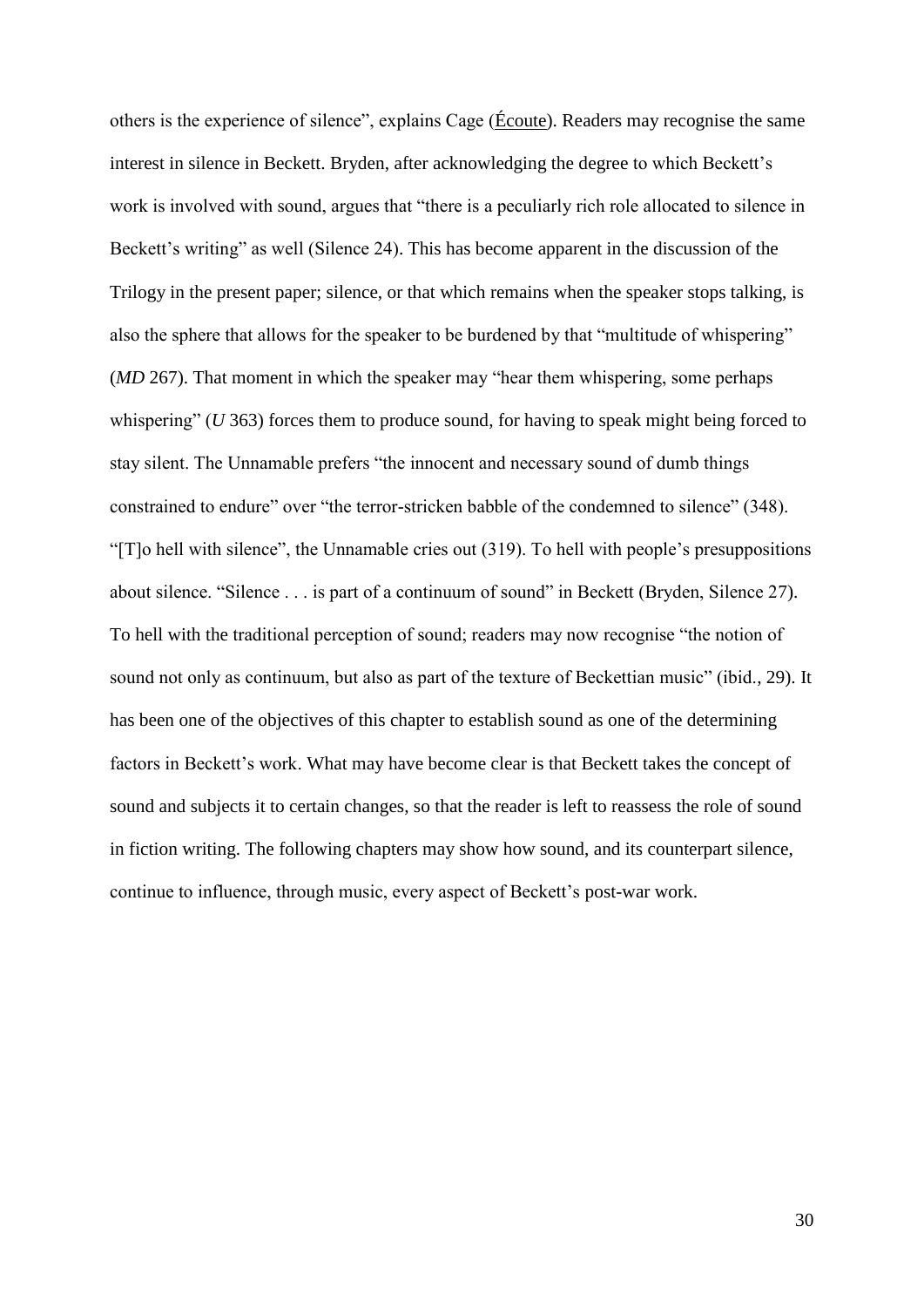*what, it may be enquired, was the music of this threne, what at least, it may be demanded, did the soprano sing?* (*Watt* 194)

Beckett's name is perhaps not bound to music as famously as James Joyce, in whose writing, Hodgart and Worthington suggest, "Essential Life", i.e., that quality of living which makes existing worthwhile, is expressed "above all in song: opera, ballads, folk songs, "nonsery reams," music-hall songs, jazz songs, minstrel songs – music which lasts and music which is ephemeral" (22-3). In turn, Beckett, the man who has been referred to as the modern proponent of "one of the most terrifying . . . images of the human condition: that of Hell on earth" (Butler 82), seems one a first glance to be connected to slow-paced, monotone speech – "Bore them to death . . . Bore the pants off them", he allegedly instructed Billy Whitelaw during rehearsals for *Footfalls* (Bryden, Silence 45) – and images of monochrome, desolate landscapes:

HAMM: Is it night already then?

CLOV: [*Looking.*]

HAMM: Then what is it?

CLOV: [*Looking.*] Grey. [*Lowering the telescope, turning towards* HAMM*, louder.*] Grey! [*Pause. Still louder.*] GRREY! . . . (*Endgame* 107)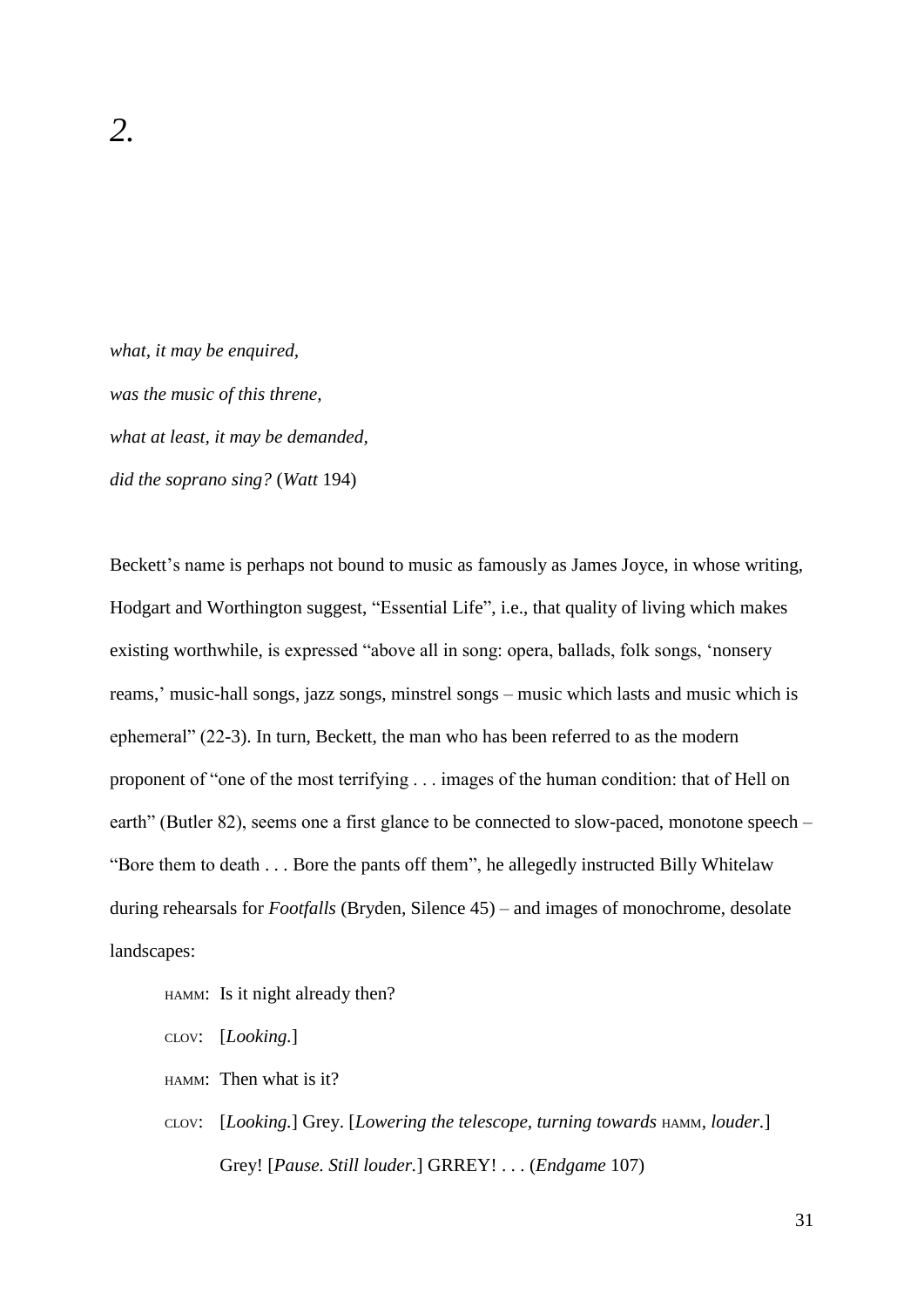Maier argues that "[o]ne would expect that the constitution of music in itself – harmony – was opposed to Beckett"s impulses of rebellion and sarcasm" (2008, 380). Indeed, the calculated, almost arithmetical approach to certain words, sounds, and songs might seem "computerized" (Porter Abbot, cited in Lees 7) rather than harmonious. Following such a "linear logic" (Lees 7), this calculated language might easily be recognised, for instance, in the typescript of *Quad* (1984):

1st series: 1, 13, 134, 1342, 342, 42 2nd series: 2, 21, 214, 2143, 143, 43 3rd series: 3, 32, 321, 3214, 214, 14 4th series: 4, 43, 432, 4321, 321, 21

Four possible solos all given.

Six possible duos all given (two twice). (451)

However, it might already have become evident that "in fact, Beckett's works resound with music", as Maier continues (2008, 380). "They abound with evocations of aural memories, sounds and their withdrawal, acoustic qualities, rhythms and melodies", Bryden adds (Introduction 1). Even in *Quad*, with its highly patterned structure based around pure motion, music might resound, not only the percussion that supports the movements of the players, "say drum, gong, triangle, wood block" (452) but also in the play"s indistinct musical structure, which will be discussed in chapter three. The present chapter aims to examine the role of music in Beckett's work; it focuses on those passages where the reader might come across any references to music, songs or melodies. First, various views of critics on Beckett"s relation to certain genres of music or specific musicians are compared to each other. Next, song and melody are shown to affect the narrative as well as the form of the novel *Watt*. In the radio plays *Cascando* and *Words and Music*, music is integrated as an active force that affects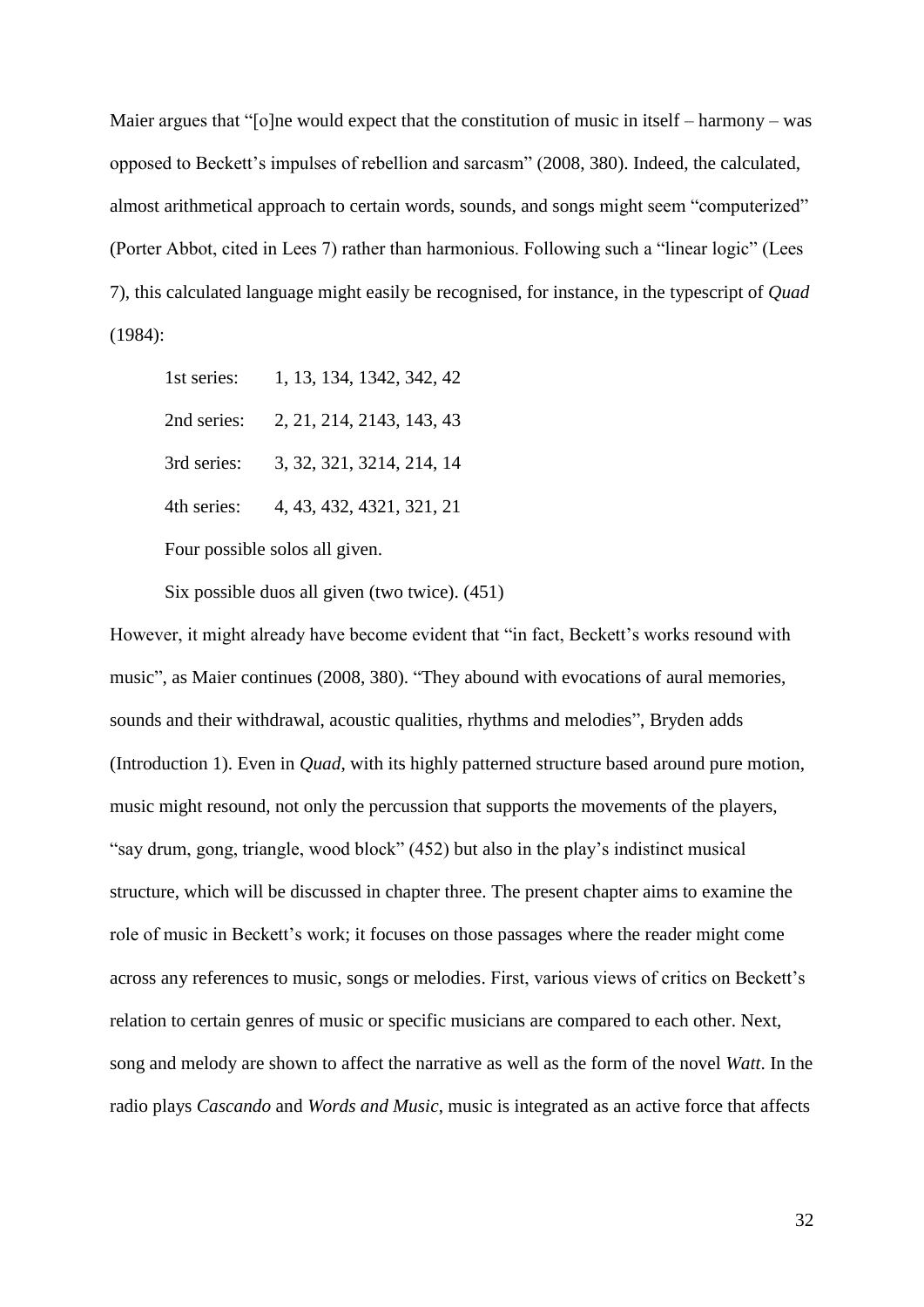the plays from within. In Beckett"s works, music, songs and melody become active forces that are able to manipulate both his works in both form and content.

### *2.1.*

Allusion is a vital aspect of Beckett's writing, often influencing the plot, narrative or colouration of his works, so that the reader forms certain associations. *Molloy* is full of allusions to Beckett's earlier novels – "Oh the stories I could tell you, if I were easy. What a rabble in my head, what a gallery of moribunds. Murphy, Watt, Yerk, Mercier and all the others" (132) – as is *The Unnamable*:

. . . then he says I, as if I were he, or in another . . . then he says Murphy, or Molloy, I forget, as if I were Malone, but their day is done . . . it"s always he who speaks,

Mercier never spoke, Moran never spoke, I never spoke . . . (396)

Beckett spends a considerable amount of text to refer to other works, his own as well as those of others. One field of the creative arts that he appears to be keen to allude to is that of music and song. Mary Bryden writes that "... there is to be found in Beckett's work a wealth of explicit allusion to the codes and conventions of the musical world" (Silence 28). As references to songs, tunes and compositions abound in Beckett's work, various specific songs or even whole genres of music are accomplishedly worked into his writing, in some cases affecting even the underlying structure of his works. This section is a comparative dissertation of some of the allusions to musical pieces found in these works, and cross-examines the perceptions of his critics in this frame of reference. The range of echoes of earlier musical compositions that fluctuate throughout Beckett"s works might not allow for them to simply be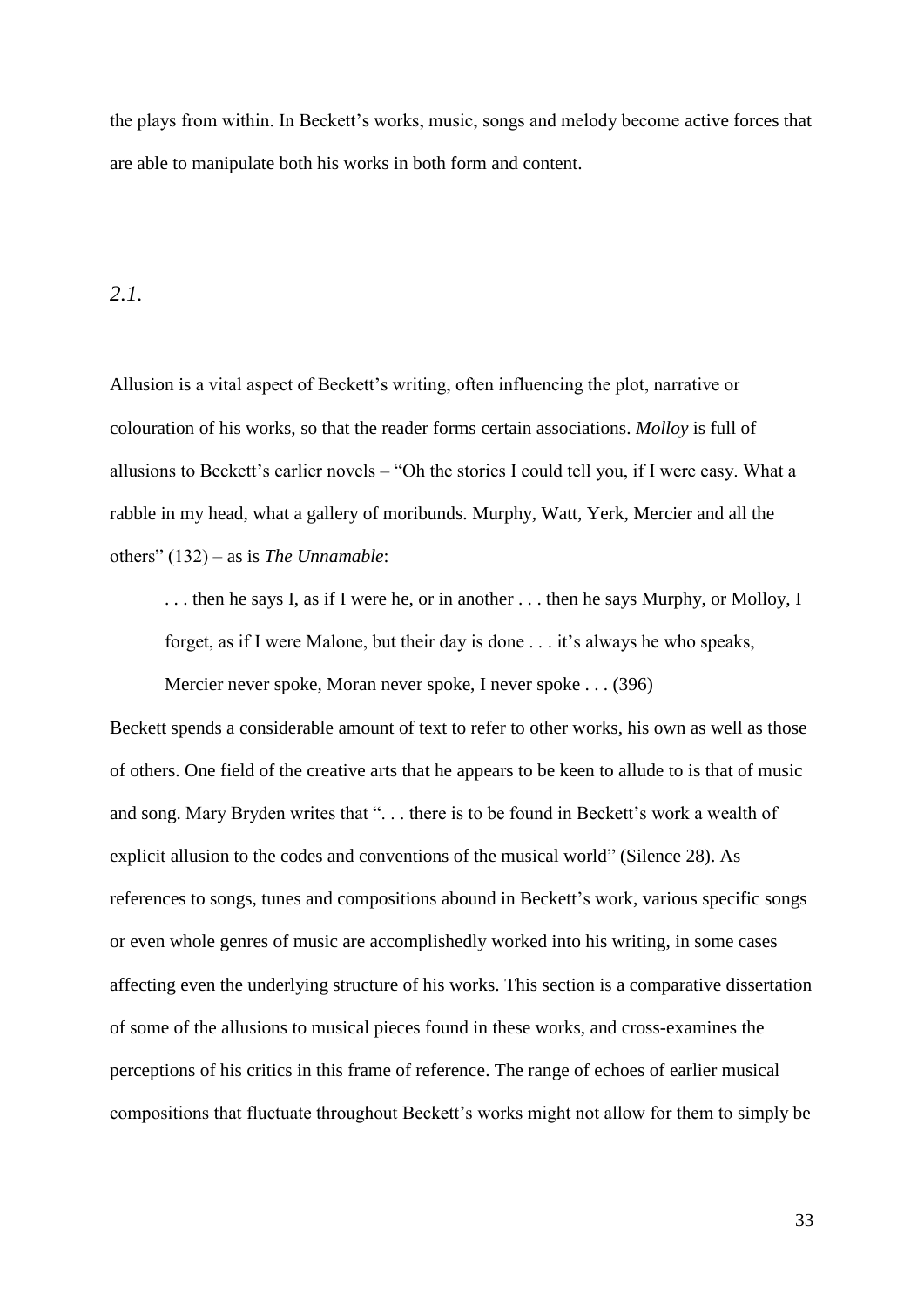divided up, for instance, into specific musical periods; however, for the sake of this paper's treatment of the subject-matter, some classification might be possible.<sup>3</sup>

First, a broad scope of traditional music may be traced in Beckett's writing. Eric Griffiths, for instance, points out a certain traditional song that Beckett alludes to:

Strains of remembered song emerge repeatedly in his writing, as in "Still" where 'western window' catched at the old, anonymous 'Western wind, when will thou blow / The small rain down can rain? / Christ if my love were in my arms / And I lay in my bed again'.  $(3)$ 

Next, "Roundelay" calls to mind the medieval circle dance with the same name. The poem mirrors this dance in its circular structure:

on all that strand at end of day steps sole sound long sole sound until unbidden stay then no sound on all that strand long no sound until unbidden go steps sole sound long sole sound on all that strand at end of day (ll. 1-13)

 $\overline{a}$ 

<sup>&</sup>lt;sup>3</sup> The musical styles and experimentations of the postmodern period That Beckett alludes to are not discussed in this section; these are dealt with in detail in chapter three.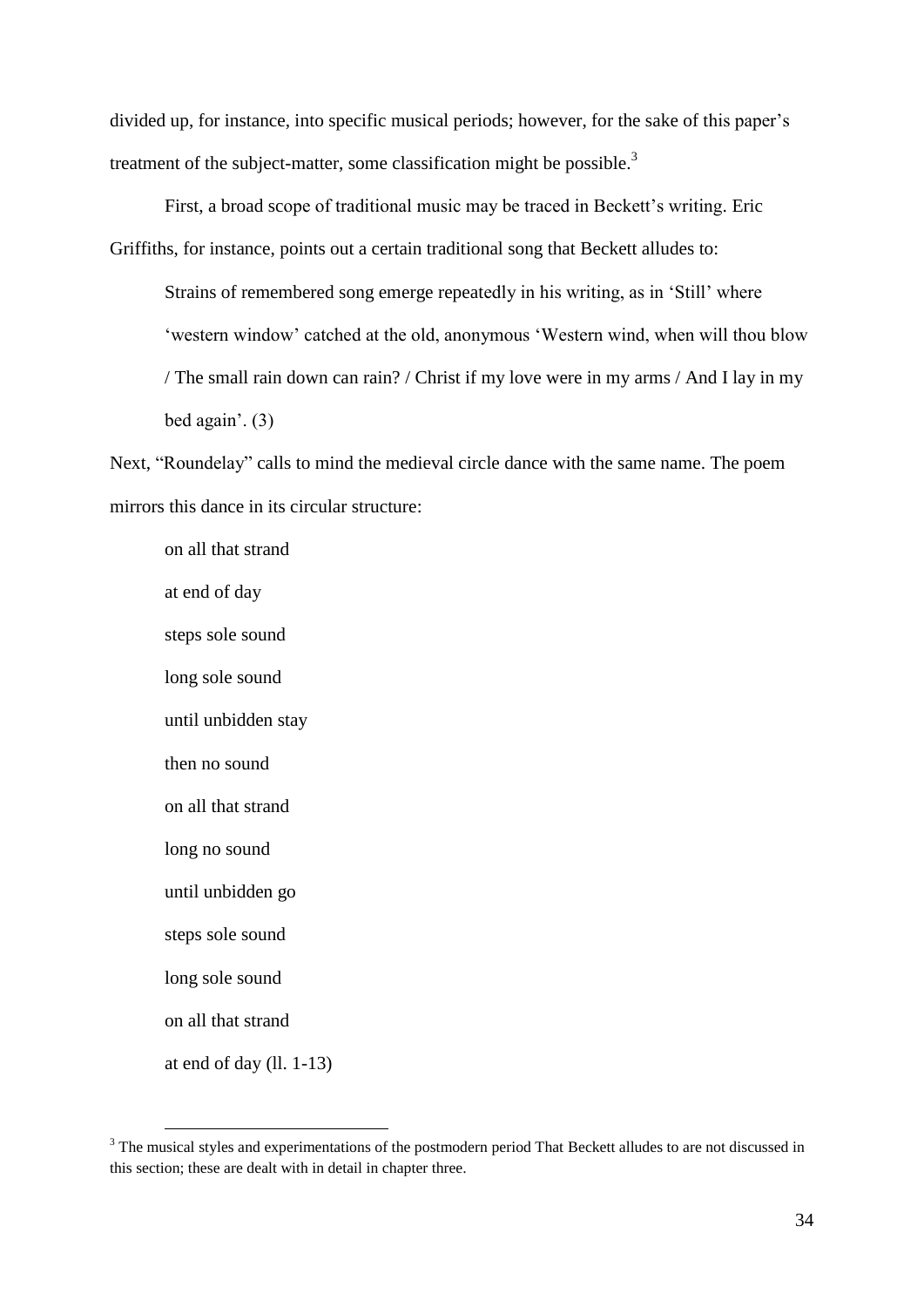The footfalls, "steps sole sound / long sole sound", may illustrate how this circular form is imitated in that they appear as exact opposites, two lines from the beginning and two lines before the end. From the middle, all phrases spread out above and below to form a vertically symmetrical structure that mimics the circular structure of the dance; the reader might almost "hear" the dance being performed. In *Molloy*, following, Jaques Moran says: "I would call her at the last moment and say, Martha, we"re leaving, for one day, two days, three days, a week, two weeks, God knows, goodbye" (*M* 99). His manner of speech in this passage calls to mind the sixteenth-century poems of Sir Philip Sidney and the songs of John Dowland"s. Sidney writes in Sonnet 47 of *Astrophel and Stella*:

Virtue, awake! Beauty but beauty is;

I may, I must, I can, I will, I do

Leave following that, which it is gain to miss. (ll. 9-11)

Dowland writes in "Come Again: Sweet Love Doth now Invite":

Sweet love doth now invite,

Thy graces that refrain,

To do me due delight,

To see, to hear, to touch, to kiss, to die,

With thee again in sweetest sympathy. (11, 2-6)

All three passages above include a sequence of words, succeeding each other in a rising order of importance: "one day", "two days", etc; "I may", "I must", etc; "to touch", "to kiss", etc. In Dowland"s song, each step of the sequence, "[t]o see", "to hear", "to touch", "to kiss", and "to die" is connected with a sequence of rising notes, respectively:  $D - G$ ,  $E - A$ ,  $F# - B$ ,  $G - C$ , A – D. The rhetorical figure that Beckett, Sidney and Dowland adopt here is the climax: "[g]enerally, the arrangement of words, phrases, or clauses in an order of increasing importance, often in parallel structure" (Burton 1). Like Dowland"s text, Sidney"s and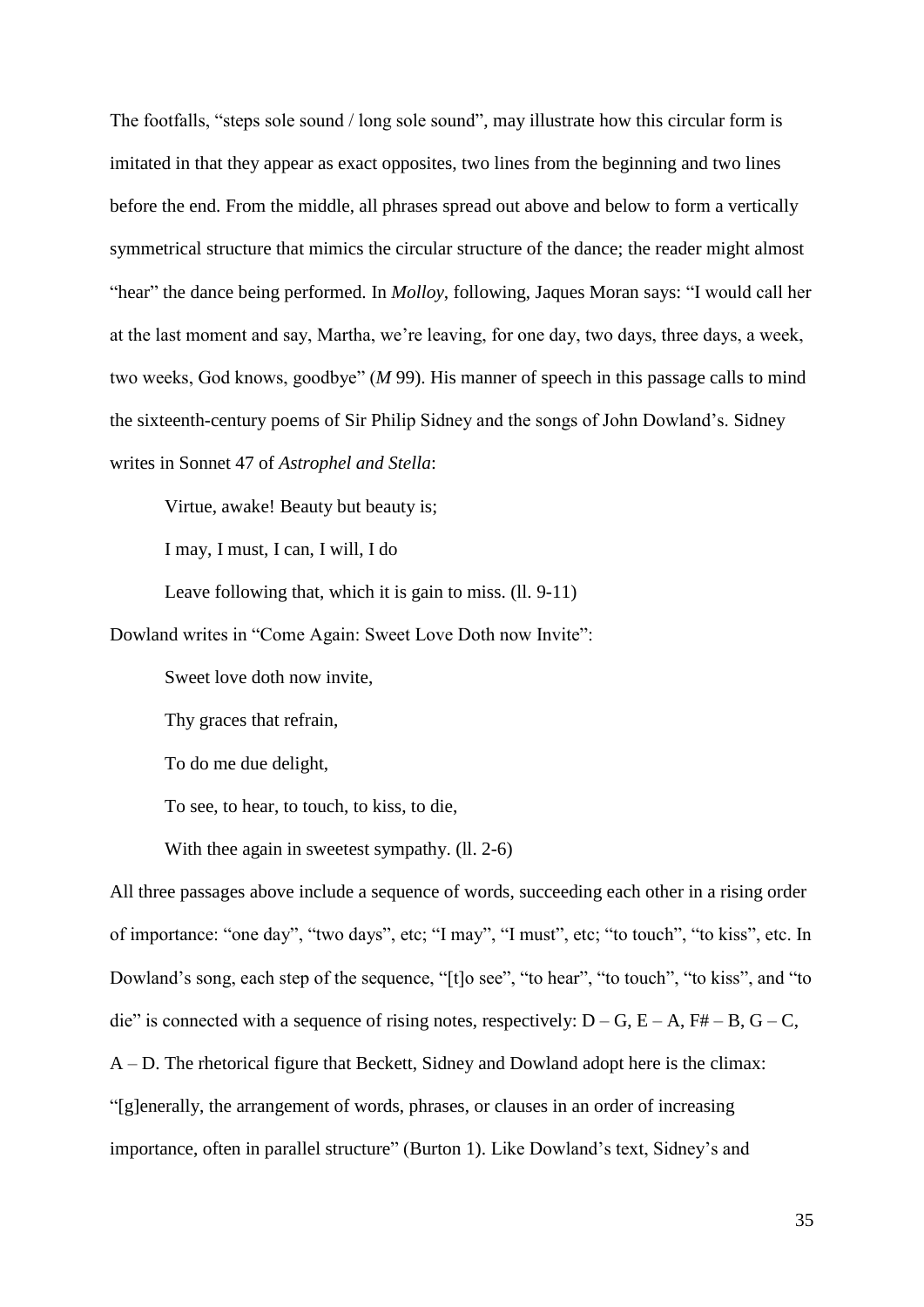Beckett's texts may likewise be accompanied by a rising order or notes. Music, then, is able to turn these literary works into songs. Finally, the traditional Irish music that Beckett undoubtedly grew up with reverberates in his texts, for instance in *What Where*, which alludes to the work of the early nineteenth-century poet and musician Thomas Moore. "With comparisons of his style to that of Sir Walter Scott, Lord Byron, Robert Southey, and Robert Burns," Moore was at one point regarded as "the supreme poet of his day" ("Moore, Thomas") – Introduction" 164). As a student and later as a teacher at Trinity College, Beckett presumably passed Moore"s statue on College Street daily. Knowlson says that "[Beckett] admitted that he expressly associated this play with Thomas Moore"s poignant poem, "Oft, in the Stilly Night'  $\ldots$ " (685). The second chorus of the song begins with the lines:

When I remember all

The friends, so link'd together,

I've seen around me fall

Like leaves in wintry weather;

I feel like one,

Who treads alone (Moore ll. 13-17)

Knowlson argues that these lines form the basis of the overall structure of *What Where*: The play begins with 'We are the last five. / In the present as were we still'. But it ends with the Voice of Bam alone again in the winter of life saying: "I am alone. / In the present as were I still.'  $(686)$ 

Music appears to lie at the basis even of the structure of a play as minimalistic as *What Where*.

Next, Beckett's interest in German Romantic music echoes throughout his body of works. Griffiths explains: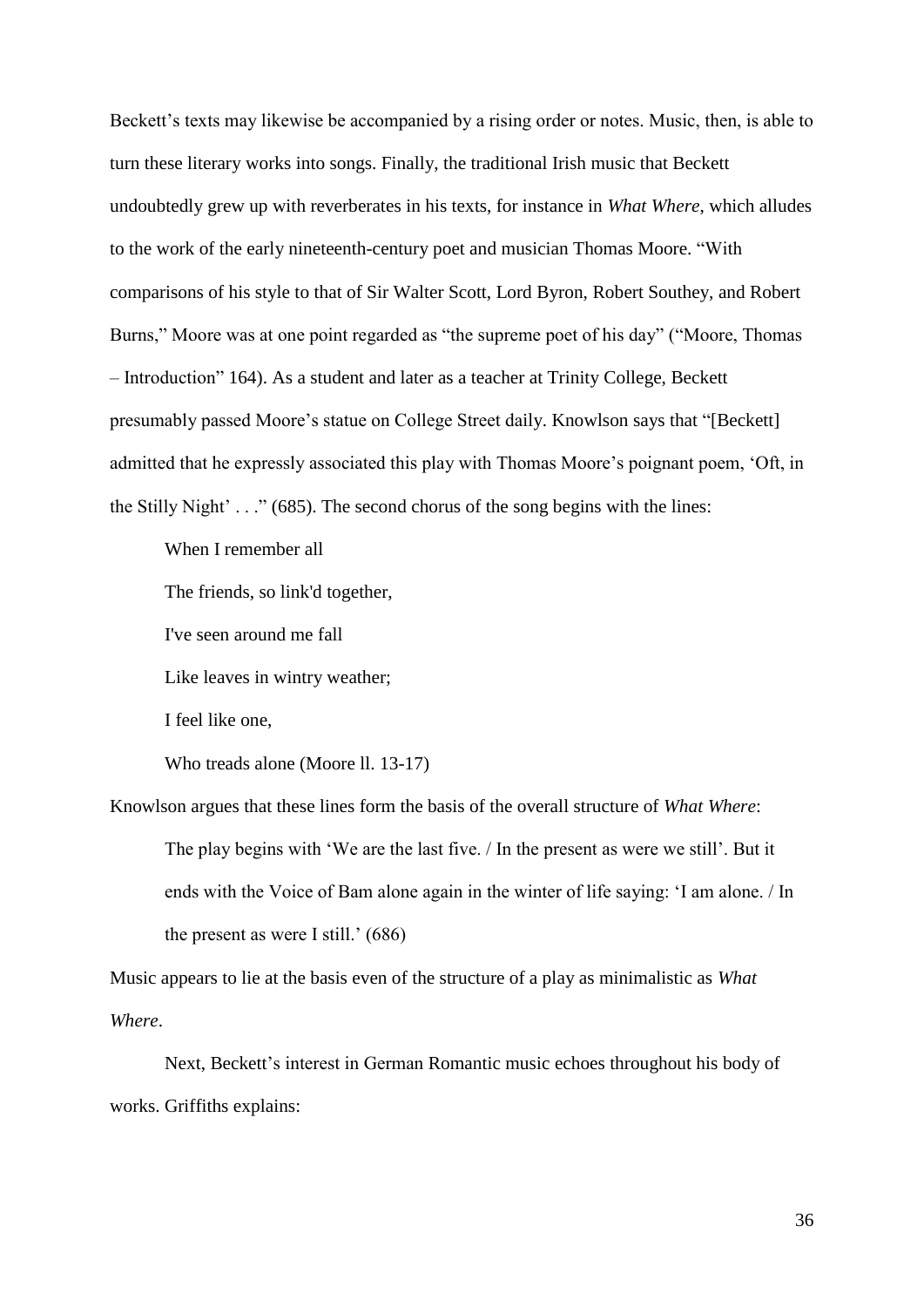... the affinities are clear ... between [Beckett's] world and the world of German Romantic song with its twilit distances, recollected love, sudden focus on a tree or flower, prayers of uncertain aim, and many sighs  $\dots$  (3)

Griffiths traces these sighs in *Ill Seen Ill Said*: "sigh upon sigh till all sighed quite away" (cited in Griffiths, ibid.). The sighing may be heard in *Stirrings Still* (1988): "Oh all to end" (265). In *Molloy*, Moran stops a number of times to focus on specific elements of the natural world:

I listened to the owls. They were not eagle-owls, it was a cry like the whistle of a locomotive. I listened to a nightingale. And to distant corncrakes. If I had heard of other birds that cry and sing at night, I should have listened to them too. (146)

The same may be recognised in *Watt*, where Watt, like a true Romantic, feels at harmony with nature surrounding him:

He feels it. The sensations, the premonitions of harmony are irrefragable, of imminent harmony, when all outside him will be he, the flowers the flowers that he is among him, the sky the sky that he is above him, the earth trodden the earth treading and all sound his echo. (200)

At times, these reflections on the natural world might come to resemble the paintings of an artist like Caspar David Friedrich. In Moran, *Molloy* depicts a man gazing at and contemplating the overwhelming landscape:

I had just caught sight of a shepherd I liked the look of. He was sitting on the ground stroking his dog. A flock of black shorn sheep strayed about them, unafraid. What a pastoral land, my God. (*M* 152)

Friedrich"s paintings *Two Men Contemplating the Moon* (1819-20) and *Man and Woman Observing the Moon* (c. 1833) have both been suggested to be the model for the image that Beckett creates in *Waiting for Godot*, a landscape showing Pozzo and Lucky waiting under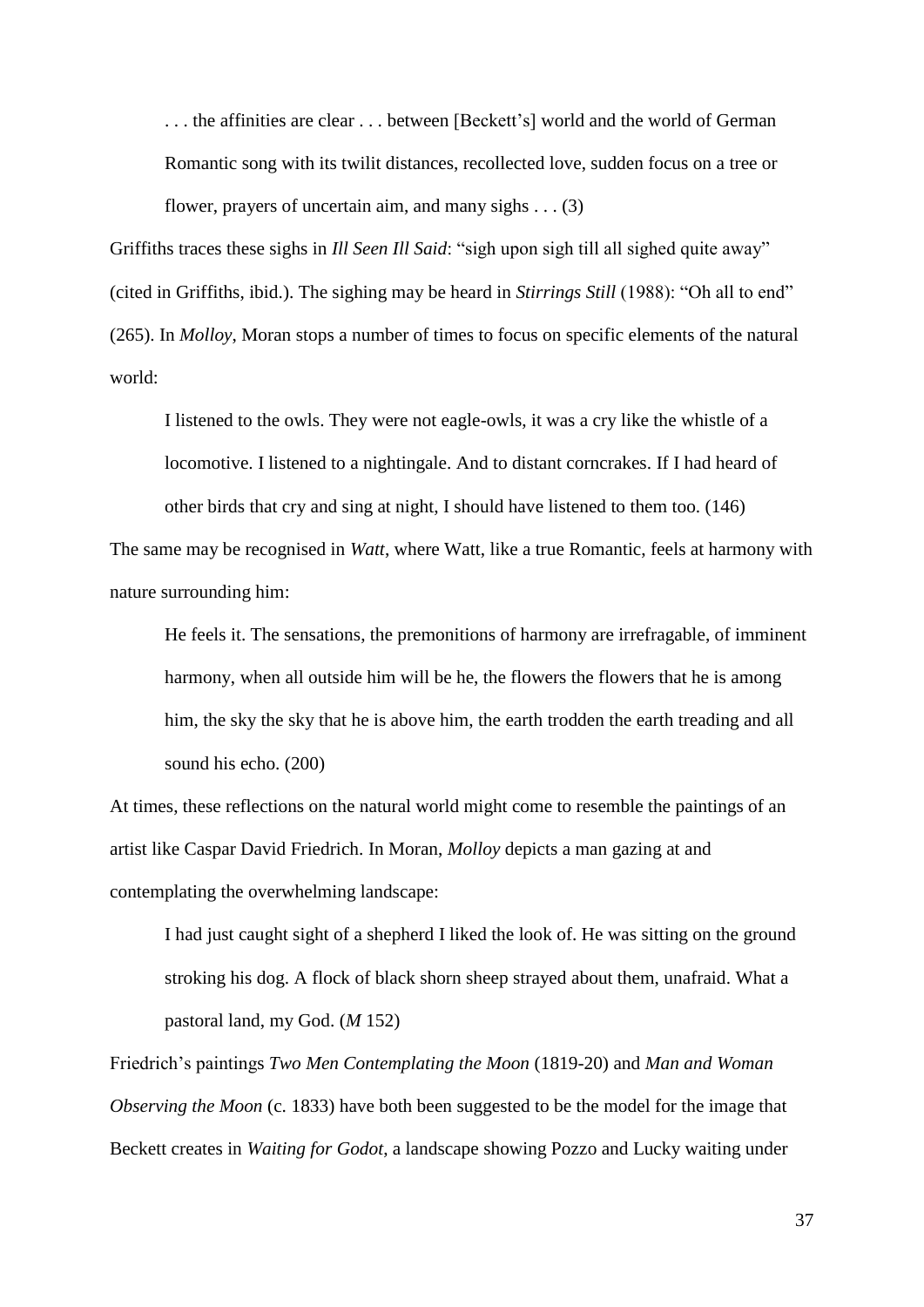the tree. Peggy Phelan writes that Beckett saw both paintings in 1937; she cites him admitting that he had a "pleasant predilection for 2 tiny languid men in [Friedrich"s] landscapes, as in the little moonscape, that is the only kind of romantic still tolerable, the bémolisé" (1280). It is exactly this portrayal of the sublime natural world and contemplation on man"s position in it that the German Romantic composers (as well as Late Romantic composers like Claude Debussy) aimed to reflect in music, and it is these musicians that Beckett reflects on in his writing. His use of "bémolisé", a French musical term denoting the lowering of pitch with half a step – a flat or "Bemolle" – is illustrative of his eclectic view of the relationship between different arts, painting, writing and composition. Griffiths gives an example of how Beckett uses specific works by these Romantic composers:

. . . in the harried and self-lacerating short text "Afar a Bird", there appears as if from nowhere that title-phrase; it has been flown in from the end of Brahms"s "In Waldeinsamkeit', another favourite of Beckett's: 'Ferne ferne ferne / Sand ein Nachtigall' (3)

Grindea relates that "[t]he composer who spoke most to [Beckett] was Schubert, whom he considered a friend in suffering" (183). Bryden appears to argue the same: ". . . the song which has come to be a kind of emblem for all of Schubert's *Lieder* – 'An die Musik' – should have been so evocative for Beckett" (Silence 28). The lyrics in the second chorus of "An die Musik" read:

*Oft hat ein Seufzer, deiner Harf' entflossen, Ein süßer, heiliger Akkord von dir Den Himmel besserer Zeiten mir erschlossen, Du holde Kunst, ich danke dir dafür!* (ll. 6-9)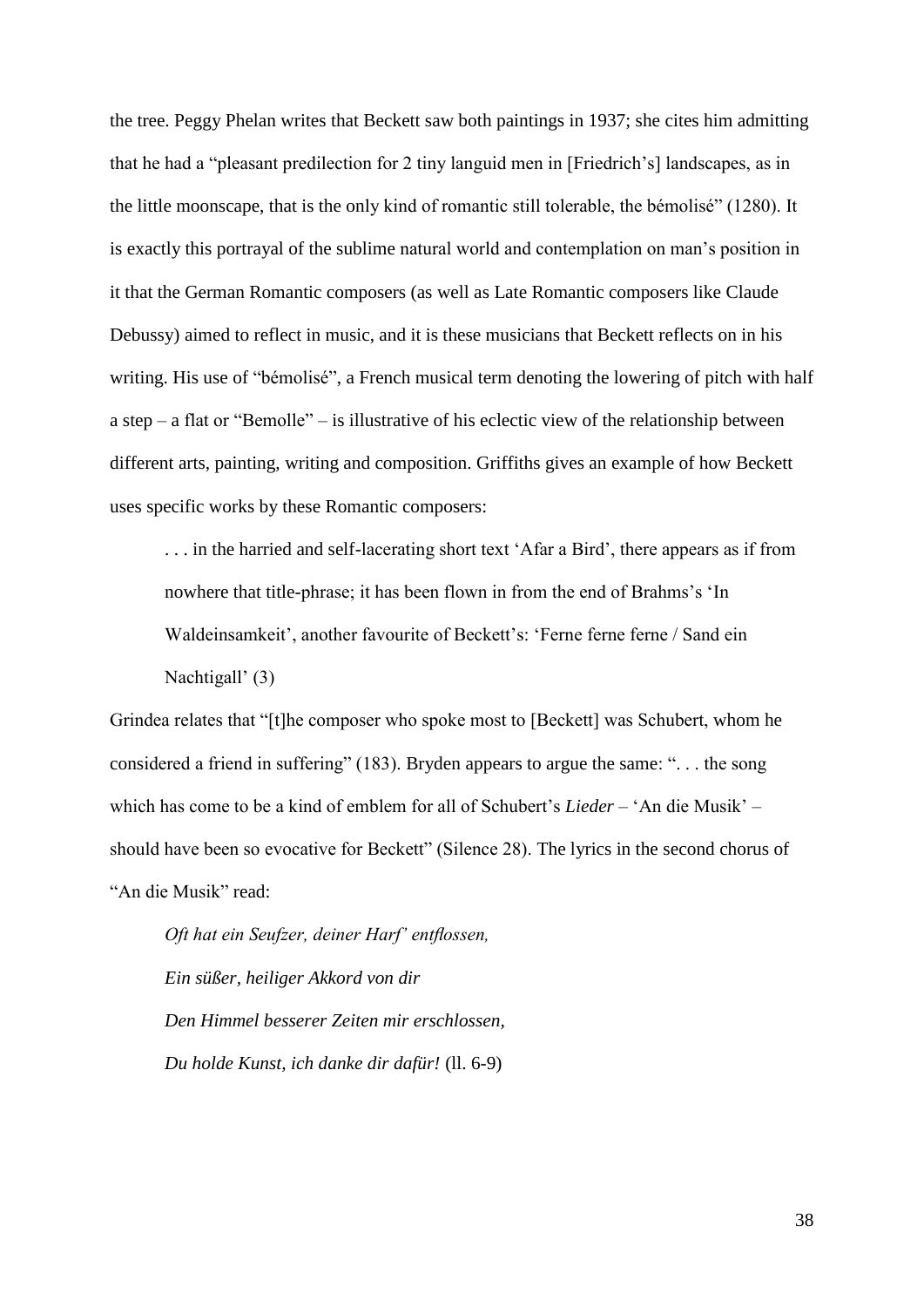The "*heiliger Akkord*" strung on the harp carries the speaker away to "*eine bessere Welt*" (l. 5); in Schubert"s point of view, music offers consolation in difficult times. In Beckett"s *What Where*, Schubert's music takes up a less consoling role, however. Knowlson writes:

In the Schubert *Lieder*, the traveller in the opening poem, 'Gute Nacht' . . . has lost his love and journeys disconsolately on from May into snowy winter. In the spine-chilling "Des Wegweiser" . . . the signpost points to "one road that I must follow / From which no one e"er returned". The cycle of seasons provided Beckett with the formal structure of [*What Where*], moving from spring to the final "It is winter. / Without journey", suggesting death but also alluding quite explicitly to Schubert"s title, *Winterreise*. (685)

The desolate world of *What Where* only offers death to the Voice of Bam, after his is left alone by Bim, Bem, Bom and the fifth character. The cycle of seasons in *Winterreise* and *What Where*, in turn, is imitated in the following, lengthy passage in *Watt*:

The crocuses and the larch turning green every year a week before the others and the pastures red with uneaten sheep"s placentas and the long summer days and the newmown hay and the wood-pigeon in the morning and the cuckoo in the afternoon and the corncrake in the evening and the wasps in the jam and the smell of the gorse and the look of the gorse and the apples falling and the children walking in the dead leaves and the larch turning brown a week before the others and the chestnuts falling and the howling winds and the sea breaking over the pier and the first fires and the hooves on the road and the consumptive postman whistling *The Roses Are Blooming* 

Spring starts with "[t]he crocuses . . . turning green", moving into summer with "the wasps in the jam", into autumn with "the apples falling and the children walking in the dead leaves", ending in winter with "the first fires . . . and of course the snow". Here too, the cycle of

*in Picardy* and the standard oil-lamp and of course the snow . . . (205-6)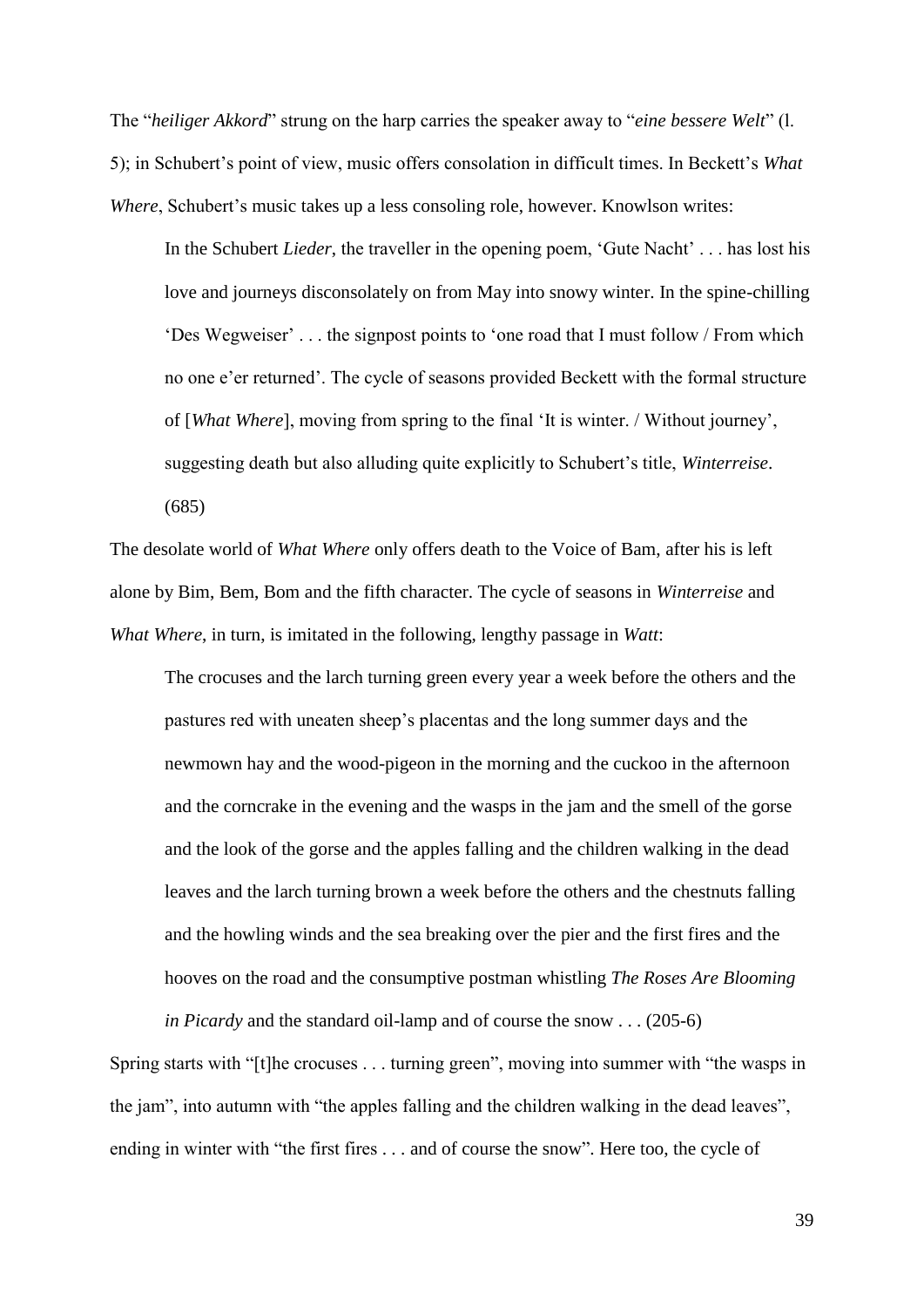seasons ends, in a sense, in death; the tune that the postman sings alludes to Frederic Weatherly"s *Roses of Picardy* (1916), a ballad that was popular amongst the British soldiers stationed in France and which has thus become associated with the First World War (Tucker 825). Because of his experiences in the World War II, Beckett had come to relate war with "real devastation and misery . . . people in desperate need of food and clothing, yet clinging desperately to life" (Knowlson, cited in Perloff, Hiding 81). In *Waiting for Godot*, Perloff recognises some of the trauma"s caused by warfare in the character Gogo. Perloff:

At the beginning of Act I, we read:

VLADIMIR: (hurt, coldly). May one inquire where His Highness spent the night? ESTRAGON: In a ditch.

. . . in Act II, the . . . theme is treated to the following variation:

VLADIMIR: Gogo! . . . Where did you spend the night?

ESTRAGON: Don't touch me! Don't question me! Don't speak to me! Stay with me! (ibid. 86-7)

Seeing as World War I was primarily a trench war, readers might recognise in Gogo"s reaction that of a soldier, who, having perhaps hummed *Roses of Picardy* on his way to the Front, is now stationed in a ditch, fearing his life. Romantic music offers Beckett new ways to incorporate feelings of loss and desolation, as well as the sublime experience of nature into his writing. What appear to be opposites exist simultaneously in Beckett's works.

Finally, opera appears to have a role in Beckett's writing, which might seem peculiar when it is taken in consideration how much Beckett allegedly despised this art form. Beckett complains in *Proust* (1930) about what Bryden calls "the enforced materialization of music which opera effects" (33): "... by definition, opera is a hideous corruption of this most immaterial of all the arts" (Beckett, cited in Bryden, Silence 33-4). James Joyce, on the other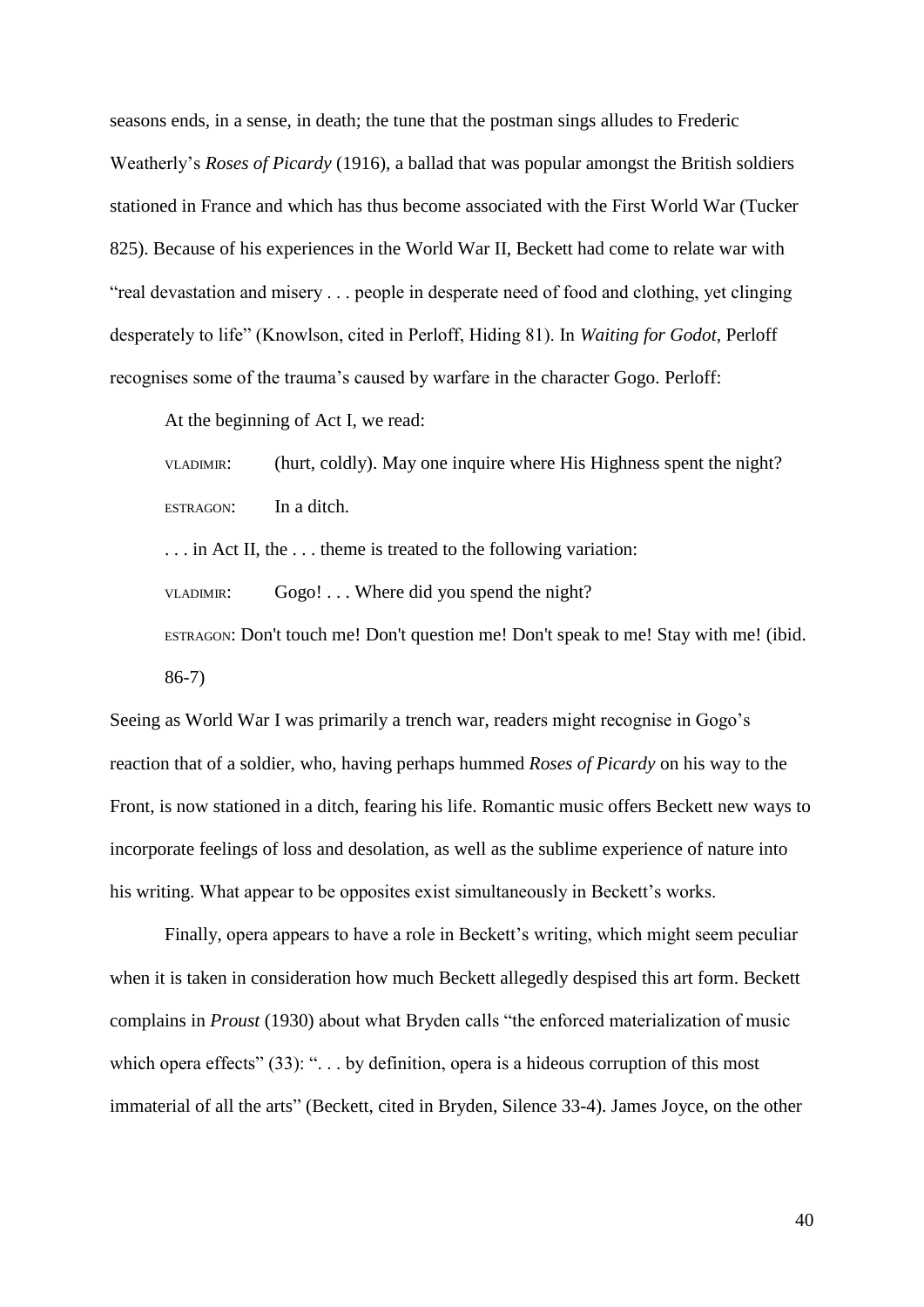hand, was a great admirer of opera. Hodgart and Bauerle explain that Joyce had grown up with it. With regard to Joyce's father, they write:

Joyce's university friend C. P. Curran called the elder Joyce "a notable singer, with a wide knowledge of Italian opera," who could "hold the attention of any room all night if there was a piano at which he could sit, play, and sing. (4)

Bauerle writes that Hodgart and Worthington"s earlier work, *Song in the Works of James Joyce* (1959), listed "some two hundred fifty allusions to opera in *Finnegans Wake*", to which she has been able add even more (vii). In Beckett"s works, there may not be as many allusions to opera as there are to other musical genres. It may therefore seem striking that Beckett at one point agreed to have one of his prose pieces adapted into an opera. Laws relates how Morton Feldman was able to compose a "one-act opera for a single soprano and orchestra" upon Beckett's *neither* (1998, 58). Beckett cooperated with this endeavour, albeit reluctantly at first: "[a]t an initially rather awkward meeting", Laws writes, "the author embarrassedly explained that he liked neither opera nor his words being set to music, only to find that Feldman was in complete agreement with him" (ibid.). It might be argued that Beckett's anxiety for "the subordination of the Word to the alternative rhythms of music" or "the enforced materialization of music which opera effects" (Bryden, Silence 33) was calmed because of Feldman"s outlook on this project. In an interview, Feldman explains:

... I hardly ever go to the opera. I just don't experience what exactly is meant theatrically by opera. If I had to talk about it, I wouldn"t want to use a term like

prosaic or clichéd, but it"s something to some degree related. (Frost 50)

Laws writes that "Feldman neither sets the text so as to allow the words to be clear to the audience, nor gives the sense of commenting on the words" (1998, 58). Instead, he manages to transfer Beckett's text to a different medium, using the working tools that this medium offers in order to create something that does not undermine the original. "Rather than "setting"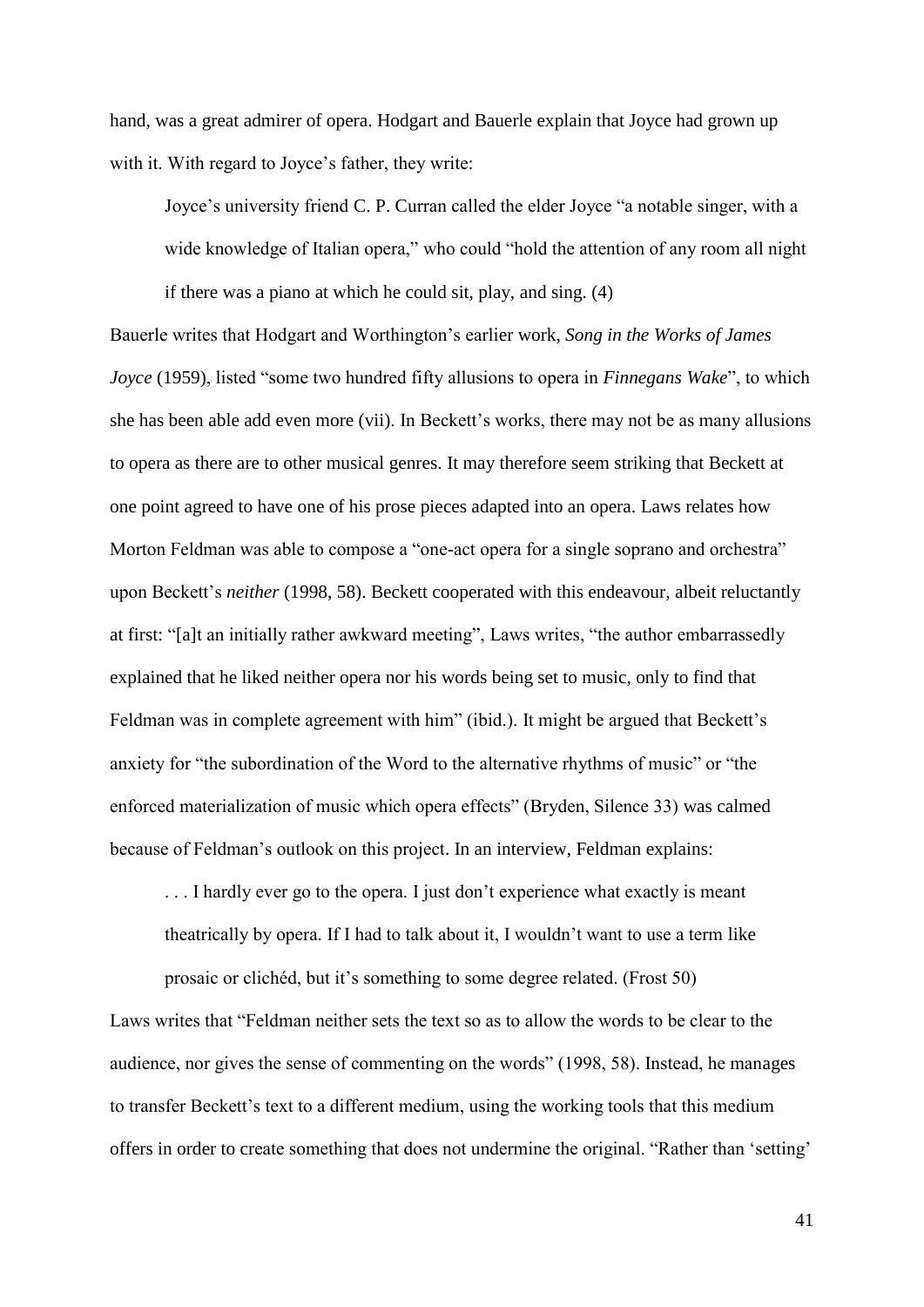the text in any traditional sense", Laws writes, "Feldman renders this single insubstantial idea in musical terms (2008, 231). James Joyce "followed opera assiduously", and clearly "hoped that his readers would recognize particular bits of opera music and lore" in his texts (Hodgart and Bauerle 104-5). Beckett appears to have stayed away from it as far as possible. Nonetheless, what Feldman"s *Neither* might show is that opera does play a role in Beckett"s work, although it must first be rid of its conventions.

If Beckett"s work is further compared to that of Joyce, readers may discover that the many allusions to music are part of a range of elements that the authors' writings have in common. In Joyce"s *A Portrait of the Artist as a Young Man*, the narrator refers to that very same song by Thomas Moore which Beckett alludes to in *What Where*:

The voice of his youngest brother from the farther side of the fireplace began to sing the air "Oft in the Stilly Night". One by one the other took up the air until a full choir of voices was singing. They would sing so for hours, melody after melody . . . till the first dark night clouds came forth and night fell. (*Portrait* 142)

The most striking difference between the authors' treatments of the song may be the effect that its incorporation into the story has on the condition of Joyce's and Beckett's characters. In Beckett's play, the focus has been shown to lie on the gloomy lines, "I feel like one, / Who treads alone" (Moore ll. 19-20), driving the Voice of Bam into a state of isolation. The exact opposite happens in Joyce, where the family are joined in harmony by Moore"s song. In this sense, the family in *Portrait* is able to take from the song what the Voice of Bam cannot. The refrain of Moore"s song goes as follows:

Thus, in the stilly night,

Ere Slumber's chain hath bound me,

Sad Memory brings the light

Of other days around me. (ll. 9-12)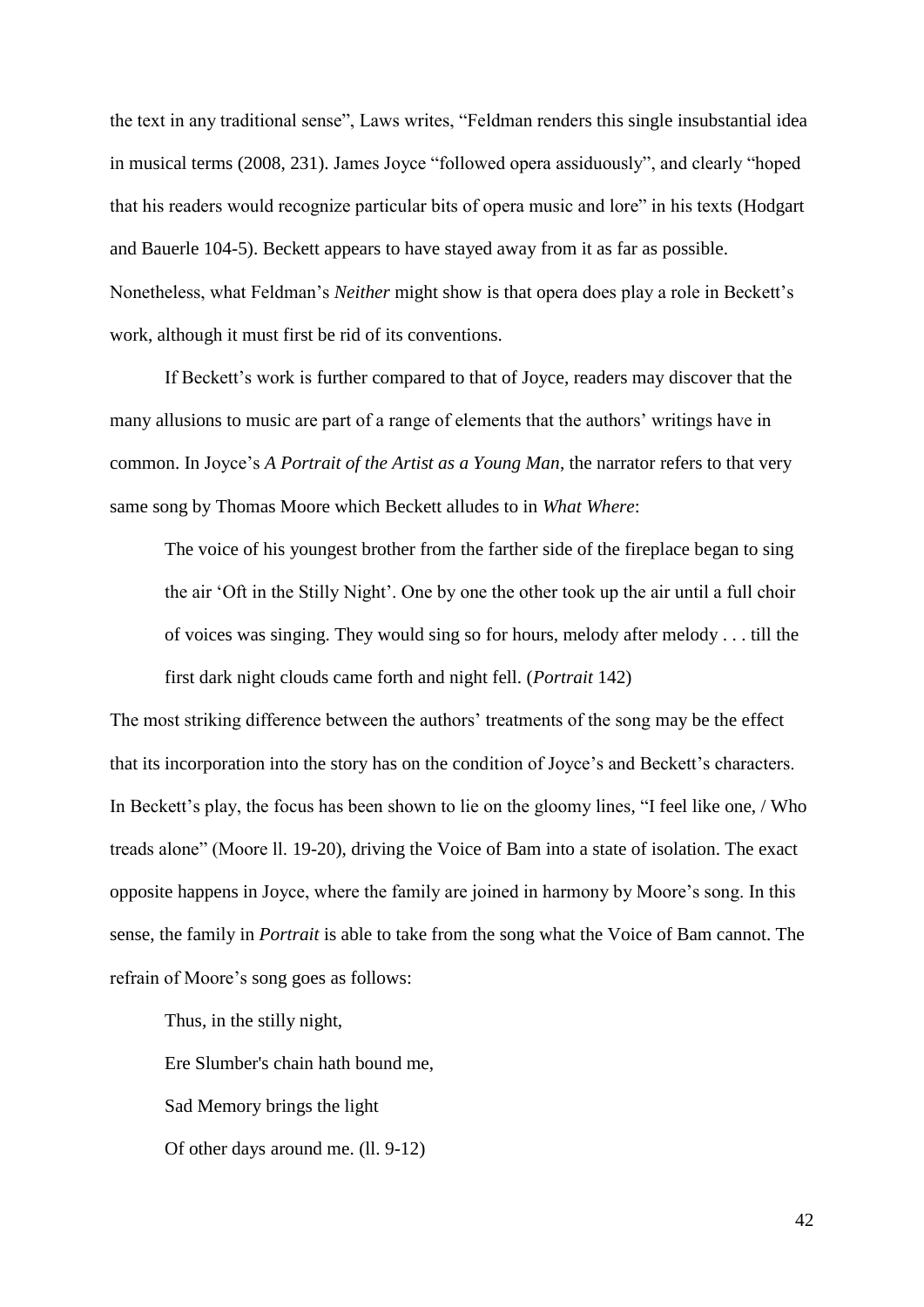The Voice of Bam only feels loss, ignoring the consolation offered, like in Schubert's "An die Musik", by Moore's implication that memories of lost moments might, in fact, give people the opportunity to appreciate the beauty in those memories – "in the stilly night . . . Sad Memory brings the light / of other days around me" (ibid.).

At question remains, however, why allusion is so important to Beckett, and why references to musical pieces in particular. One possible answer may be that the incorporation of music into written text best reflects Beckett"s own musical background. Like Stephen"s family in *Portrait*, Beckett loved singing songs and making music:

Occasionally, an unusual comic element would enhance the atmosphere. John Beckett, a cousin of Sam"s . . . sat down at the piano after the final performance of *Endgame* at the Royal Court Theatre and improvised some hilarious variations of the *Marseillaise*, to the delight of Beckett, who responded by singing several bawdy Irish songs . . . (Grindea 184)

As did Joyce, who had grown up in a musical family – "For at least three generations . . . there were good and experienced singing voices in the Joyce home" (Hodgart and Bauerle, 5- 6) – and whose interest in music grew, arguably, as his eyesight deteriorated. Stuart Gilbert connects Joyce"s musicality partially to his growing up in Dublin:

One of the most remarkable features of Dublin life in the heyday of Mr. Bloom was the boundless enthusiasm of all classes of citizens for music . . . (cited in Hodgart and Worthington 4)

Perhaps, the Irish English language of the Dubliners Joyce and Beckett is inextricably bound to music and song; the allusions to song in both authors" writings may be a symptom of the desire to capture its lyrical qualities in print. Joyce points out the beauty of music and song, and Beckett, like a student who defies his master, takes Joyce"s lyrical, allusion-strewn writing and perverts it, so that allusion to music and song becomes a literary device that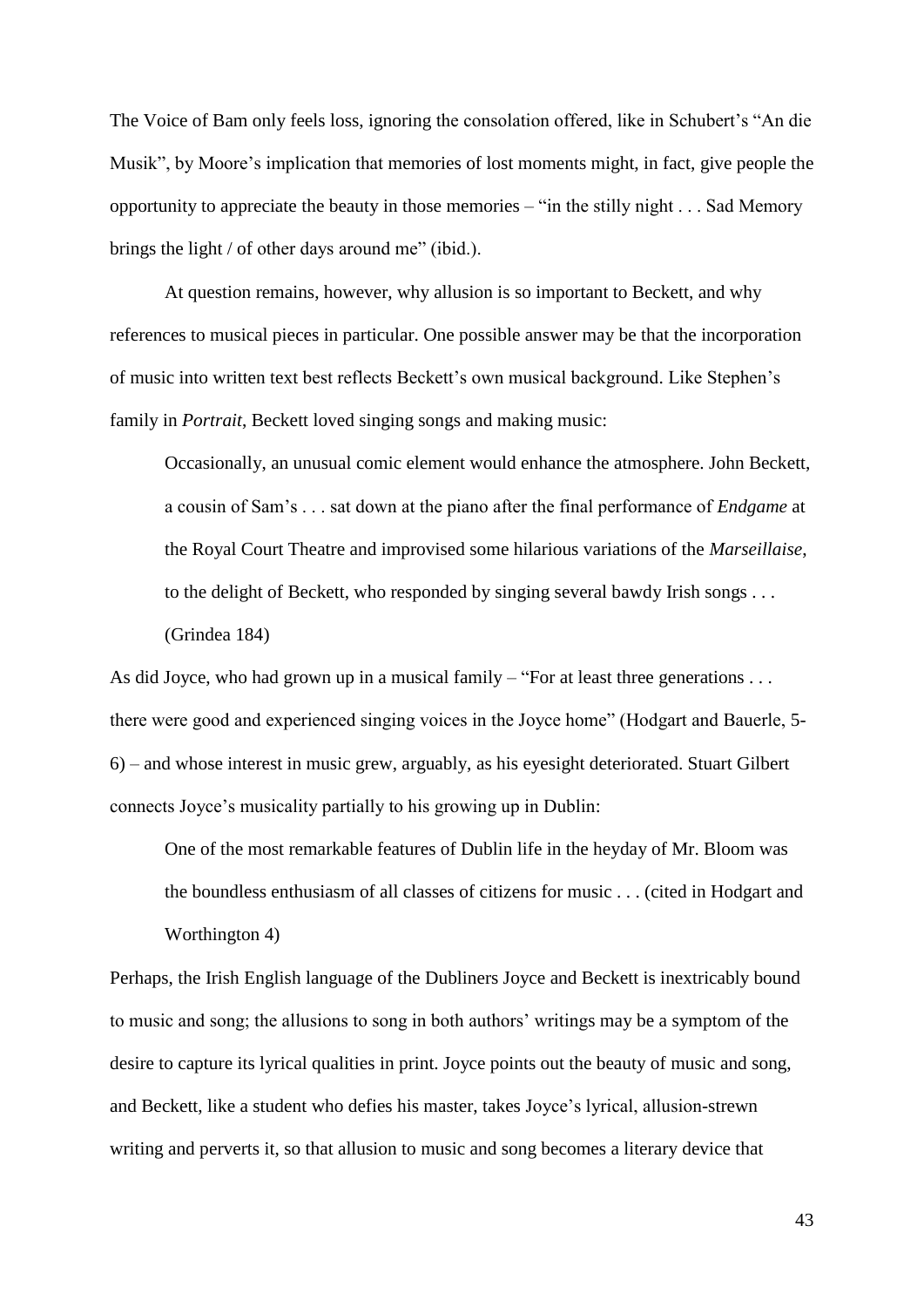shapes poems such as "Roundelay" and plays such as *What Where*. The main function of the allusions to music remains, nonetheless, to evoke associations. Bryden writes:

By permeating his writing with his own sensitivity to sound and music, he is not seeking to add an extra dimension of 'meaning', but rather to enhance its ambiguity. (Silence 35).

Like Joyce's *Finnegans Wake*, Beckett's works too are given colour by their many references. Perhaps not those to Dante, Proust or Descartes, but particularly those to Moore and Schubert determine the musical quality of Beckett's work.

*2.2.*

The manner in which certain melodies and songs are represented in *Watt* might coincide with the titular character"s odd relationship to music. The novel is perhaps best known for its many lengthy passages, in which the narrator exhausts all possibilities in a specific situation or context. The following passage is illustrative of Beckett's "depotentialization", as Deleuze puts it  $(16)$ :

And the poor old lousy old earth, my earth and my father's and my mother's and my father's father's and my mother's mother's and my father's mother's and my mother's father's and my father's mother's father's and my mother's father's mother's and my father's father's father's and my mother's mother's mother's and other people's fathers' and mothers' and fathers' fathers' and mothers' mothers' and fathers' mothers' and mothers' fathers' and fathers' mothers' fathers' and mothers' fathers' mothers' and fathers' mothers' mothers' and mothers' fathers' fathers' and fathers'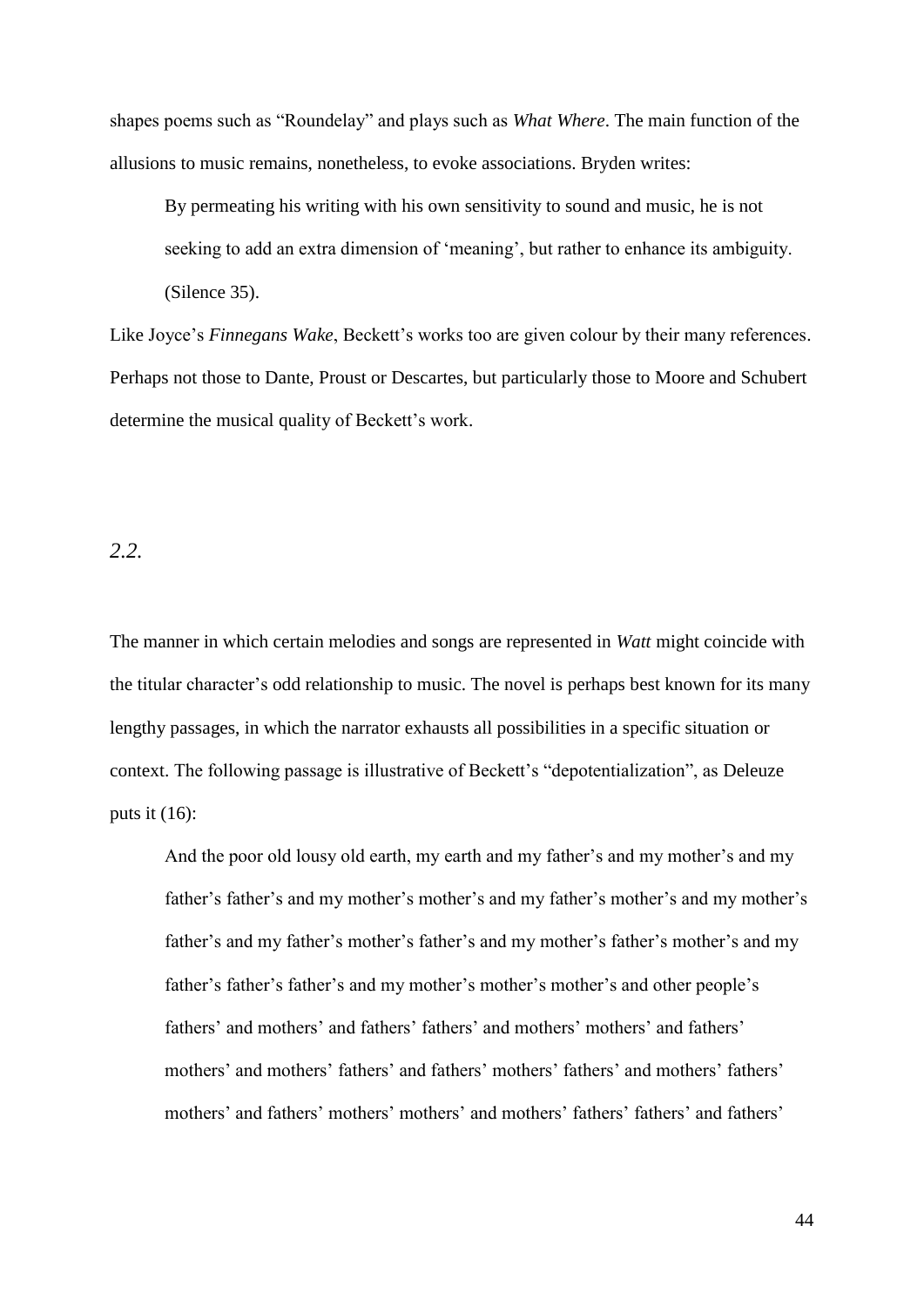fathers' mothers' and mothers' mothers' fathers' and fathers' fathers' fathers' and mothers' mothers' mothers'. An excrement. (*Watt 205*)

In this "lousy old earth", where all paths need to be walked before Watt may continue in any direction, everything appears to have a peculiar affinity with music. The poem cited at the beginning of this chapter, "*what* . . . *did the soprano sing?*" is not a poem at all, or at least it is not presented as such in *Watt*; in actuality, it is a footnote written in prose form, without any line breaks or italics. The addition made in this paper might reveal the underlying musicality of this sentence. From the repetition in form (the passage consists of two interrogative phrases, each starting with "what", the second rhyming the first's "it may be enquired") to the oblique rhyme in "threne" – "sing", the whole passage becomes poetical, and appears to sing. Music in *Watt* is represented in at various ways. First, numerous allusions to existing songs and compositions alternate with tunes that the characters make up themselves. Examples of these allusions include a Christian hymn sung by the narrator:

*Now the day is over, Night is drawing nigh-igh, Shadows of the evening Steal across the sky-* (214)

. . .

Next, the narrator makes a reference to "*Songs by the Way*, by George Russell (A.E.)" (356), and Mr. de Baker makes up a song of his own:

*Said the column of cubes to the column of roots, Oh what will you have to drink?*

*Why, thank you, sir, said the column of roots, I'll have a bottle of ink.* Hahahaha, haha, ha, hum, said Mr. de Baker. (326)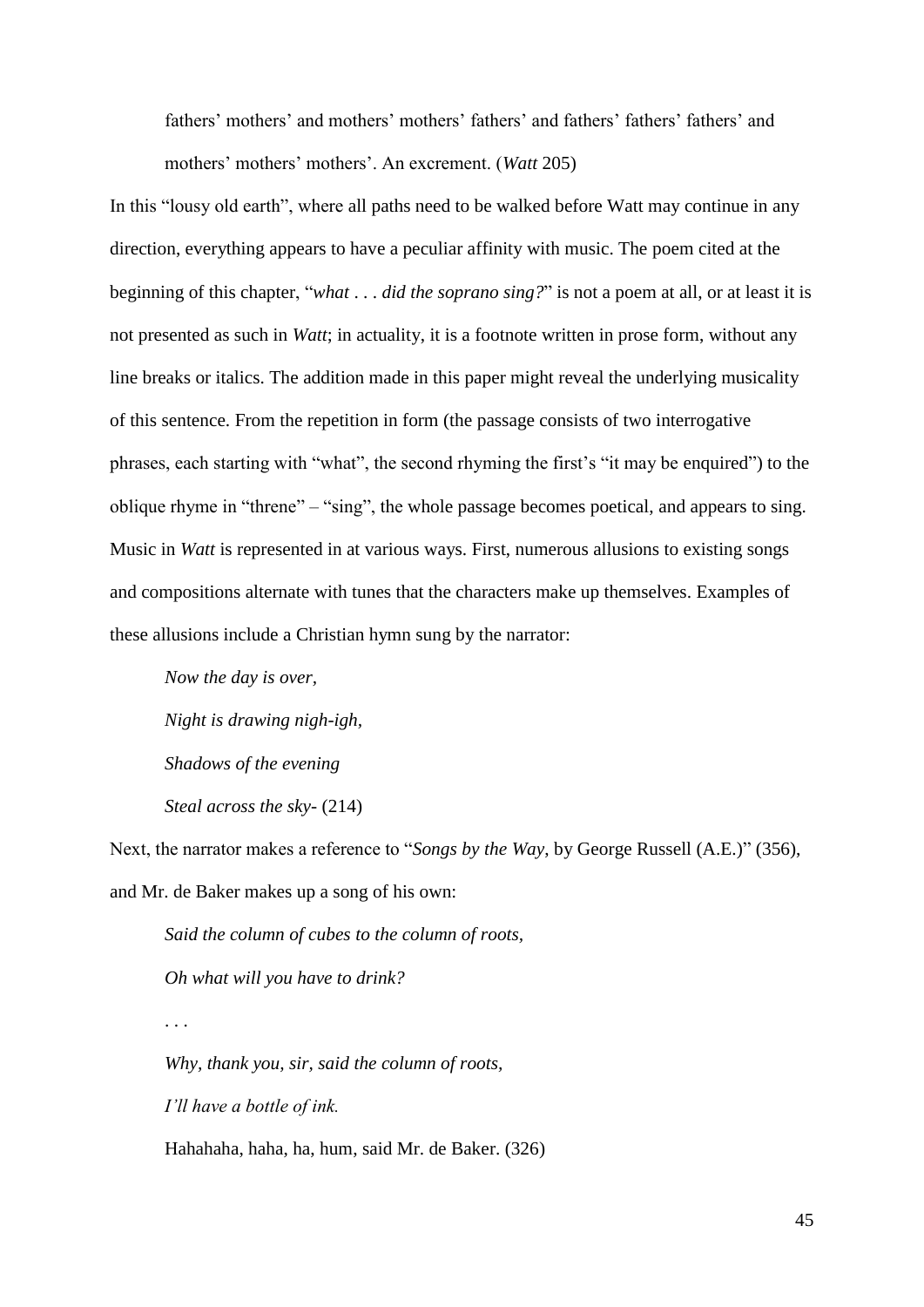The Addenda at the end of *Watt* makes reference to a number of existing works, including Goethe"s *Faust*: "*die Merde hat mich wieder*" (376). It mentions a "[d]escant heard by Watt on way to station (IV)" (379), which is presented in a manner resembling a piece of sheet music – a form which recurs more often in *Watt*:

- *Sop.* darkly awhile the exile air
- $Alt.$  the  $-ex$  –– ile –– air ––
- *Ten.* ile ——— air ———
- *Bas.* ile ———— air ———— (ibid.)

The next step that the narrator takes is to include a genuine musical score to the Addenda, one that partially answers the question posed at the beginning of this chapter, "what did the soprano sing" (see fig. 1.). Next, the language that the narrator uses is often embellished with elements of song and melody. Marjorie Perloff points at the musicality of the following lines: "For when on Sam the sun shone bright, then in a vacuum panted Watt, and when Watt like a leaf was tossed, then stumbled Sam in deepest night" (*Watt* 151). She uses the same technique as the one used at the beginning of this chapter, to illustrate the poetic language of the passage:

For when on Sam the sun shone bright

then in a vacuum panted Watt,

and when Watt like a leaf was tossed,

then stumbled Sam in deepest night. (Perloff, Witt-Watt 138)

In Perloff"s reading, the lyrical elements of the phrase are not presented as elements of musical composition, but as a code language similar to those used for communication during World War II. A passage written in "pseudoarchaic English" (ibid.) becomes an example of war-speak. This does not, however, negate the notion that the musical aspects are evident here, which Perloff too seems to acknowledge when she writes: "[n]ote that the last sentence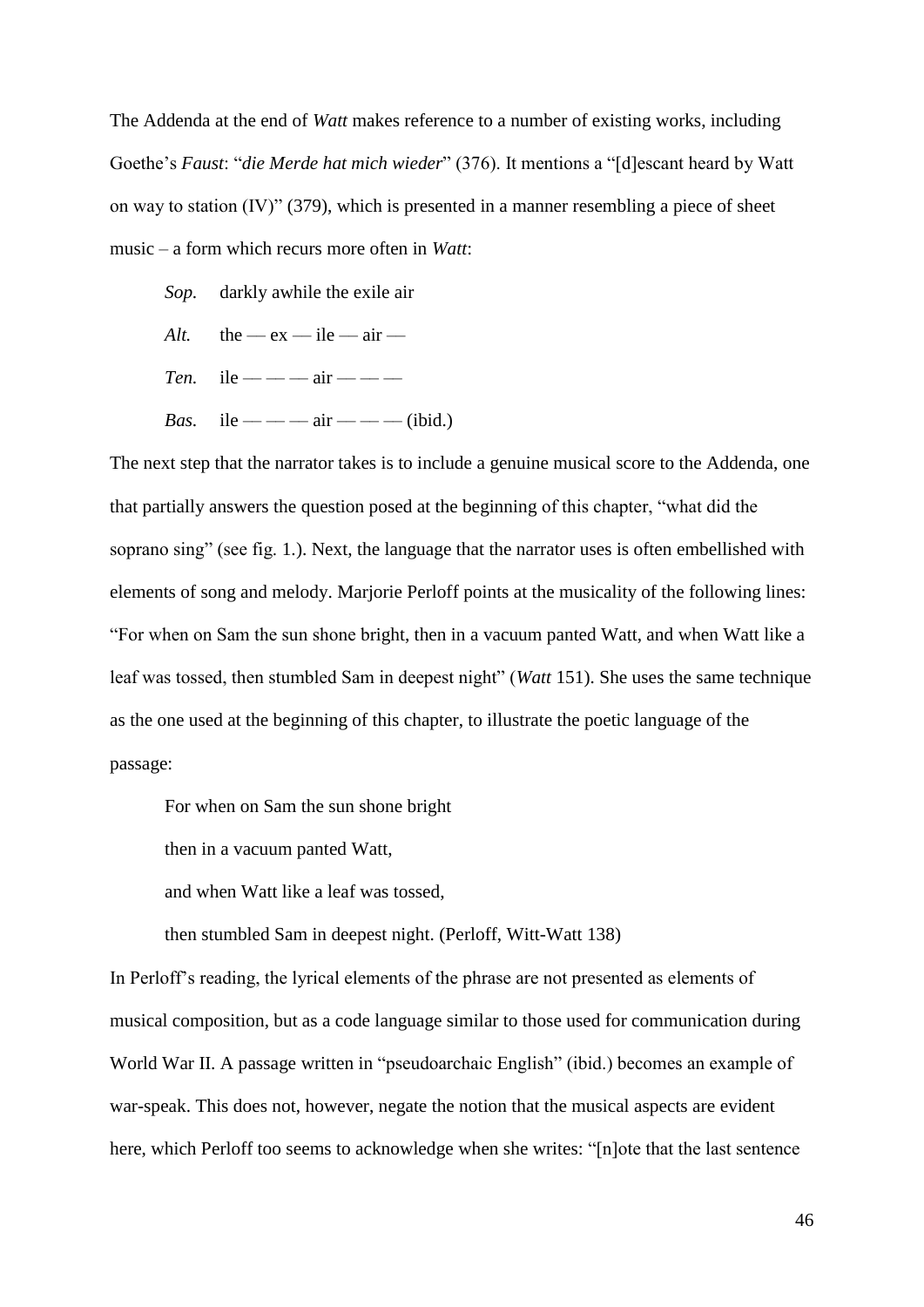is phrased as a poem" (ibid., 137). The following passage likewise encompasses various musical aspects, such as rhyme, rhythm and restatement:

The Tuesday scowls, the Wednesday growls, the Thursday curses, the Friday howls, the Saturday snores, the Sunday yawns, the Monday morns, the Monday morns. The whacks, the moans, the cracks, the groans, the welts, the squeaks, the belts, the shrieks, the pricks, the prayers, the kicks, the tears, the skelps, and the yelps. (*Watt*  205)

The term "restatement" signifies the repetition of a certain theme, sometimes with variations. This musical term may be altered here to describe the constant repetition of two themes: that of the days of the week and that of the actions that are performed. The fast-paced manner in which these repetitions occur might resemble an up-tempo beat, which may be regarded as a symptom of the narrator compulsively writing down his train of thought (the passage is followed by the discussion of the "lousy old earth", cited above).

In *Watt*, the singing of songs and melodies never appears to go smoothly. In the Christian hymn, for instance, the narrator cuts his song off and starts criticising his own singing: "haw! I began a little low perhaps", seemingly blaming the draft for his inability to finish the song: "... and the door open on the wind or the rain or the sleet or the hail [etc]" (214). Another example of the difficulty that the narrator experiences with representing songs in a satisfying manner is: "[t]he song that Erskine sang, or rather intoned, was always the same. It was: / ?" (236). The question mark is set off from the body of the text, which might lead to the assumption either that the narrator has been unable to write the song down, or that the publisher of the novel has issued a misprint. Next, during one of his stream-ofconsciousness-induced writing fits, the narrator suddenly bursts into song:

*We shall be here all night, Be here all night shall we,*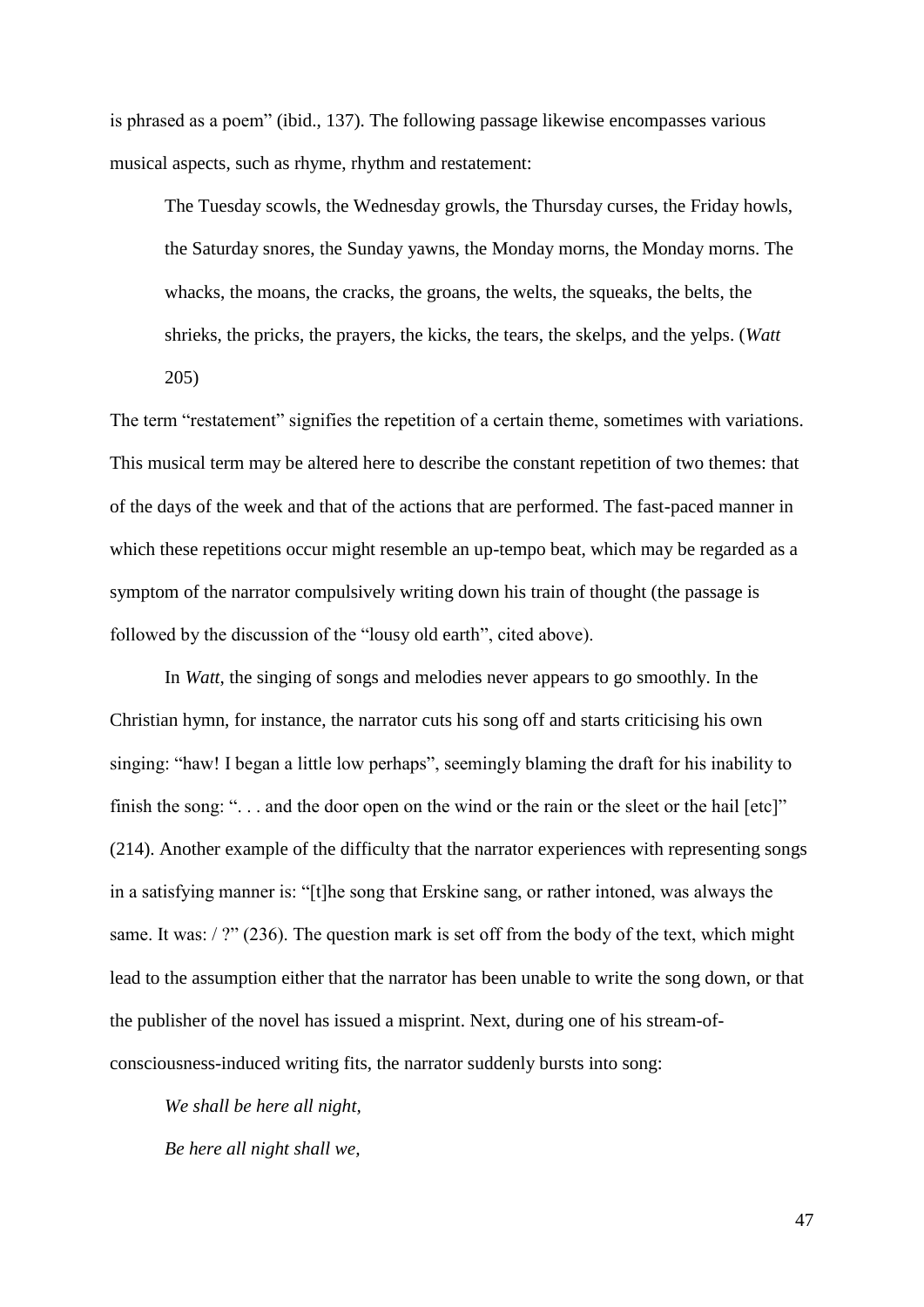*All night we shall be here, Here all night we shall be. One dark, one still, one beath, Night here, here we, we night, One fleeing, fleeing to rest, One resting on the flight.* (206)

The song appears to have been instigated by the preceding phrase ". . . at this rate we shall be here all night", and ends with the narrator guffawing loudly: "Haw! You heard that one? A beauty. Haw! Hell! Haw! So. Haw! Haw! Haw! My laugh, Mr.—? I beg your pardon" (ibid.). The first four lines of the song are nothing more than variations of one sentence, and this continues in "Night here, here we, we night", where the singer only posits words and parts of phrases, dropping all semantic sense – although he does seem to create harmony between the separate words when their sounds are taken in regard. After coming to his senses, the narrator continues his train of thought, ignoring the song, leaving the impression that the latter is merely the result of a compulsive fit. It might become apparent that music becomes a force that emotionally strains the narrator of *Watt* as well as its titular character. Watt's reaction to the piano-tuners in Mr. Knott"s music room is illustrative of this. Watt is unable to accept the Galls as "two men, come to tune a piano, and tuning it" (227). Instead, all he takes in is what he sees at face value.

. . . the scene in the music-room, with the two Galls, ceased very soon to signify for Watt a piano tuned, an obscure family and professional relation . . . and became a mere example of light commenting bodies, and stillness motion, and silence sound, and comment comment. (226)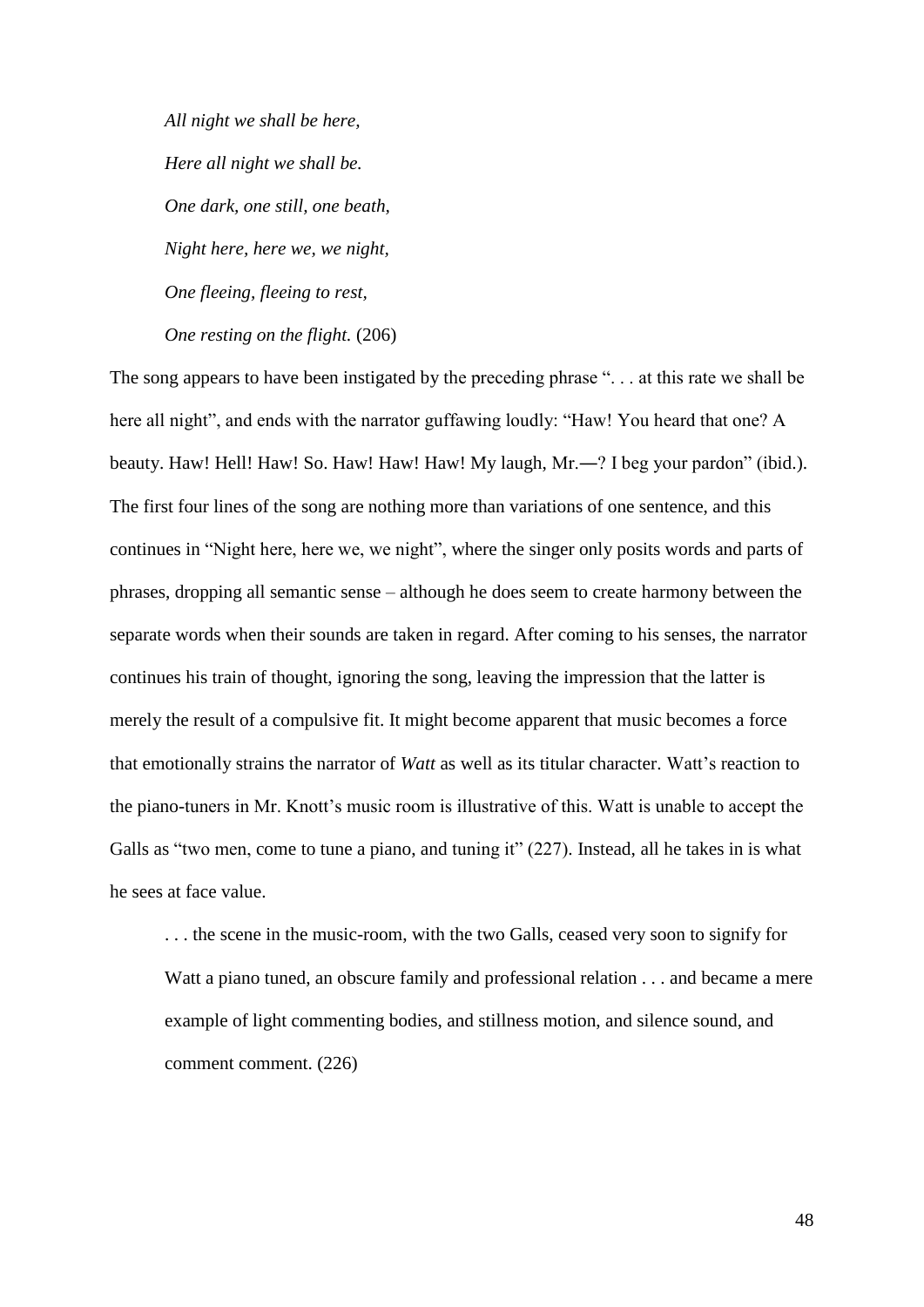Music, in this case the importance of having Knott's piano tuned, thus seems to play no role whatsoever in Watt's mind. In a sense, it appears that even the Unnamable has a better recollection of the incident than Watt:

. . . full of general knowledge we are this evening, we have even piano-tuners up our sleeve, they strike A and hear G, two minutes later, there"s nothing to be seen in any case, this eye is an oversight. (*U* 366)

Heath Lees writes that that "Watt is exposed to musical stimuli which exert a diminishing influence upon him. Musically speaking . . . the novel might be described as a *diminuendo al niente* – a fading into nothing" (1). Lees suggest that the novel is "symptomatic" of Watt's inability to cope with music in any way (ibid.). This may be observed in Watt's reaction to the choir voices that he hears on pages 190-1, referred to above: ". . . sometimes Watt understood all, and sometimes he understood much, and sometimes he understood little, and sometimes he understood nothing, as now" (190-1). "The novel's treatment of the voices, of the experience of music and of the encounter with Nature", Lees argues,

all suggest that if Watt had accepted the invitations offered by music all might have been well – or at least for the best possible. But increasingly he ignores it  $\dots$ 

Murphy"s strained crescendo of failure in "music, MUSIC, *MUSIC*" has now become a

In other words, Watt"s inability to hear music renders music"s harmonious or melodic qualities void. What remains for Watt is to examine the systematic, arithmetical language behind music; this, however, turns out to be impossible, as any such system is flawed. At one point, lying curled up in a ditch, Watt hears a choir of mixed voices "from afar". The narrator again transcribes the song as a piece of sheet music (see fig. 2.). The second verse of this song begins, like the first, with a sequence of numbers:

diminuendo of failure from *MUSIC* to an empty, fading clatter. (4)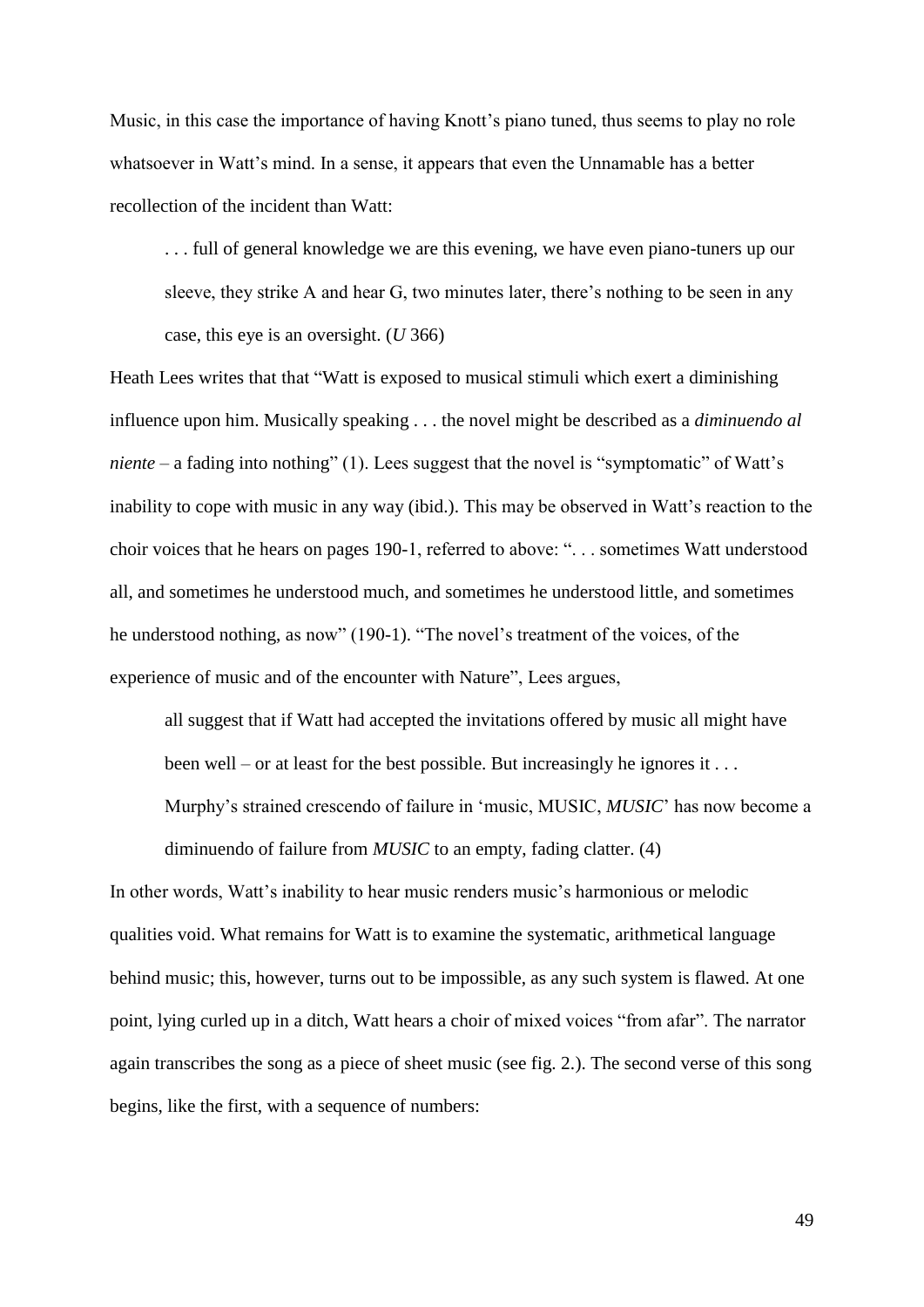*Fifty-one point one*

*four two eight five seven one four two eight five second one oh a bun a big fat bun* (196)

The song's arithmetic is blended with the numerals used as lyrics. Both languages are calculated and based on a specific system: the rhythm, on the principle of modern music notation, and the lyrics, as Feldman points out, on the European calendar: ". . . the "52.285714 . . ." cited above refers to the weeks in a *leap-year* (366 days)" (19). This amalgam of mathematical elements, however, still does not provide Watt with a satisfactory system by which he might be able to enjoy music. Feldman relates that the first verse of the song is

preferred by Watt in his song to the second verse of "52.142857 . . . " . . . a *non-leapyear* (365 days). Yet both are infinitely recurring numbers, and both are a perfect Beckettian example of this breakdown in systematic thought; for a year has exactly 52 weeks in it, does it  $(K)$ not $(t)$ ? (ibid.)

Note that the rhythm of the song, likewise, is slightly off. The score shows the rhythm for every syllable sung. For example, for "Fifty" as well as "greatgran", the score defines that both syllables of the word be sung as two quavers, and "two" is either a crotchet or a quaver followed by an eighth rest. Every time the word "seven" is sung, however, the score only gives the notation for the first syllable, a quaver. It is impossible to sing both syllables as one note, without having to use a contraction such as "se'en", recalling the archaic "e'er". Readers might mistakenly attribute this flaw to Beckett"s alleged "amateur knowledge of music and musical matters in his writing" (Lees  $1$ ) – a conception which Lees laments – but Bryden acknowledges that Beckett, "as a gifted musician, also took a keen interest in more technical aspects of sound production and acoustics . . ." (Silence 37). Arguably, Beckett may have included the flaw to illustrate the trouble that both Watt and the narrator have with coping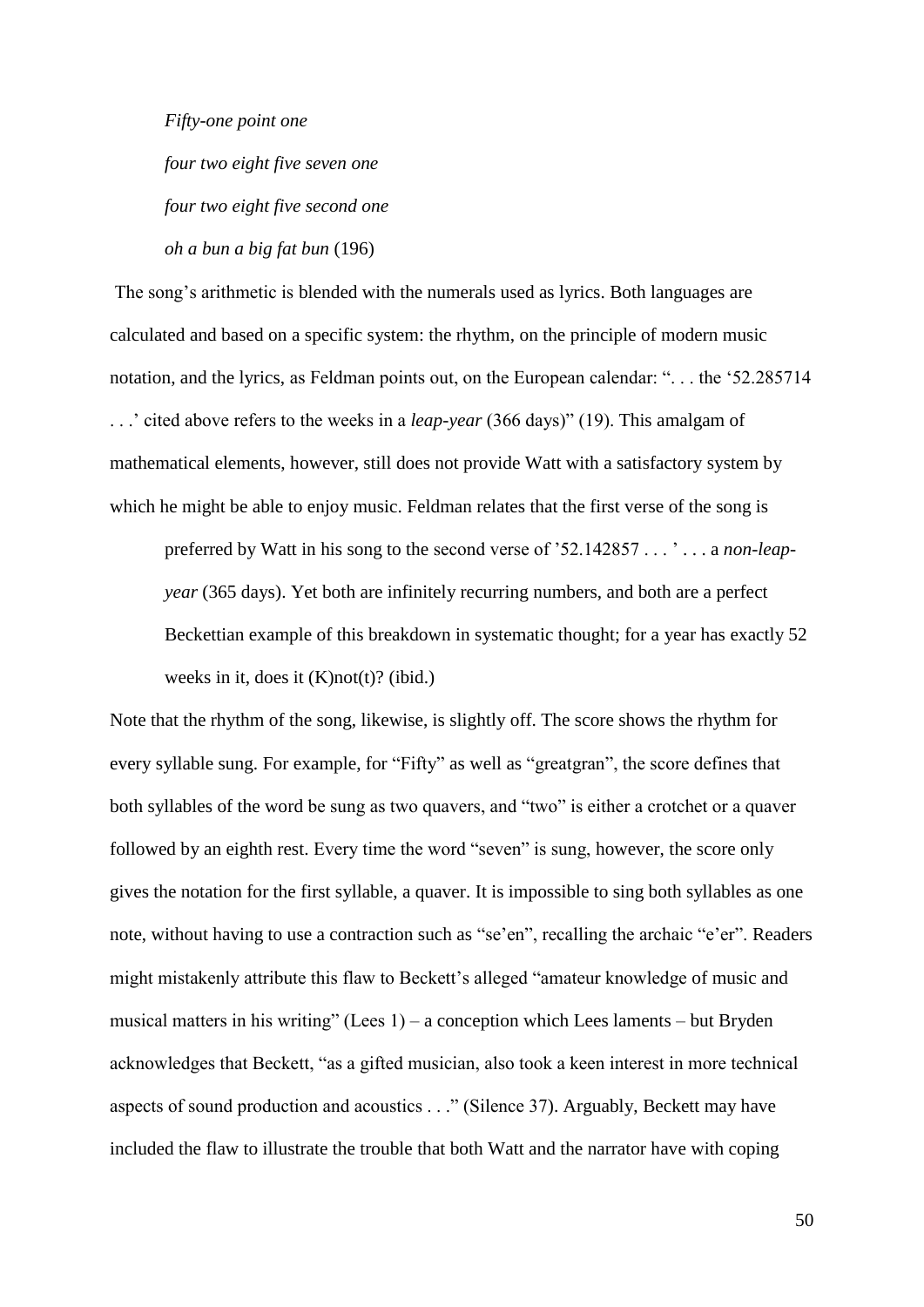with music. Watt's "next musical encounter" (Lees 3), the so-called "Frog Song", seems to work the other way. In the croaking of the three frogs, Watt again endeavours to find a coherent, logical system; however, because their croaking does not, in any way, fit into such a system, he projects one unto it by dividing the croaks up like notes in a musical score (see fig. 3). Lees relates that "[c]ommentators have experienced difficulty in assigning any really musical meaning to the song, Susan Senneff, for example, concluding that it is little more than 'a humorous interlude of noise"" (6). However, this claim does not hold when in Watt's representation of the Frog Song, the croaks appear to form chords, two dryads at the beginning and the end, and several dyads throughout. In the following passage, where Watt is hearing voices inside his head, something similar happens:

Now these voices . . . sometimes they sang and cried and stated, and sometimes they sang and cried and murmured, and sometimes they cried and stated and murmured, and sometimes they sang and cried and stated and murmured, all together, at the same time, as now, to mention only these four kinds of voices, for there were others. (190-1)

The phrase, "all together", may in this context be regarded as a chord performed by the voices. Lees further explores the extent to which a coherent system may be traced in the Frog Song. He argues that "[t]he lower two frogs sing at a distance of five and three, numbers whose addition gives the interval with the top frog  $-$  eight" (6). Figure 3 shows these distances as horizontal bars. The distance between each croak of the bottom frog is thus three steps, five steps for the middle frog and eight for the top frog. These numbers correspond with the intervals of third, fifth and eighth in musical theory – "the very basis of Western tonal concord" (ibid.,  $8$ ) – in Western music, a third, for instance, spans three staff positions: three semitones in the minor third and four in the major third. This coincidence between the Frog Song and music does not negate, however, the notion that this musical system is imposed on what is only a recollection of the croaking frogs, which presumably never did sport such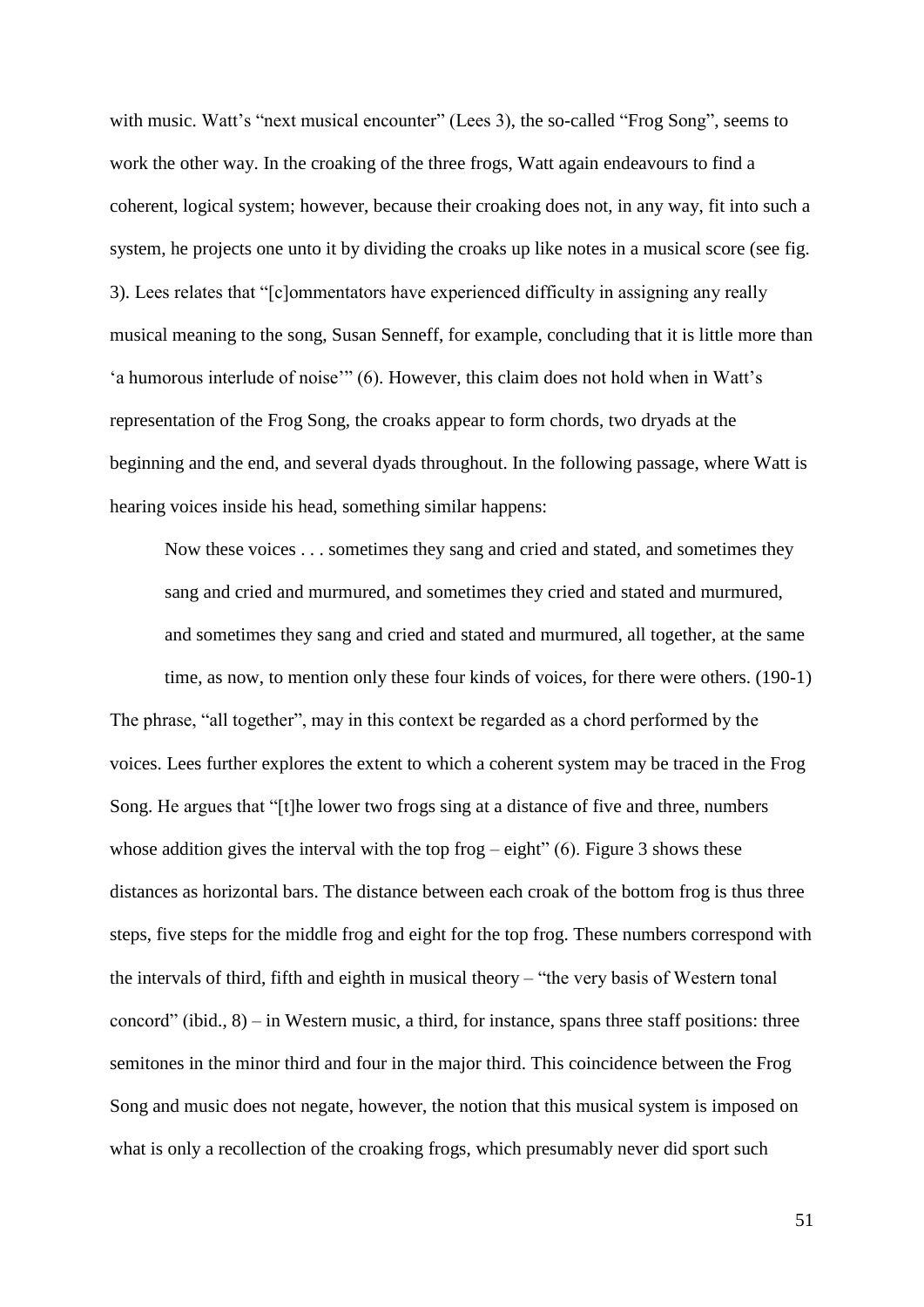coherence as is attributed to them by Watt. One critic who disagrees with the idea of concord between the frogs' croaks is Maier, who argues that "[i]n the trio . . . the idea of a prestabilized musical harmony is deconstructed by the dichotomy between the whole and the parts and by the isolation of the parts" (2008, 390). The Frog Song is illustrative of the way in which the notion of coherence and concord in questioned in Beckett's work, just like the choir of voices inside Watt"s head might show how the Western musical system is flawed, if only on a minute level. "Not even music is the ideal, purely musical language, intelligible yet undistorted", writes Lees. "On the contrary, says Beckett, music itself is distorted and incomplete and, like language, forced to surrender its natural life on Western man"s altar of systematic reason" (4). Lees further explains why the system is flawed: the tonal relations that lie at the basis of the Western twelve-tone system are not perfect, and need to be tinkered with in order to make the system work.

The intervals of 3rd, 5th and 8th, the very basis of Western tonal concord, will never cohere unless fixed in a pre-distorted musical system. Musical "order" demands a continuous tinkering with natural sound to make the tonal system repeatable and

therefore amenable to the form of series - the triumph of *ratio* over musical matter. (8) Watt's inability to deal with this inconsistency may be the reason why he is constantly attempting to challenge and exhaust the rules, sometimes by contorting linguistic conventions: "*Ot bro, lap rulb, krad klub. Ot murd, wol fup, wol fup. Ot niks, sorg sam, sorg sam. Ot lems, lats lems, lats lems. Ot gnut, trat stews, trat stews*" (*Watt* 303). It may also be the reason why both the narrator and Knott, who are inextricably bound to Watt, attempt to break the system as well. The former does so by exhausting all possibilities with regard to trivial matters, like he does in his description of the Lynch family, which spans three pages (249-51). The latter does so, for instance, by carrying out certain *non-sequitur* acts, such as talking to birds in a flower garden and uttering sounds like: "PLOPF PLOPF *Plopf* Plopf *plopf* plopf plop plo pl"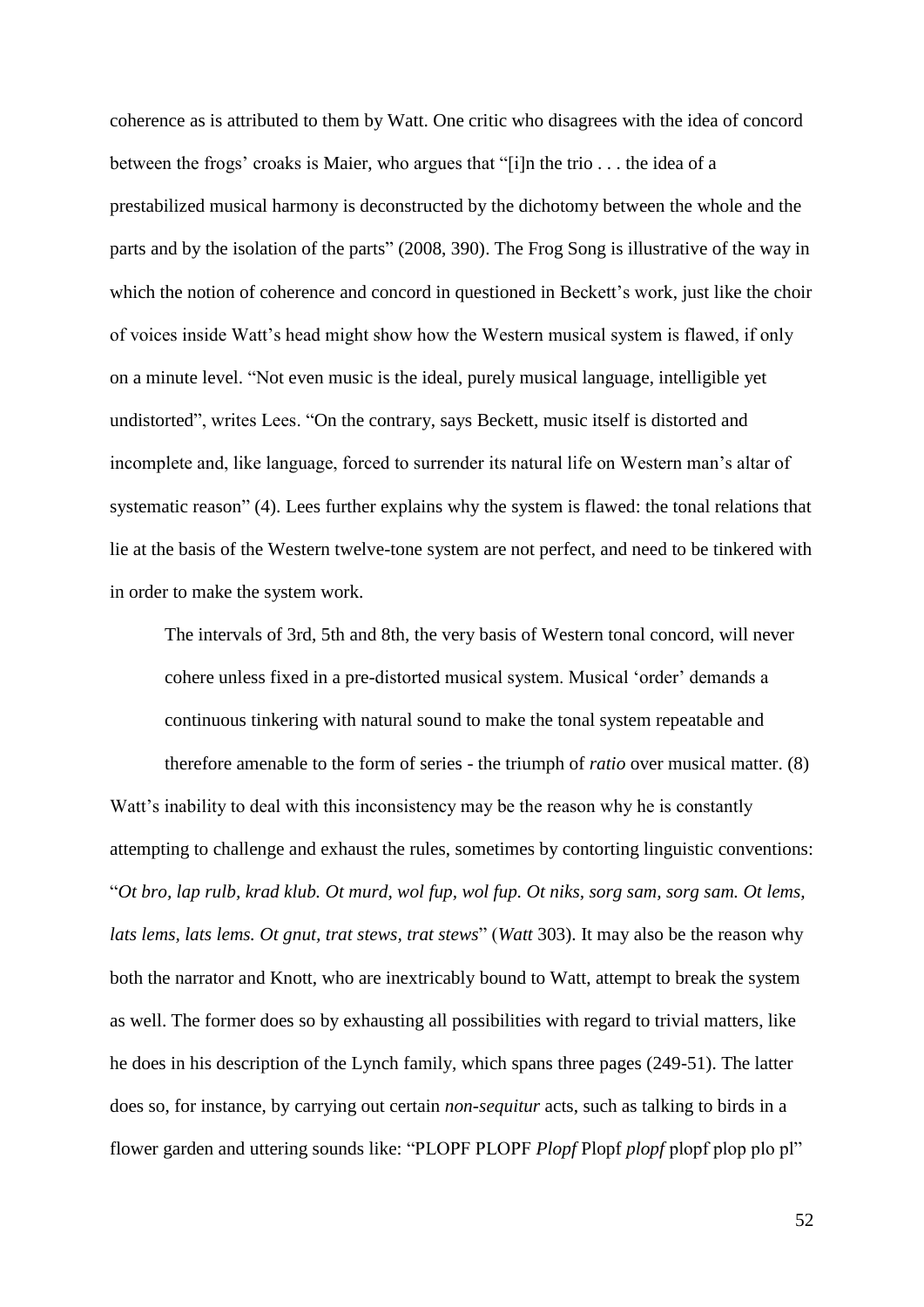(288). Feldman argues that "Beckett shares the same "human dilemma" plaguing his characters: how to *not* fail in expressing something outside of conditioned perception, or through a consistent metaphysical system" (19). "The piano is doomed, in my opinion", says the younger Gall in Knott's music room; "The piano-tuner also, said the elder. / The pianist also, said the younger" (*Watt* 225). Watt fails to cope with music, and so do the conventions of modern musical composition fail; nonetheless, in *Watt*"s portrayal of this failure, the novel becomes one of Beckett"s most musical works.

## *2.3.*

Writing about the musicality of Beckett's writing, Bryden suggests that this notion finds its clearest manifestation within the dynamics of theatre or live reading, such that many actors, when directed by Beckett, have reported feeling like musical instruments

or channels of resonance (Introduction 1).

Billy Whitelaw, who has often been described as "Beckett's muse" (Atkins par. 2), allegedly "put herself entirely at his disposal, allowing him, for example, to mold her body as if he were a sculptor" (ibid.), and she herself has expressed similar thoughts when talking about footfalls: "[a]s the play progressed, I began to feel more and more like a "thing" or the spirit, something that was vaporising as we went on" (cited in Bryden, Introduction 2). She compares her role as an actress to a puff of smoke, which

has a tone and a rhythm. Sometimes it whirls around, sometimes it almost disappears, only to start whirling again in a gush, before disappearing in a diminuendo of nothingness. (ibid.)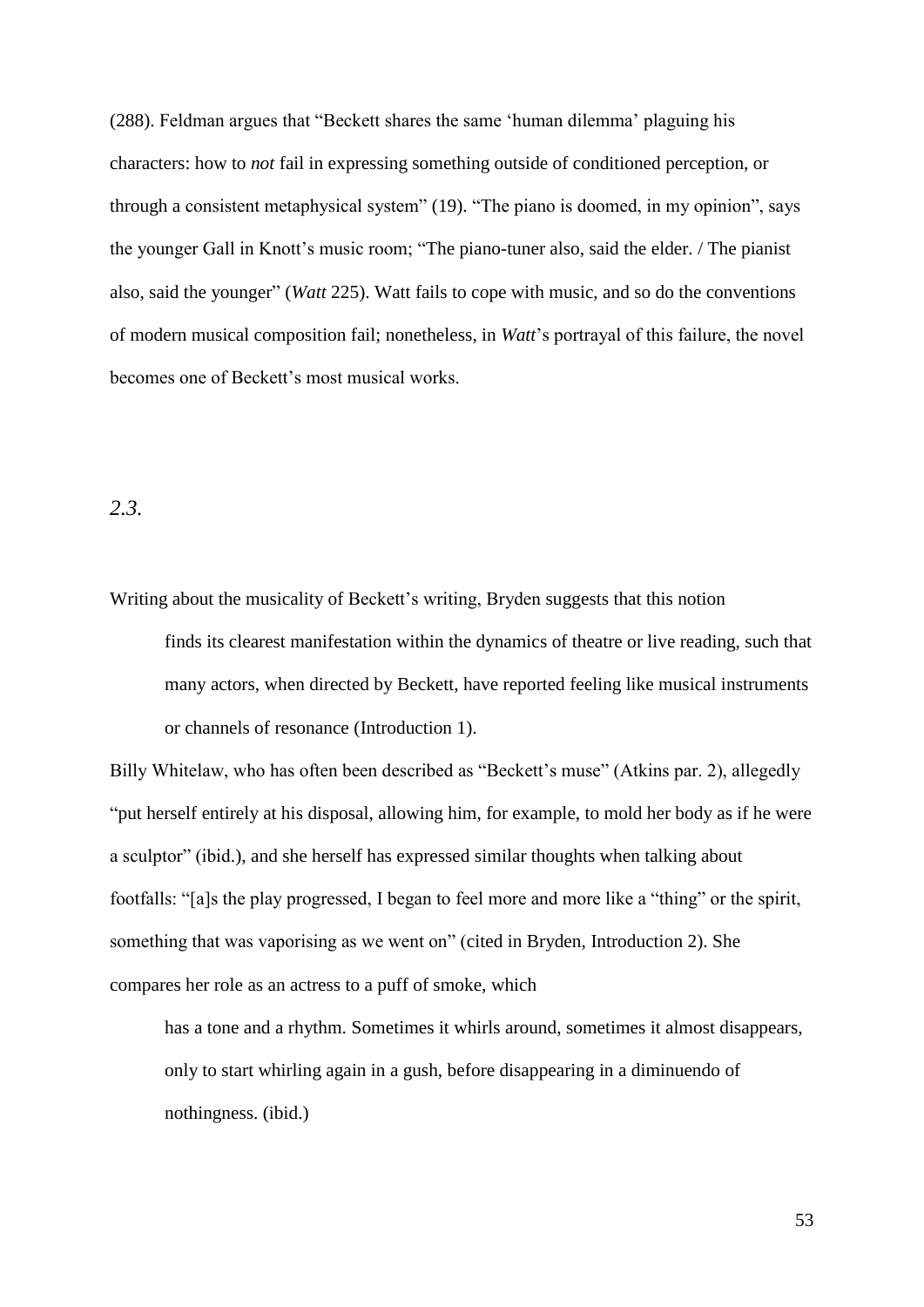In two of Beckett's radio plays, this phenomenon works the other way around. Instead of having his characters turn more and more into enigmatic instruments, Beckett takes the ungraspable notion of music and incorporates it into his plays as a character. In *Words and Music* as well as *Cascando*, the character Music becomes an active force that is able to exert its influence various aspects of the play and dominate the other characters. Ruby Cohn writes about the plays:

When critics consider the radio plays at all, *Words and Music* and *Cascando* are usually paired. So they should be – each written for a musician friend, each featuring a threesome with Music as one member, each intended for radio, and each almost devoid of referential content (270).

In addition to this list, readers might further recognise several similarities between the players in both plays. Croak and Opener in *Words and Music* and *Cascando* respectively start off as dominators, the former as "an aged tyrant" (Bakewell, cited in Cohn 268), forcing the other characters to portray certain "themes" (ibid.), and the latter like a director, using the phrases "I open" and "I close" to drive the others" actions (*C* 297). "They have apparently no creative ability as musicians", Worth argues, "yet are compelled to create through music as well as words" (10). As a result, the characters Words and Voice appear to be in full service of these dominators; they are limited in their capabilities as all they can do is utter phrases, and never become possible to use language naturally. When Croak shouts out: "Love!", Words responds:

[*Orotund.*] Love is all the passions the most powerful passion and indeed no passion is more powerful than the passion of love. [*Clears throat.*] This is the mode in which the mind is most strongly affected and indeed in no mode is the mind more strongly affected than in this. [*Pause.*] (*WM* 288)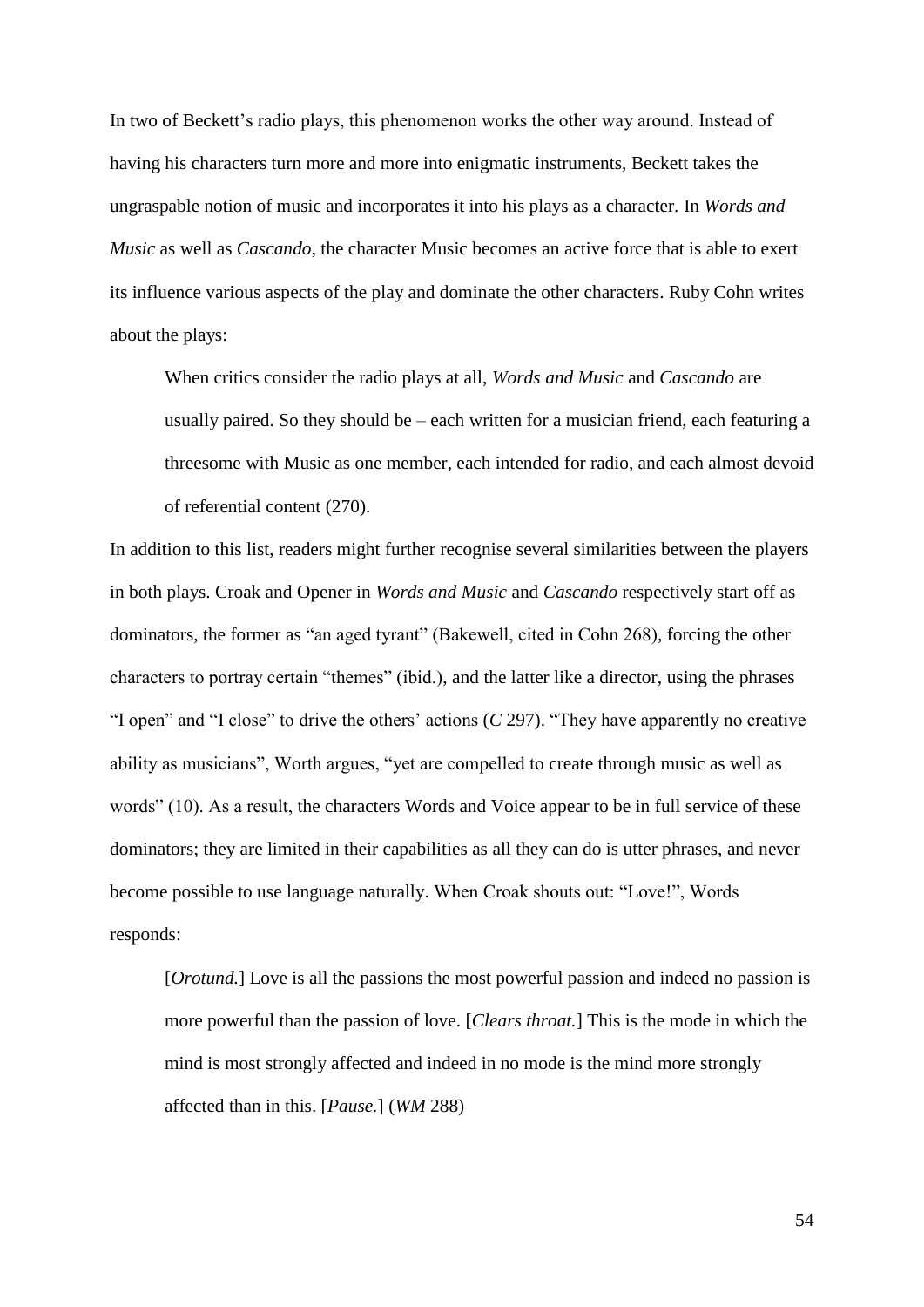Even though the word "love" is mentioned four times in this passage, Words"s voice is completely devoid of any passion. Instead, his manner is colourless and calculated – in a sense, computerised. Voice similarly fails to speak fluently or vividly, so that his manner of speech resembles that of Mouth in *Not I*: "– come on . . . Woburn . . . arms spread . . . same old coat . . . face in the bilge . . . . he clings on . . . island gone . . ." (*C* 302). Both characters named Music, on the other hand, are unable to speak, and only express themselves through music. In the typescript for *Words and Music*, this role is represented by stage directions such as: "*Loud rap of baton and as before fortissimo, all expression gone* . . ." (288). In *Cascando*, Music is represented as a dotted line, instructed only scarcely by stage directions such as: "[*Weakening*]" (300). In productions of the plays, actual music is used, as is the case in the earlier radio play *All that Fall*, which uses Schubert"s *String Quartet No. 14 in D minor*, "Death and the Maiden". As opposed to *All that Fall*, however, in *Words and Music* and *Cascando*, the music has been composed specifically for the occasion, respectively by John Beckett and later, Morton Feldman, and by Marcel Mihalovici, and music now plays a more active role. The relationship between Words/Voice and Music is evident. With regard to *Words and Music*, Cohn writes: "[t]ension rises between them, as they separately respond to Croak"s command . . . Words is pedantic, whereas Music is overemotional" (268). *Words and Music*, as well as *Cascando*, seems to be "an exploration of their different capacities for generating significance either separately or when working together" (Laws, 2001, 279). By the end, it seems inevitable that the two join in unison, in order to complement each other. This is exactly what Opener in *Cascando* attempts to achieve:

OPENER: [*With* VOICE *and* MUSIC*.*] As though they had linked their arms. VOICE: [*Together* [with MUSIC]*.*] – sleep . . . no more stories . . . come on MUSIC: . . . . . . . . . . . . . . . . . . . . . . . . . . . . . . . . . . . . . . . . . . . . . . . . . . . . . .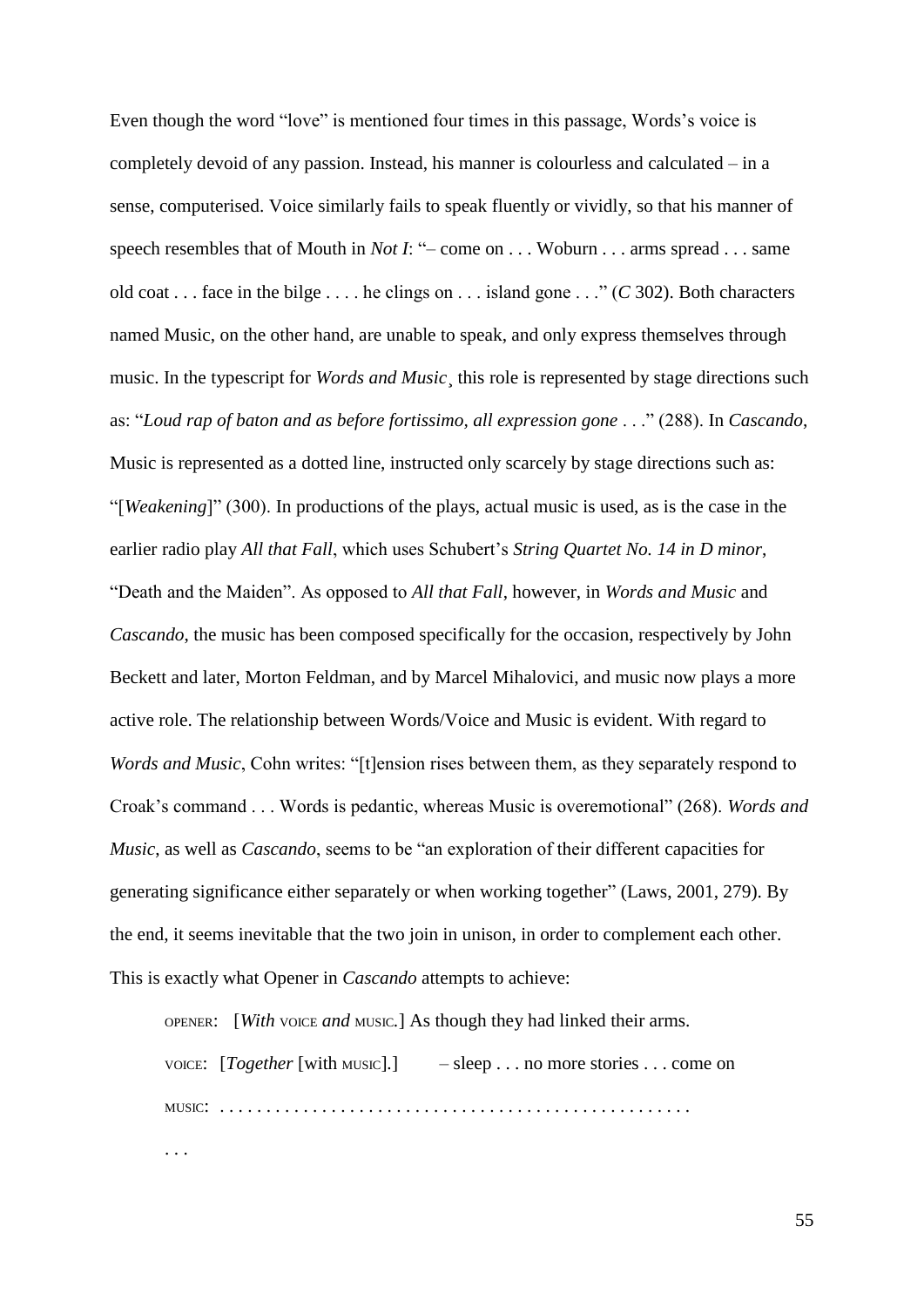OPENER: [*With* VOICE *and* MUSIC*.*] Good. (303)

Cohn writes that "Opener marvels at their union . . . 'From one word to another, it's as though they drew together"" (273). Croak, on the other hand, suffers under the collaboration between Words and Music. Frustrated by Words"s inability to speak with passion, Croak order his two servants to work together: "Together. [*Pause. Thump.*] Together! [*Pause. Violent thump.*] Together, dogs!" (*WM* 289). By doing so, he sets in motion his own demise. "The only way Words and Music collaborate with each other", Minako Okamuro writes, "is to *sing a song*" (218). Their forced alliance results in exactly this: Words, trying to sing, is given suggestions on how to proceed by Music:

WORDS: Then down a little way / Through the trash / To where . . . towards where . . . MUSIC: *Discreet suggestion for above.*

WORDS: [*Trying to sing this.*] (*WM* 293)

From the moment that Words and Music start working together on their song, Croak begins to lose his influence as an aggressor. His objections, in the form of groans and shouts – "[*Anguished*.] No!" (ibid.) – are completely ignored. Okamuro writes that during "Words"s attempt to sing a song with the music suggested by Music, Croak lets his club fall and impatiently leaves them to their song (222). In other words, Croak gives up his position of authority. Clas Zilliacus' reading of the play as having a "medieval atmosphere, with Croak as a chatelain, fitfully in command of his feudal servants" (Cohn 268), might be significant at this point. A memory, with at its basis an archaic myth, is what finally broken Croak and set in motion his fall from power. Okamuro relates Croak"s words at the beginning of the play – "I am late, forgive. [*Pause.*] The face. [*Pause.*] On the stairs. [*Pause.*]" (*WM* 287) – to William Butler Yeats"s *The Winding Stair and Other Poems* (1933), and his version of the Cailleac Bheara myth (Okamuro 221-3). Moorjani explains: "[i]n the Celtic myth, if the young hero responds to the advances of the old hag, she is transformed into a young woman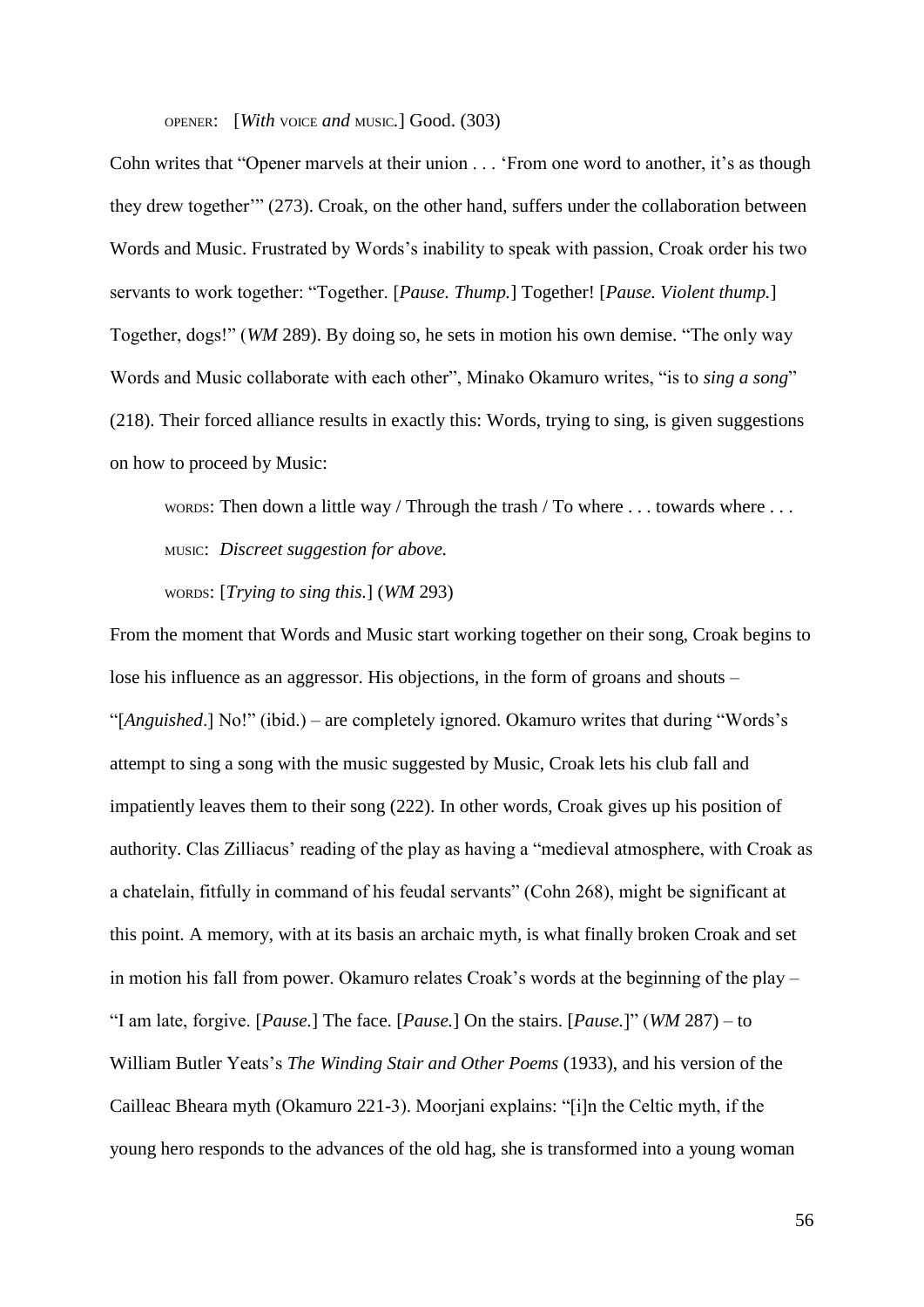who helps him to accede to power" (cited in Okamuro 223). The face that Croak sees on the stairs appears to be linked to this enthralling woman; this becomes clear when Words and Music sing their song:

Age is when to a man Huddled o"er the ingle Shivering for the hag To put the pan in the bed And bring the toddy She comes in the ashes Who loved could not be won Or won not loved Or some other trouble Comes in the ashes Like in that old light The face in the ashes That old starlight

On the earth again (*WM* 291)

This poem might incorporate the Cailleac Bheara myth into Croak's past. In this reading, Croak appears to be the one who is "Shivering for the hag", fearing "the face in the ashes", which may be the same face that he saw on the stair prior to his entrance in the play. Words and Music"s song remembers Croak of how he had once come to power, and how easily this could be taken away from him. Worth"s question whether music "might . . . be combined with words to tap springs of imagination inaccessible to words alone" (9) might be answered by *Words and Music*"s "text-music tandem" (Cohn 273); without Music, Words could have never found it in him to create this song. In a Yeatsian fashion, the song becomes a magical spell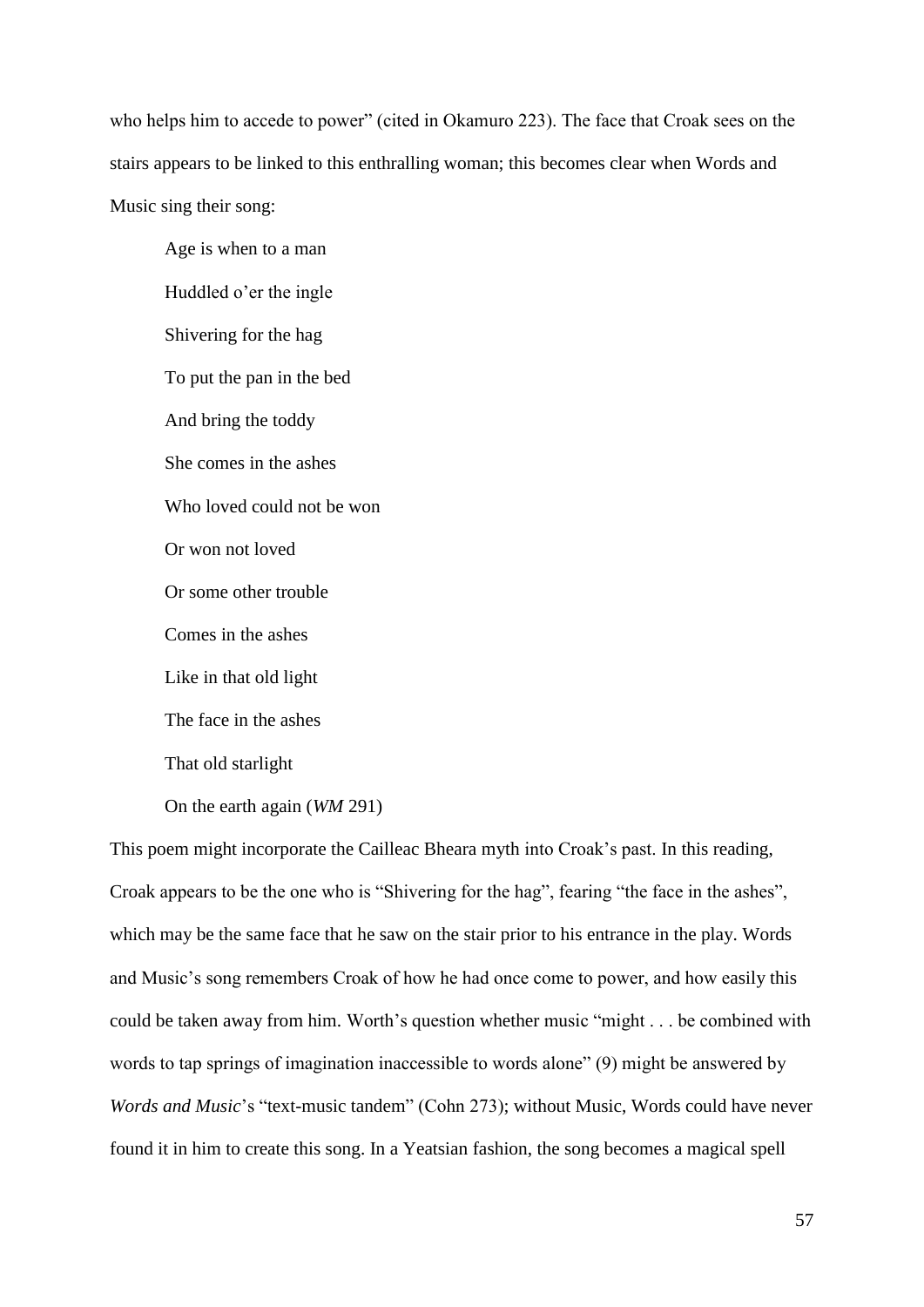that undoes the one cast on Croak by the woman "[w]ho loved could not be won". Words and Music force Croak to give up the status he had once magically attained. With Croak having stepped down from his politically superior position, however, Words and Music are not yet at rest. Croak's former servants both try to take up the position of the dominating power, Words by imitating Croak"s imperative manner of speaking, and Music by opposing them:

MUSIC: *Brief rude retort.*

WORDS: Music. [*Imploring.*] Music! [*Pause.*]

MUSIC: *Rap of baton and statement with elements already used or wellhead alone.* WORDS: Again. [*Pause. Imploring.*] Again! MUSIC: *As before or only very slightly varied.*

WORDS: *Deep sigh.* (*WM* 294)

Words"s sigh might indicate that he, too, has given up on trying to control Music. Cohn appears to argue the same when she says:

Words implicitly rebels against his departed master; rather than the commanded "together"-ness, a sigh by Words may acknowledge emotion beyond the power of words. Perhaps Music is the new master. (270)

At question is what remains when Music takes over Croak's authority. Laws points out that "[the readers] are left unsure as to quite what has been achieved as Croak shuffles off: what is the nature of the shocked pause with which this performance ends?" (2001, 289). *Cascando*  may provide an answer to these questions. The gradual unison of Music and Voice reaches such a high point for Opener that it starts to overwhelm him. Finally, Opener is taken in by Music as well: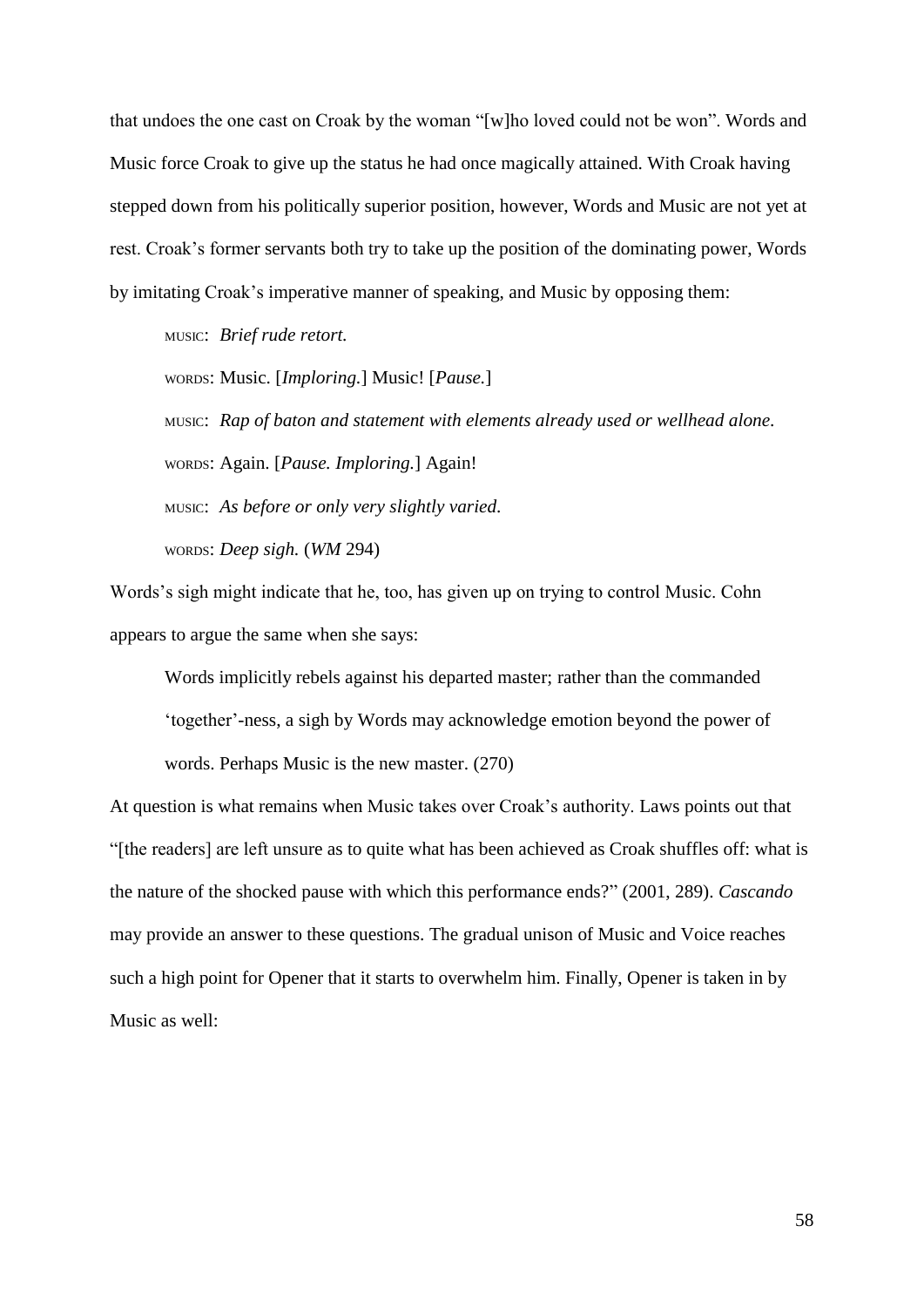MUSIC: . . . . . . . . . . . . . . . . . . . . . . . . . . . . . . . . . . . . .

OPENER: [*With* MUSIC*.*] God.

MUSIC: . . . . . . . . . . . . . . . . . . . . . . . . . . . . . . . . . . . . .

[*Silence.*] (*C* 303)

Cohn refers to Enoch Brater, who reads this passage "as the play"s climax, in which Music establishes his superiority" (Cohn 273). The final part of the play portrays Opener listening to the unison of Voice and Music, and different from the situation in *Words and Music*, the atmosphere is undisturbed by any feelings of agony. Cohn argues that "[r]est . . . is attained because Opener approves the joint repetition of phrases without closure" (273). She thus attributes the final achievement of the play to Opener. However, it might be argued that Opener has already given up his directive role and is now being carried away by the duet between Voice and Music: "OPENER: [*With* VOICE *and* MUSIC*, fervently.*] Good!" (*C* 304). From this point of view, Opener"s role in the final lines of the play is of a different nature, and *Cascando*"s ending appears to consist, rather, of a duet purely between Voice and Music. The length of the final dotted line seems to indicate that Music continues a short while after Voice ceases talking, ending the play in "[*Silence.*]" (304). In a sense, *Cascando* is the conclusion to the interrupted story of *Words and Music*. The many aesthetic and structural similarities of the two plays might allow for a direct line to be drawn between them. "Music, Voice, and Opener", Worth writes, "separately but mysteriously in collaboration, had composed a work of art that Music knew to be "finished"" (20). Instead of having its story cut short by Croak"s and Words"s withdrawal in *Words and Music*, Music has now evolved into an autonomous power that nonetheless works in unison with Voice and Opener. The now-dominant Music decides when the story is finished. To use Beckett's words: "Music always wins" (cited in Worth 16).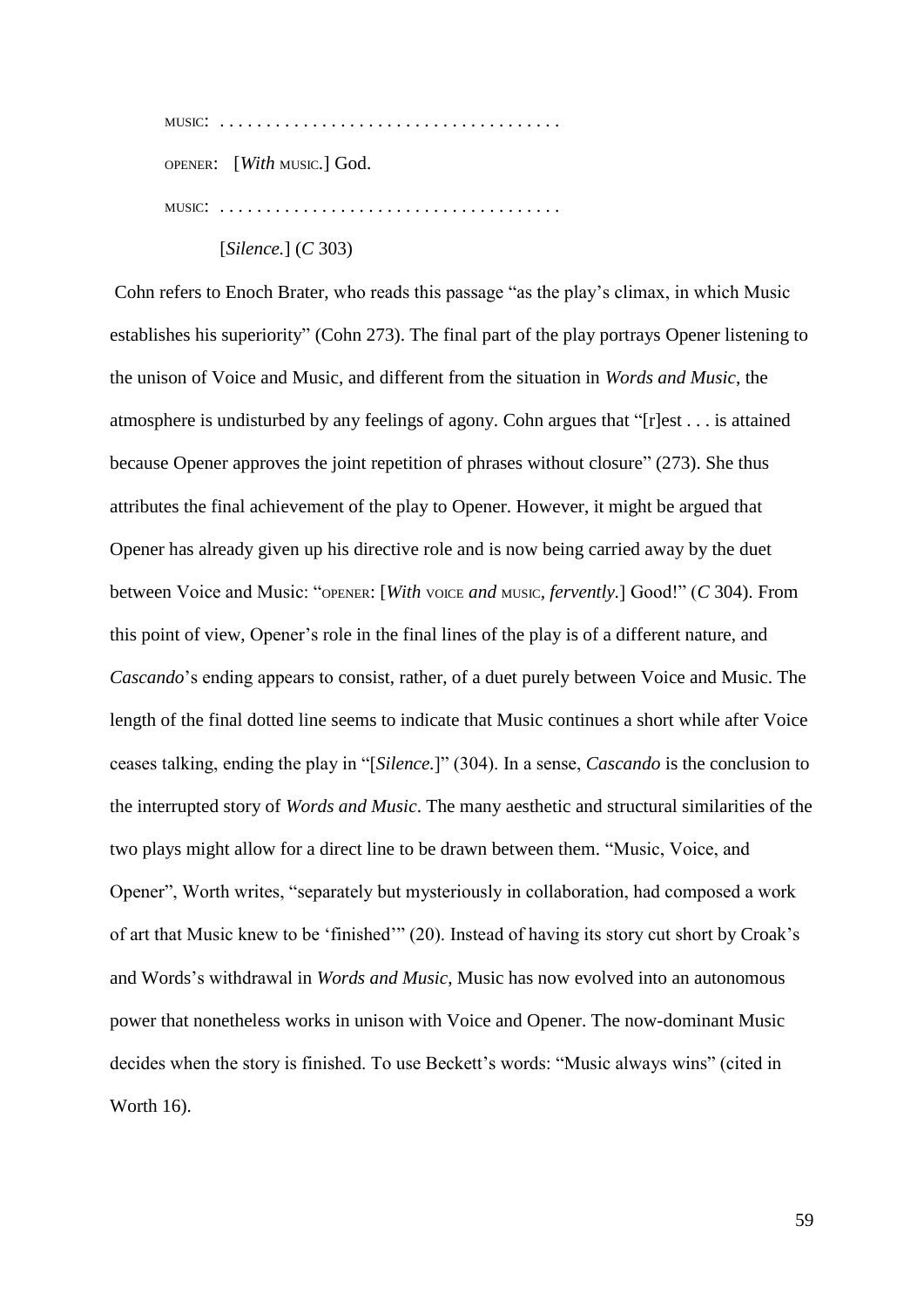Daniel Albright writes that "Beckett being Beckett, was less interested in what a medium could do than in what it couldn"t do" (cited in Maude 846). The works that have been discussed in this chapter all illustrate how Beckett deals with the notion of music in his works. The many references to songs and melodies colour Beckett's works, and intermingle his language with rhythm, sound and allusion. The story of Watt is indicative of what might happen when someone is unable to deal with the overwhelming qualities of certain types of music, turning musical fragments into a series of failures. In *Words and Music* and *Cascando*, the unsatisfactory attempt to unite music with words in the first play is repeated in the latter, only this time with success. In all these works, music is an active force that steadily increases its (sometimes destructive) influence on Beckett's characters. Sartre explains why music in general is able to affect people to such an extent:

If so many people have seen fit to look for consolation in music, I think it"s because music speaks to them of their woes in the same voice they will use to speak of them when they are consoled, and because it makes them see things the way they will see them the day after tomorrow. (cited in Bryden, Silence 32)

The Opener in *Cascando* might be looking for this consolation, and attains it through experiencing the overwhelming force of Words and Music working together; for a moment, it appears, and this feeling brings him in an ambrosial state of mind; it brings him closer to "God" (*C* 303). Sartre himself referred to the soothing power of music in *La Nausée*, where a simple jazz melody makes Roquentin forget, if only for a moment, about the "nausea" he has been experiencing – in Beckettian terms, his experience of the buzzing:

What has just happened is that the Nausea has disappeared. When the voice was heard in the silence, I felt my body harden and the Nausea vanish . . . At the same time the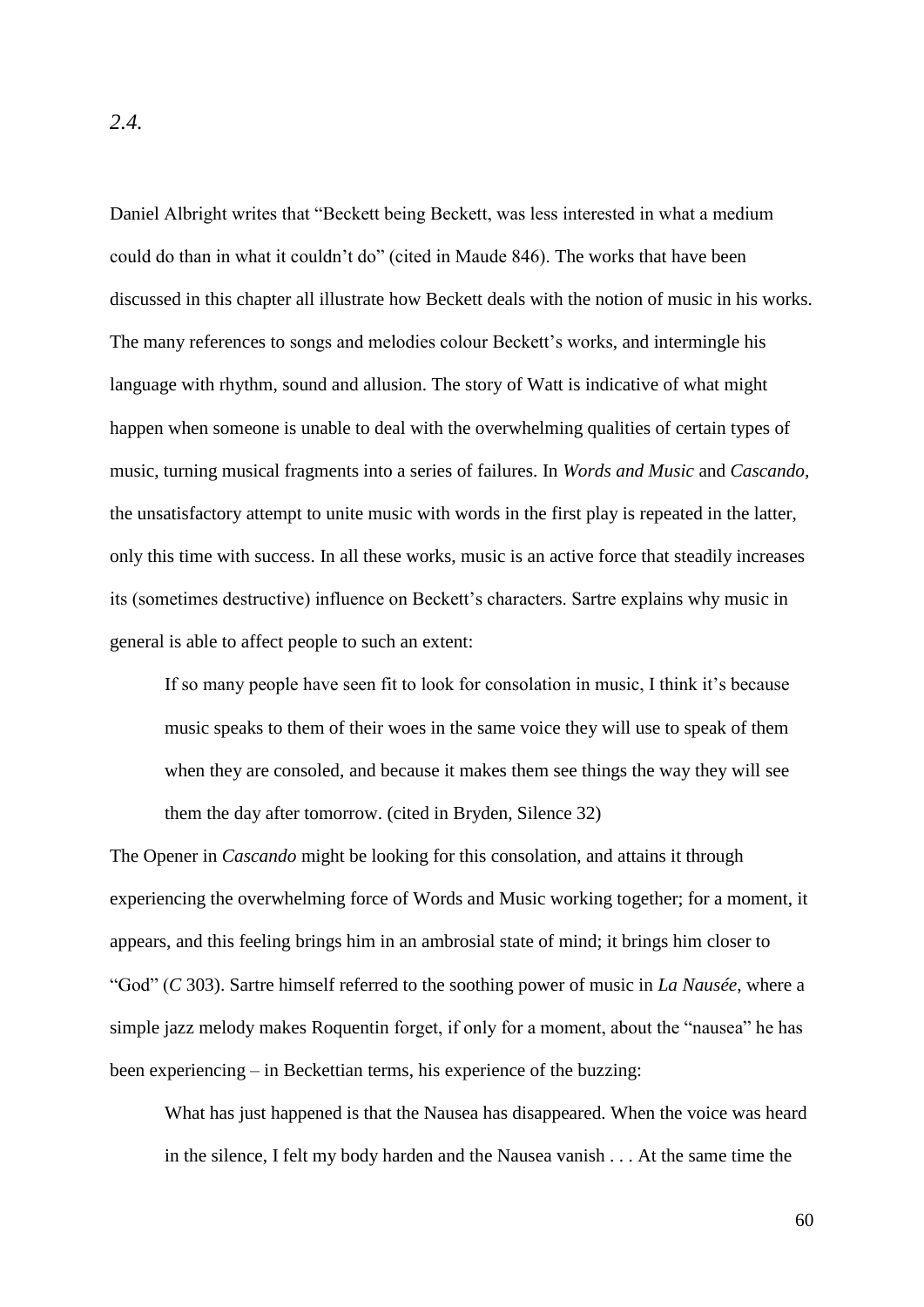music was drawn out, dilated, swelled like a waterspout. It filled the room with its metallic transparency, crushing our miserable time against the wall. I am *in* the music. (22)

Whereas for Watt, Opener, and Sartre's Roquentin, it helps them reach a state of tranquillity, to the ill-fated Watt and Croak music turns out to be unbearable. They are unable to cope with the strain it puts on them. Watt's solution to this problem is to desperately cling on to his system of logic; Croak's is to just give up and walk away. Reference to music in the works of Samuel Beckett becomes a vital element of the narrative and illustrates how various art forms are combined in his work, to create a ubiquitous form of artistic expression that sometimes strains, sometimes soothes, but always enriches, like an old tune that might evoke memories long forgotten.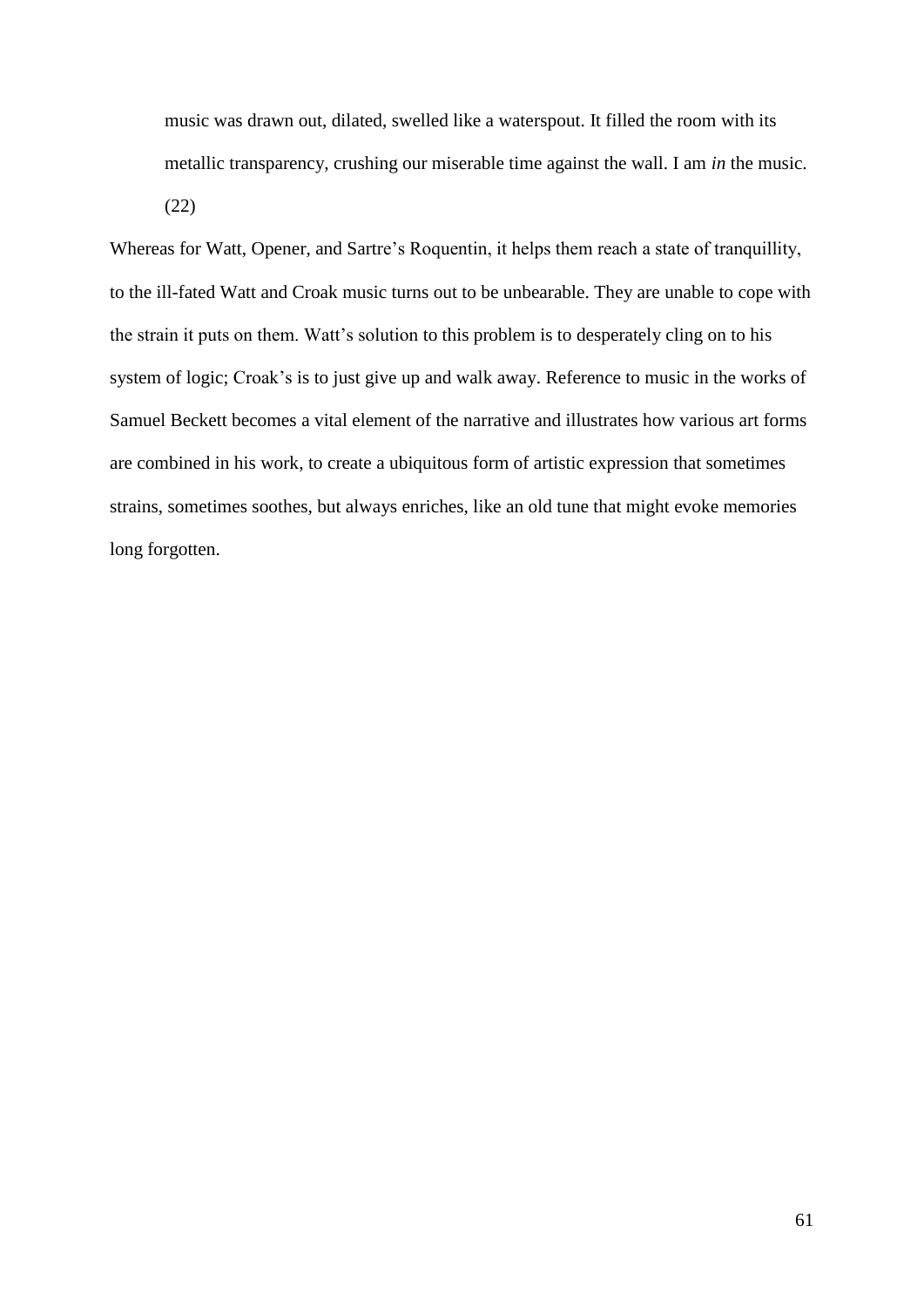Whereas the preceding chapter focused on Beckett's use of performed music within the context of a narrative, such as allusions to certain musical pieces in his texts, or the relationship between Beckett"s characters and certain aspects of music, this chapter assesses the role of musical composition, and traces its influence on the level of form and structure. Bryden argues that "[w]hether read aloud or silently, Beckett's careful words resemble elements of a musical score, coordinated by and for the ear, to sound and resound" (2). The present chapter examines to what extent Beckett"s works may be regarded as musical compositions, where words, sounds, phrases, themes, as well as the actors in his plays, come to resemble notes, bars, motifs, and instruments, and where certain narrative procedures approximate various musical and compositional techniques. *Lessness* (1970) incorporates elements of aleatoric music, as *Molloy* does with serialism. In the later plays, Beckett appears to a certain extent to behave like a musician. The television plays *Nacht und Träume* and *Ghost Trio* are conceived within the context of two particular musical compositions. The degree to which musical composition forms an integral part of Beckett's creative process sheds new light on the conventions of narrative structuring in fiction writing.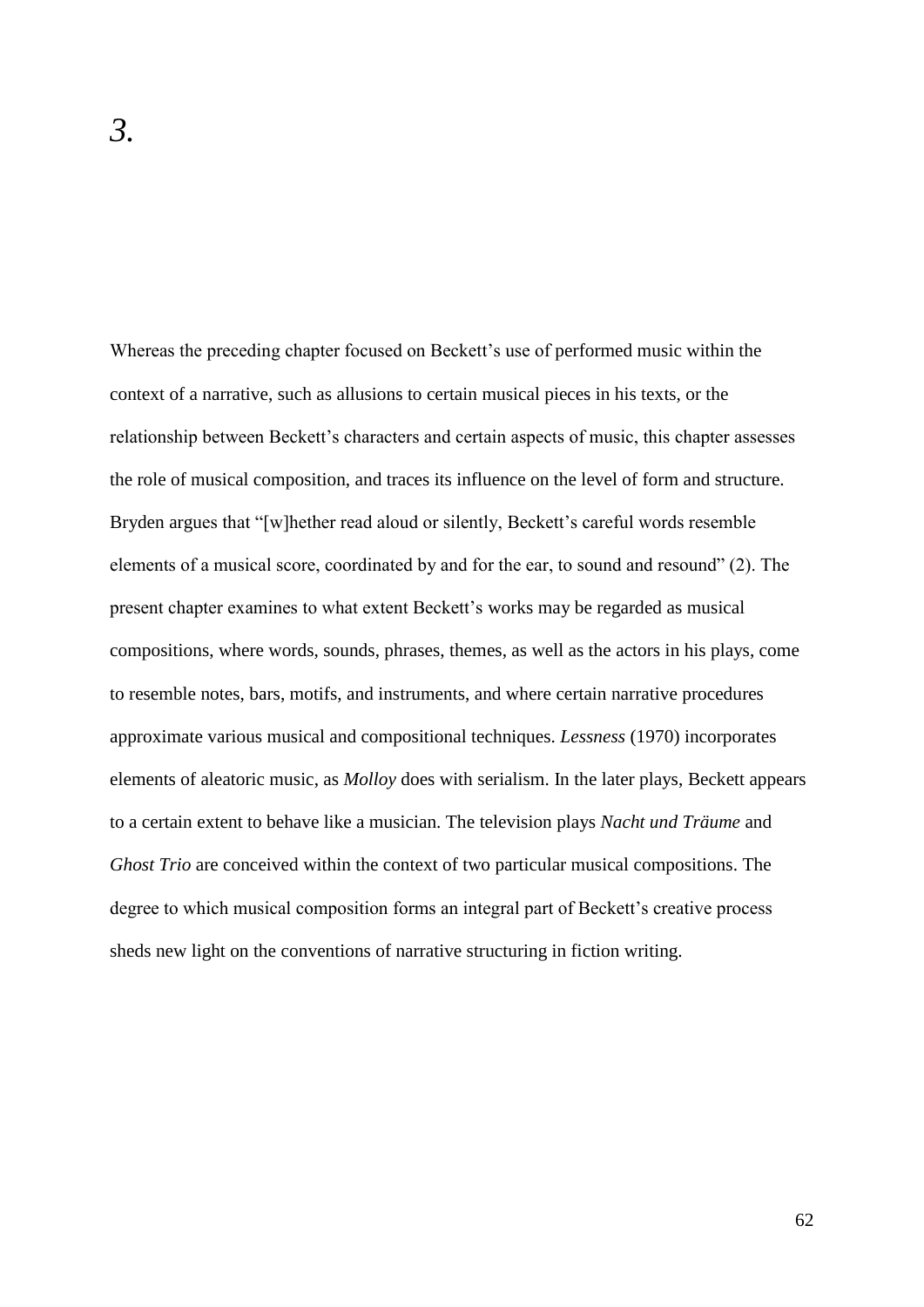Elements of post-war experimental musical composition are incorporated in Beckett's writing. In order to illustrate the desire for new ways of musical composition that arose in the 1950"s, Christopher Butler cites Descartes: ""I do not wish to know whether there were any men before me", arguing that this slogan "finds a frequent echo in the postmodern period" (8). The rejection of the past and a renewed interest in the present, a notion which has been prefigured in by Beckett in *The Calmative* – "All I say cancels out; I"ll have said nothing" (62) – finds its way in Schoenberg"s twelve-note serialist technique and Cage"s aleatoric music. The latter illustrates his intentions in an interview with Miroslav Sebestik:

I can"t tell anybody how to listen or how to look; I certainly can"t tell them what to remember, particularly when I don"t want to remember anything myself. If I look at a *Coca-Cola* bottle, and then look at another *Coca-Cola* bottle, I want to forget the first *Coca-Cola* bottle, in order to see the second *Coca-Cola* bottle as being original – and it is original, because it is in a different position in space and time, and light is shining on it differently – so that no two *Coca-Cola* bottles are the same. (Écoute)

In postmodern musical composition, the impression arises that every note is equally important to all other. In other words, in a musical context, Schoenberg and Cage may be seen to reflect on Storr"s impression that "[w]e delight in perceiving coherence where there was none before" (cited in Bryden, Silence 41), by which the latter means that instead of working in the context of existing presuppositions about the aesthetic quality of traditional successions of tones, the creative process now appear to be governed by mathematical principles that can be explained logically. As a result, Schoenberg's compositions adopt a strict system of rules, which ascertains that all twelve notes in the chromatic scale are used, without laying emphasis on any of these, thus "avoiding preference and . . . eliminating the chance for the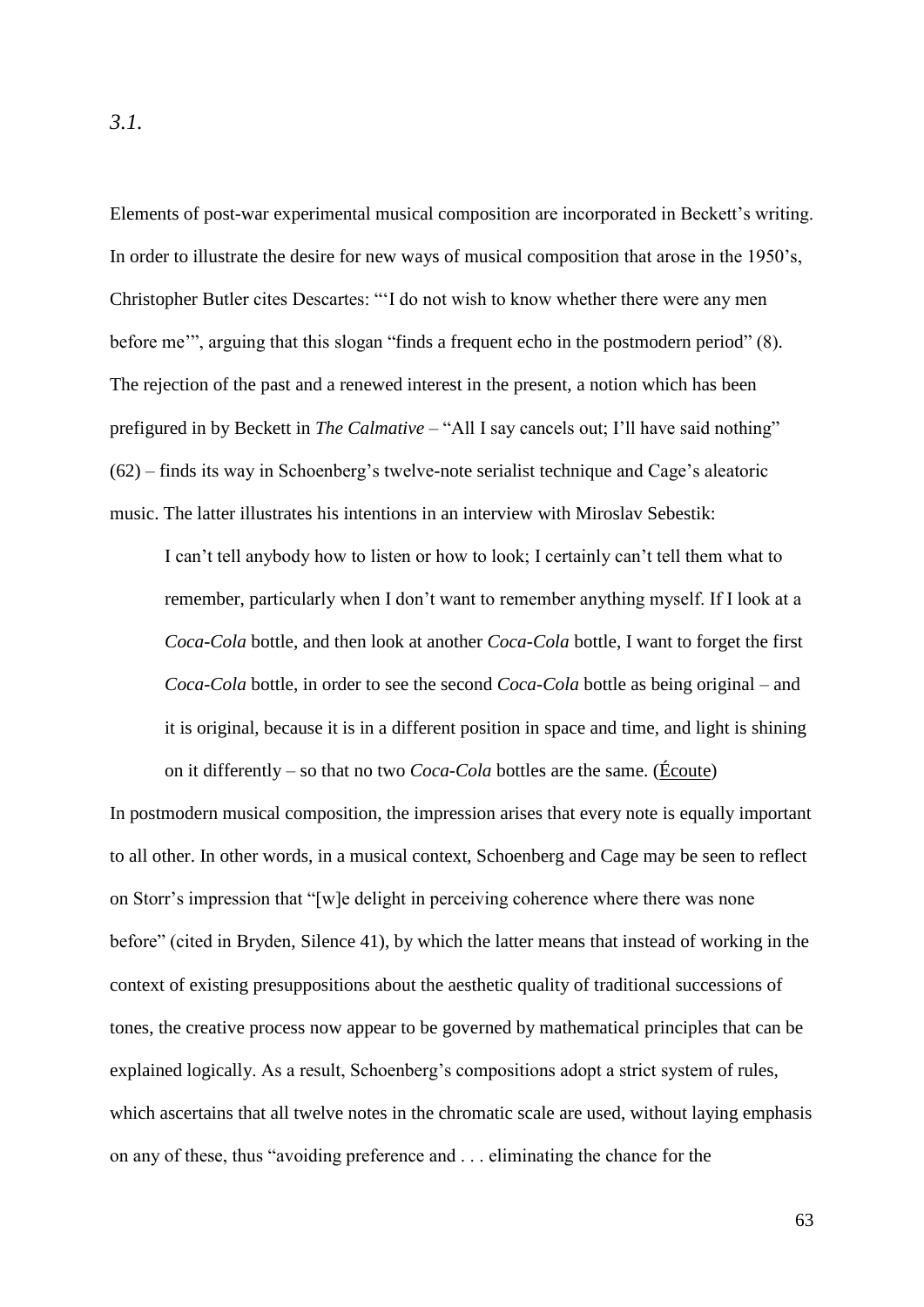establishment of tonality" (Román 2). Like Cage's *Coca-Cola* bottles, each note that sounds is regarded as a full-fledged entity anchored within the present, and further loses any temporal meaning. Bryden recognises "Beckett"s interest in dodecaphonic music [i.e., twelve-tone serialism]" in the author's correspondence with Thomas MacGreevy, which "reveals a positive response to Schoenberg, Berg, and Webern [Schoenberg"s successors] as early as 1949" (Introduction 1). When the Unnamable says that "[t]he sounds I do not yet know have not yet made themselves heard" (*U* 290), the rejection of temporal relations between words might echo those between the notes in Schoenberg"s music; however, it is *Molloy* where the serialist technique is represented most strongly. Bryden is one of many critics who recognise "a potentially interesting parallel between the famous "sucking stones" episode in *Molloy* and techniques of serialism and twelve-tone composition in music" (Silence 41). White recognises the same:

The painstaking description of different methods by which sixteen stones are or might be sucked in strict succession is so patently suggestive of serial technique that

Beckett's unawareness of the latter is hardly tenable. (162)

Having collected sixteen stones at the beach, Molloy goes to great lengths to ensure that his "sixteen stones will have been sucked once at least in impeccable succession, not one sucked twice, not one left unsucked" (*M* 67). Molloy describes his desire for a system, ". . . to suck the stones in the way I have described, not haphazard, but with method", as "a bodily need" (68). Molloy makes several attempts to develop such a system, further approximating Schoenberg"s technique each time:

These other stones then I begin to suck, one after the other, and to transfer as I go along to the left pocket of my greycoat, being absolutely certain, as far as one can be in an affair of this kind, that I am not sucking the same stones as a moment before, but others. (67)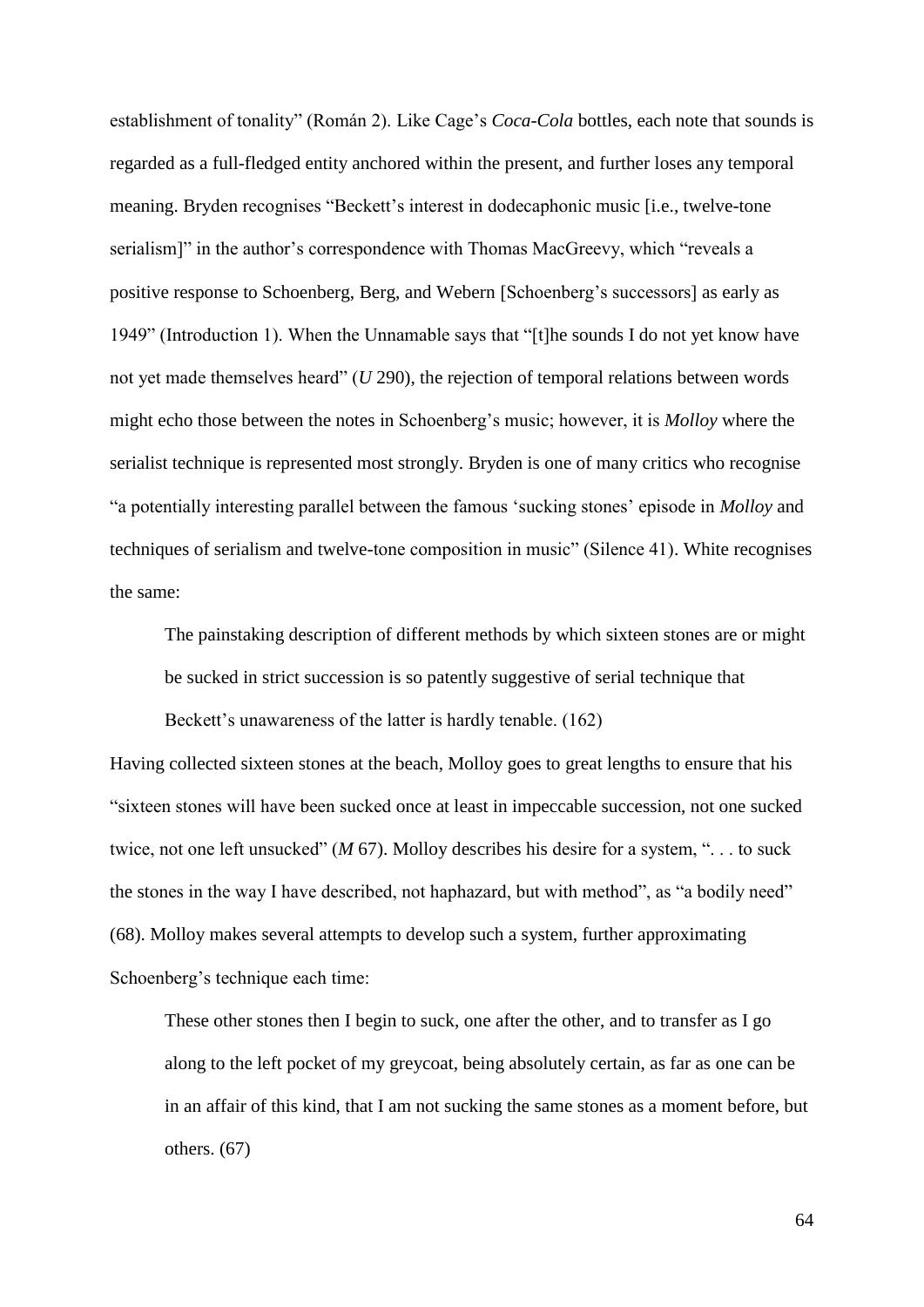The satirical undertone of this passage transforms Schoenberg's creative process into a struggle that turns out to be futile, as Molloy at a certain point "tires of the permutational cycle and restricts his mineral hoard to one stone alone" (Bryden, Silence 41). Molloy explains that

. . . deep down it was all the same to me whether I sucked a different stone each time or always the same stone, until the end of time. For they all tasted exactly the same. And if I had collected sixteen, it was . . . simply to have a little store, so as never to be without. (*M* 69)

As White argues, ". . . the deadpan distribution of sucking-stones in *Molloy* . . . its pokerfaced parody of serial technique stands out with pedantic gusto from the surrounding text" (162). In the end, Schoenberg"s compositional technique proves unsatisfactory for Beckett: "here it is, in all its hideousness" (*M* 66).

Instead of *Molloy*, then, the work in which postmodern musical composition is best represented might be the short prose text *Lessness*. This text takes Schoenberg"s "paradigm of serialist technique" (Maier 2008, 166) and takes from it the notion that all parts are equal, while it drops the serial technique. Instead, it adopts Cage's variant of aleatoricism, a category of artworks that incorporate chance-elements into the process of creation. Simms explains that in Cage"s variant, called indeterminacy in composition, any part of a musical composition is chosen by chance, and in performance, the order of the parts of a piece is not specified (347). In *Lessness*, Beckett adopts a similar technique. Brater and Brienza explain that the author uses 60 syntactical units: "each syntactical unit is firm, compact, elegiac, and haunting: and each is used exactly twice, 60 in the first part, the same 60 in the second part, 2 in no consistent pattern or recurring sequence. The 120 units are arranged in 24 paragraphs" (244). Each of the 60 sentences appears to have been selected randomly in both parts, presumably without preference. The phrase, "Little body little block heart beating ash grey only upright",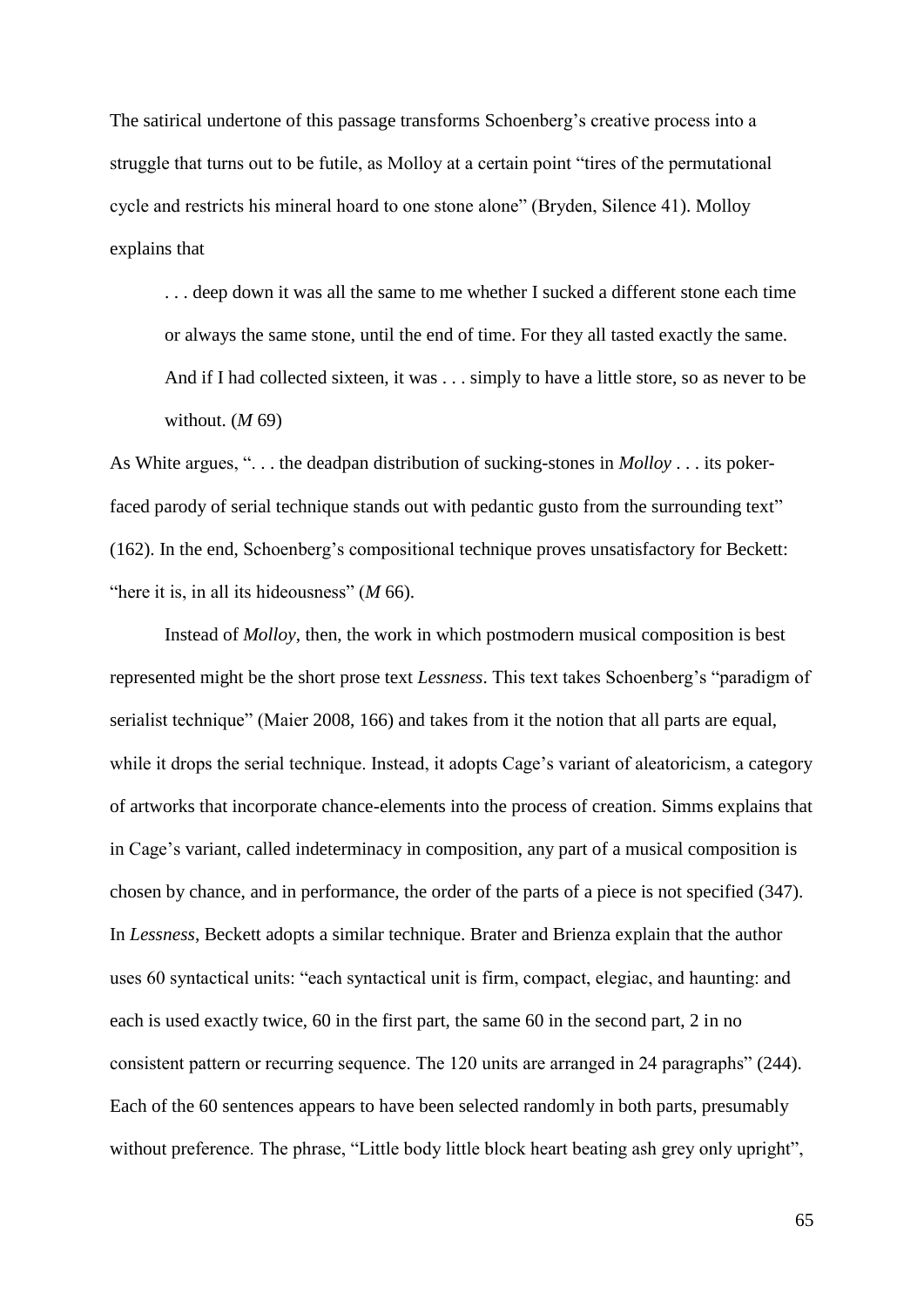for instance, appears half-way part one and at the very end of part two, but their position is not determined on the basis of any relation to other segments of the text whatsoever. As a result, any semantic or harmonious relation between the separate parts exists solely in the mind of the reader. Maier argues that "musical form in Beckett *is* an end in itself" (2008, 376). *Lessness* may be considered demonstrative of the author"s attempt to achieve this. What remains, is pure form, reduced to its phenomenological core, where words-in-themselves behave like sounds, existing in the present while being void of any semantic meaning; aleatoric music and indeterminate writing become one. White hits an interesting mark when he points at "that fundamental consensus which exists between tonality in music and realism in literature in so far as one is related to the other" (163); in other words, he draws a comparison between the manner in which music might sound harmonious or natural to listeners on the one hand, and realism in fiction on the other. Beckett's work, in this sense, appears to be profoundly involved with disrupting these harmonies; as such, it introduces a new way to regard the relation between words and music – an atonal representation of a more abstract reality.

## *3.2.*

In Beckett's later plays, the author treats his works to a certain degree like musical pieces. Bryden explains that "... Beckett's sensitivity to voice, pitch, resonance, and duration often makes his manuscript drafts resemble musical scores" (Silence, 33). *Footfalls*, *Play*, *That Time* (1976), and *Quad* illustrate how Beckett waves musical composition into his work as a playwright.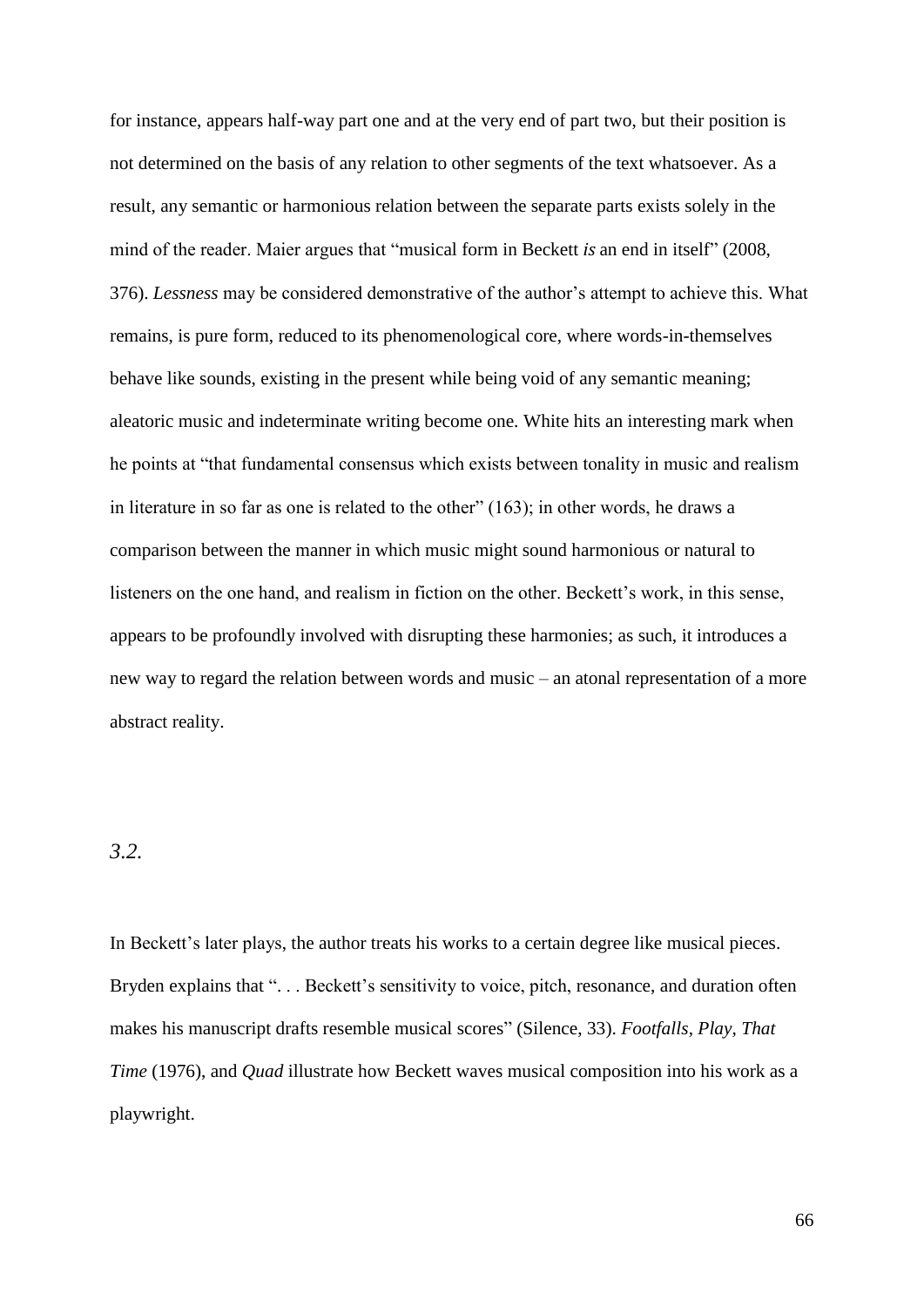First, an intense scrutiny of rhythm controls the pattern of *Footfalls*. The directions for the play read:

*Pacing: starting with right foot (r), from right (R) to left (L), with left foot (l) from L to R. Turn: rightabout at L, leftabout at R.*

*Steps: clearly audible rhythmic thread.*

Beckett's sensitivity for the sound of footsteps has been recognised in "Roundelay" as well as in *neither*. In *Footfalls*, this sensitivity reaches a high point. The pacing becomes so important that it interferes with May"s manner of speaking:

. . . The floor here, now bare, once was– [<sup>M</sup> *begins pacing. Steps a little slower.*] But let us watch her move, in silence. [<sup>M</sup> *paces. Towards end of second length.*] Watch now feat she wheels. [<sup>M</sup> *turns, paces. Synchronous with steps third length.*] Seven,

eight, nine, wheel. [M *turns at L, paces one more length, halts facing front of R.*] (401) May"s zealous dedication to the steady rhythm of her footfalls is further stressed when she says that "... the motion alone is not enough, I must hear the feet, however faint they fall" (ibid.). Like Stockhausen"s musical piece *Mantra* (1970), every aspect of Beckett"s theatrical composition is devoted to rhythm. In its devotion, the play resembles a shamanic percussion session, in which the entrancing quality of the slow, steady mantra of footfalls is central.

In *Play*, the careful arrangement of speech resembles the writing of a musical score. In general, the focus of the play constantly swaps between the three speakers, M, W1, and W2; one starts speaking the moment that the other stops. At certain points, however, Beckett has the characters start speaking at exactly the same time. Three out of six times his causes them to short-circuit, in a sense; this effect is accentuated by a blackout of the house lights: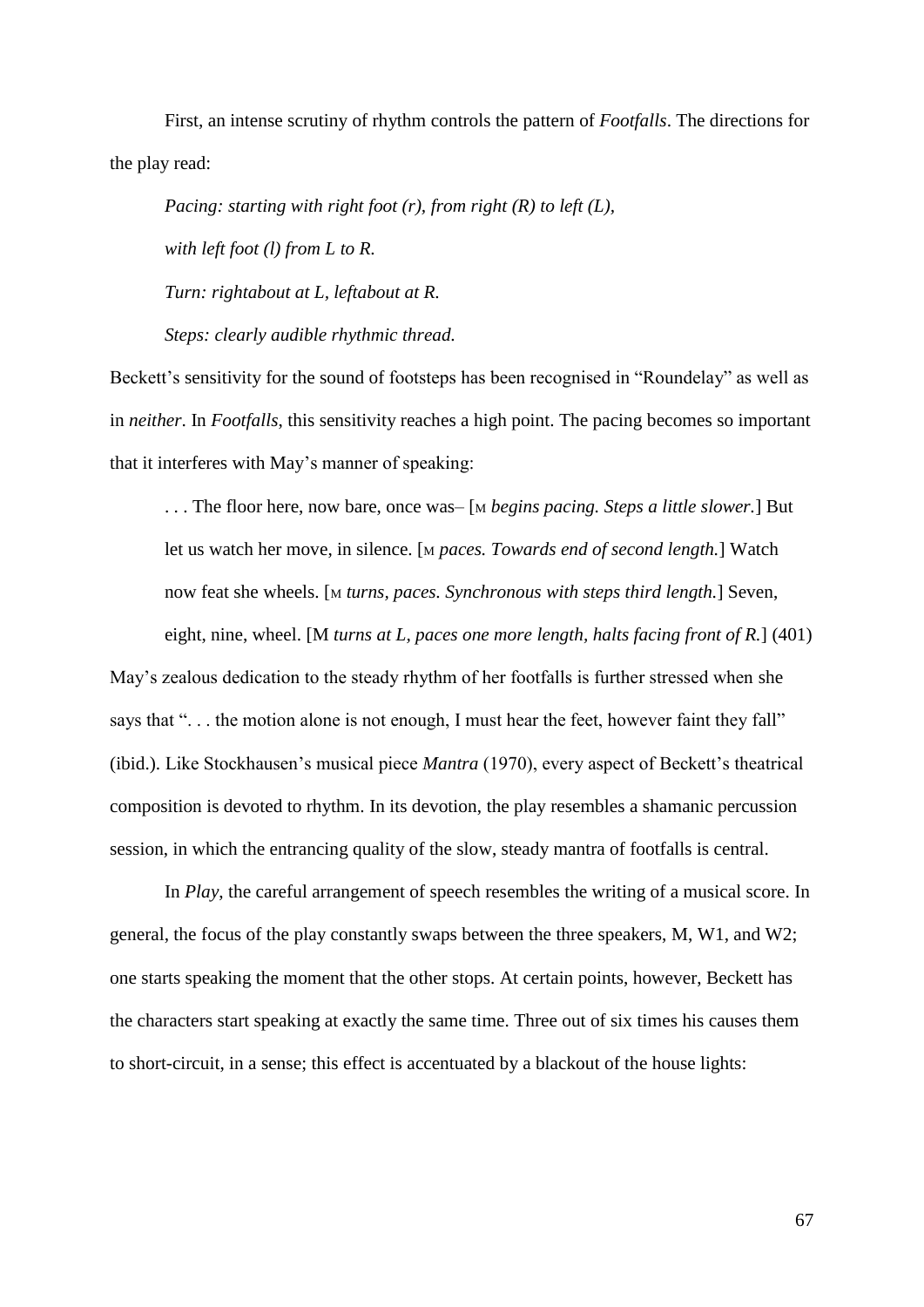w1: Mercy, mercy-

w2: [*Together.*] To say I am-

M: When first this change-

[*Spots off. Blackout. Five seconds. Spot on* M*.*] (312)

This might emphasise the discord between the speakers at this point, which may be explained as being a remnant of the intricate love triangle between M, W1, and W2 – "w2: ... Some day you will tire of me and go out . . . for good . . . Give me up, as a bad job. Go away and start poking and pecking at someone else . . ." (ibid.). The other three times when the characters speak together, they appear to be in concord. This happens in the opening sequence, halfway through the play and at the end, where each time the speakers repeat the same passage:

- w1: Yes, strange, etc.
- w2: [*Together.*] Yes, perhaps, etc.
- M: Yes, peace, etc.  $(317)$

As opposed to the short, interrupted discords, these instances are lengthy and indicative of the stream-of-consciousness-based speech patterns that the speakers maintain throughout. In the notes accompanying the play's typescript, the passage is described as a "CHORUS" and is written down in the same form as that of *Watt*"s Frog Song and the "descant" added in *Watt's* Addenda. This signifies the similarities between Beckett"s *Play* and a piece of sheet music; in this context, the signal, "[*Repeat play.*]" (ibid.), shifts from a textual repeat sign to a musical, and of the following, "[*Closing repeat.*]" (ibid.), might be seen as a coda, a musical symbol designating the passage that brings a piece to a conclusion.

Like *Play*"s disembodied speakers, the three incorporeal voices in *That Time* switch from one to another in a continuous flux. The speakers in *Play* use words to create a sense of musical concord; the three voices in *That Time*, rather, use musical notes to emphasise their dissimilarities – each speak in a different musical tone in order to stress the the difference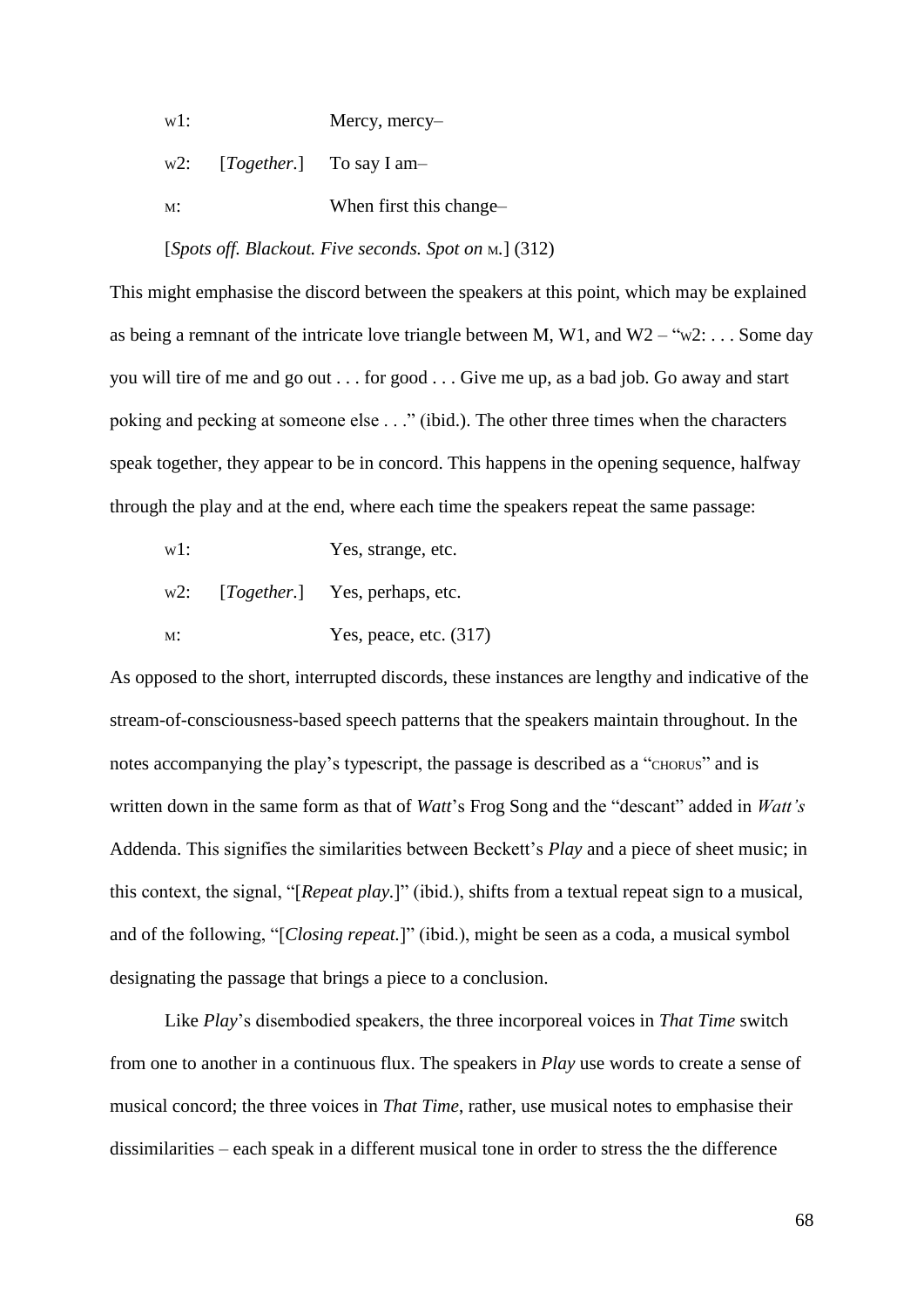between them. In a note accompanying the play"s typescript, Beckett writes that "[m]oments of one and the same voice <sup>A</sup> <sup>B</sup> <sup>C</sup> relay one another without solution of continuity . . . Yet the switch from one to another must be clearly perceptible (387). In order to make the distinction between the voices as clear as possible, the author suggests that "it should be assisted mechanically (e.g. threefold pitch)" (ibid.). To an extent, the play emphasises the discord between the three voices; as a result, though, the constant changes in timbre come to resemble a simple melody, outstretched over the speakers" lengthy passages. The manipulation of voice pitch is introduced as a technical solution rather than an artistic device; however, the resulting music affects the reader's perception of the individual voices by stressing their affiliation.

Following her claim that many of Beckett's drafts resemble musical scores, Bryden argues that "[o]thers, like the manuscript and typescript of *Quad* . . . bear some similarity to orchestrated ballets" (Silence 33). Bryden seems to draw on Deleuze, who explains that in *Quad*,

the general similarities between the work of Beckett and modern ballet are numerous: the abandonment of all privileging of vertical stature; the agglutination of bodies as a means of keeping upright . . . the substitution of a "gestus" as a logic of postures and positions for all story or narrative . . . the appropriation by dance of walking and its accidents; the acquisition of gestural dissonances... It is not surprising that Beckett requests that the walkers of Quad have "some ballet training". It is needed not only for the walking but the hiatus, the punctuation, the dissonance. (13-4)

The notion that *Quad* resembles a ballet in its choreography seems to be clear; however, the play bears similarity to a musical composition as well. Deleuze acknowledges that *Quad* may be considered as a "musical work" (14), but does not go into this more deeply, save for saying that the play lacks any actual, accompanying music ". . . because there is no need for Quad to illustrate a music which, in developing differently its ghostly dimension, has a role elsewhere"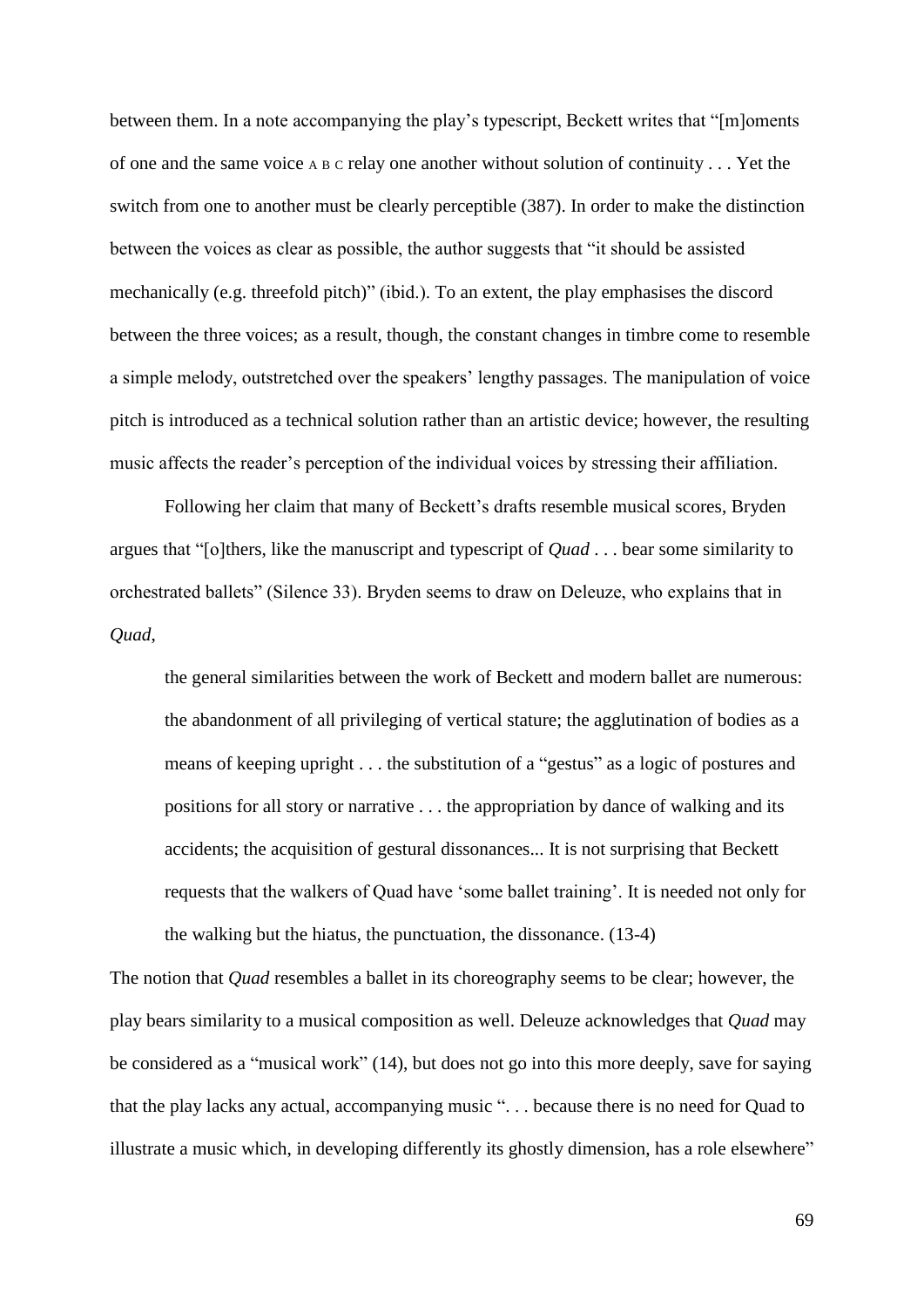(ibid.). In other words, *Quad* needs no accompanying music because it is musical in itself. In this sense, the coming and going of dancers bears similarities to the addition and deletion of musical layers in digital composition, which many musicians began to use commercially from the late 70"s onwards, owing to the growing popularity and better affordability of digital synthesizers. Each dancer becomes a colour-coded "layer" – "1 white, 2 yellow, 3 blue, 4 red" (*Quad* 452). The dancers" movements, which follow a strict pattern, might mirror the frequency waves of which the sounds in a layer are formed. In electronic music, each "layer" consists of a unique sequence of tones, which Beckett seems to allude to when he directs: "[e]ach player has its own distinct sound" (ibid.). Finally, each player is accompanied by his or her own type of percussion, "to sound when he enters, to keep when he paces, to cease when he exists" (ibid.); the dancer-percussionist tandem allows for further development of each (p)layer's own distinct sound, within the confinements of the play's steady, "slow tempo" (453). Within the framework of theatre and dance, Beckett creates a platform for the construction of digital music.

Harry White writes that "[Beckett"s] later work, in short, invests language with the function of music", immediately thereafter claiming that Beckett endeavours to carry out this musical infusion on more levels than only that of language:

. . . posture, lighting, appearance, movement, time, space, and sound are so completely structured that music itself unobtrusively consorts with them in the realization of the text. No less than in Eliot or Broch, music in Beckett functions not primarily as a literal presence, but as a structural precedent. (165)

The plays *Footfalls*, *Play*, *That Time*, and *Quad* illustrate in what ways exactly might music act as such a "structural precedent". The present section focuses on only a small segment of Beckett's later plays, because this may be sufficient to illustrate the similarities between the author"s work and that of a musical composer, but this argument might hold for other works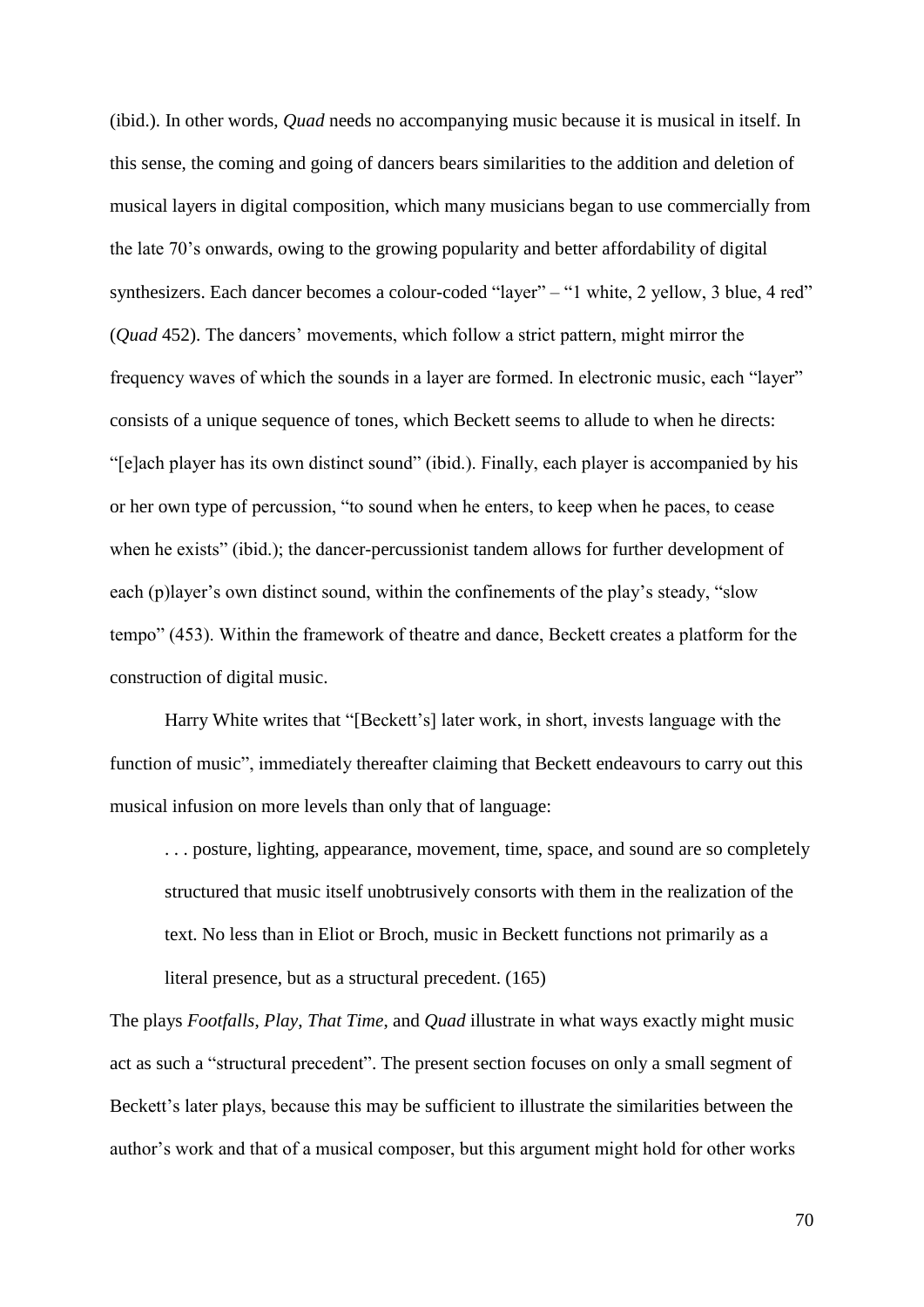as well, such as *What Where*, with its repetition and variation of certain themes, or *Nacht und Träume* and *Ghost Trio*, which are discussed in detail below.

## *3.3.*

In the television plays, *Nacht und Träume* and *Ghost Trio*, the echoes of the two musical pieces that the plays" names derive from emphasise the role which musical performance and composition play in the structuring Beckett's works. The former play is based on Schubert's eponymous *Lied* (1827). Apart from being its name-giver, Schubert's "Nacht und Träume" echoes in Beckett's play when the main character, A, softly hums the last seven bars of the *Lied*. One of the first observations to be made might be that everything in Beckett's play appears to be slow-paced. In the actions of A, as well as those of his dreamt self, B, hurriedness is unfavourable:

- 25. <sup>A</sup> dreams. Fade up on <sup>B</sup> as before . . .
- 26. Move in slowly to close up of B, losing A.
- 27. Dream as before . . . in close-up and slower motion.
- 28. Withdraw slowly to opening viewpoint, recovering A. (466)

As opposed to the long-drawn-out *Footfalls* or *Eh Joe* (1966), however, the resulting atmosphere is not eerie but tranquil. The lights that are used to light the "stage" are not always described as purely technical props, but appear to be considered, in a sense, as entities that touch the skin of and thus affect the characters A and B, the latter who, for instance, is "faintly lit by kinder light than A"s" (*NT* 465). The serene image that is created by the slow movements in combination with the dim lighting mirrors what the vocalist sings in Schubert"s *Lied*: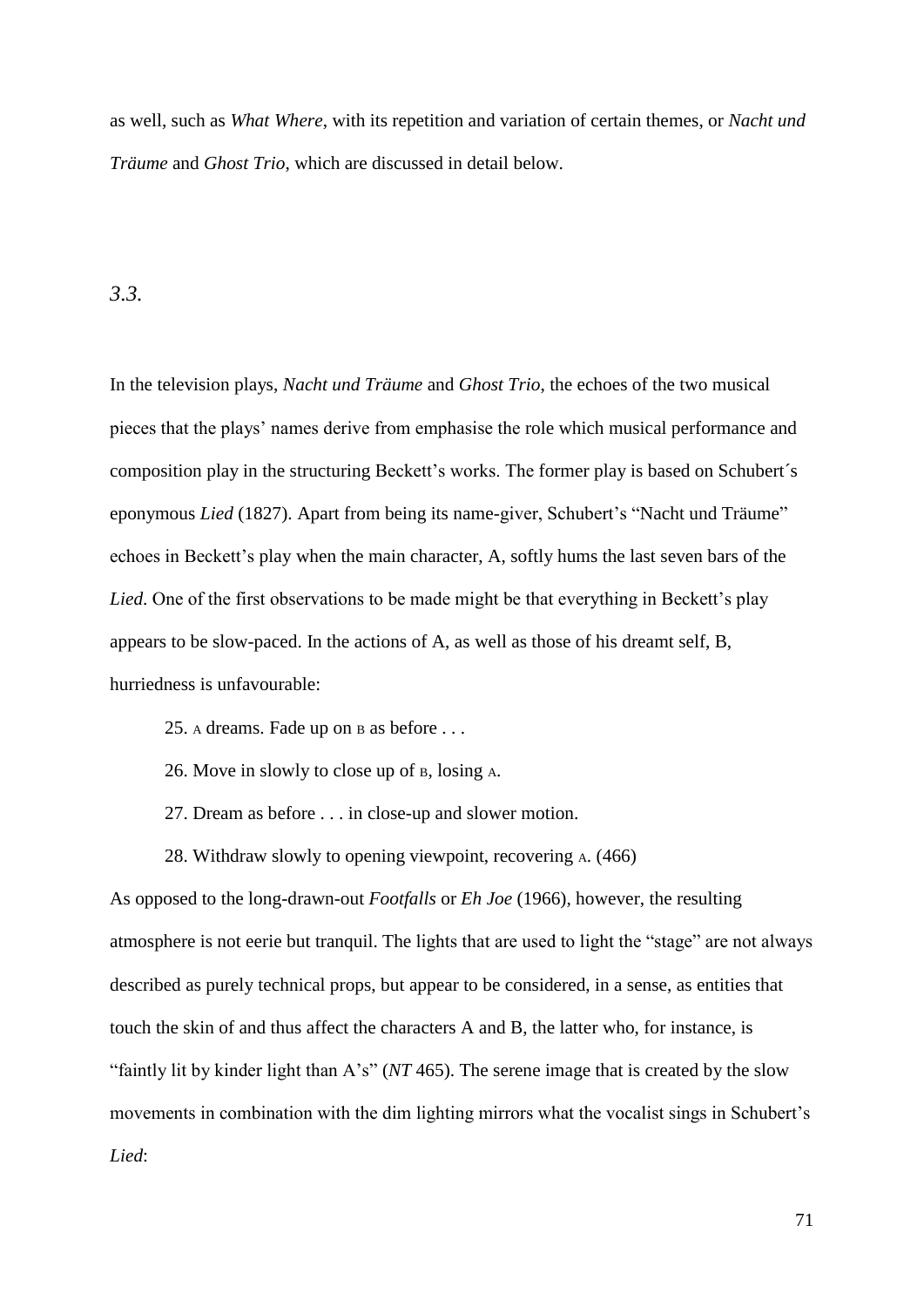*Heil'ge Nacht, du sinkest nieder;*

*Nieder wallen auch die Träume*

*Wie dein Mondlicht durch die Räume,*

*Durch der Menschen stille Brust.* (ll. 1-4)

In Beckett"s "Evening night" (*NT* 465) resounds "*dein Mondlicht durch die Räume*", and the calm movements of the play correspond with the verbs, "*sinkest*", "*wallen*", "to sink" and "to drift" respectively, as well as the silence of "*der Menschen stille Brust*". Maier explains the reason for this serenity by contrasting the situation of A to that of Watt:

Watt, hit on his head by a stone, hears a discouraging mourning song which, at best, might be construed as a response to physical trauma . . . he is punished without knowing why. In contrast, the protagonist of *Nacht und Träume* is caressed by a hand. Whether he sings or imagines the song, the response is a consoling one. It is evident that the humming and the singing of the melody have prompted this comforting response. The dreamer is given more than the "Sweet dreams" he sought. He receives a blessing. (2008, 397)

The play's themes of consolidation and harmony may be further traced in A's humming of Schubert"s *Lied*. Maier writes:

In the hummed and sung melodic line, all the characteristics Schopenhauer attributes to melody in general can be found in the particulars of its beautiful individual form: this melody is a paradigm of *Zusammenhang* (connection), it is an image of

*Besonnenheit* (deliberation), and it conveys a distinct *Gefühl* (feeling). (ibid., 399) The qualities that Maier attributes to the *Lied* are mirrored by the actions in the play: "16. Together hands sink to table and on them B's head" (*NT* 466). The notions of "connection", "deliberation", and "feeling" are joined in unison when B touches the disembodied hands, L and R, with his own, and is consoled. Cohn similarly recognising the soothing effect of the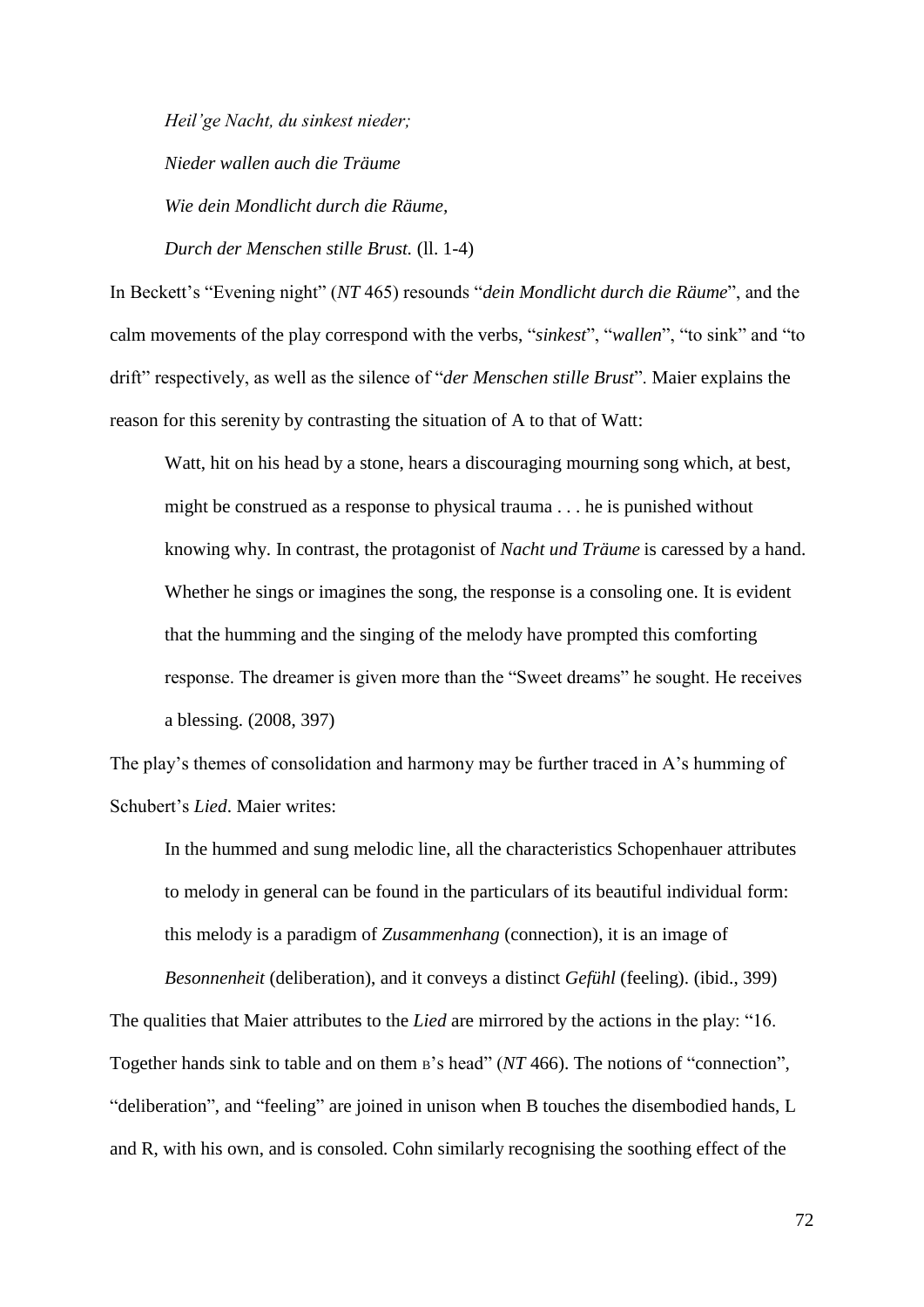harmonious elements of the play, but relates that in her own "dry summary", the movements in *Nacht und Träume* turn out to be "not only comforting but rhythmic" (375). The movements of the hands in the play are always instructed to move "gently": "10. R reappears" with a cloth, wipes gently B's brow, disappears with cloth" (*NT* 465); "L reappears and rests gently on B"s head" (466). In these stage directions, the word "gently" may be regarded as a denominator of tempo, thus indicating that each "gentle" movement be carried out at a certain pace. The indication, "gently", moreover, appears to mirror to an extent the tempo marker of Schubert"s *Lied*, "*Sehr langsam*" (1), in conjunction with its dynamic marker, *pianissimo* (ibid.).

*Ghost Trio* takes over similar traits from the musical composition that it is based on. The play's name is a derivative of Beethoven's fifth "Piano Trio" (1809), also known by its unofficial title, "The Ghost". This title, Cohn argues, "calls attention to [Beckett's] own instruments – Beethoven"s Largo, a woman"s voice, and a camera eye. "Trio" may also embrace the play's three characters, its three movements, or its three camera positions" (338). The play's three movements in turn bring up the three movements of the "Piano Trio", although, as Cohn writes, Beckett only uses sound fragments of Beethoven"s second movement, *Largo*. This is perhaps not surprising as the characteristics of the movement to an extent mirror those of most of Beckett's later plays. The marker, "*Largo assai ed espressivo*" (9) translates as "very broadly (i.e. slowly) and expressively", and the dynamic marker, "*Piano, sotto voce*" (ibid.) indicates that the musicians intentionally lower their instrumental volume, giving the piece a hushed character. The atmosphere of Beethoven"s *Largo* has often been described as "eerie" (Goldberg Longstreth), and may be the reason why the piece is called "The Ghost". To Beckett, Knowlson argues, ""The Ghost" retained . . . something of Macbeth's doomladen atmosphere and involvement in the spirit world" (cited in Maier 2001, 272). As such a "doomladen atmosphere" might be recognised in most of Beckett"s plays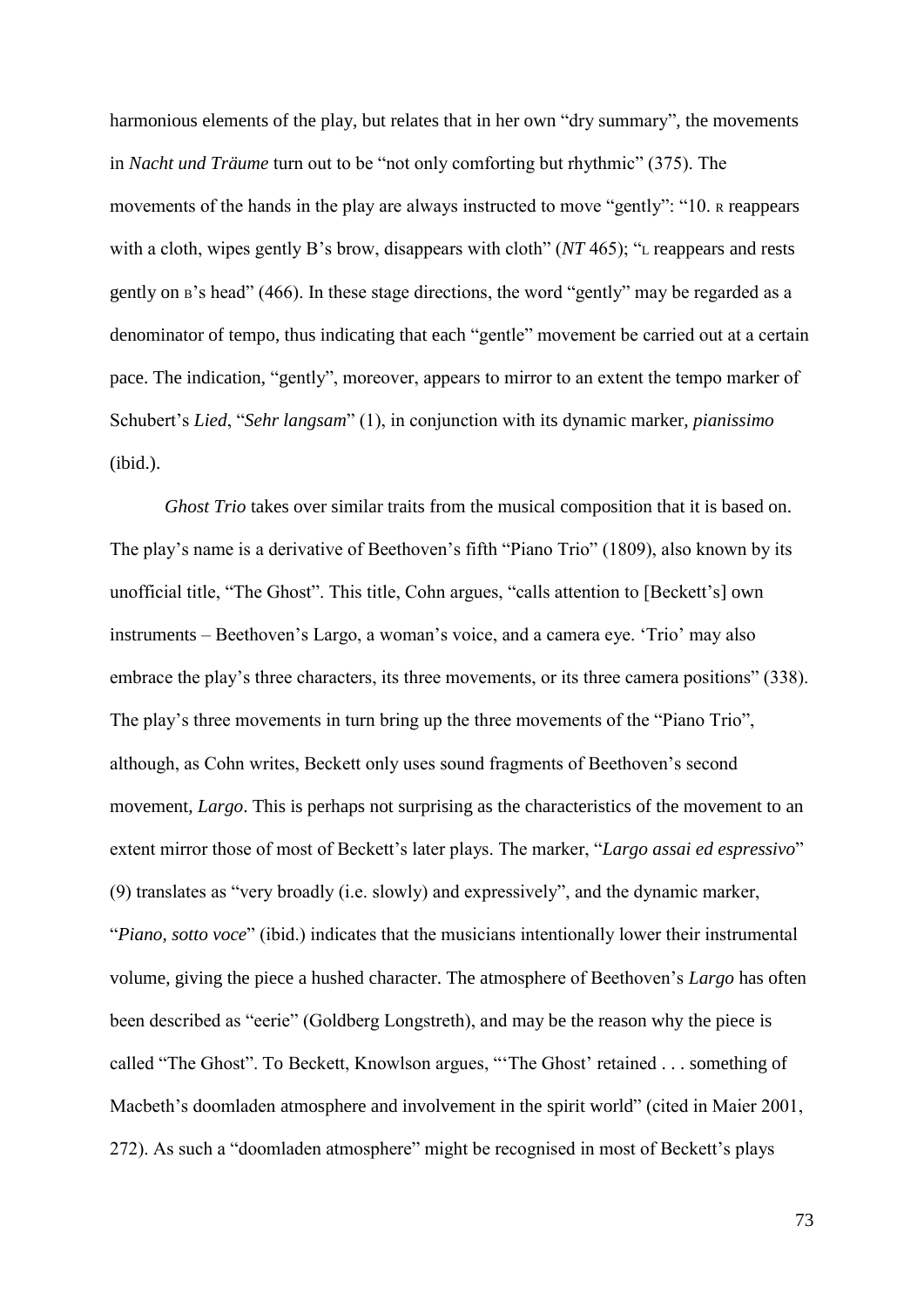from *Endgame* onwards, the dynamic markers of Beethoven"s *Largo* could arguably have been included in his plays as well, for instance as part of the stage directions for the actresses in *Eh Joe*, *Come and Go*, or *Footfalls*. They echo in V"s introduction in *Ghost Trio*: "Good evening. Mine is a faint voice. Kindly tune accordingly . . ." (408). Sound, on a side note, remains closely linked to musical composition, as the play uses the terms "crescendo" and "decrescendo" to denote any changes in volume: "Crescendo creak of door opening" (412); "Decrescendo creak of door slowly closing" (ibid.). At certain moments in the play, Beckett repeats certain actions. For instance, in the second movement, actions 26-30 are a repetition of actions 31-35 of the first movement. In the third movement, certain actions from the second are repeated, but slightly modified: "26. Action II.21 seen from C. Near shot from C of **F** and *mirror. 5 seconds*" (*GT* 413). In *Nacht und Träume*, the same technique is used: "27. Dream as before (7-16) in close up and slower motion" (266). In the context of musical composition, this may be considered as a textual (or, in performance, televised) variant of either the repetition of a motif, or the modulation of a musical theme, the latter often indicating a repetition of a musical pattern in a different key. In *Ghost Trio*, the actions of F, viewed from a different camera angle and in a slightly different context, might bring about a change in timbre similar to that brought about by modulation. In *Ghost Trio*, Beckett involves Beethoven in his repetitions in III.29, which mimics the action of II.25. Immediately after both of these instances, the "*beginning* [of] *bar 64*" of Beethoven"s "Piano Trio" sounds. In Beethoven's work, this bar and the following are already repetitions of earlier musical passages: "[o]ne hears bars 64 to 80, the recapitulation of bars 19-35 heard during the previous zoom" (Maier 2001, 270). In this instance, the play does not only mimic musical composition, but it involves actual music in the process. Maier further explores the manner in which music interferes with the text on a structural basis: "Beethoven's ['The Ghost'] divides into two parts and a coda that is intended as the final climax. Beckett endeavoured to make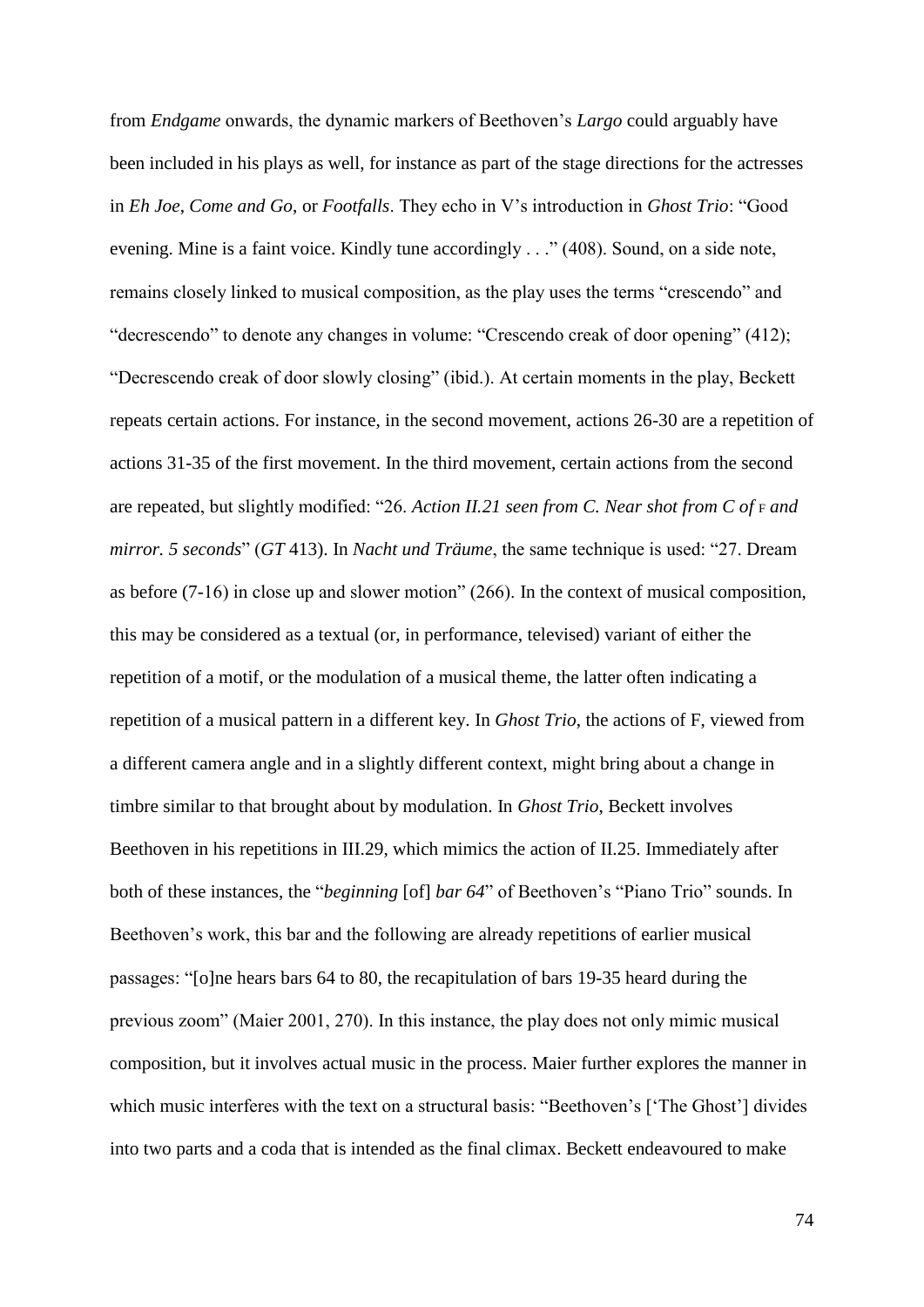this intensifying structure effective in his play" (2001, 276). The transition from movement two to three is marked by V"s words:

36. V: Stop.

37. *Music stops. General view from A. 5 seconds.*

38. V: Repeat. (411)

The third movement follows Maier"s structure exactly; after the final repetition, the play jumps forward to the coda, comparable to what happens in *Play*. The climax of the play corresponds with the climax of Beethoven"s *Largo*, which is audible at this point:

36. *Music audible at A. It grows. 10 seconds*.

37. *With growing music move in slowly to close-up of head bowed right down over cassette now held in arms and invisible. Hold till end of Largo.* (414)

Following the climax in the third movement, action II.37 is repeated: "*General view from A. 5 seconds*", in III.40 (ibid.). However, in the alternative ending introduced by the coda, this time over, F"s face is visible, whereas at the end of the first two movements it remains hidden. Again, music comes into play at crucial moments in the process of character development. In *Nacht und Träume*, Schubert"s *Lied* sets in motion the dreaming sequences, in which B, the imaginary manifestation of A, perform the actions that define the otherwise enigmatic protagonist. In *Ghost Trio*, the climax of Beethoven"s composition finally enables the camera to look into the eyes of F (and into his Self, his "I"), the significance of which Beckett alludes to in 1965, with the making of *Film*. It is in its structure, however, that *Ghost Trio* resembles most the musical piece that it is based on.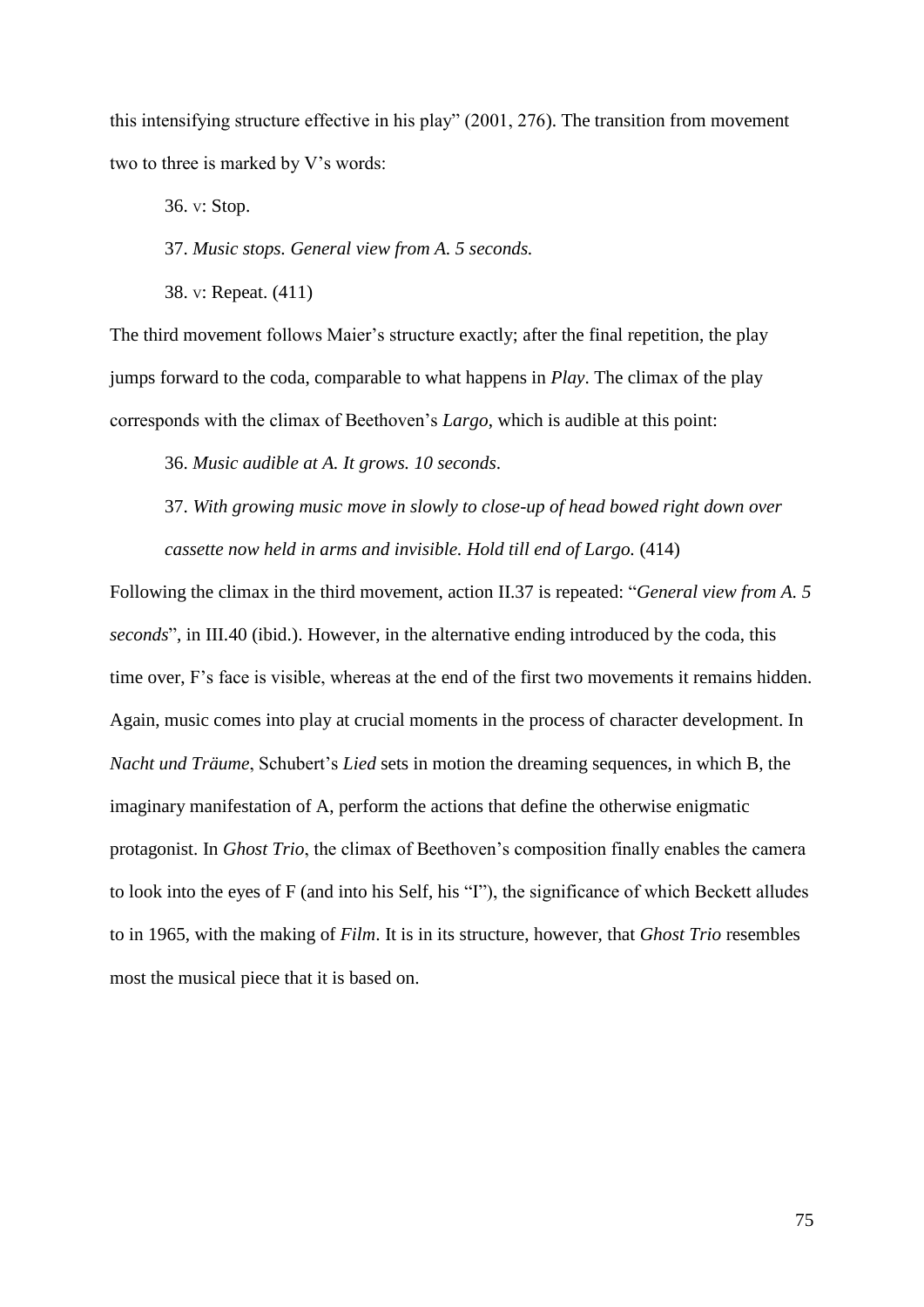The postmodern musical techniques adopted in *Lessness* and *Molloy*, the rhythm in *Footfalls*, the incorporation of chords and discord in *Play* and *That* Time, and the reproduction of digital musical layers in *Quad* all illustrate how the construction of text-based art may be accomplished with techniques of music composition. The integration of Schubert's and Beethoven's musical compositions into Beckett's teleplays sheds light on the latter's interest in the shaping power of music. Maier argues that in the latter two plays, "music makes its appearance as an independent entity that exerts its connecting, vision-enabling power" (2008, 380-1). Beckett"s late plays, ranging from *Lessness* and *Play* to *Nacht und Träume*, emphasise the importance of music in Beckett"s work, and establish it as a determining factor in Beckett's works – not only on a semantic level, but on a structural level as well. Beckett's work puts the consensus of story structure in fiction writing to the test; in doing so, it marks a transition within the artistic environment from traditional forms of artistic expression to one that is no longer bound to the confinements of any artistic discipline.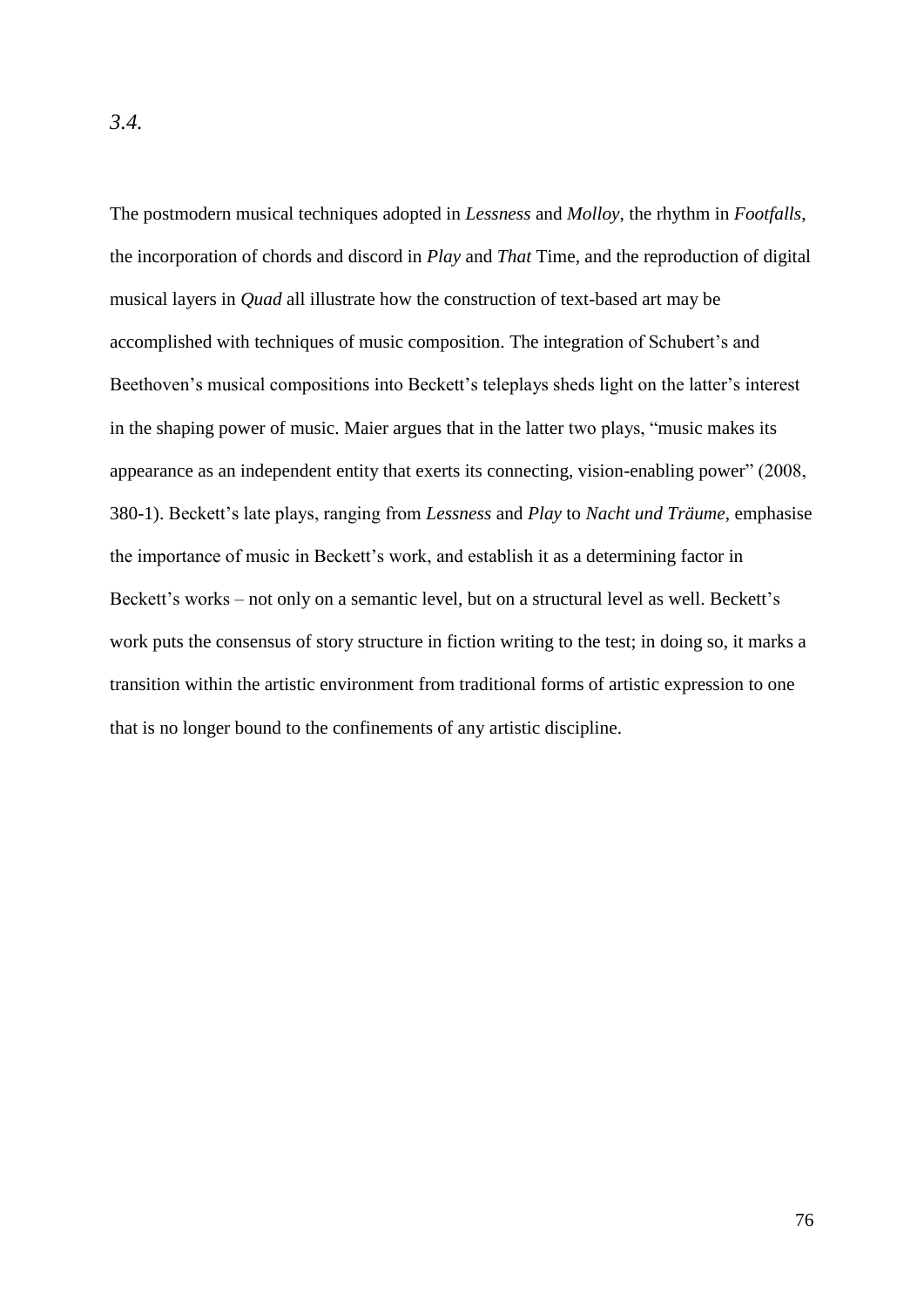### *Conclusion*

It has been the intention to examine in this paper in what ways and to what purpose Samuel Beckett incorporates musical elements into his prose, plays and poetry, and to cross-examine the views of several critics on the subject matter. It may have become clear that several musical notions find their way into Beckett"s work. His post-war writings exhibit a certain sensitivity to sound, rhyme, and silence, which may correlate to the new modes of artistic expression that arose in the years following the World War II armistice. Music appears to be a strong, controlling force within the narrative of his works – Watt and Croak in particular are evidently strained by this ephemeral presence. On the level of structure, musical composition affects the manner in which Beckett's works are built up. Samuel Beckett's oeuvre is inextricably bound to music and presents the latter as an influential force that sometimes disrupts his texts, but even in doing so exerts a particular sense of harmony. It makes the works sing, beat, vibrate, yet they maintain a sense of tranquillity. The musical modes of his texts allow Beckett"s characters to be critical, self-aware, scornful and austere at the same time. Salman Rushdie described his experience of reading Beckett as a headache. First perceiving only silence, he writes,

the pounding begins, but also an awareness of beauty, of a thing said that is said with difficulty because it is not an easy thing to say, and the saying of a difficult thing is not without importance, we are too much in love, more than half in love, in our pampered days, with ease. (xi)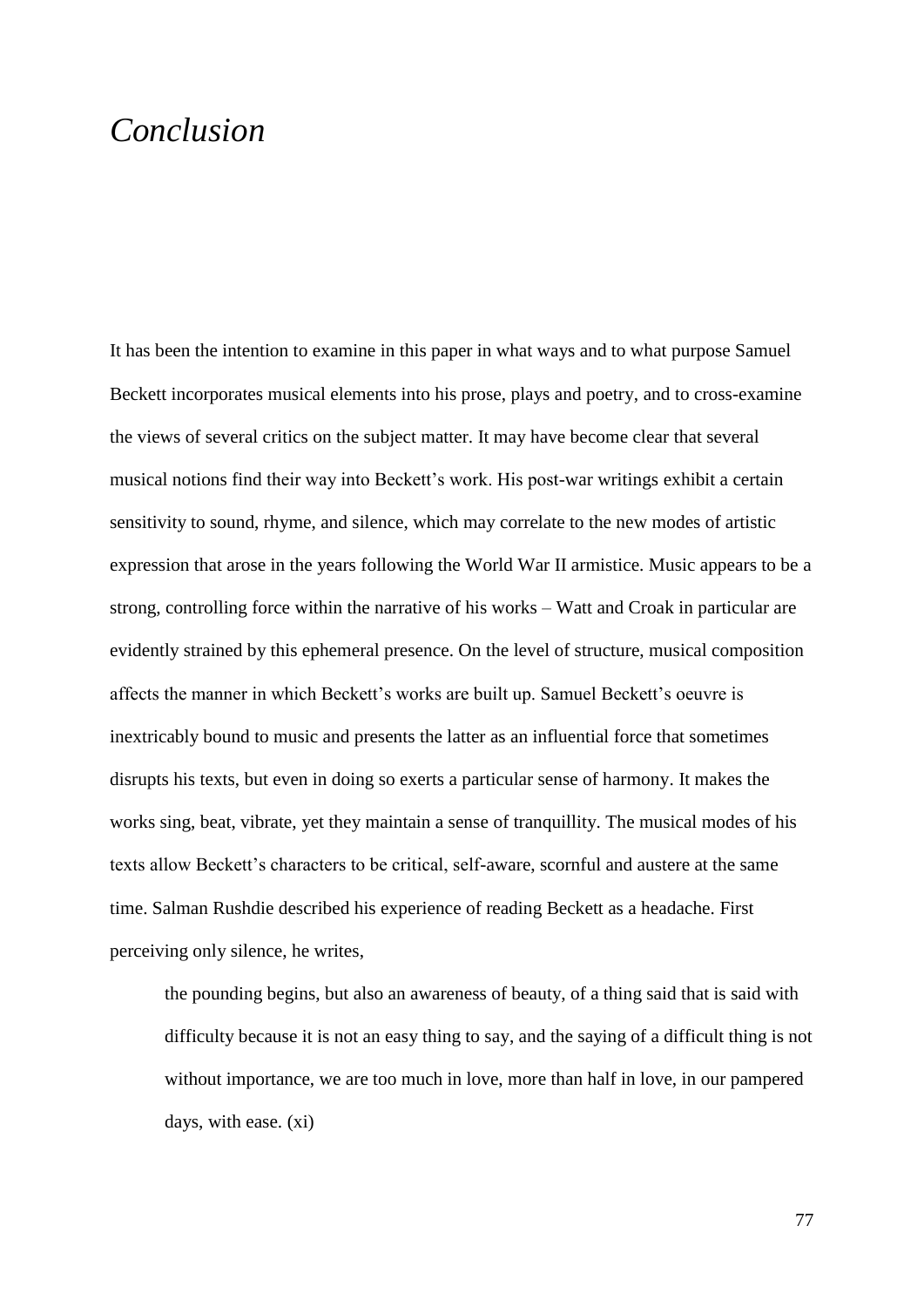Rushdie's experience might be the ideal example of the manner in which Beckett's mixture of textual and aural impulses may affect his readers.

Beckett shows his characters getting on in an absurd, reason-ridden world. Unlike Beckett's contemporary Sartre, however, this absurd world does not lead Beckett to suggest that all actions are meaningless. His narrators and characters, rather, might resemble Camus"s "héros absurde[s]"  $(164)$ , in that they try to make most of their absurd lives as possible. Beckett"s texts and plays show characters, objects and situations simply *as they are*, saying, "I"ll go on" (*U* 407); he simply portrays them like the onlooker E does the figures in *Film*. The bleak, bland, diseased environments are the places where Beckett's characters, caught in a sensory condition bordering on synaesthesia, have a look into specific regions of the self. This is where every sound, breath, footfall or melody counts.

"Attunement" (*Murphy* 4) is one way to tune in to this mode of observation, a mode in which that what is shown is true, where there are "no symbols where non intended" (*Watt* 379), and where everything present in the text and shown on stage exists to raise awareness, of the nature of the nature of art works, their method of composition and the medium through which they appear. Murphy's use of the term "attunement" has been noted by Bryden (Introduction 1) as well as Lees (5), who both recognise its significance as an influential factor in the relationship between Beckett's work and music. This might become all the more evident when it is taken into consideration that nearly every auditory and musical element in Beckett's work – ranging from the swaying movements of Murphy's rocking chair, *neither's* positing of opposites and *Ping*"s waveforms, to Mr. de Baker"s drunken folk songs and the soprano"s song in *Watt*, the rhythm of May"s footfalls, the buzzing in the Trilogy and in *Not I*, the music in *All That Fall*, *Nacht und Träume* and *Ghost Trio*, and the tendency of certain characters to tediously "form exhaustive series of things" (Deleuze 12) – is there with one intention: to have his readers tune into a state of mind, in which they are able to handle his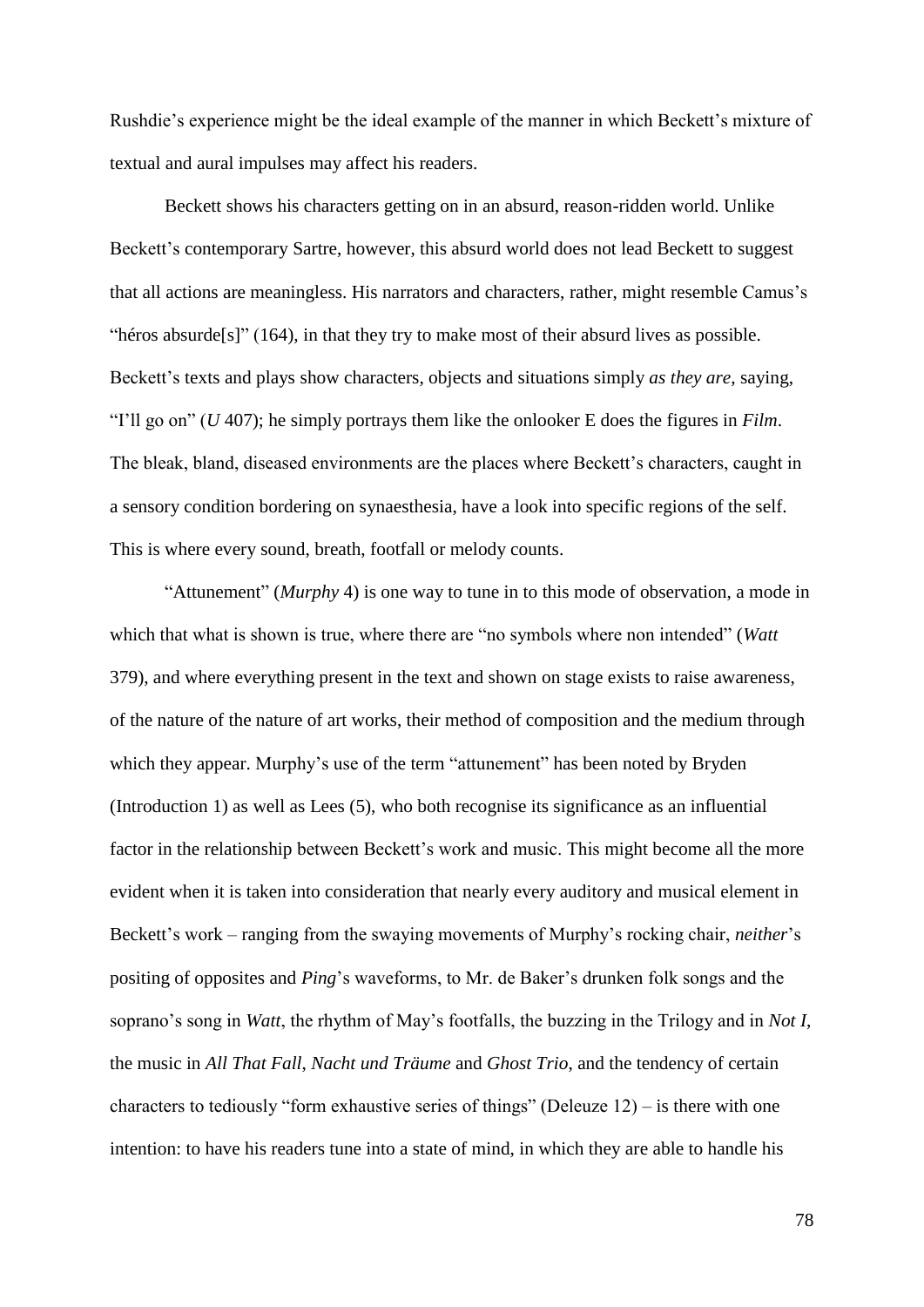ubiquitous style of artistic expression, to become conscious of the manipulative nature of art, and to fully take in the sounds, shapes and meanings of the words that he writes, and those that his "instruments" utter in performance.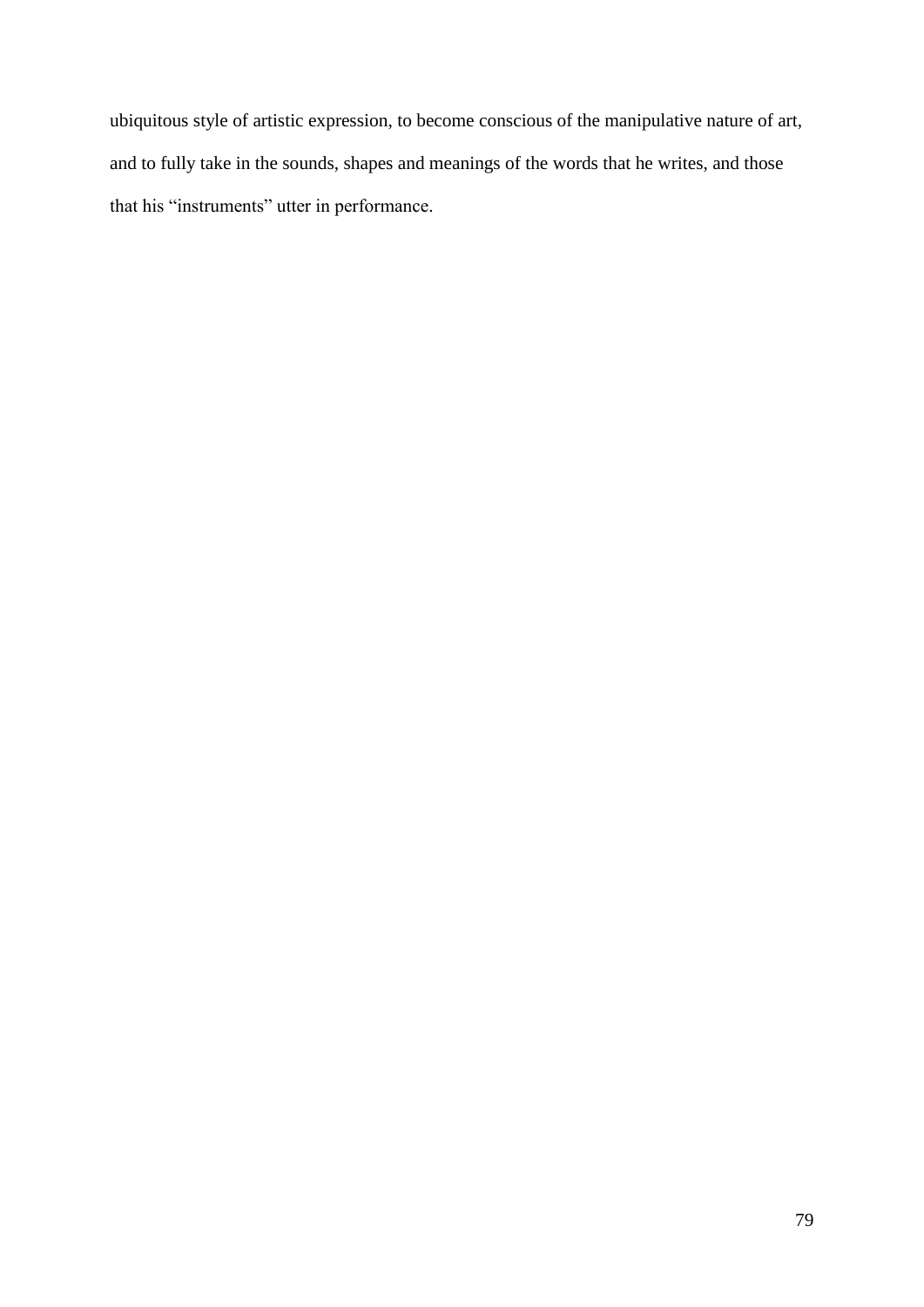## *List of Figures*



Fig. 1. "Threne heard by Watt in ditch on way from station". From *Watt*, p. 379.



Fig. 2. Part of the first verse of a song heard by Watt, from *Watt*, pp. 194-5.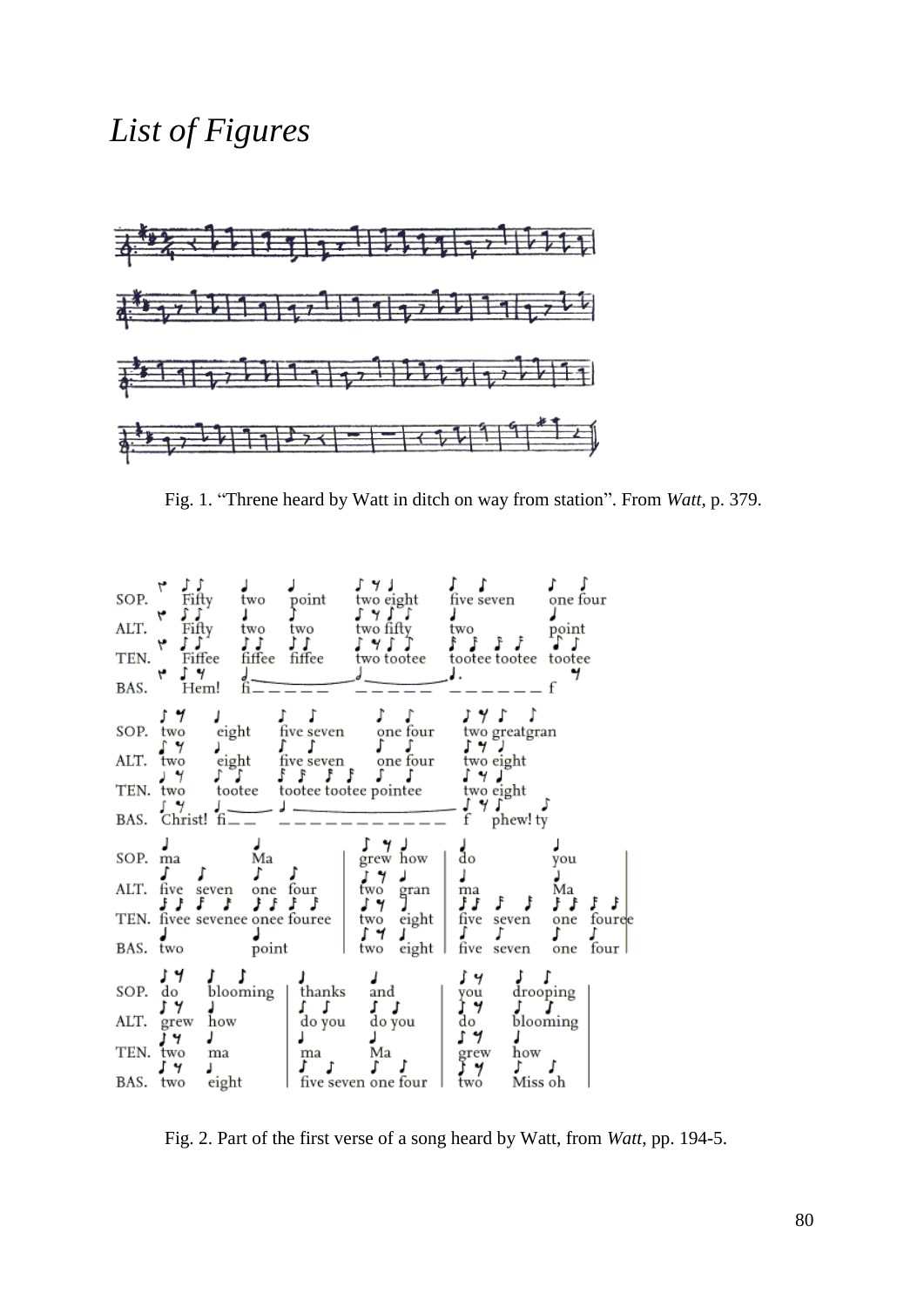| Krak!                    |                          |                          |                          |                                          |                          |                                  |                          |
|--------------------------|--------------------------|--------------------------|--------------------------|------------------------------------------|--------------------------|----------------------------------|--------------------------|
| $\overline{\phantom{0}}$ | Krek!                    |                          |                          | $\overline{\phantom{0}}$                 |                          | Krek!                            | $\equiv$                 |
|                          | $\frac{1}{1}$            | Krik!                    |                          | $\overline{\phantom{0}}$                 | Krik!                    | $\overline{\phantom{0}}$         |                          |
| Krak!                    | $\sim$ $-$               |                          | $\equiv$                 | $-$                                      | $\overline{\phantom{0}}$ |                                  | $\overline{\phantom{0}}$ |
| $\overline{\phantom{0}}$ |                          | $\overline{\phantom{0}}$ | Krek!                    | $\overline{\phantom{0}}$                 |                          |                                  | $\overline{\phantom{0}}$ |
| Krik!                    |                          |                          | Krik!                    | $-$                                      |                          | Krik!                            | $\overline{\phantom{0}}$ |
| Krak!                    | $\overline{\phantom{a}}$ | $\qquad \qquad -$        | $\overline{\phantom{0}}$ |                                          | $\sim$                   |                                  |                          |
| Krek!                    |                          | $\overline{\phantom{0}}$ | $\sim$ $-$               | $\overline{\phantom{0}}$                 | Krek! —                  |                                  |                          |
| $\overline{\phantom{0}}$ | Krik!                    |                          |                          | Krik!                                    | $\sim$                   |                                  | Krik!                    |
| Krak!                    |                          | $\overline{\phantom{0}}$ |                          |                                          |                          | $\overbrace{\phantom{12322111}}$ |                          |
| $\overline{\phantom{0}}$ | $\overline{\phantom{0}}$ | Krek!                    | $\sim$ $-$               |                                          |                          | $\sim$ $-$                       | Krek!                    |
|                          | $\overline{\phantom{0}}$ | Krik!                    | $\equiv$                 | $\sim$                                   | Krik!                    |                                  | $\overline{\phantom{0}}$ |
| Krak!                    | $\overline{\phantom{0}}$ |                          |                          | $\sim$                                   |                          |                                  | $\overline{\phantom{0}}$ |
| $\overline{\phantom{0}}$ | $\overline{\phantom{0}}$ | $\overline{\phantom{a}}$ | $\overline{\phantom{a}}$ | Krek!                                    | $\overline{\phantom{0}}$ |                                  | $\overline{\phantom{0}}$ |
| Krik!                    | $\frac{1}{1}$            | $\equiv$                 | Krik!                    | $\frac{1}{2} \left( \frac{1}{2} \right)$ |                          | Krik!                            |                          |
| Krak!                    | $\overline{\phantom{0}}$ | $\qquad \qquad$          |                          |                                          |                          |                                  |                          |
| $\overline{\phantom{0}}$ | Krek!                    | $\overline{\phantom{0}}$ | $\overline{\phantom{0}}$ | $\overline{\phantom{0}}$                 | $\qquad \qquad$          | Krek!                            | $\frac{1}{1}$            |
| $\overline{\phantom{0}}$ | Krik!                    | $\overline{\phantom{0}}$ | $\overline{\phantom{0}}$ | Krik!                                    | $\overline{\phantom{0}}$ | $\overline{\phantom{0}}$         | Krik!                    |
| Krak!                    | $\overline{\phantom{0}}$ |                          | $\overline{\phantom{0}}$ |                                          |                          | $\overline{\phantom{0}}$         | $\overline{\phantom{0}}$ |
|                          | $\overline{\phantom{0}}$ | $\overline{\phantom{0}}$ | Krek!                    | $\overline{\phantom{0}}$                 | $\overline{\phantom{0}}$ | $\overline{\phantom{0}}$         | $\overline{\phantom{0}}$ |
|                          | $\overline{\phantom{0}}$ | Krik!                    |                          | $\sim$ $-$                               | Krik! —                  |                                  |                          |
| Krak!                    |                          |                          |                          |                                          |                          |                                  |                          |
| Krek!                    |                          |                          |                          |                                          |                          |                                  |                          |
| Krik!                    |                          |                          |                          |                                          |                          |                                  |                          |

Fig. 3. The second part of the Frog Song, from *Watt*, p. 280.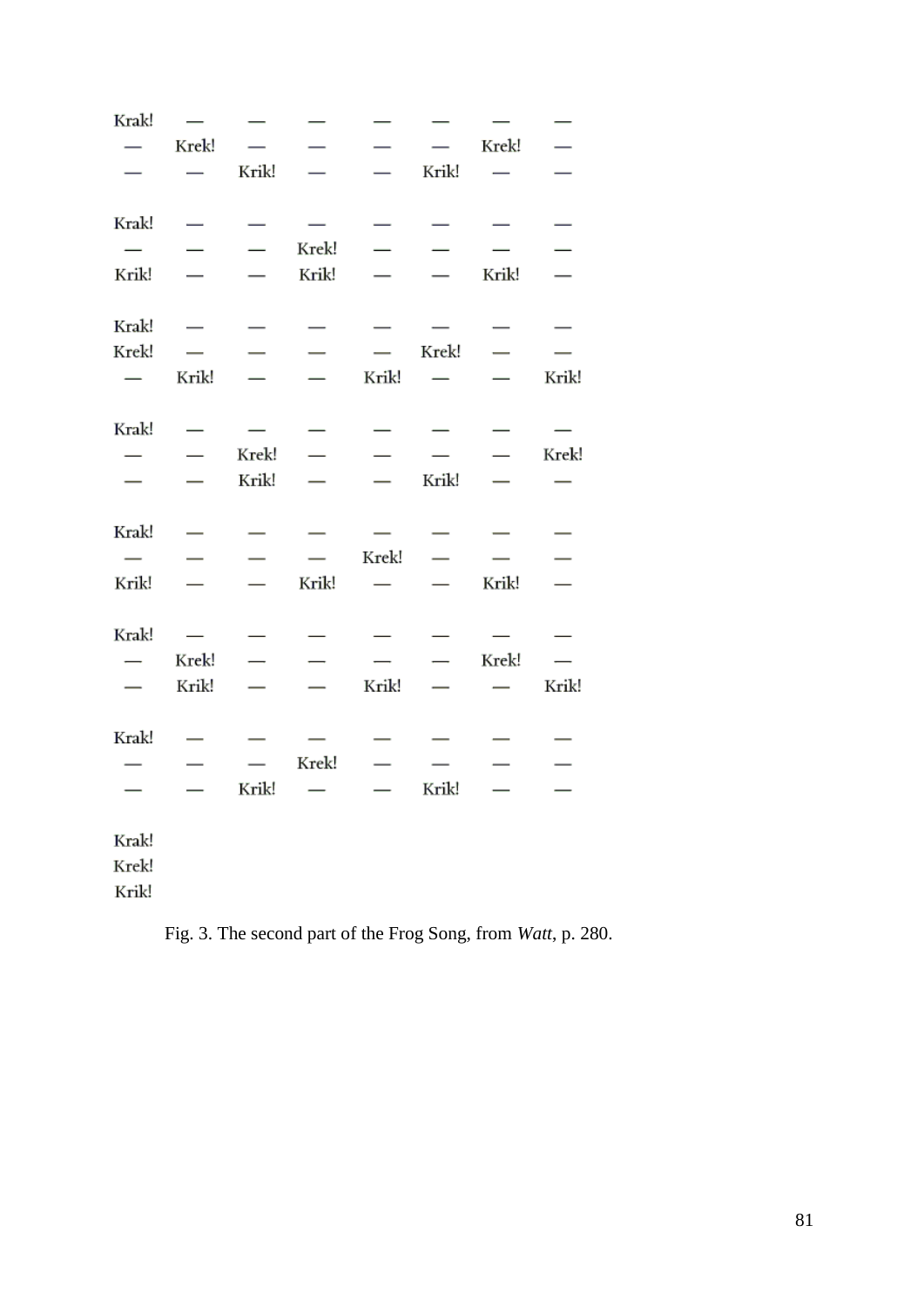# *Bibliography*

### *Primary sources*

- Beckett, Samuel. *The Calmative*. 1946. Samuel Beckett: The Complete Short Prose. Ed. Gontarski, S. E. New York: Grove Press, 1995. p. 61-77.
- --. *Cascando*. 1963. Samuel Beckett: The Complete Dramatic Works. London: Faber and Faber, 2006. pp. 295-304.
- --. *Endgame*. 1957. Samuel Beckett: The Complete Dramatic Works. London: Faber and Faber, 2006. pp. 89-134.
- --. *Footfalls*. 1975. Samuel Beckett: The Complete Dramatic Works. London: Faber and Faber, 2006. pp. 397-404.
- --. *Happy Days*. 1960. Samuel Beckett: The Complete Dramatic Works. London: Faber and Faber, 2006. pp. 135-68.
- --. *How It Is*. 1964. Samuel Beckett: The Grove Centenary Edition. Vol. 2. Ed. Auster, Paul. New York: Grove Press, 2006. pp. 409-521.
- --. *Ill Seen Ill Said*. 1981. Nohow On. New York: Grove Press, 1995. pp. 47-86.
- --. *Malone Dies*. 1951. Samuel Beckett: The Grove Centenary Edition. Vol. 2. Ed. Auster, Paul. New York: Grove Press, 2006. pp. 171-281.
- --. *Molloy*. 1951. Samuel Beckett: The Grove Centenary Edition. Vol. 2. Ed. Auster, Paul. New York: Grove Press, 2006. pp. 1-170.
- --. *Murphy*. 1938. Samuel Beckett: The Grove Centenary Edition. Vol. 1. Ed. Auster, Paul. New York: Grove Press, 2006. pp. 1-168.
- --. *neither*. Samuel Beckett: The Complete Short Prose. Ed. Gontarski, S. E. New York: Grove Press, 1995. p. 258.
- --. *Not I*. 1972. Samuel Beckett: The Complete Dramatic Works. London: Faber and Faber, 2006. pp. 373-84.
- --. *Ping*. 1966. Samuel Beckett: The Complete Short Prose. Ed. Gontarski, S. E. New York: Grove Press, 1995. pp. 193-6.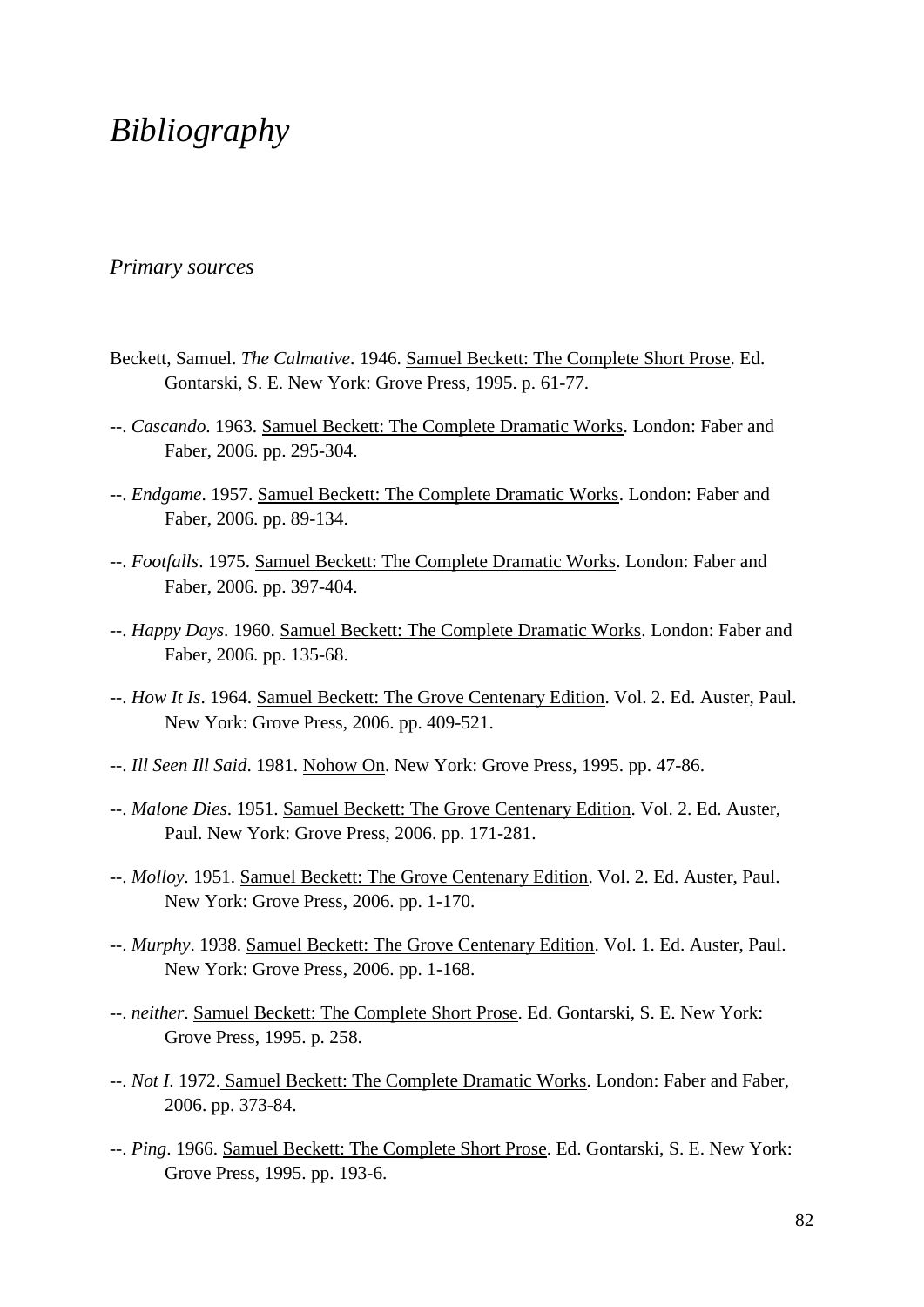- --. *Play*. 1963. Samuel Beckett: The Complete Dramatic Works. London: Faber and Faber, 2006. pp. 305-20.
- --. *Quad*. 1984. Samuel Beckett: The Complete Dramatic Works. London: Faber and Faber, 2006. pp. 449-54.
- --. "Roundelay". 1976. Samuel Beckett: Selected Poems 1930-1989. Ed. Wheatley, David. London: Faber and Faber, 2009. p. 68.
- --. *Stirrings Still*. 1988. Samuel Beckett: The Complete Short Prose. Ed. Gontarski, S. E. New York: Grove Press, 1995. p. 259-65.
- --. *That Time*. 1976. Samuel Beckett: The Complete Dramatic Works. London: Faber and Faber, 2006. pp. 385-95.
- --. *The Unnamable*. 1953. Samuel Beckett: The Grove Centenary Edition. Vol. 2. Ed. Auster, Paul. New York: Grove Press, 2006. pp. 283-407.
- --. *Waiting for Godot*. 1953. Samuel Beckett: The Complete Dramatic Works. London: Faber and Faber, 2006. pp. 7-88.
- --. *Watt*. 1953. Samuel Beckett: The Grove Centenary Edition. Vol. 1. Ed. Auster, Paul. New York: Grove Press, 2006. pp. 169-379.
- --. "what is the word". 1988. Samuel Beckett: Selected Poems 1930-1989. Ed. Wheatley, David. London: Faber and Faber, 2009. pp. 115-7.
- --. *What Where*. 1983. Samuel Beckett: The Complete Dramatic Works. London: Faber and Faber, 2006. pp. 467-76.
- --. "Whoroscope". 1930. Samuel Beckett: Selected Poems 1930-1989. Ed. Wheatley, David. London: Faber and Faber, 2009. pp. 3-8.
- --. *Words and Music*. 1961. Samuel Beckett: The Complete Dramatic Works. London: Faber and Faber, 2006. pp. 285-94.
- Beethoven, Ludwig van. "Piano Trio in D Major, Op. 70, No. 1". 1809. [Ludwig van](http://imslp.org/wiki/Ludwig_van_Beethoven:_Ludwig_van_Beethovens_Werke)  [Beethovens Werke,](http://imslp.org/wiki/Ludwig_van_Beethoven:_Ludwig_van_Beethovens_Werke) Serie 11: Trios für Pianoforte, Violine und Violoncell, No.82. Leipzig: Breitkopf & Härtel, 1862-90.
- Camus, Albert. Le Mythe de Sisyphe. 1942. Paris: Folio Essais, 2010.
- Dowland, John. "Come Again: Sweet Love Doth now Invite". Ayres and Lute Songs XVII. 1592. MutopiaProject.org. Web. 5 Aug. 2008. 14 June 2011. <http://tinyurl.com/ 64dovpn>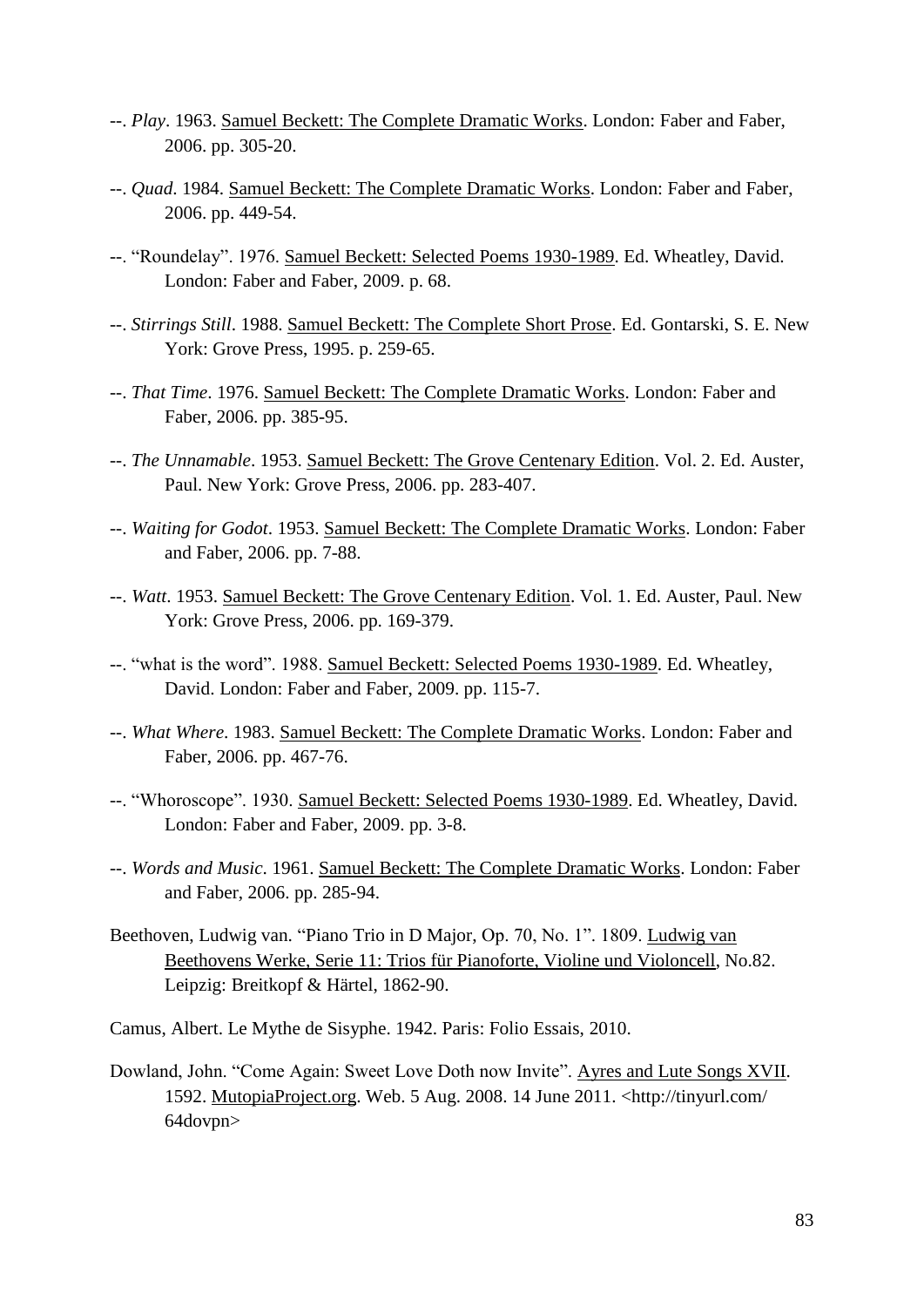- Joyce, James. *A Portrait of the Artist as a Young Man*. *A Portrait of the Artist as a Young Man* and *Dubliners*. New York: Barnes & Noble Books, 2004. pp. 1-225.
- Moore, Thomas. "Oft, in the Stilly Night". 1818. Poetry Foundation. Web. 15 June 2011. <http://www.poetryfoundation.org/poem/174048>
- Sartre, Jean-Paul. *Nausea*. Trans. Lloyd Alexander. New York: New Direction Books Publishing, 2007. Trans. of *La Nausée*. Paris: Éditions Gallimard, 1938.
- Schubert, Franz. "An die Musik". 1817. Icking-music-archive.org. 17 June 2011. <http://icking-music-archive.org/scores/schubert/D547/op88.pdf>
- --. "Nacht und Träume". 1827. Artsongcentral.com. 23 June 2011. <http://artsongcentral.com/ wp-content/uploads/asc002b.pdf>
- Sidney, Philip. "What, Have I thus Betrayed My Liberty?". 1591-8. The Norton Anthology of English Literature, Vol. 1.  $8<sup>th</sup>$  Ed. Eds. Greenblatt, Stephen and M. H. Abrams. London & New York: W. W. Norton & Company, 2006. p. 983.

### *Secondary sources*

- Atkins, Christine. "Billie Whitelaw". Writers Online Magazine, Vol. 1, No. 3. Spring 1997.
- Bauerle, Ruth. "Introduction". Joyce"s Grand OPEROAR. Urbana & Chicago: University of Illinois Press, 1997. pp. vii-viii.
- Brater, Enoch and Suzan Brienza. "Chance and Choice in Beckett's *Lessness*". ELH, Vol. 43, No. 2. The John Hopkins University Press, 1976. pp. 244-58.
- Bryden, Mary. "Beckett and the Sound of Silence". Samuel Beckett and Music. Ed. Bryden, Mary. Oxford: Clarendon Press, 1998. pp. 21-46.
- --. "Introduction". Samuel Beckett and Music. Ed. Bryden, Mary. Oxford: Clarendon Press, 1998. pp. 1-5.
- Burton, Gideon O. "Climax". Silva Rhetoricae. Web. 26 Feb. 2007. 14 June 2011. <http://rhetoric.byu.edu>
- Butler, Christopher. *After the Wake: An Essay on the Contemporary Avant-Garde*. Oxford: Clarendon Press, 1980.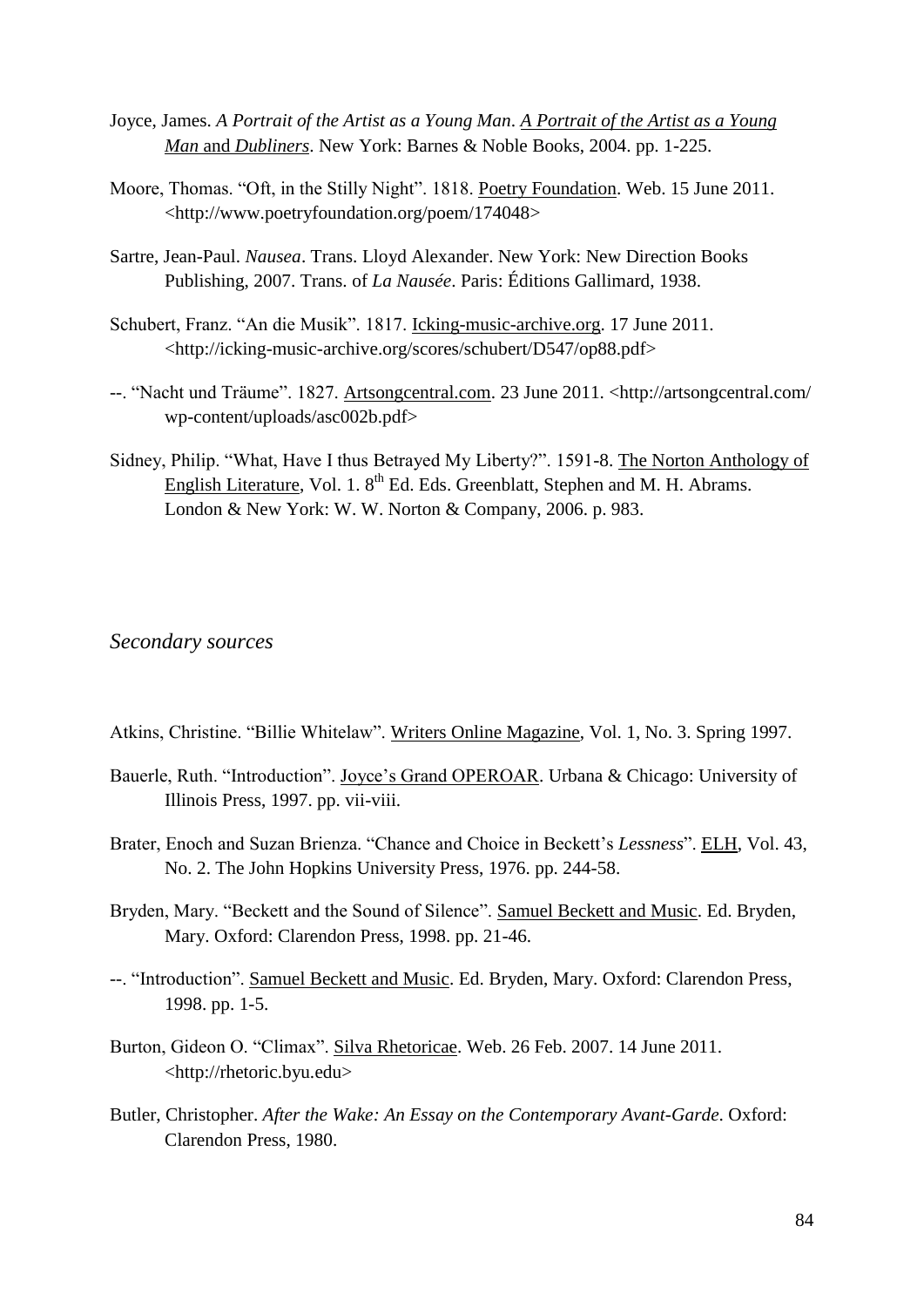- Cloonan, William J. "Placing the Unplaceable: the Dilemma"s of Samuel Beckett"s Fiction". Modern Fiction Studies, Vol. 47, No. 4. Winter 2001. pp. 1009-18.
- Cohn, Ruby. *A Beckett Canon*. The University of Michigan Press, 2001.
- Deleuze, Giles. "The Exhausted". Substance, Vol. 24, No. 3. 1995. pp. 3-28.
- Écoute. Dir. Miroslav Sebestik. 1992. DVD. Facets Multimedia Distribution, 2004.
- Frost, Everett. "The Note Man on the Word Man: Morton Feldman on Composing the Music for Samuel Beckett"s *Words and Music* in *The Beckett Festival of Radio Plays*. Samuel Beckett and Music. Ed. Bryden, Mary. Oxford: Clarendon Press, 1998. pp. 47-55.
- Graham, Fraser. ""No More than Ghosts Make": The Hauntology and Gothic Minimalism of Beckett's Late Work". Modern Fiction Studies, Vol. 46, No. 3. Fall 2000. pp. 772-85.
- Griffiths, Eric. "All That Fond Trash: German Romantic Music and the Acoustics of Beckett's Writing". The Times Literary Supplement. 15 May 1998. pp. 3-4.
- Grindea, Miron. "Beckett"s Involvement with Music." Samuel Beckett and Music. Ed. Bryden, Mary. Oxford: Clarendon Press, 1998. pp. 183-5.
- Goldberg Longstreth, Peg. "Review: Claremont Trio". Naples Daily News. 17 Nov. 2005.
- Gontarski, S. E. "Introduction to *Nohow On*". Nohow On. New York: Grove Press, 1995. pp. vii-xxviii.
- Hayman, David. "Review: Beckett's Isolated Vision". NOVEL: A Forum on Fiction, Vol. 5. No. 2. Duke University Press, winter 1972. pp. 183-6.
- Hodgart, Matthew and Ruth Bauerle. *Joyce's Grand OPEROAR*. Urbana & Chicago: University of Illinois Press, 1997.
- Hodgart, Matthew and Mable Worthington. *Song in the Works of James Joyce*. New York: Colombia University Press, 1959.
- Huettenrauch, Tina. "Review: *Becketts Melodien: Die Musik und die Idee des Zusammenhangs bei Schopenhauer, Proust und Beckett*". The Comparatist, Vol. 33. May 2009. pp. 169-70.
- Knowlson, James. *Damned to Fame: The Life of Samuel Beckett*. London: Bloomsbury, 1996.
- Laws, Catherine. "Beckett Feldman Johns". Beckett at 100: Revolving It All. Eds. Ben-Zvi, Linda and Angela Moorjani. Oxford: Oxford University Press, 2008. pp. 230-45.
- --. "Morton Feldman"s *Neither*: A Musical Translation of Beckett"s Text". Samuel Beckett and Music. Ed. Bryden, Mary. Oxford: Clarendon Press, 1998. pp. 57-85.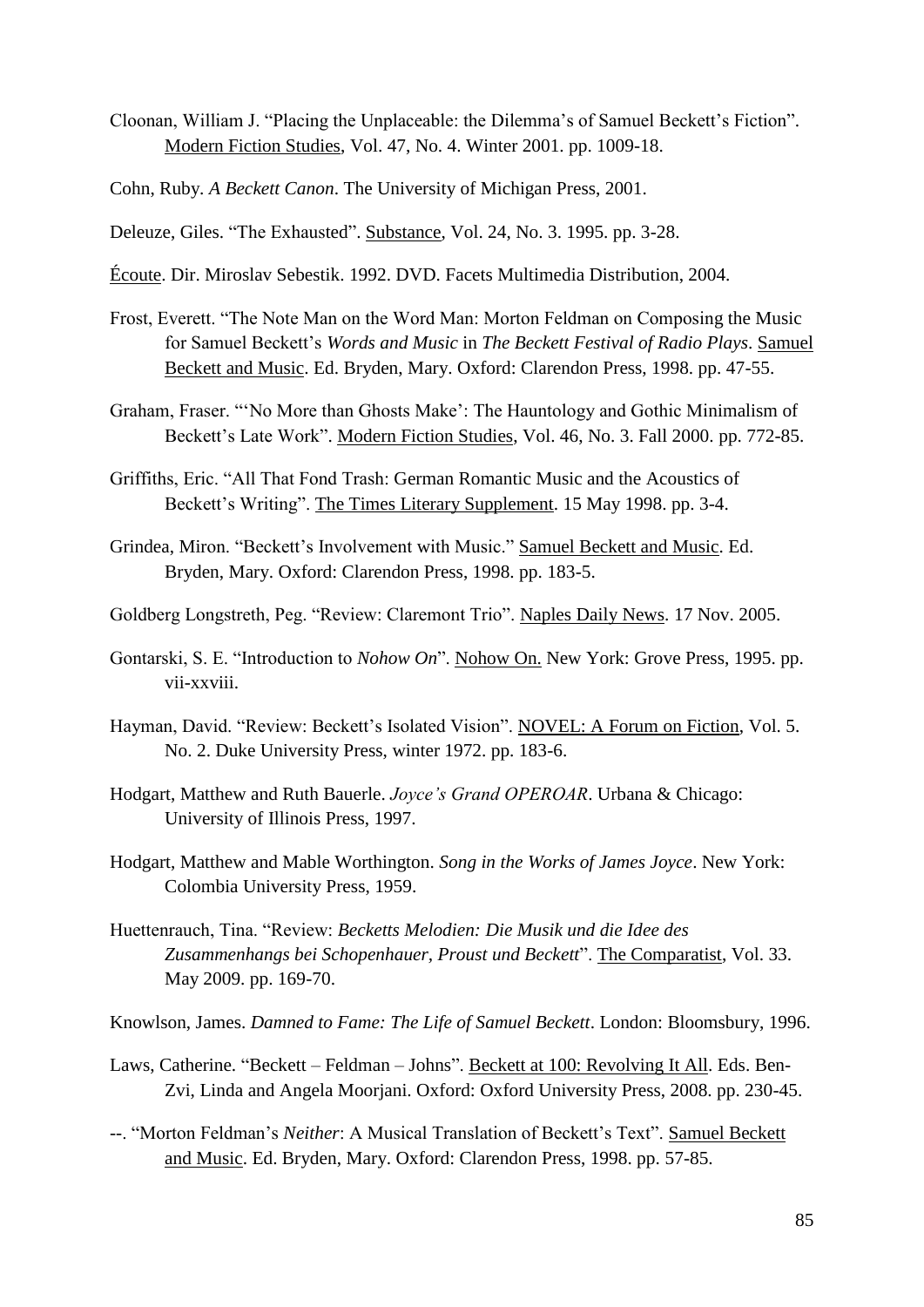- --. "Music in *Words and Music*: Feldman"s response to Beckett"s play". Samuel Beckett Today, Samuel Beckett: Endlessness in the Year 2000. Eds. Moorjani, Angela and C. Veit. Amsterdam: Rodopi, 2001. pp. 279-90.
- Lees, Heath. ""Watt": Music, Tuning and Tonality". Florida State University. Web. 10 June 2011. < http://www.english.fsu.edu/jobs/num09/Num9Lees.htm>.
- Maier, Franz Michael. "GEISTERTRIO: Beethoven"s Music in Samuel Beckett"s *Ghost Trio*". Samuel Beckett Today, Samuel Beckett: Endlessness in the Year 2000. Eds. Moorjani, Angela and C. Veit. Amsterdam: Rodopi, 2001. pp. 267-78.
- --. "The Idea of Melodic Connection in Samuel Beckett". Journal of the American Musicological Society, Vol. 61, No. 2. University of California Press, summer 2008. pp. 373-410.
- Maude, Ulrika. "Review: Beckett and Aesthetics, and: Images of Beckett." Modernism / Modernity, Vol. 11, No. 4. John Hopkins University Press, Nov. 2004. pp. 845-848.
- "Moore, Thomas Introduction." Nineteenth-Century Literary Criticism, Vol. 110. Eds. Schoenberg, Thomas and Lawrence Trudeau. Gale Cengage, 2002. eNotes.com. Web. 2006. 17 June 2011 <http://www.enotes.com/nineteenth-century-criticism/ moore-thomas/introduction>
- Okamuro, Minako. "*Words and Music*, . . . *but the clouds* . . ., and Yeats's 'The Tower'". Beckett at 100: Revolving It All. Eds. Ben-Zvi, Linda and Angela Moorjani. Oxford: Oxford University Press, 2008. pp. 217-29.
- Pascoe, David. "Author and Autopilot: The Narratives of Servomechanics". University of Utrecht inauguration. 19 May 2010.
- Perloff, Marjorie. "In Love with Hiding: Samuel Beckett's War". The Iowa Review, Vol. 35, No. 2. Fall 2005. pp. 76-103.
- --. "Witt-Watt: The Language of Resistance / The Resistance of Language". Wittgenstein"s Ladder: Poetic Language and the Strangeness of the Ordinary. Chicago: The University of Chicago Press, 1996. pp. 115-44.
- Phelan, Peggy. "Lessons in Blindness from Samuel Beckett". PMLA, Vol. 119, No. 5. Oct. 2004. pp. 1279-88.
- Piette, Adam. *Remembering and the Sound of Words: Mallarmé, Proust, Joyce, Beckett*. Oxford: Clarendon Press, 1996.
- Román, Dan. "Twelve-Tone Technique: A Quick Reference". Musiké, Vol. 1. Eds. Ceide, Manuel et al. Sep. 2008. Web. 23 June 2011. <http://musike.cmpr.edu/v001/romaneng.pdf>